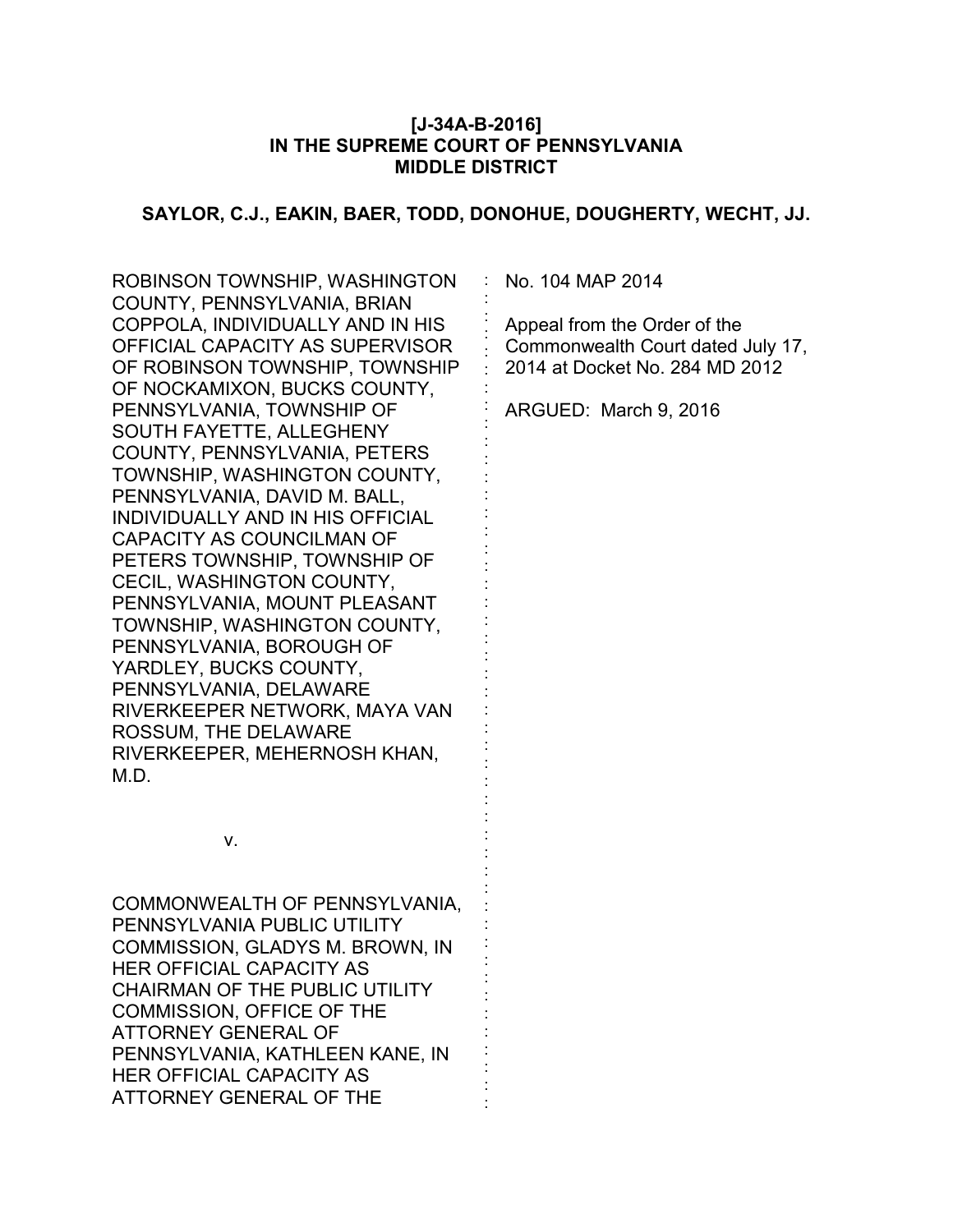| COMMONWEALTH OF PENNSYLVANIA,<br>PENNSYLVANIA DEPARTMENT OF<br><b>ENVIRONMENTAL PROTECTION AND</b><br>JOHN H. QUIGLEY, IN HIS OFFICIAL<br>CAPACITY AS SECRETARY OF THE<br>DEPARTMENT OF ENVIRONMENTAL<br><b>PROTECTION</b>                                                                                                                                                                                                                                                                                                                                                                                                                                                                                                                           |                                                                                                                                                  |
|------------------------------------------------------------------------------------------------------------------------------------------------------------------------------------------------------------------------------------------------------------------------------------------------------------------------------------------------------------------------------------------------------------------------------------------------------------------------------------------------------------------------------------------------------------------------------------------------------------------------------------------------------------------------------------------------------------------------------------------------------|--------------------------------------------------------------------------------------------------------------------------------------------------|
| APPEAL OF: COMMONWEALTH OF<br>PENNSYLVANIA, PENNSYLVANIA<br>PUBLIC UTILITY COMMISSION,<br>ROBERT F. POWELSON, IN HIS<br>OFFICIAL CAPACITY AS CHAIRMAN OF<br>THE PUBLIC UTILITY COMMISSION                                                                                                                                                                                                                                                                                                                                                                                                                                                                                                                                                            |                                                                                                                                                  |
| ROBINSON TOWNSHIP, WASHINGTON<br>COUNTY, PENNSYLVANIA, BRIAN<br>COPPOLA, INDIVIDUALLY AND IN HIS<br>OFFICIAL CAPACITY AS SUPERVISOR<br>OF ROBINSON TOWNSHIP, TOWNSHIP<br>OF NOCKAMIXON, BUCKS COUNTY,<br>PENNSYLVANIA, TOWNSHIP OF<br>SOUTH FAYETTE, ALLEGHENY<br>COUNTY, PENNSYLVANIA, PETERS<br>TOWNSHIP, WASHINGTON COUNTY,<br>PENNSYLVANIA, DAVID M. BALL,<br>INDIVIDUALLY AND IN HIS OFFICIAL<br><b>CAPACITY AS COUNCILMAN OF</b><br>PETERS TOWNSHIP, TOWNSHIP OF<br>CECIL, WASHINGTON COUNTY,<br>PENNSYLVANIA, MOUNT PLEASANT<br>TOWNSHIP, WASHINGTON COUNTY,<br>PENNSYLVANIA, BOROUGH OF<br>YARDLEY, BUCKS COUNTY,<br>PENNSYLVANIA, DELAWARE<br>RIVERKEEPER NETWORK, MAYA VAN<br>ROSSUM, THE DELAWARE<br>RIVERKEEPER, MEHERNOSH KHAN,<br>M.D. | No. 105 MAP 2014<br>Appeal from the Order of the<br>Commonwealth Court dated July 17,<br>2014 at Docket No. 284 MD 2012<br>ARGUED: March 9, 2016 |
| v.                                                                                                                                                                                                                                                                                                                                                                                                                                                                                                                                                                                                                                                                                                                                                   |                                                                                                                                                  |
| COMMONWEALTH OF PENNSYLVANIA,                                                                                                                                                                                                                                                                                                                                                                                                                                                                                                                                                                                                                                                                                                                        |                                                                                                                                                  |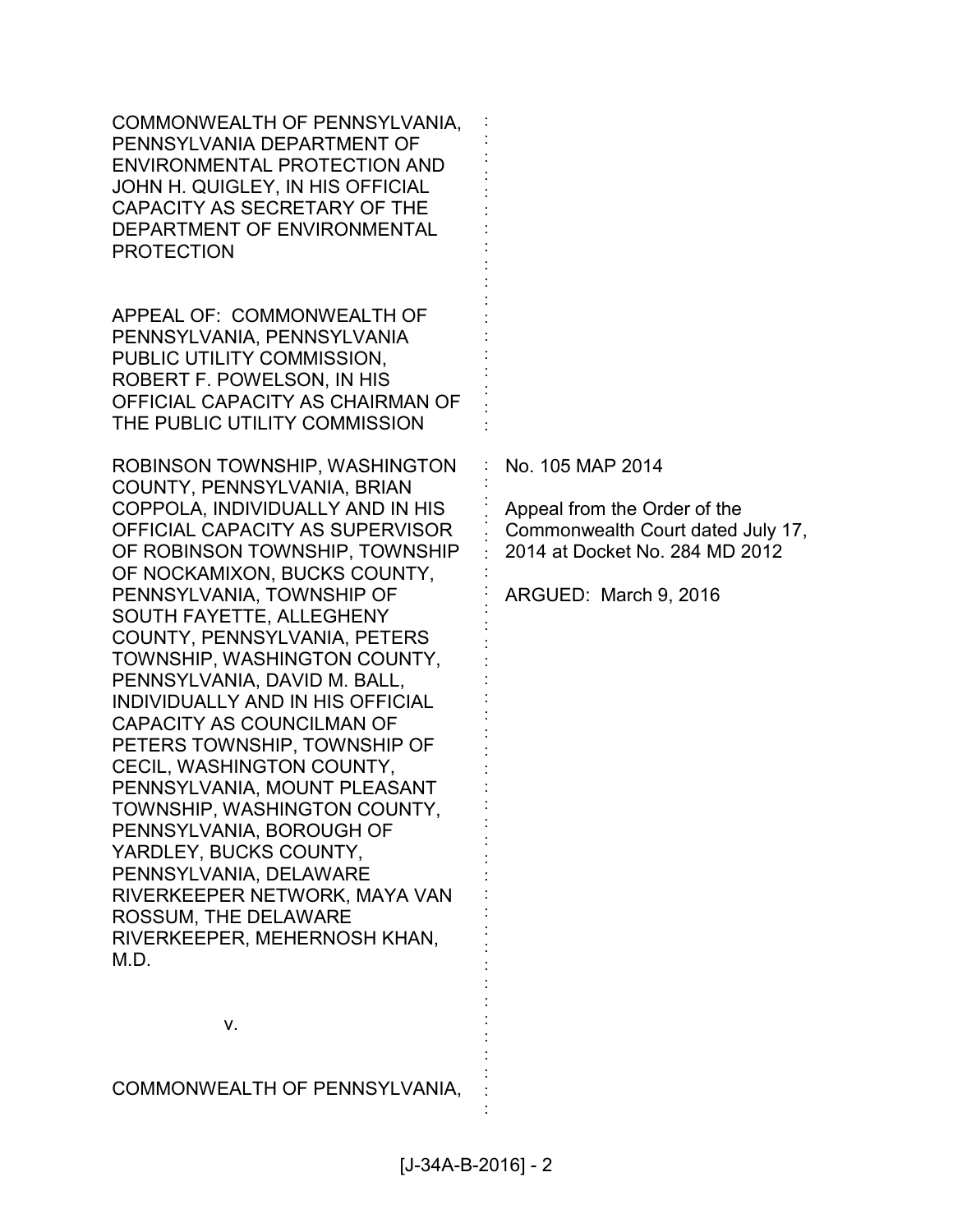PENNSYLVANIA PUBLIC UTILITY COMMISSION, GLADYS M. BROWN, IN HER OFFICIAL CAPACITY AS CHAIRMAN OF THE PUBLIC UTILITY COMMISSION, OFFICE OF THE ATTORNEY GENERAL OF PENNSYLVANIA, KATHLEEN KANE, IN HER OFFICIAL CAPACITY AS ATTORNEY GENERAL OF THE COMMONWEALTH OF PENNSYLVANIA, PENNSYLVANIA DEPARTMENT OF ENVIRONMENTAL PROTECTION AND JOHN H. QUIGLEY, IN HIS OFFICIAL CAPACITY AS SECRETARY OF THE DEPARTMENT OF ENVIRONMENTAL PROTECTION

CROSS APPEAL OF: WASHINGTON COUNTY, PENNSYLVANIA, BRIAN COPPOLA, INDIVIDUALLY AND IN HIS OFFICIAL CAPACITY AS SUPERVISOR OF ROBINSON TOWNSHIP, TOWNSHIP OF NOCKAMIXON, BUCKS COUNTY, PENNSYLVANIA, TOWNSHIP OF SOUTH FAYETTE, ALLEGHENY COUNTY, PENNSYLVANIA, PETERS TOWNSHIP, WASHINGTON COUNTY, PENNSYLVANIA, DAVID M. BALL, INDIVIDUALLY AND IN HIS OFFICIAL CAPACITY AS COUNCILMAN OF PETERS TOWNSHIP, TOWNSHIP OF CECIL, WASHINGTON COUNTY, PENNSYLVANIA, MOUNT PLEASANT TOWNSHIP, WASHINGTON COUNTY, PENNSYLVANIA, BOROUGH OF YARDLEY, BUCKS COUNTY, PENNSYLVANIA, DELAWARE RIVERKEEPER NETWORK, MAYA VAN ROSSUM, THE DELAWARE RIVERKEEPER, MEHERNOSH KHAN, M.D.

### **OPINION**

: : : : : : : : : : : : : : : : : : : : : : : : : : : : : : : : : : : : : : : : : : : : : : : : : :

**JUSTICE TODD DECIDED: September 28, 2016**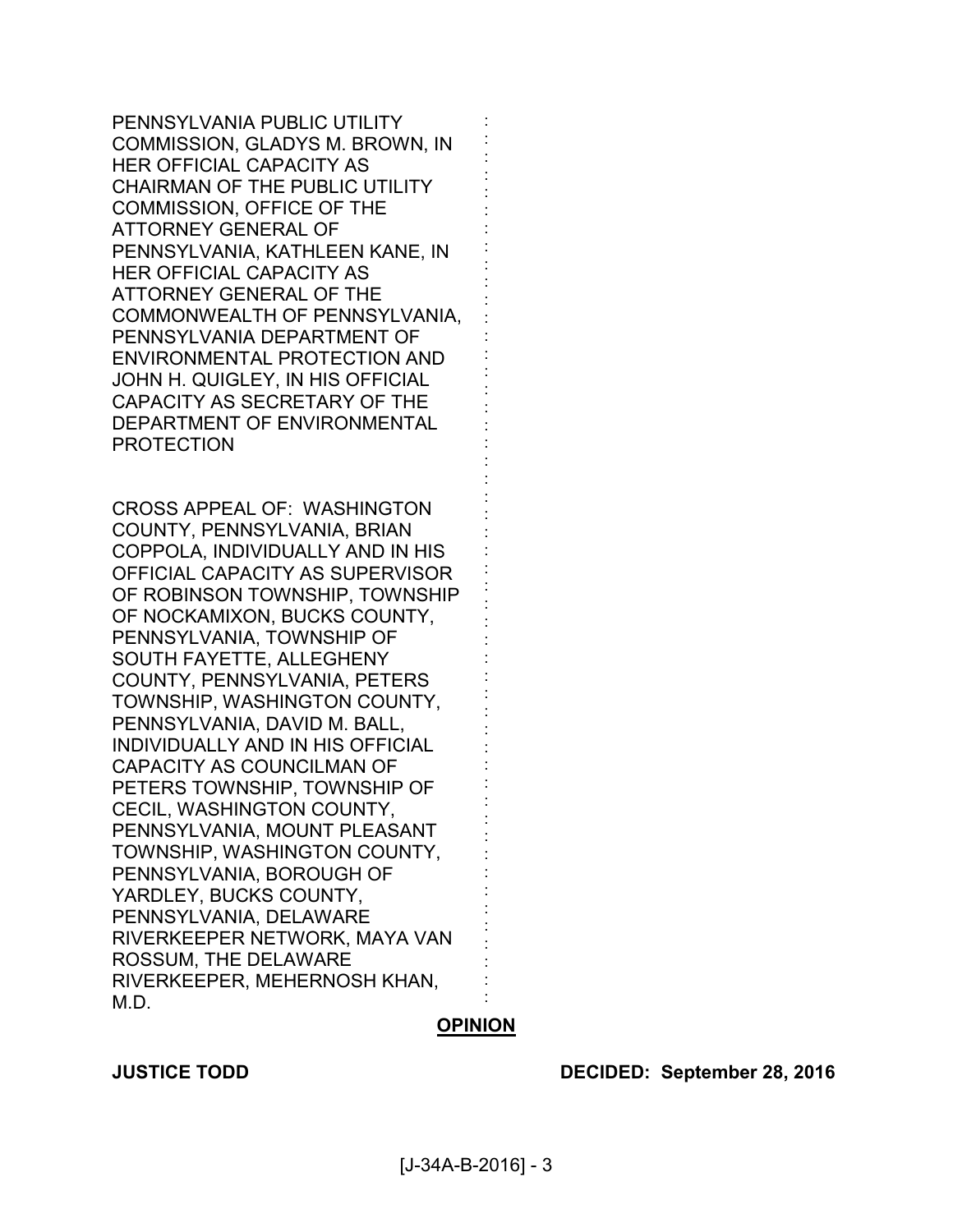This is a consolidated appeal from the decision of the Commonwealth Court following our remand to that tribunal to resolve open issues pursuant to our Court's mandate in Robinson Township v. Commonwealth of Pennsylvania, 83 A.3d 901 (Pa. 2013) ("Robinson II"). In that case, our Court struck the entirety of Sections 3215(b), 3215(d), 3303, and 3304 of Act 13 of Feb. 14, 2012, P.L. 87 ("Act 13"),<sup>1</sup> as violative of the Pennsylvania Constitution, and we enjoined the application and enforcement of Section 3215(c) and (e) and Sections 3305 through 3309, to the extent that they implemented or enforced the provisions of Act 13 which our Court invalidated. For the reasons that follow, we affirm the portion of the order the Commonwealth Court issued on remand, Robinson Township v. Commonwealth of Pennsylvania, 96 A.3d 1104 (Pa. Cmwlth. 2014) ("Robinson III"), holding that Sections 3305 through 3309 were not severable from Sections 3303 and 3304, and we also uphold its conclusion that the passage of Act 13 did not violate Article III, Section 3 of the Pennsylvania Constitution — the "single subject rule." However, because we conclude that Sections 3218.1, 3222.1(b)(10) and 3222.1(b)(11) contravene Article III, Section 32 of the Pennsylvania Constitution, due to our determination that they constitute special legislation which is forbidden by that constitutional provision, we reverse the Commonwealth Court's order upholding these sections, and enjoin their further application and enforcement. In that regard, we stay our mandate with respect to Section 3218.1 for 180 days in order to give the General Assembly sufficient time to enact remedial legislation. Further, because we determine that Section 3241 is unconstitutional on its face, as it grants a corporation the power of eminent domain to take private property for a private purpose, in violation of the Fifth Amendment of the United States Constitution and Article I,

<sup>1</sup> Parts of Act 13, which is codified at 58 Pa.C.S. §§ 2301–3504, became effective on Feb. 14, 2012, with the remaining provisions taking effect on April 16, 2012.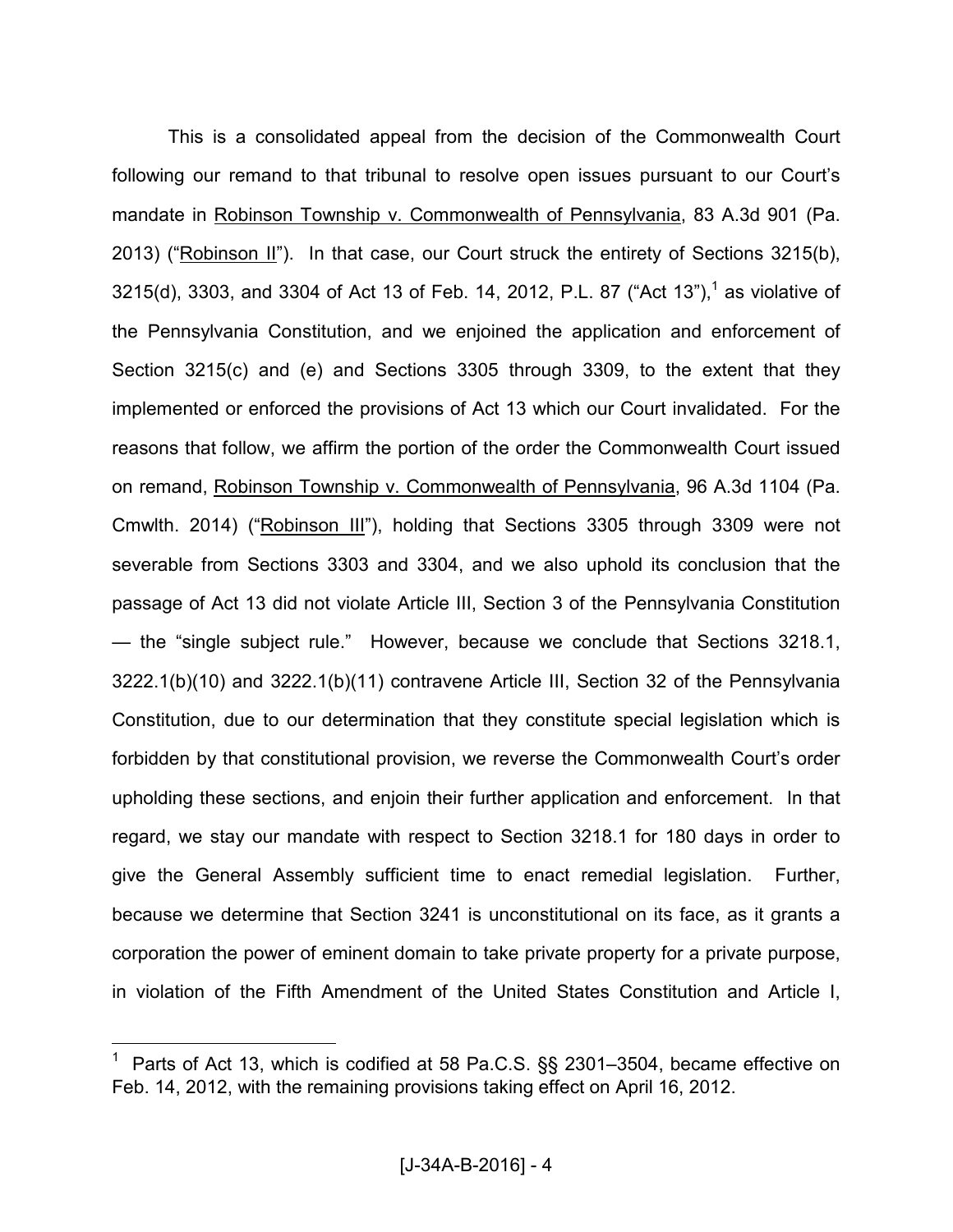Sections 1 and 10 of the Pennsylvania Constitution, we reverse the Commonwealth Court's order and direct this provision be stricken as well, and enjoined from further application and enforcement.

#### **I. Background**

 In February 2012, the Pennsylvania General Assembly passed Act 13 — a sweeping law regulating the oil and gas industry — which, *inter alia*, repealed parts of the existing Oil and Gas Act of 1984<sup>2</sup> codified in Title 58 of the Pennsylvania Consolidated Statutes and created six new chapters therein, the specific provisions of two of which — Chapters 32 and 33 — are at issue in this appeal. The questions raised in the instant appeal involve Sections 3218.1, 3222.1, and 3241 of Chapter 32, and Sections 3305 through 3309 of Chapter 33, the operation of which we describe briefly at the outset of this opinion so that the reader may understand the extensive prior jurisprudence from our Court and the Commonwealth Court concerning the function and interplay of these statutory provisions. $^3$ 

 Chapter 32 of Title 58, entitled "Development," delineates various permitting, operational, notification, and disclosure requirements for companies, individuals, and governmental entities concerning the drilling and operation of wells for gas, petroleum, and related liquids. It also provides for the implementation of certain subsurface

<sup>&</sup>lt;sup>2</sup> Act No. 223 of 1984, P.L. 1140 (effective April 18, 1985), hereinafter "1984 Act".

 $3$  Although not directly at issue in this appeal, but nevertheless an integral part of the overall regulatory regimen established by Act 13, Section 3215 of Chapter 33 imposed minimum setback requirements for conventional and unconventional wells from buildings, water wells, wetlands, streams, springs, and other bodies of water for all well permits issued by the Department of Environmental Protection ("DEP"), from which the DEP was required to grant variances under certain conditions. Also, Section 3215 did not require the DEP to consider the input of local municipalities in this permitting process. After our Court's decision in Robinson II, only Section 3215(a), which prescribes setback distances for oil and gas wells from buildings and water wells, remains in effect.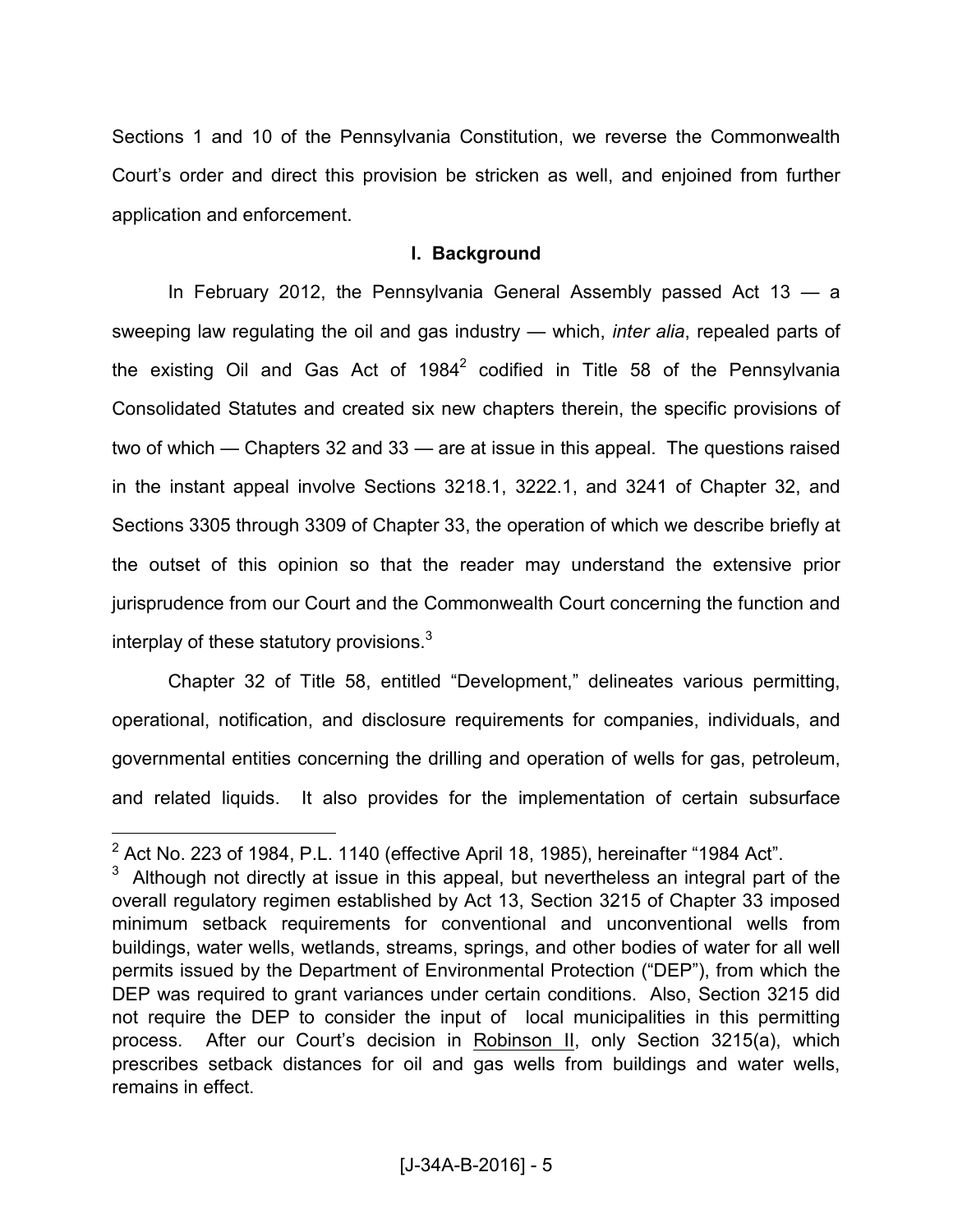storage methods for natural gas within our Commonwealth. As explained more fully herein, Section 3218.1 establishes a requirement that the DEP, upon being informed of a "spill," and, after investigation, "notify any public drinking water facility that could be affected by the event that the event occurred." 58 Pa.C.S. § 3218.1.

 Section 3222.1 applies to hydraulic fracturing activities, i.e., "fracking," carried out in the drilling and operation of "unconventional wells" to extract natural gas. $4$  It requires a service provider, vendor, or operator of such a well to disclose chemicals used in the operation of the well within 60 days of the conclusion of fracking activities to a "chemical disclosure registry," which is an internet website jointly operated by a group of state water quality officials and representatives of oil and gas producing states. $5\,$  58 Pa.C.S. §§ 3203, 3222.1(b)(2). However, Section 3222.1 specifically exempts from such disclosure the "identity of a chemical or the concentration of a chemical, or both" which a "service provider who performs any part of a hydraulic fracturing treatment," "a vendor who provides hydraulic fracturing additives directly to [a well] operator for a hydraulic fracturing treatment," or a well "operator," has claimed to be "a trade secret or confidential proprietary information." 58 Pa.C.S. § 3222.1(b), (1), (3). In such circumstances, the service provider, vendor, or well operator is only required to submit a signed written statement to the registry that the record contains a trade secret or confidential proprietary information, and must include in the disclosure form "the chemical family or similar description associated with the chemical."  $\underline{Id.}$  § 3222.1(b)(3).

<sup>4</sup> See 58 Pa.C.S. § 3203 (defining "unconventional well" as "[a] bore hole drilled or being drilled for the purpose of or to be used for the production of natural gas from an unconventional formation."); Robinson II, 83 A.3d at 914-15 (describing fracking as the "pumping at high pressure into the rock formation a mixture of sand and freshwater treated with a gel friction reducer, until the rock cracks, resulting in greater gas mobility.").

<sup>&</sup>lt;sup>5</sup> This website can be found at **www.fracfocus.org**.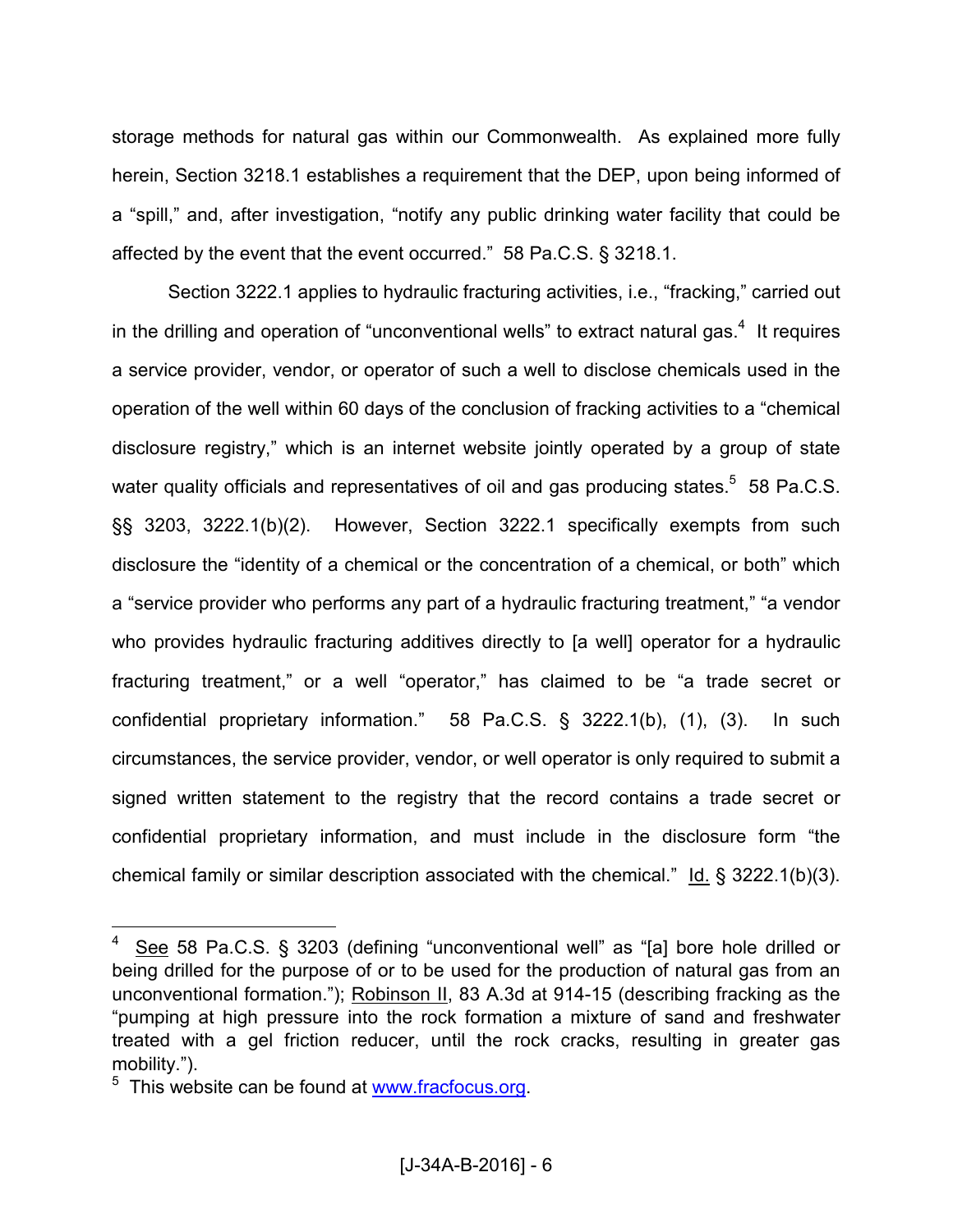Section 3222.1(b)(5) also provides that any information which is protected as a trade secret or as confidential proprietary information which has been submitted to the DEP is not a public record. 58 Pa.C.S. § 3222.1(b)(5).

 Additionally, Section 3222.1 limits the disclosure by a service provider, vendor, or well operator to any "health professional"<sup>6</sup> of the identity and amounts of chemicals claimed to be trade secrets or confidential proprietary information. It requires that, in order for health care professionals to obtain this information from such persons or entities as part of the routine treatment of a patient, they must execute a confidentiality agreement as well as provide a written statement attesting that: "[t]he information is needed for the purpose of diagnosis or treatment of an individual;" "[t]he individual being diagnosed or treated may have been exposed to a hazardous chemical;" or "[k]nowledge of [such] information will assist in the diagnosis or treatment of an individual." Id. § 3222.1(b)(10)(i-iii). Section 3222.1(b)(11) affords health professionals a limited opportunity to orally request such information in the event the professional determines that "a medical emergency exists," and that the information is "necessary for emergency treatment"; however, in order to obtain the information in those circumstances, the health professional is required to verbally acknowledge "that the information may not be used for purposes other than the health needs asserted" and that the health professional will keep the information confidential. Id. § 3222.1(b)(11). Even after the health professional makes such a verbal request and acknowledgment, the service provider, vendor, or well operator may still require that the health professional execute a written statement of need and a confidentiality agreement "as

<sup>6</sup> Act 13 defines a "[h]ealth professional" as "[a] physician, physician assistant, nurse practitioner, registered nurse or emergency medical technician licensed by the Commonwealth." 58 Pa.C.S. § 3203.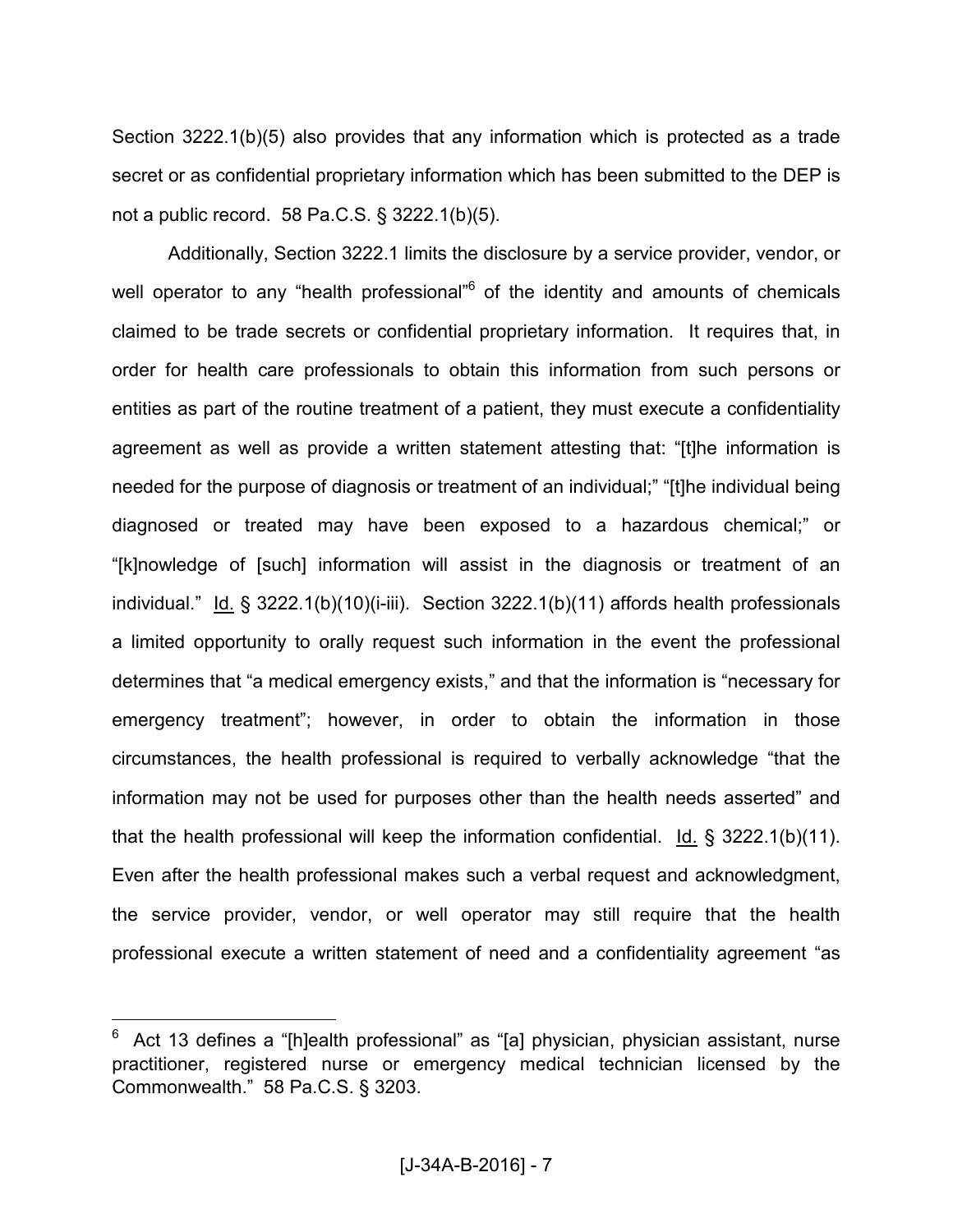soon as circumstances permit, in conformance with regulations promulgated under this chapter." Id.

 Section 3241 allows "a corporation empowered to transport, sell or store natural gas or manufactured gas in this Commonwealth" the right to "appropriate an interest in real property located in a storage reservoir<sup>7</sup> or reservoir protective area<sup>8</sup> for injection, storage and removal from storage of natural gas or manufactured gas in a stratum which is or previously has been commercially productive of natural gas." Id. § 3241(a).

 Chapter 33, which is entitled "Local Ordinances Relating to Oil and Gas Operations," severely curtailed the ability of local municipalities to regulate the oil and gas industry. Section 3302 of this chapter "preempts and supersedes the regulation of oil and gas operations" as provided in the remainder of the chapter, and it prohibits municipalities from enacting any "local ordinance,"<sup>9</sup> via the Municipalities Planning Code (the "MPC"), $10$  or the Flood Plain Management Act, $11$  containing "provisions which impose conditions, requirements or limitations on the same features of oil and gas operations regulated by Chapter 32 or that accomplish the same purposes as set forth in Chapter 32." Id. § 3302. Section 3303 prohibits local governments from enacting or enforcing environmental legislation regulating oil and gas operations by explicitly

 $7\,$  A "[s]torage reservoir" is defined as "[t]hat portion of a subsurface geological stratum into which gas is or may be injected for storage purposes or to test suitability of the stratum for storage." 58 Pa.C.S. § 3203.

 $8\,$  A "[r]eservoir protective area" is "[t]he area surrounding a storage reservoir boundary, but within 2,000 linear feet of the storage reservoir boundary, unless an alternate area has been designated by the DEP, which is deemed reasonably necessary to afford protection to the reservoir, under a conference held in accordance with section 3251 (relating to conferences)." 58 Pa.C.S. § 3203.

<sup>9</sup> Section 3301 defines a local ordinance as "[a]n ordinance or other enactment, including a provision of a home rule charter, adopted by a local government that regulates oil and gas operations." 58 Pa.C.S. § 3301.

 $10\,$  53 P.S., Chapter 30.

<sup>11</sup> 32 P.S. §§ 679.101 *et. seq*.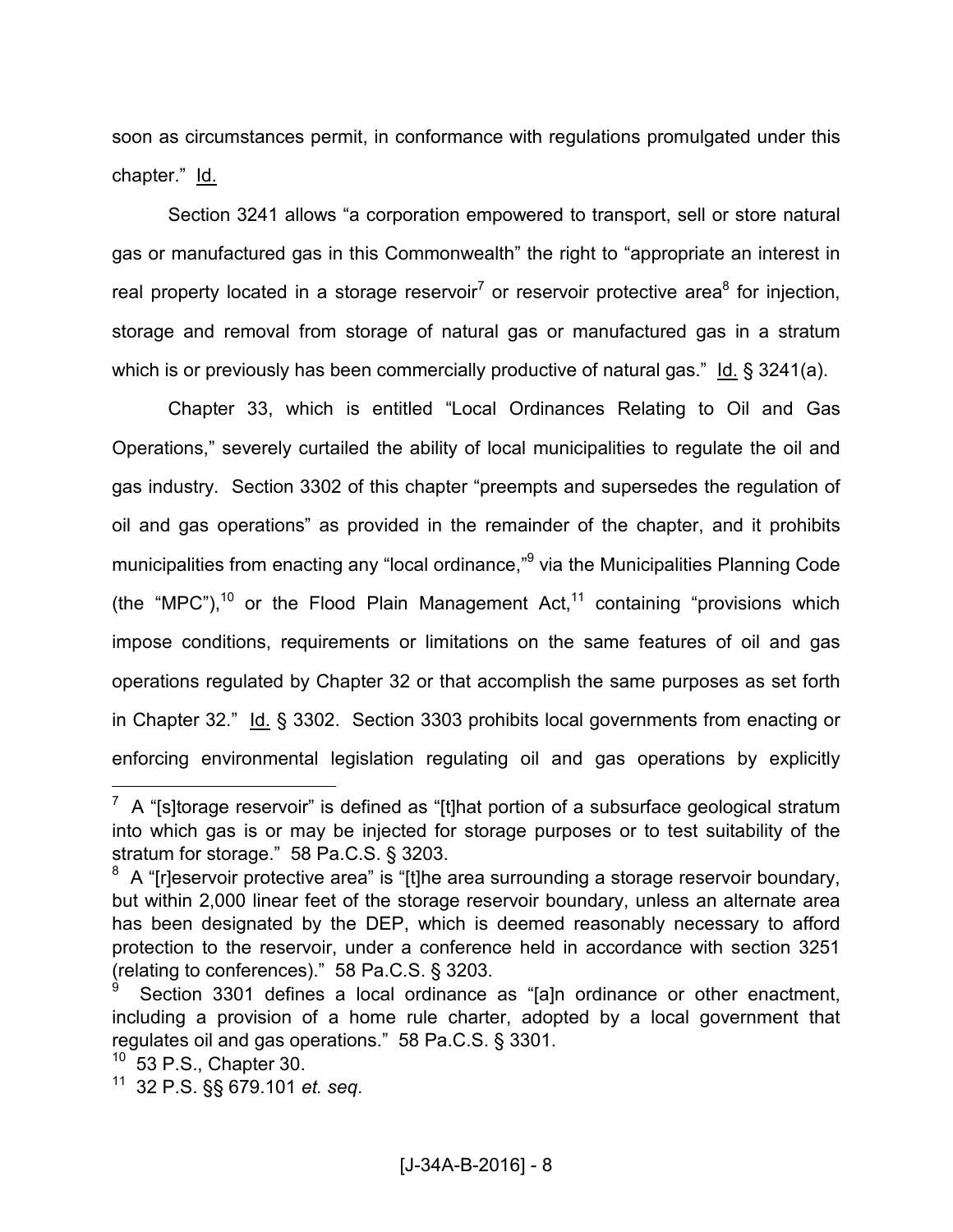providing that "environmental acts . . . to the extent that they regulate oil and gas operations, occupy the entire field of regulation, to the exclusion of all local ordinances." Id. § 3303. Section 3304 requires that all municipal ordinances regulating oil and gas operations be uniform, and mandated that certain drilling and ancillary activities attendant to the production of natural gas be allowed in every zoning district in a local political subdivision — existing zoning laws notwithstanding. As mentioned above, and discussed at greater length infra, in Robinson II, this Court found Sections 3303 and 3304 to be unconstitutional and enjoined them from operation and effect.

 Sections 3305 and 3306 of Chapter 33 provide a mechanism for the Public Utility Commission ("PUC") and the Commonwealth Court to determine whether a local ordinance violates the MPC or Chapters 32 and 33. Section 3305 allows a municipality to request the PUC review a local ordinance before it is passed and to issue a written opinion determining whether it violates the MPC or Chapters 32 and 33. Id. § 3305(a). Section 3305 also grants the owner or operator of an oil and gas operation "who is aggrieved by the enactment or enforcement of a local ordinance" to request that the PUC review the ordinance and issue an order determining whether the ordinance violates the MPC, or Chapters 32 and 33. Id. § 3305(b). Such order is subject to *de novo* review in the Commonwealth Court. Section 3306 allows "any person" who is similarly aggrieved by the enactment or enforcement of a local ordinance to bypass the PUC and "bring an action in Commonwealth Court to invalidate the ordinance or enjoin its enforcement." Id. § 3306.

 Sections 3307 and 3308 provide penalties for municipalities if their local ordinances fail to comply with the requirements of the MPC or Chapters 32 and 33. Under Section 3307(i), a local government is liable to pay reasonable counsel fees and costs of a prevailing plaintiff in an action seeking to invalidate or enjoin an ordinance if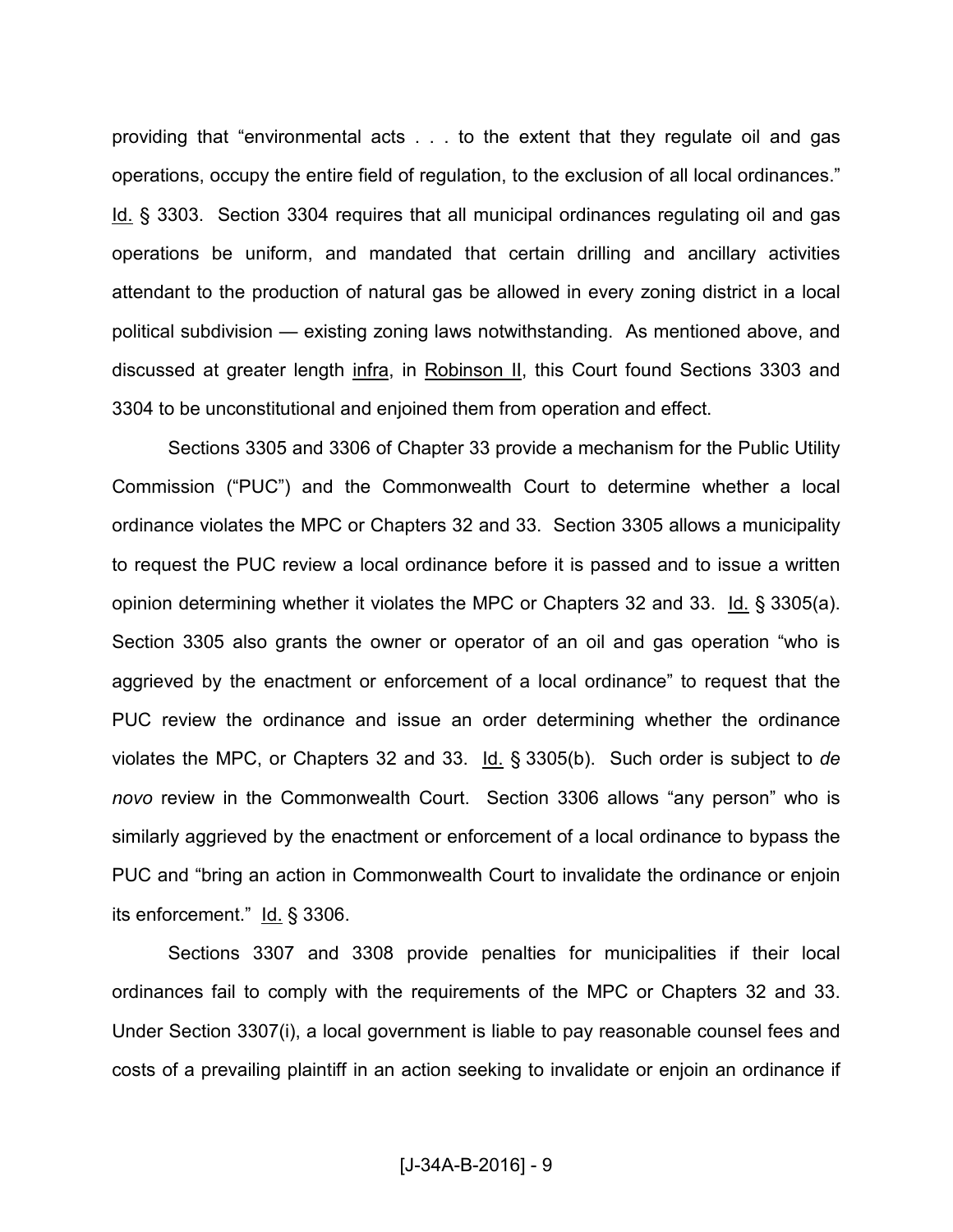the Commonwealth Court "determines that the local government enacted or enforced a local ordinance with willful or reckless disregard" of the MPC or Chapters 32 and 33. Id. § 3307(1). Conversely, Section 3307(2) requires a plaintiff to pay reasonable counsel fees and costs if the Commonwealth Court determines that the plaintiff's action was "frivolous or was brought without substantial justification." Id. § 3307(2).

 Section 3308 provides that, in the event the PUC, the Commonwealth Court, or our Court issues an order determining that a particular ordinance violates the MPC or Chapters 32 and 33, the local government unit which enacted the ordinance becomes immediately ineligible to receive any monies from unconventional gas well fees, otherwise known as "impact fees" authorized by Chapter 23 of Act 13 and assessed for each unconventional gas well.  $Id. \S$  3308. Such ineligibility continues until the local government amends the ordinance to conform with Chapter 33, repeals the ordinance, or the order determining the ordinance is unlawful is reversed on appeal. Id. Section 3309 specifies that Chapter 33 applies to ordinances in existence at the time this portion of Act 13 took effect on April 16, 2012, and to any ordinances enacted thereafter, and it gives municipalities 120 days after the effective date of the act to conform their ordinances to the requirements of Chapter 33. Id. § 3309.

In March 2012, as set forth in the caption of this appeal, seven municipalities.<sup>12</sup> two individuals, in their capacity as elected local government officials and in their own right, a non-profit environmental group and its director, as well as a Pennsylvania licensed physician — a group collectively designated by our Court in Robinson II as

<sup>&</sup>lt;sup>12</sup> Somewhat ironically, the party which is the namesake of this litigation, Robinson Township, withdrew from this matter on remand and is no longer a party to this appeal, and Brian Coppola is no longer participating in the capacity of Robinson Township supervisor, as he no longer serves in that role, although he remains in this case in his individual capacity.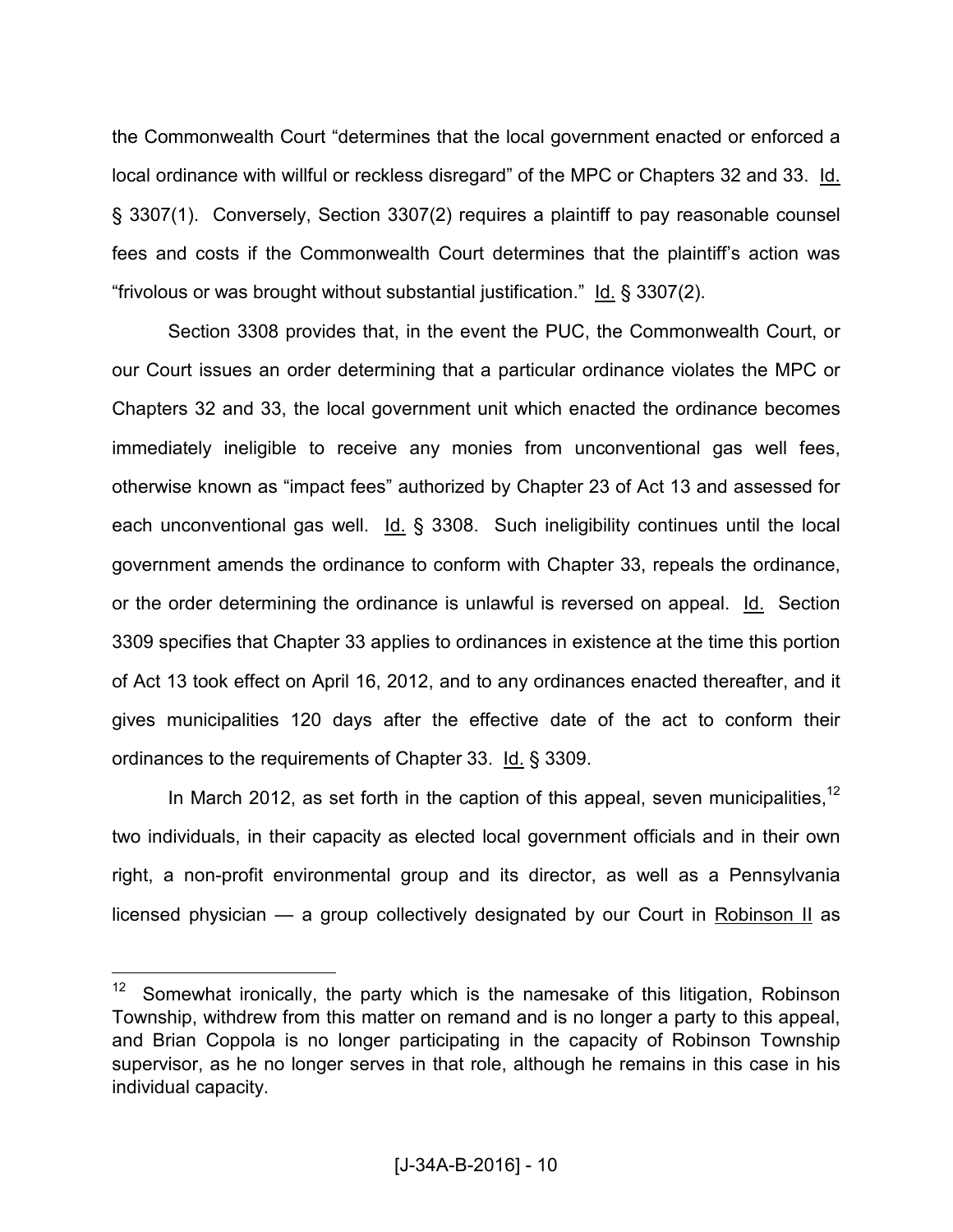"Citizens," a nomenclature which we retain in this appeal, filed a 14-count petition for review in the Commonwealth Court, invoking its original jurisdiction. Citizens sought a declaratory judgment that Act 13 is unconstitutional, as well as a permanent injunction against its enforcement. In response, the PUC, the Pennsylvania Attorney General and the DEP (collectively "the Commonwealth") filed preliminary objections and crossmotions for summary relief.

 Relevant to the issues raised in the current appeal, in its initial decision adjudicating the parties' respective motions for summary judgment, Robinson Township v. Commonwealth of Pennsylvania, 52 A.3d 463 (Pa. Cmwlth. 2012) ("Robinson I"), an *en banc* panel of the Commonwealth Court<sup>13</sup> rejected various challenges by Citizens to Act 13. With respect to their claims that certain provisions violated Article III, Section 32 of the Pennsylvania Constitution because they were special laws which granted the oil and gas industry special treatment under local zoning laws, the court treated all of the individual challenges as a singular global challenge to the entirety of Act  $13^{14}$  While acknowledging that Act 13 did treat the oil and gas industry differently than other extraction industries such as coal mining, it reasoned that the disparate treatment was justified by "real differences" between the fundamental nature of oil and gas drilling and

 $13$  The reported opinion of the Commonwealth Court indicates this panel was composed of then-President Judge Pellegrini, and Judges McGinley, Leadbetter, Simpson, Brobson, McCullough and Covey; however, under the Commonwealth Court's internal operating procedures, all draft opinions are circulated to all of the commissioned judges of the court for a vote. Because of the recusal of Judge Leavitt from voting under this process, the vote of the remaining commissioned judges was evenly divided; thus, the Commonwealth Court's internal operating procedures required the opinion to be filed "as circulated." See Commonwealth Court Internal Operating Procedures § 256(b); Robinson I, 52 A.3d at 468 n.1.

See infra at Part II.B.1.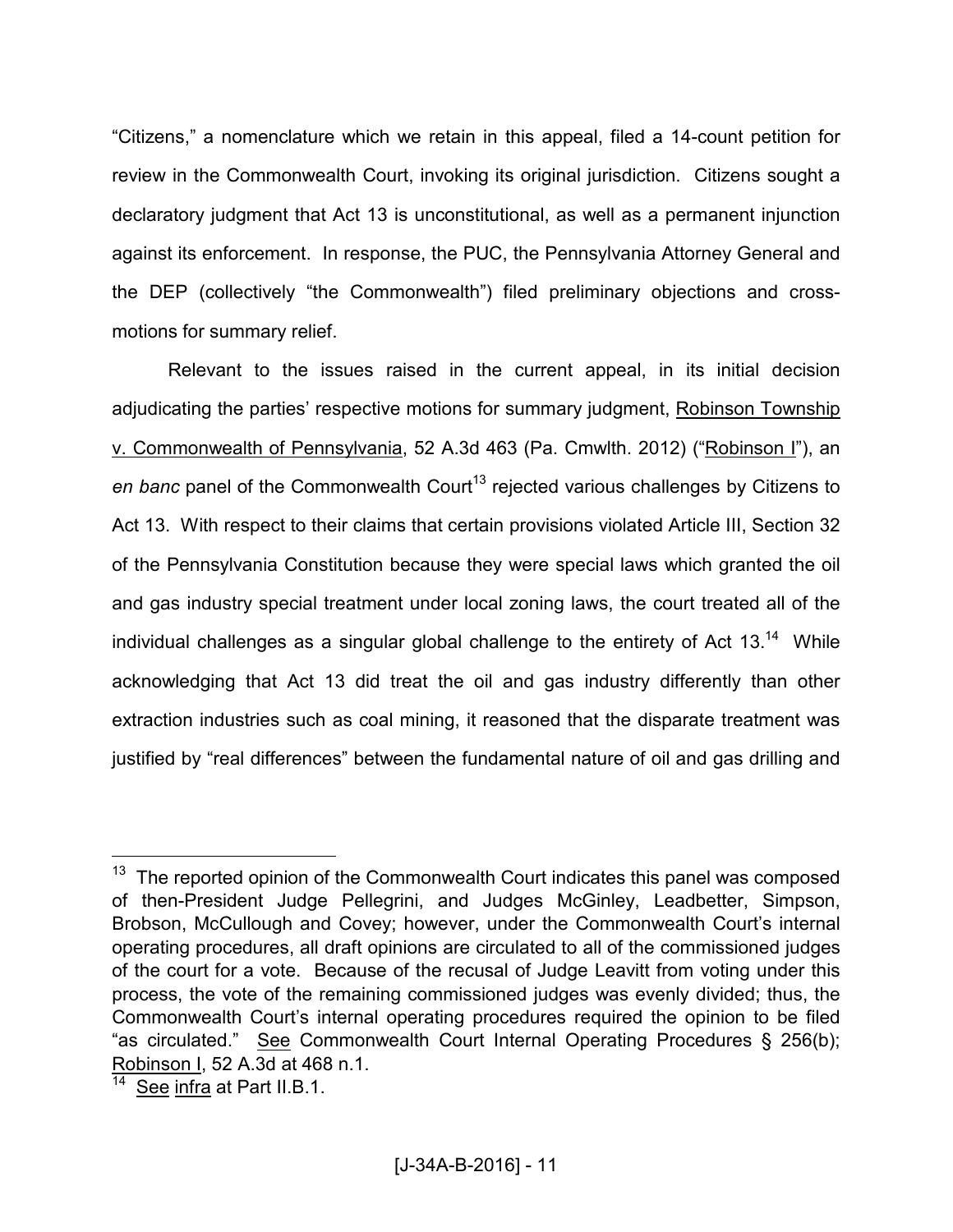that of the other extraction industries, although it did not expound on the nature of those purported differences. Id. at 487.

 Further, the court found that Dr. Mehernosh Khan — the medical doctor challenging the non-disclosure provisions of Section 3222.1 on the basis that they violate the prohibition on special laws contained in Article III, Section 32 — did not have standing to maintain such a challenge. The court reasoned that Dr. Khan had only alleged the possibility that Section 3222.1 would interfere with his ability to provide medical care to his patients. In the court's view, Dr. Khan was required to formally request the identity of fracking fluids and chemicals, and then show that the restrictions on the disclosure of such information actually interfered with his ability to treat his patients and diagnose disease in order to obtain judicial review of this claim.

 The court also found that Act 13 did not violate Article I, Section 27 of the Pennsylvania Constitution (the "Environmental Rights Amendment").<sup>15</sup> The court reasoned that, because Section 3303 preempted local municipalities from addressing environmental matters through zoning ordinances, the municipalities were now "relieved of their responsibilities to strike a balance between oil and gas development and environmental concerns under the MPC"; hence, Citizens could not state a claim for violation of Article I, § 27, inasmuch as the municipalities no longer had a duty to

Pa. Const., art. I, § 27.

 $15$  Article I, Section 27 is contained within the Declaration of Rights of the Pennsylvania Constitution and provides:

The people have a right to clean air, pure water, and to the preservation of the natural, scenic, historic and esthetic values of the environment. Pennsylvania's public natural resources are the common property of all the people, including generations yet to come. As trustee of these resources, the Commonwealth shall conserve and maintain them for the benefit of all the people.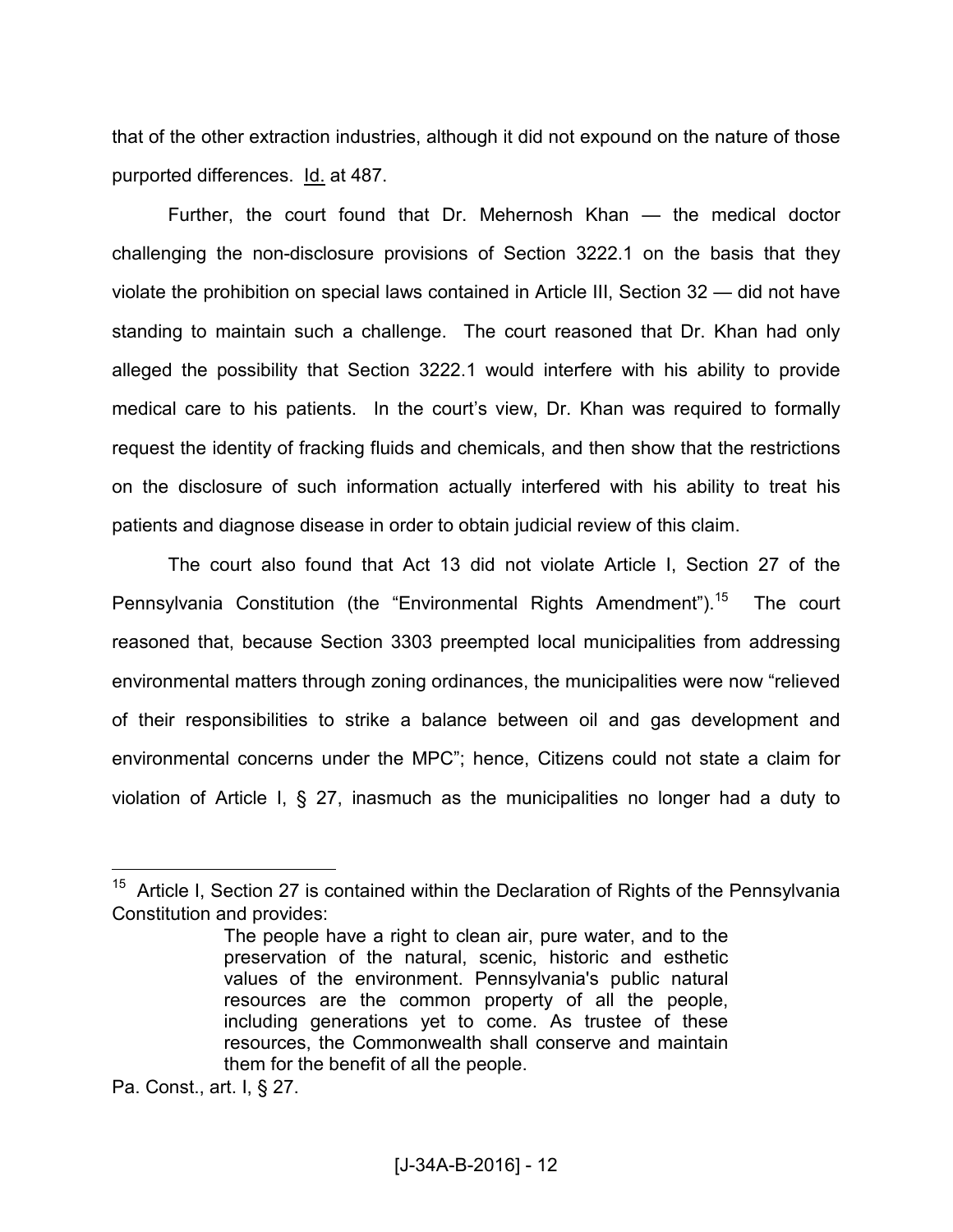consider environmental concerns when administering their zoning ordinances. Id. at 489.

 The court additionally rejected Citizens' claim that Section 3241 was unconstitutional under the Pennsylvania and United States Constitutions because it allowed a private person to take another person's property for the creation of subsurface storage reservoirs for storing natural gas and taking abutting areas around those reservoirs as a buffer zone for the stored natural gas. The court agreed with the Commonwealth's assertion that Citizens had not demonstrated that any person's property was taken under this statutory provision, or was in imminent danger of being taken. The court further determined that, even if such a claim were presented, it lacked jurisdiction to adjudicate the claim as, in its view, the sole method to challenge the power of a condemnor to appropriate property was for the condemnee to file preliminary objections once a condemnor files a formal declaration of taking. Id. at 488.

 The court, however, credited the argument of Citizens that Section 3304 violated the substantive due process protections of the Pennsylvania and United States' Constitutions "because it allows incompatible uses in zoning districts and does not protect the interests of neighboring property owners from harm, alters the character of the neighborhood, and makes irrational classifications.<sup>"16</sup> Id. at 485. Thus, the court declared Section 3304 unconstitutional and enjoined the Commonwealth from implementing that section, as well as all other provisions of Chapter 33 that enforced that section. The court did not, however, disturb Sections 3301 to 3303. Id.

 The court also held that Section 3215(b)(4), which required the DEP, upon request of the holder of oil and gas rights for a particular piece of property, to grant a waiver to a well operator of the prescribed minimum distances set forth in Section

<sup>&</sup>lt;sup>16</sup> Three members of the court dissented on this issue.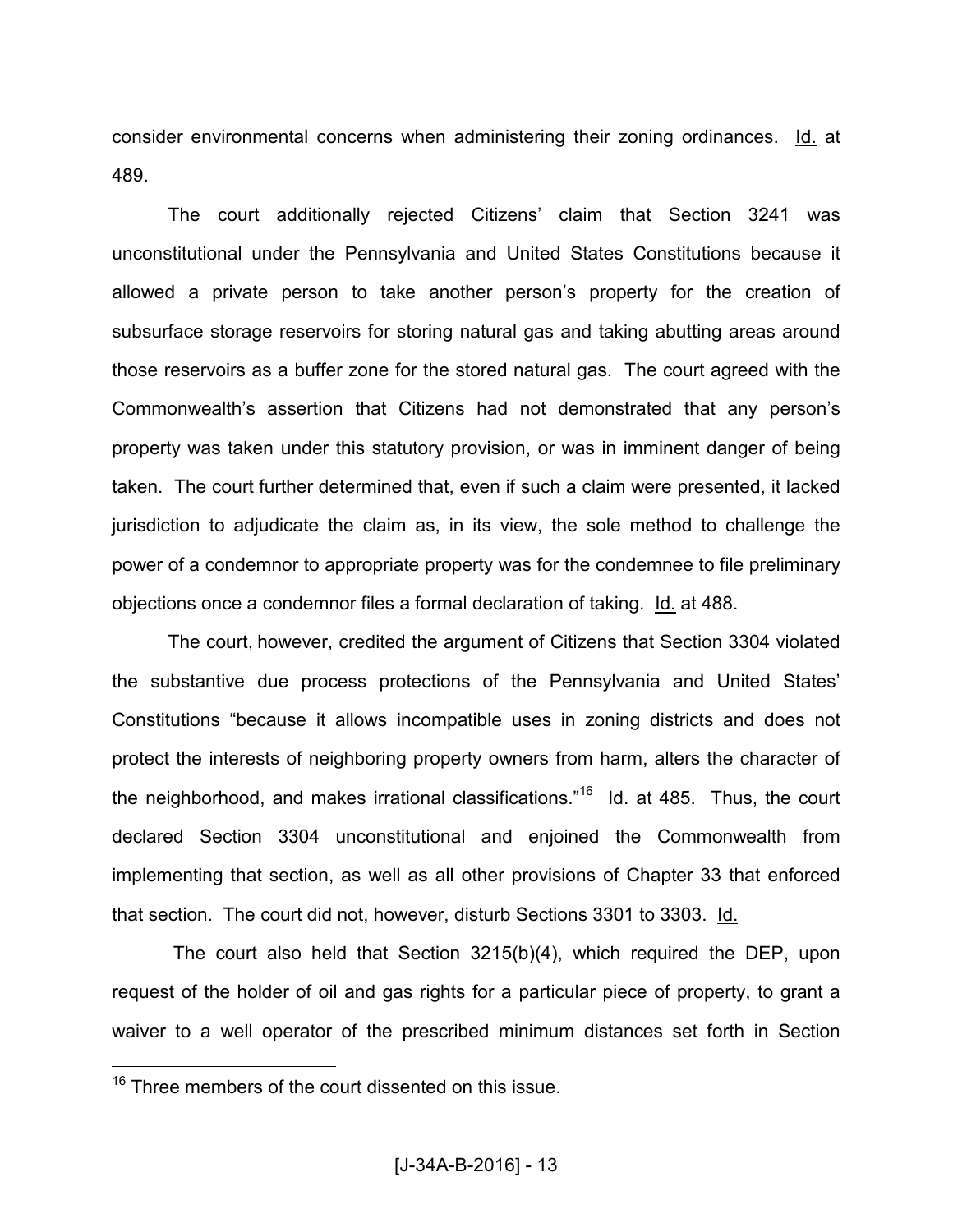3215(b)(1) for conventional oil and gas wells (100 feet), or unconventional gas wells (300 feet), from any "solid blue lined stream,  $17$  spring or body of water" that appear on a United States Geological Survey Topographical map,<sup>18</sup> and 300 feet between unconventional wells and wetlands,<sup>19</sup> was unconstitutionally vague because the General Assembly failed to provide adequate standards to constrain the DEP in its granting of such waivers. Id. at 493.

 Citizens and the Commonwealth cross-appealed the Robinson I decision. In Robinson II, then-Chief Justice Castille authored a scholarly and comprehensive opinion, joined in its entirety by this author, and by then-Justice McCaffery. Justice Baer filed a concurring opinion which joined Chief Justice Castille's opinion in part; however, Justice Baer fully joined our Court's mandate to affirm in part and reverse in part Robinson I, and to remand to the Commonwealth Court for further proceedings. Chief Justice Saylor authored a dissent joined by Justice Eakin, who also authored a separate dissent.

 Pertinent to this appeal, the plurality opinion, *inter alia*, determined that Sections 3303 and 3304 were violative of Article I, Section 27. The plurality observed that Article I, Section 27, in addition to guaranteeing the right of all the people of the Commonwealth to clean air and pure water, correspondingly obligated "the Commonwealth" to act as trustee to conserve and maintain these and other public natural resources for the benefit of all the people in this and future generations. In

According to the United States Geologic Survey (USGS), a "solid blue lined stream" as that term is used in Section 3215(b)(1) is a perennial stream, which is depicted on a topographical map with an unbroken blue line. See http://water.usgs.gov/osw/streamstats/instructions1.html.

 $18$  Hereinafter, all references to stream, spring or body of water are intended to refer to such entities as they are described in Section 3215(b).

<sup>&</sup>lt;sup>19</sup> See 58 Pa.C.S. § 3215(b)(1)-(3).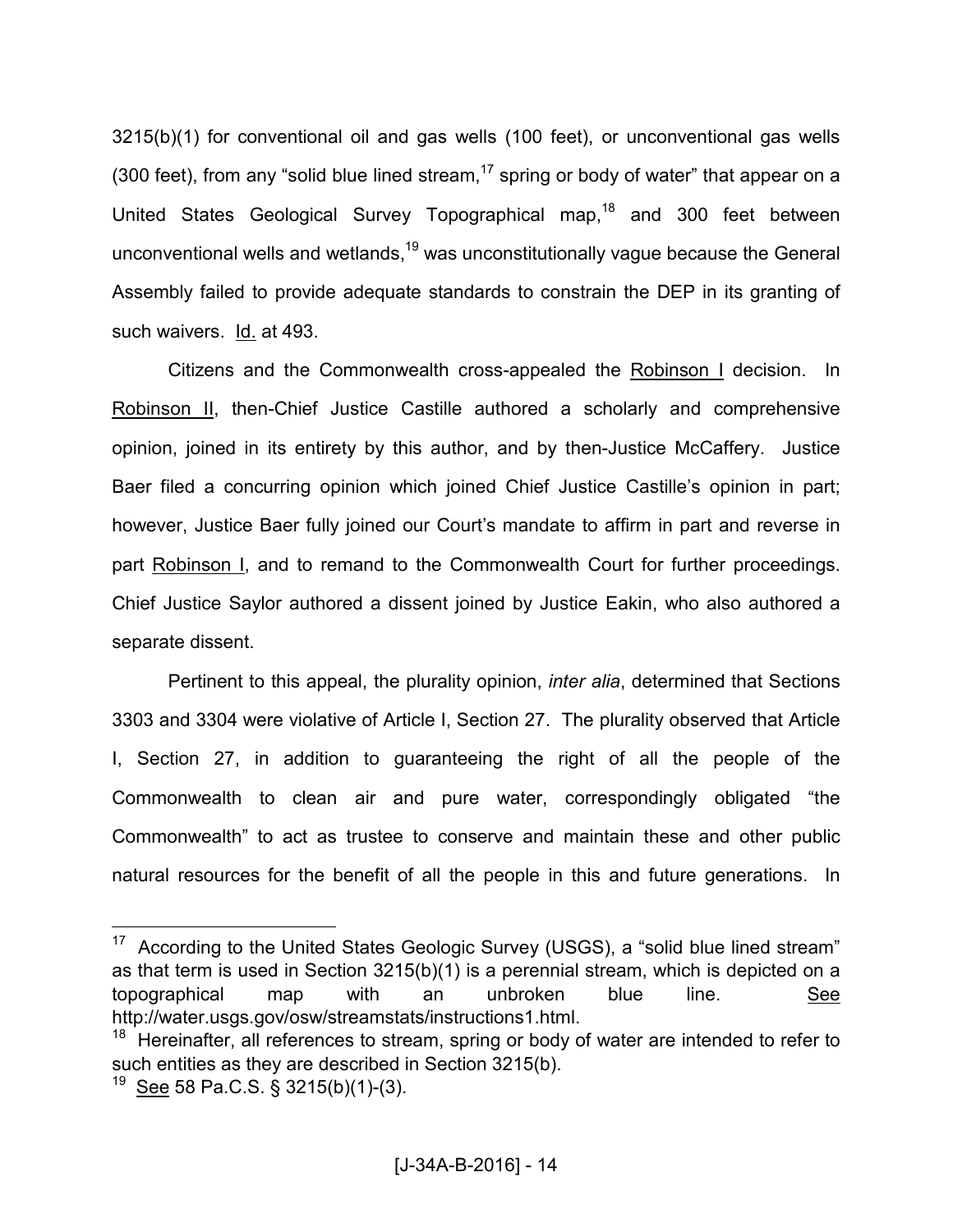requiring the Commonwealth to act in the capacity of trustee of public natural resources, the plurality determined that Article I, Section 27 "speaks on behalf of the people, to the people directly," and, therefore, granted to the people the right to directly enforce the Commonwealth's trustee obligations. Robinson II, 83 A.3d at 974. The plurality thus considered Article I, Section 27 as a restriction on the power of the General Assembly to deprive, through legislation, the people's inherent right to benefit from the Commonwealth's execution of its duty to manage public natural resources.

 Applying this constitutional principle, the plurality proceeded to analyze Section 3303 and found it to contravene Article I, Section 27. While acknowledging that the general powers of municipalities to enact laws and regulations are conferred by the General Assembly, and, correspondingly, may be altered or restricted by that body, the plurality emphasized that the General Assembly did not have the authority to abrogate, via legislation, the duties and responsibilities owed by municipalities to their citizens under the Pennsylvania Constitution. In the plurality's view, because Section 3303 *entirely* superseded all existing local environmental ordinances and regulations previously enacted by municipalities governing the activities of the oil and gas industries, and expressly preempted any and all future such local regulations, it "command[ed] municipalities to ignore their obligations under Article I, Section 27" and, also, directed them "to take affirmative actions to undo existing protections of the environment in their localities." Id. at 978. Consequently, the plurality concluded that the legislature's police power, although broad, did not extend this far to allow the fundamental disruption of the reasonable expectations of the citizens of the affected municipalities to continued enjoyment of the environmental protections afforded them by their local governments through ordinance and regulation; hence, it found Section 3303 unconstitutional.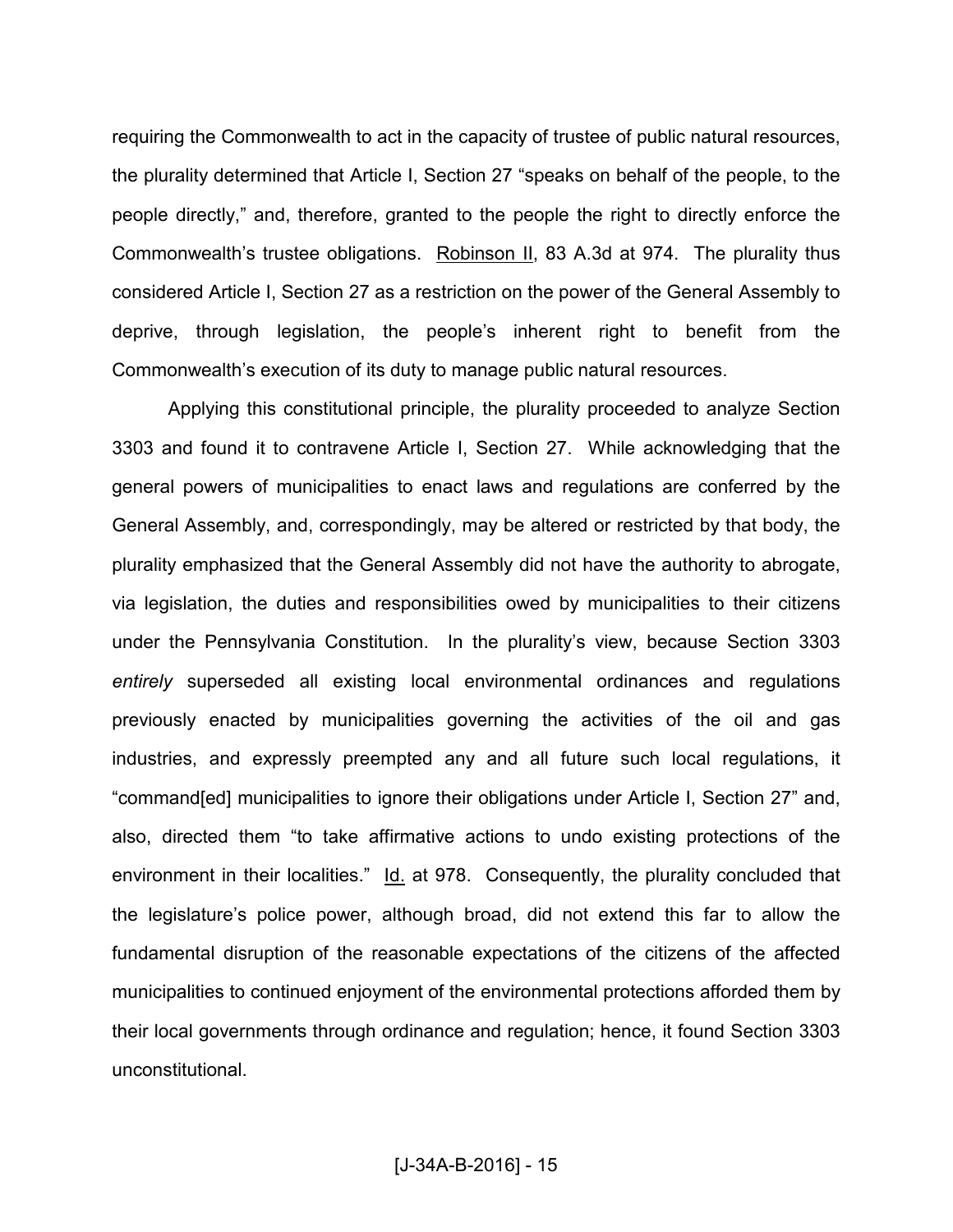The plurality likewise found Section 3304 constitutionally infirm. The plurality noted that, when the General Assembly exercises its police powers to promote the general welfare, it is also obligated to adhere to its duties as a trustee of public natural resources under Article I, Section 27 and, therefore, must, through its legislative enactments, "adequately restrain[] actions of private parties likely to cause harm to protected aspects of our environment." Id. at 979. The plurality found that the legislature, in enacting Section 3304, did not fulfill this duty of trusteeship.

 Furthermore, the plurality opinion affirmed the Commonwealth Court's decision that Section 3215(b)(4) was unconstitutional since it did "not provide any ascertainable standards by which public natural resources are to be protected if an oil and gas operator seeks a waiver of the Section 3215(b) setbacks." Id. at 983. The plurality then applied its Article I, Section 27 trustee rationale to also strike down Section 3215(d), which granted the DEP the discretion to consider the comments of municipalities and storage operators in deciding to grant a well permit, but, concomitantly, prohibited municipalities from appealing the DEP's decision on a well permit. The majority reasoned that this provision "marginalizes participation by residents, business owners, and their elected representatives with environmental and habitability concerns, whose interests Section 3215 ostensibly protects." Id. at 984. The plurality considered this to have the effect of "foster[ing] decisions regarding the environment and habitability that are non-responsive to local concerns; and . . . the effect of failing to account for local conditions causes a disparate impact upon beneficiaries of the trust."  $Id.<sup>20,21</sup>$ 

 $20$  Citizens did not assert separate claims challenging the constitutionality of Sections 3215(a) and 3215(f), which established, uniformly throughout the Commonwealth, the minimum distances oil and gas wells could be located from buildings, water supplies, and floodplains. Nevertheless, the plurality observed that these sections reflected the same structure as that in Section 3215(b) where "development and disturbance of the  $(continued...)$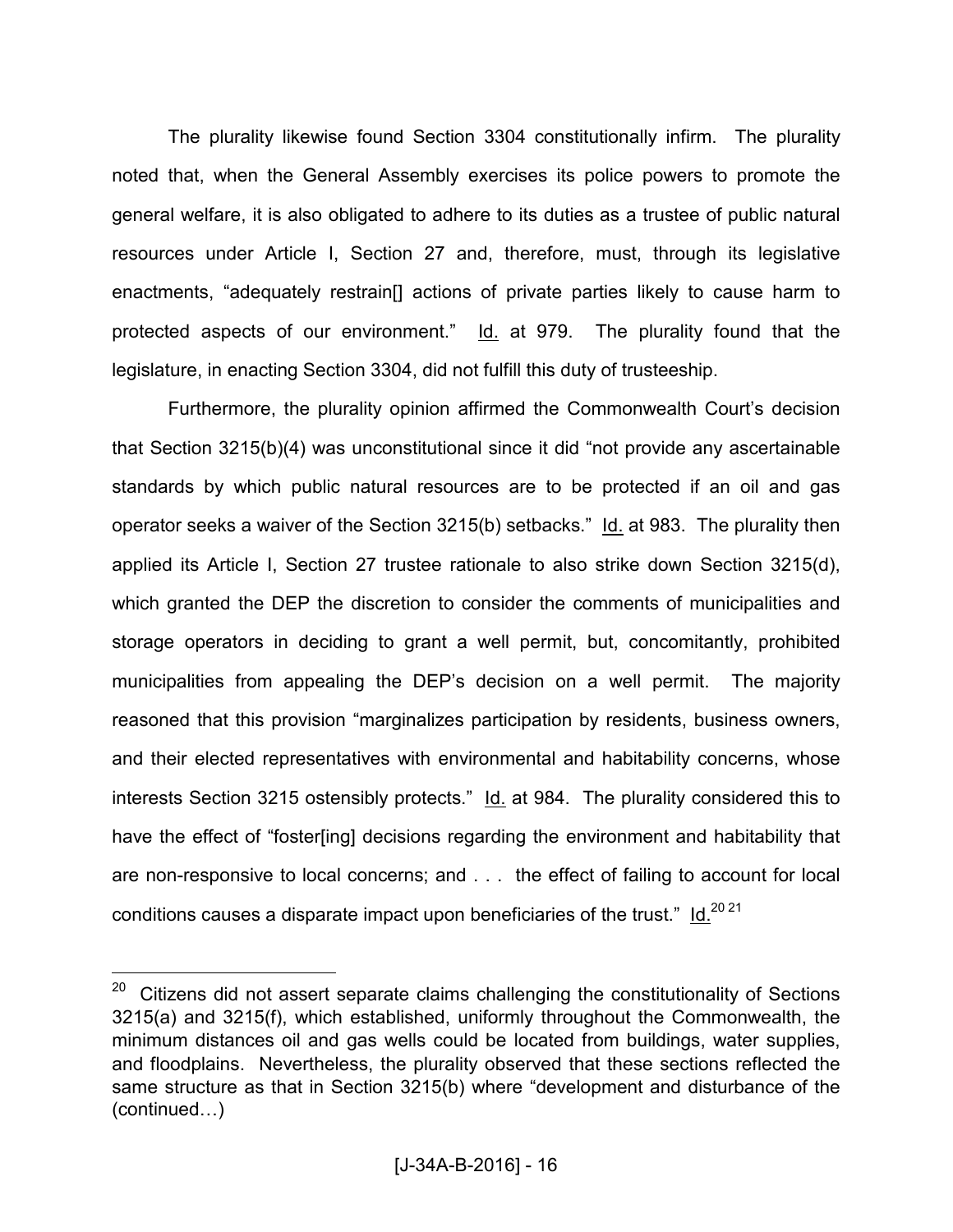In his concurring opinion, Justice Baer concurred in the plurality's finding that Section 3215(b)(4) was unconstitutional; however, his rationale differed in that, as described more fully infra, he would have affirmed the Commonwealth Court's decision on the basis that these statutory provisions violated substantive due process. Likewise, Justice Baer agreed in his concurrence with the plurality's conclusion that Section 3215(d) was unconstitutional, but, again, he did so based on his view that Section 3215(d) violated substantive due process.

 With respect to the question of whether Sections 3303 and 3304 were severable from the remainder of Chapter 33, a majority of the Court — the plurality joined by Justice Baer $^{22}$  — concluded:

> Sections 3305 through 3309 are those parts of the statutory scheme that establish a mechanism by which to enforce compliance with the Municipalities Planning Code and with Chapters 32 and 33 of Act 13, including Sections 3215, 3303 and 3304. To the extent that Sections 3305 through 3309 implement or enforce provisions we hold invalid, these provisions are incapable of execution and are enjoined.

Id. at 999.

 By majority mandate, our Court remanded the matter to the Commonwealth Court "to address whether any remaining provisions of Act 13, to the extent they are valid, are severable." Id. at 1000. Justice Baer, while joining this mandate to remand,

<sup>(...</sup>continued)

environment is preferred over the natural state," and, thus, viewed them as "constitutionally suspect." Robinson II, 83 A.3d 973 n.55.<br><sup>21</sup> The plurality expressed no opinion on the subst

The plurality expressed no opinion on the substantive due process analysis employed by the Commonwealth Court, and endorsed and applied by Justice Baer in his concurring opinion.

<sup>&</sup>lt;sup>22</sup> As noted by Justice Baer in his Concurring Opinion, his full joinder of the portions of the lead opinion other than the Article I, Section 27 analysis, and the holding based on that analysis, renders these other parts of the opinion a majority expression of our Court. Robinson II, 83 A.3d at 1000 n.1 (Baer, J., concurring).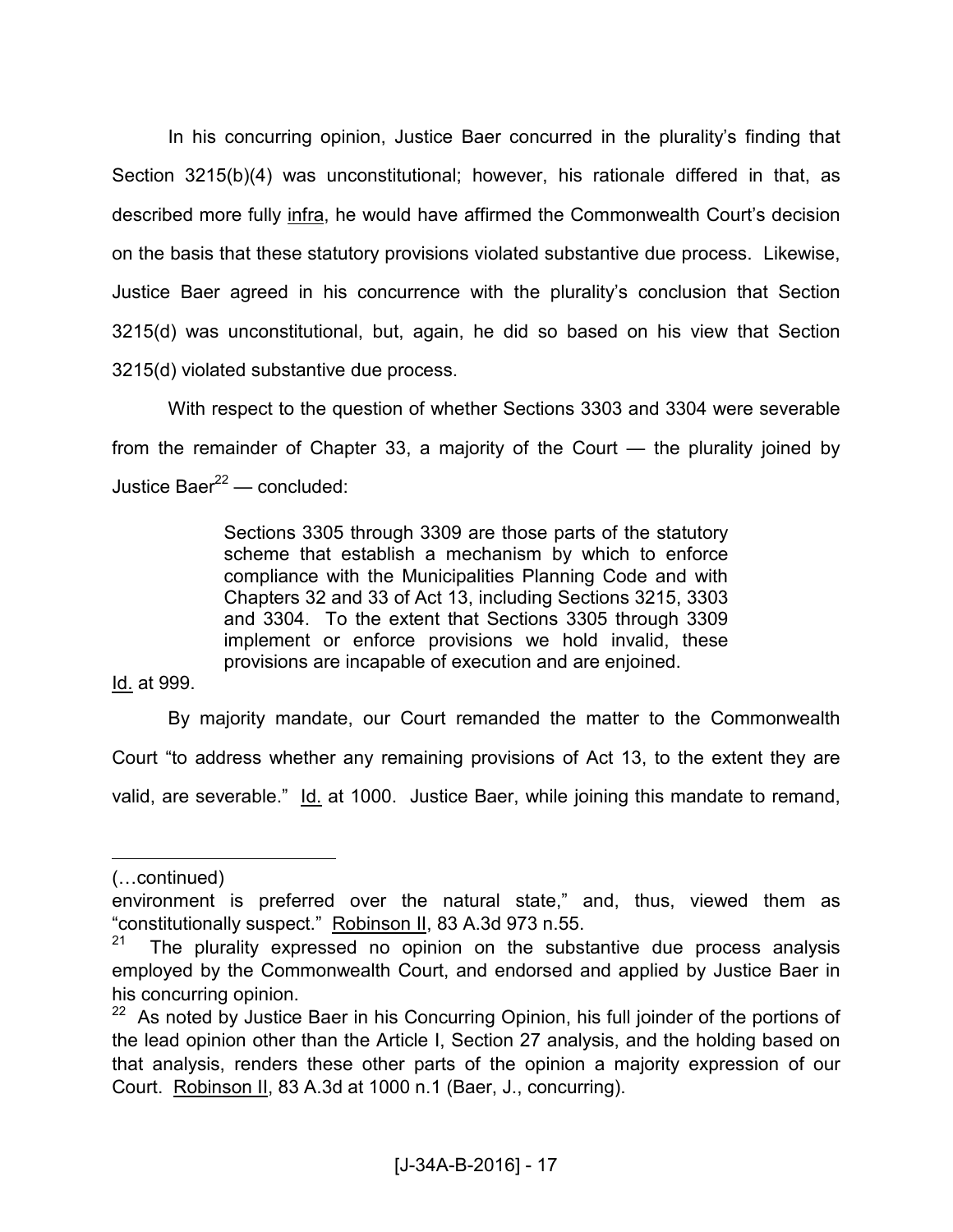opined that he "would further enjoin the entirety of Sections 3305 through 3309 as 'incapable of execution' upon the striking of Sections 3303 and 3304." Id. at 1008 (Baer, J., concurring).

 Additionally, the majority concluded that the waiver requirements of Section 3215(b)(4) were "a key part of the Section 3215(b) scheme," and that the General Assembly did not intend for the setback provisions in the remaining parts of Section 3215(b) to operate without the oil and gas industry having the ability to seek waivers. Robinson II, 83 A.3d at 999. Thus, a majority of the Court ruled that those provisions were not severable. Further, the majority deemed Sections 3215(c), which required the DEP in making a well permit decision to consider its impact on public resources such as public parks and historical landmarks, etc., and 3215(e), which mandated that the Environmental Hearing Board develop regulations governing the DEP's consideration of public resources during the permitting process, to be part of the overall decisional process established by Section 3215(b) and "incapable of execution in accordance with the legislative intent;" thus the majority enjoined them as well. Id. at 999. In his concurring opinion, Justice Baer opined that he would have, additionally, enjoined 3215(a) because he deemed it "incapable of execution," based on his view that it was "inextricably linked" to Section 3215(b)(4) which required the DEP to grant waivers to the setback requirements set forth in Section 3215(a). Id. at 1009, n.6 (Baer J., concurring).

 With respect to the Commonwealth Court's global disposition of Citizens' various individual claims that Act 13 constituted a special law under Article III, Section 32, the majority held this to be improper. We noted that, neither the fact that the oil and gas industry, as a whole, differed in character when compared to other industries, nor "the declared benign purpose of Act 13" controls the requisite constitutional analysis.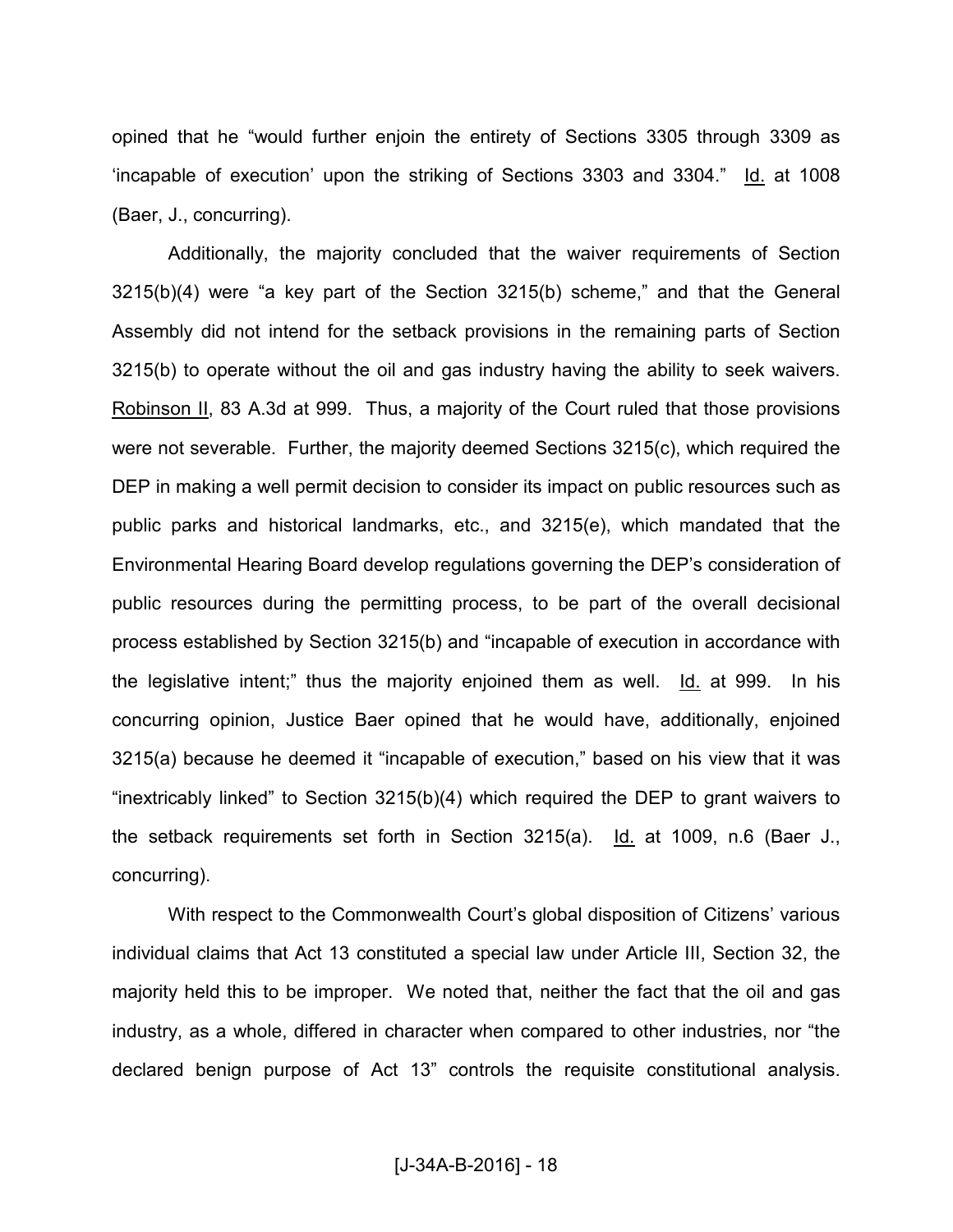Robinson II, 83 A.3d at 988. Instead, we underscored that: "the required inquiry is into the effect of the provisions challenged by [Citizens], with respect to whether the admitted different treatment of the oil and gas industry represented by Act 13 rests upon some ground of difference that is reasonable rather than arbitrary and has a fair and substantial relationship to the object of each challenged provision." Id. (quoting Pennsylvania Turnpike Commission v. Commonwealth, 899 A.2d 1085, 1094 (Pa. 2006)). Hence, on remand, we directed the Commonwealth Court to address Citizens' discrete challenges to individual portions of Act 13 as violative of Article III, Section 32 of the Pennsylvania Constitution, which included the two provisions, Section 3218.1 and Sections 3222.1(b)(10)-(11), at issue in this appeal — the different requirements for notification of public and private well operators in the event of a spill that threatens the safety of drinking water, and the prohibition on physicians from disclosing information regarding the specific fracking chemicals to which their patients have been exposed absent execution of confidentiality agreements with the entities which used such chemicals in the fracking process.

 Regarding Citizens' claim that Section 3241 violated the Pennsylvania and United States Constitutions' prohibitions against taking of private property for private use, the majority concluded that the Commonwealth Court improperly dismissed the claim. The majority reasoned that the nature of this particular challenge was a facial challenge to the constitutionality of a statute, and, thus, the Declaratory Judgment Act, 42 Pa.C.S. § 7541(b), allowed Citizens to seek pre-enforcement review, and they were not required to await the filing of a formal declaration of taking as the Commonwealth Court held. Consequently, our Court reversed the Commonwealth Court's order and remanded for that tribunal to render a decision on the merits of this claim.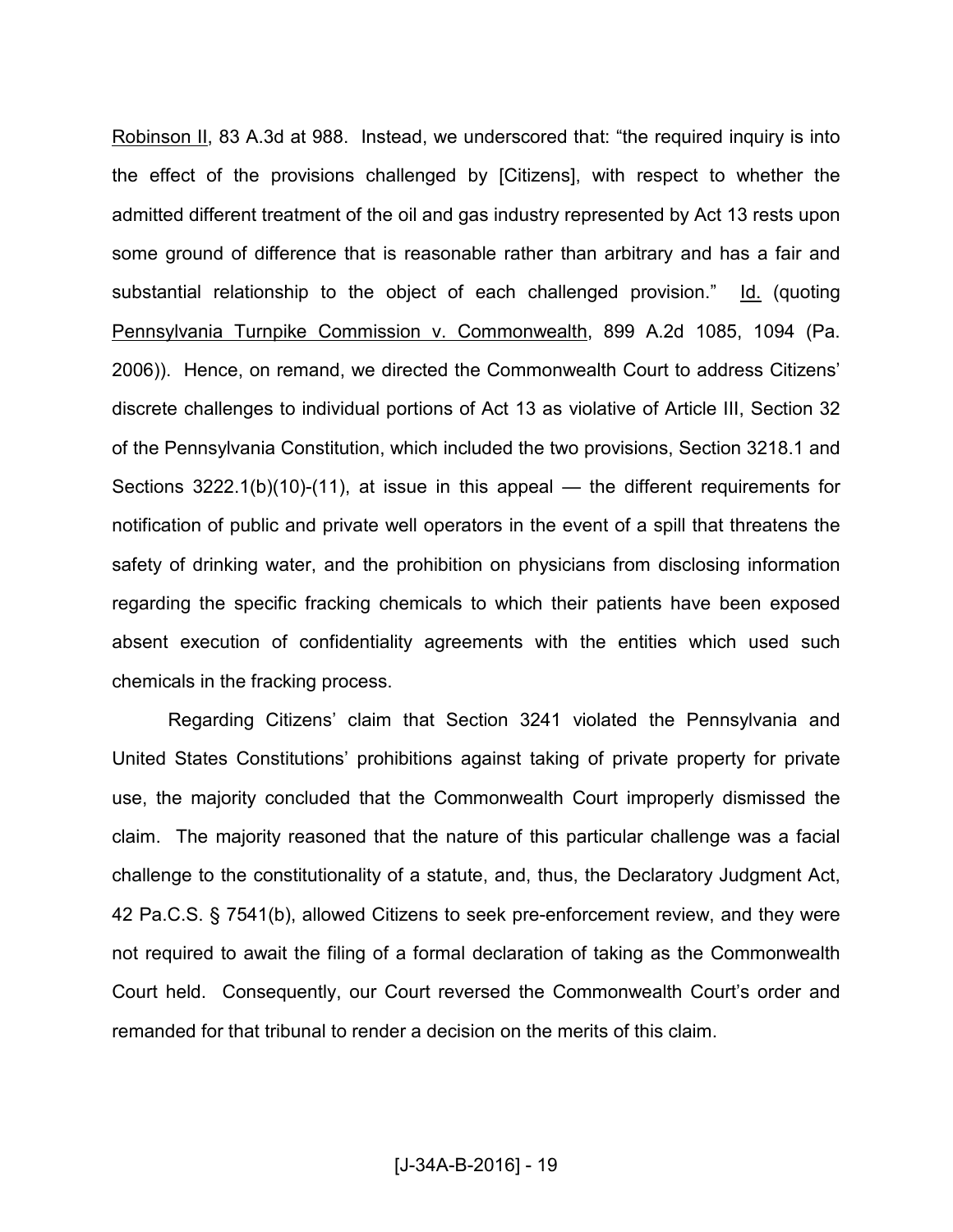Similarly, a majority of the Court determined that the Commonwealth Court had improperly dismissed Dr. Khan's claim for lack of standing. We observed that our jurisprudence permitted pre-enforcement review of laws which presented an individual with "unpalatable professional choices." Robinson II, 83 A.3d at 924. We accepted Dr. Khan's argument that, because of the strict confidentiality requirements of Section 3222.1(b), not allowing review of his claim at this juncture would leave him in the difficult position of having to choose among three untenable courses of action as a medical professional: (1) violate Section 3222.1(b) by breaching a confidentiality agreement in order to share information with other health care providers so that he can treat his patients; (2) not sharing the information during treatment of his patients, and thereby contravening his legal and ethical duty to report his medical findings to his patients and other medical professionals; or (3) refusing to accept patients whenever he would be required to maintain confidentiality during the course of their treatment. Therefore, we found Dr. Khan to have a substantial, direct, and immediate interest in the resolution of his constitutional claim, and so had standing; hence, we remanded for the Commonwealth Court to address his claim on the merits.

 As indicated above, in his concurring opinion, Justice Baer addressed the constitutionality of Sections 3303 and 3304 using the Commonwealth Court's substantive due process analysis. Justice Baer agreed with the plurality that Act 13's general mandate that municipalities enact specific zoning ordinances setting requirements for oil and gas production in every municipality of the Commonwealth, while only affording ineffective environmental protections and providing no other means for a municipality, zoning district, or resident thereof, to seek redress for particular objections or other remedies for the effects of drilling activities, would have an arbitrary and discriminatory impact on municipalities and residents throughout the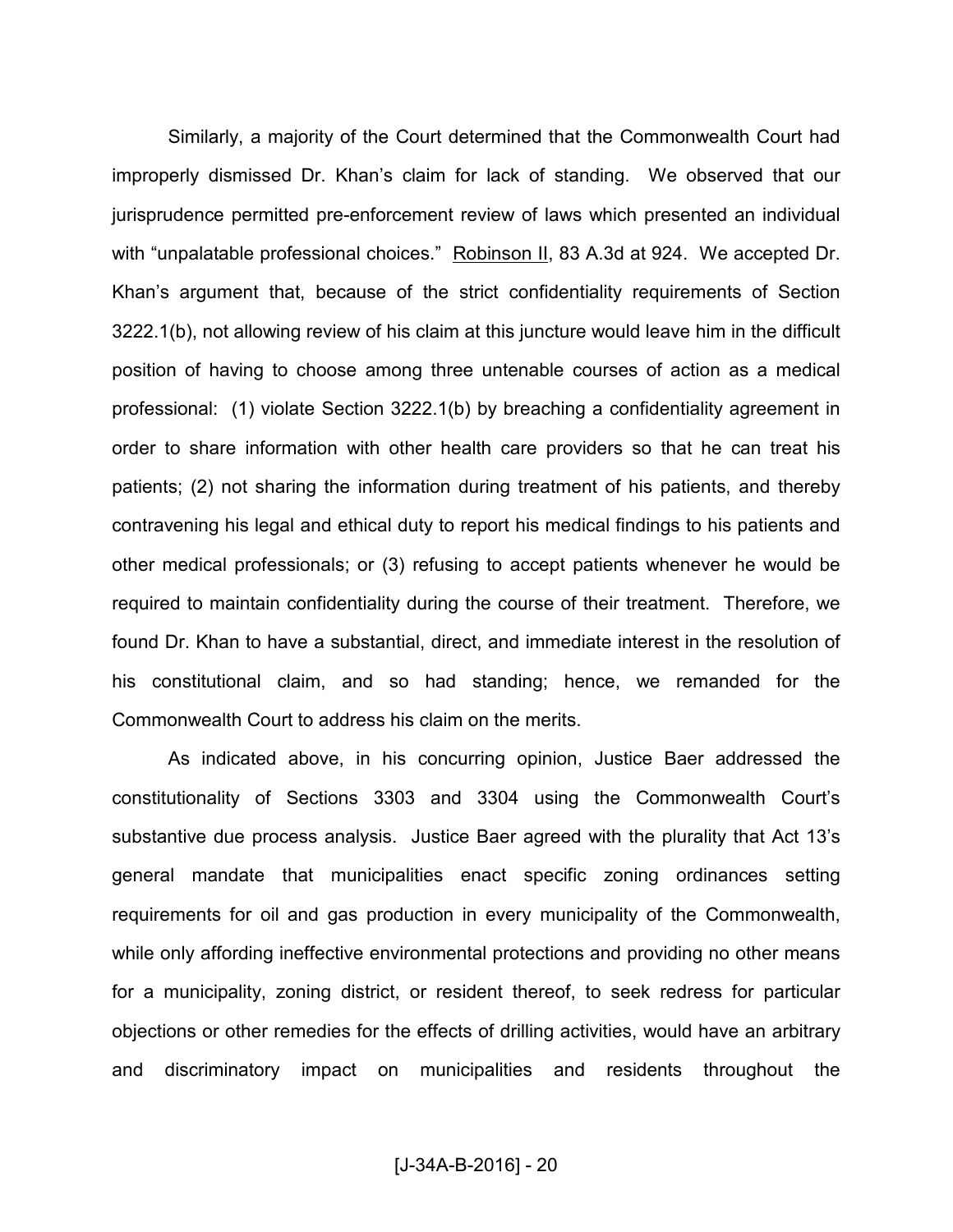Commonwealth. With respect to Sections 3303 and 3304, specifically, he opined that, because these sections required that municipalities enact ordinances that permit intrusion on, and accompanying damage to, private property, with no exception, nor provision of a means to remedy damage, they violated the substantive due process rights of the people, as the Commonwealth Court found.

 After remand, consistent with our Court's order, the parties agreed upon five issues the Commonwealth Court was obliged to address: (1) whether Section 3302 and Sections 3305 through 3309 are severable from the now-enjoined Sections 3303 and 3304; (2) whether Section 3218.1 violates Article III, Section 32 of the Pennsylvania Constitution as a forbidden special law, or as a denial of equal protection, since it requires that notice be given, after a spill from drilling operations, only to public drinking water systems; (3) whether Sections 3222.1(b)(10) and (b)(11) violate Article III, Section 32 of the Pennsylvania Constitution as a special law by restricting health professionals' access to information regarding chemicals or substances used in fracking which have been designated as confidential or proprietary; (4) whether Sections 3222.1(b)(10) and (b)(11) were enacted in violation of Article III, Section 3 of the Pennsylvania Constitution, since these provisions, and the remainder of Act 13, do not all pertain to a single subject; and (5) whether Section 3241 is unconstitutional since it grants a corporation the power of eminent domain to take private property for a private purpose.

An *en banc* panel of the Commonwealth Court, <sup>23</sup> in an opinion authored by then-President Judge Pellegrini, unanimously found the last sentence of Section 3302 was incapable of execution after our Court struck Sections 3303 and 3304, and enjoined the

The *en banc* panel consisted of then-President Judge Pellegrini, Judge Leadbetter, Judge Simpson, Judge Brobson and Judge McCullough. The record does no reveal why five judges, rather than the usual seven, sat on the *en banc* panel.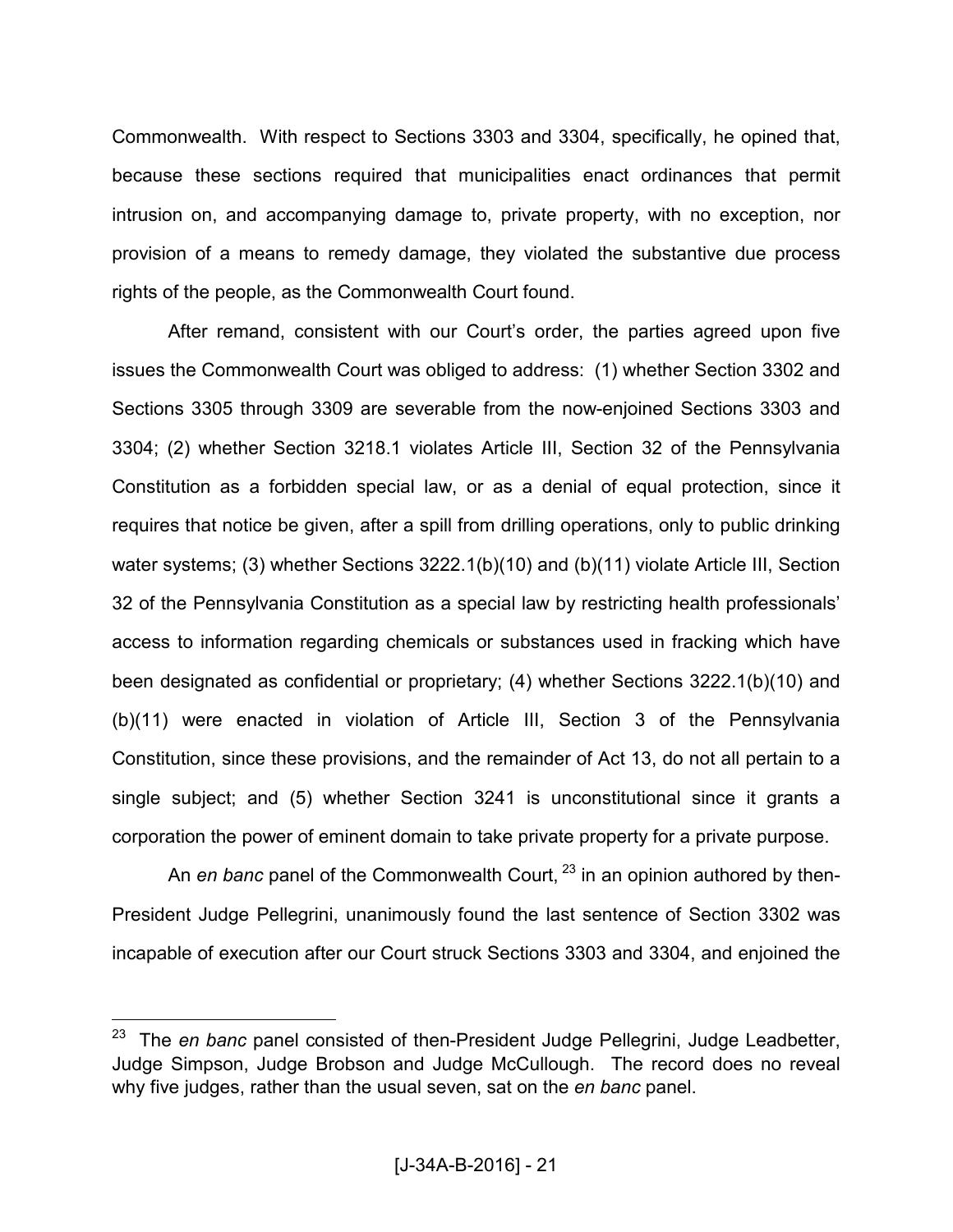application and enforcement of Section 3302 insofar as it relates to those provisions. $^{24}$ A majority of the *en banc* panel held that Sections 3305 through 3309 comprised an integral part of the overall statutory scheme of statewide uniformity created by Act 13 and, in the absence of Sections 3303 and 3304, were no longer capable of execution; thus, the majority determined they could not be severed, and it enjoined the application and enforcement of these sections. Judge Brobson, joined by Judge McCullough, dissented on this point, as he considered the provisions contained in Sections 3305 through 3309 to be severable since, in his view, they could still be applied to address a local ordinance's alleged violation of the MPC, the remaining portion of Section 3302, and all of Chapter 32.

 A majority of the court rejected Citizens' claim that Section 3218.1 was a special law which violated Article III, Section 32 of the Pennsylvania Constitution, on the basis that the DEP did not regulate private wells, as well as its estimation that private water supplies could be more easily replaced in the event of a spill; hence, it reasoned that the separate warning requirements for private and public water suppliers were reasonable and related to a legitimate state interest.

 Judge McCullough dissented to this holding on the grounds that she could discern no rational relationship to a legitimate governmental interest served by such a differentiation between public and private water suppliers. She rejected the majority's reliance on the lack of regulatory oversight of private wells by the DEP as a legitimate basis for the General Assembly to make such classifications, and noted that the DEP could obtain information regarding the location of private wells from DCNR "through inter-agency cooperation." Robinson III, 96 A.3d at 1125 (McCullough, J., dissenting).

<sup>&</sup>lt;sup>24</sup> The PUC did not appeal this portion of the Commonwealth Court's order, and, thus, we do not review it in this opinion.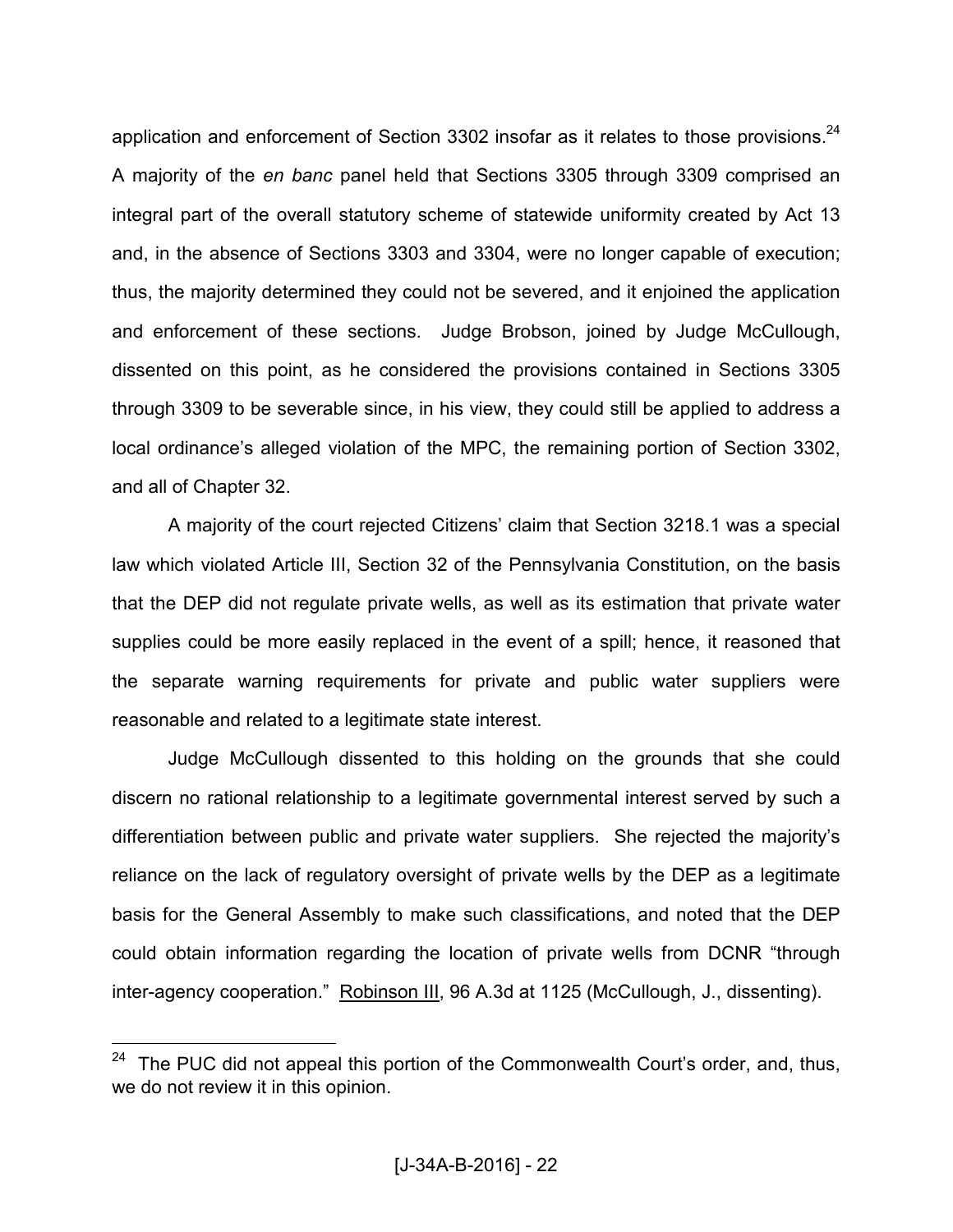The same majority, again over Judge McCullough's dissent, also found that Sections 3222.1(b)(10) and (b)(11) were not special laws since they did not single out any member of the oil and gas industry or any physician for special treatment, and they appropriately balanced the industry's need for protection of confidential and proprietary information against the public's need for access to such information for the purposes of medical treatment.

 Judge McCullough's dissent focused on the fact that the exact language of the confidentiality agreement a health professional is required by these sections to execute is unknown.<sup>25</sup> However, she pointed out such agreements seemingly would not permit a health professional to "share the information in the peer-review setting, publish the clinical findings and proposed treatment plans in medical journals, or coordinate the outcome and treatment plans with other hospitals who later experience the same or a similar case." Id. In Judge McCullough's view, this restriction on health care providers' ability to exchange such information with other medical professionals does not serve a legitimate state interest, since it restricts the ability of the health care providers to "share and discuss solutions concerning chemical toxicity cases and symptomatic presentations that they may never have encountered." Id. at 1126. Consequently, Judge McCullough concluded that Dr. Khan raised a viable claim that these provisions violated the prohibition against special laws in Article III, Section 32.

Act 13 does not set forth any parameters or guidelines for these agreements, but, instead, delegates general responsibility for promulgating these and other regulations under Act 13 to the Environmental Quality Board. See 58 Pa.C.S. § 3274. As of this writing, those regulations have yet to be promulgated.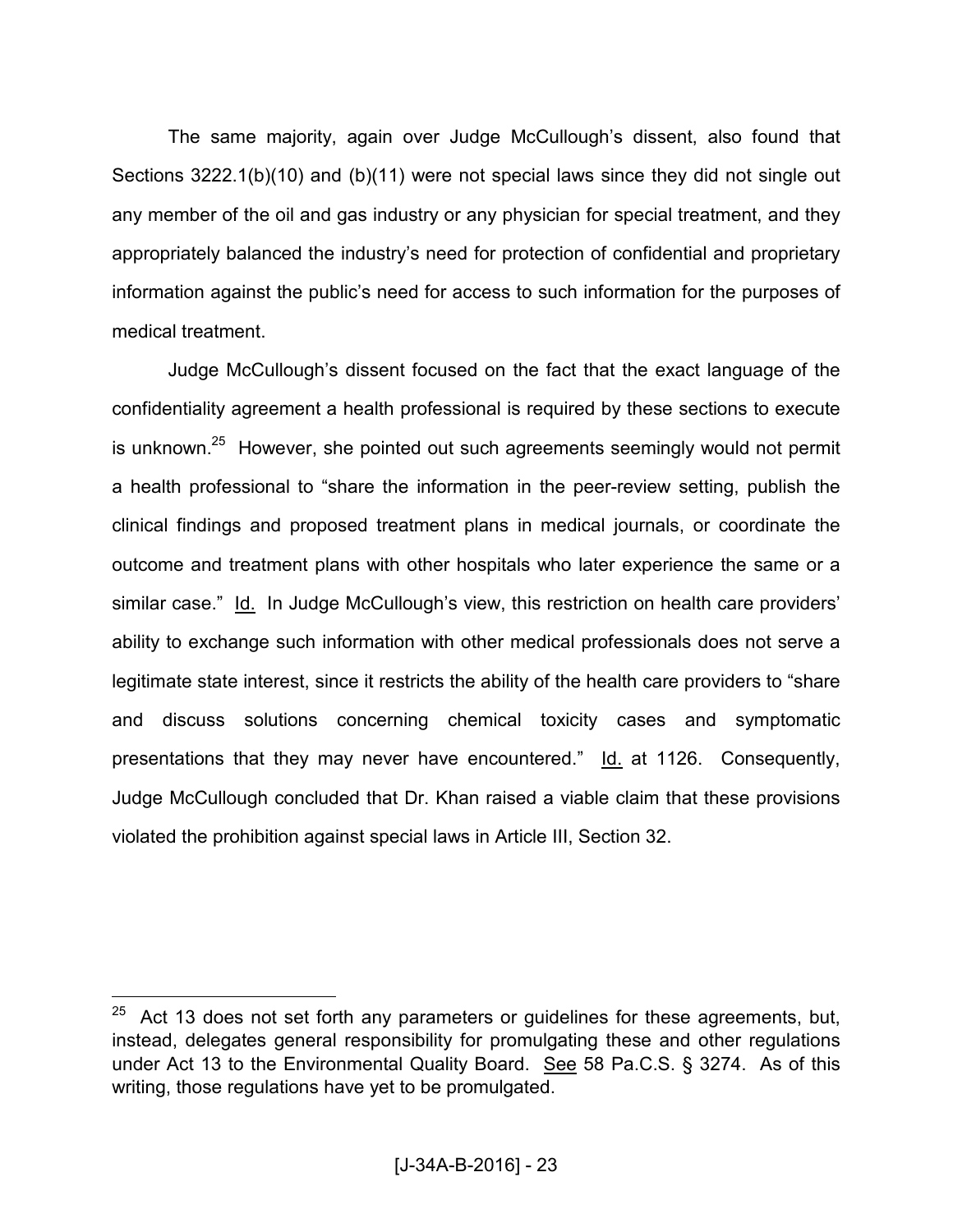The Commonwealth Court unanimously concluded that Section 3222.1(b)(11) did not violate Article III, Section 3, of the Pennsylvania Constitution.<sup>26</sup> The court found that Section 3222.1(b)(11) was a part of the overall statutory regime created by Section 3222.1 for those participating in oil and gas drilling activities and, thus, "germane to the main objective of Act 13, i.e., regulation of the oil and gas industry." Robinson III, 96 A.3d at 1119. Therefore, relying on our Court's decision in Pennsylvanians Against Gambling Expansion Fund Inc. v. Commonwealth of Pennsylvania, 877 A.2d 383 (Pa. 2005) ("PAGE") (upholding the Gaming Act against an Article III, Section 3 challenge despite its multiple provisions, since all of its provisions were germane to the subject of gaming), the Commonwealth Court ruled that these provisions were not enacted in violation of Article III, Section 3.

 Lastly, the Commonwealth Court unanimously ruled that Section 3241 did not violate the Fifth Amendment to the United States Constitution or Article I, Section 10 of the Pennsylvania Constitution by permitting a private corporation to appropriate a landowner's interest in real property for storage of natural or manufactured gas. The court reasoned that this section grants this power only to a corporation that is "empowered to transport, sell or store natural gas in this Commonwealth." Robinson III, 96 A.3d at 1114 (quoting 58 Pa.C.S. § 3241(a)). The court observed that this definition is consistent with the definition of "public utility" as set forth in Section 102 of the Public Utility Code, and the definition of a "public utility" as defined by the Business Corporation Law ("BCL") of 1988, as well as relevant PUC regulations, and noted, without elaboration, that Section 1102(a)(1)(i) of the Public Utility Code allows a public utility to obtain a certificate of public convenience from the PUC. Based on these

 $26$  This section requires that, with the exception of general appropriations bills or bills which codify the law, "[n]o bill shall be passed containing more than one subject, which shall be clearly expressed in its title." Pa. Const., art. III, § 3.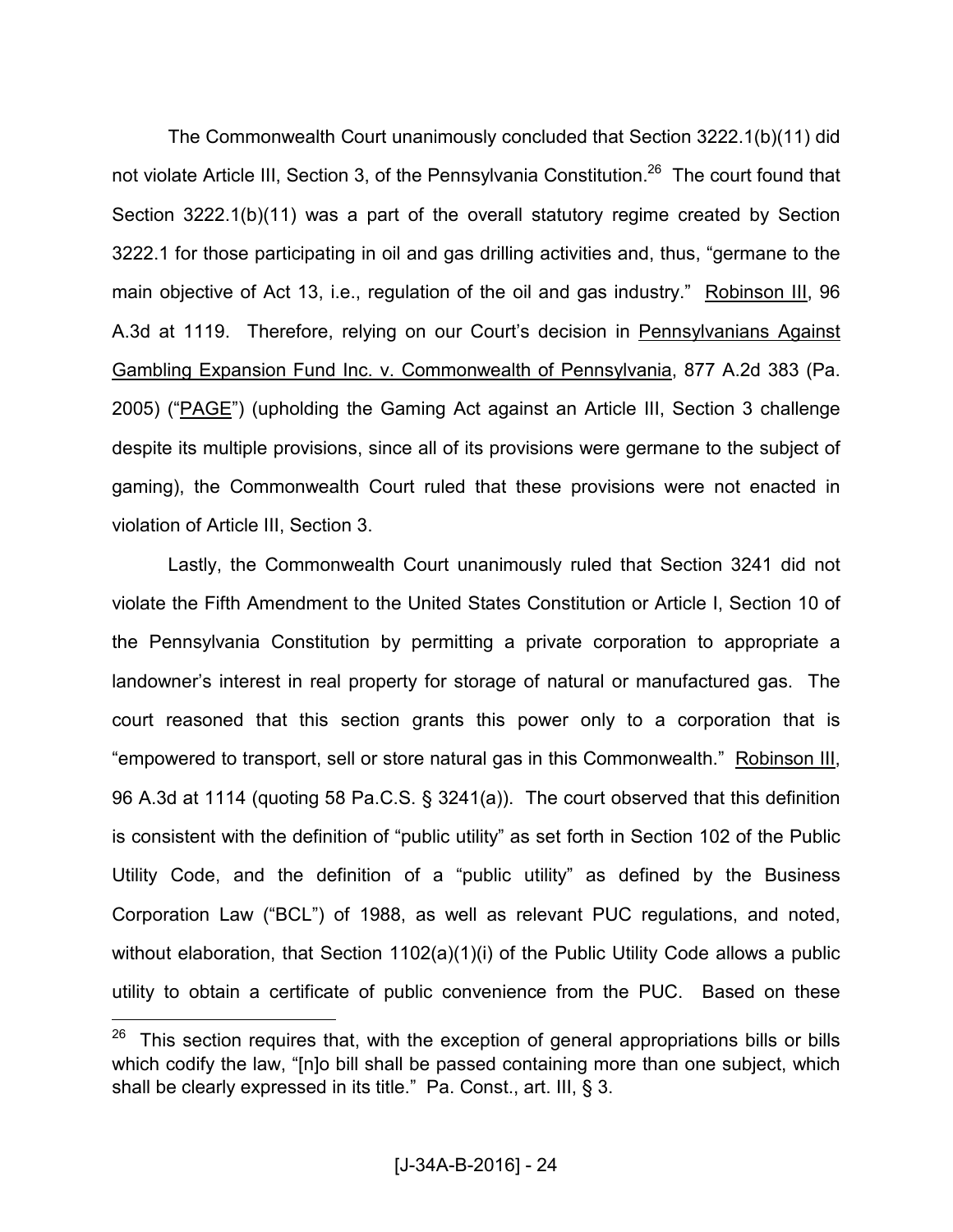statutory provisions, the court reasoned that Section 3241 confers the power of eminent domain only on corporations which are public utilities possessing a certificate of convenience, and, hence, are statutorily authorized to exercise such power; thus, the court concluded that Section 3241 does not constitute government-authorized taking of private property for the benefit of a private party.

The PUC (and its then-chairman Robert Powelson<sup>27</sup>) filed a direct appeal from the Commonwealth Court order, docketed at 104 MAP 2014, and Citizens, in turn, filed a cross-appeal, docketed at 105 MAP 2014, raising the following issues:

# **A. Appeal of the PUC, 104 MAP 2014:**

 $\overline{a}$ 

1. Where the legislature provides for the eligibility of local governments for Act 13 impact fees provided that the local governments' ordinances are in compliance with certain provisions of Pennsylvania law, did the Commonwealth Court err as a matter of law in concluding that the legislatively created procedures and remedies in 58 Pa.C.S. §§ 3305–3309 (for review of and/or to challenge local ordinances that violate, inter alia, Section 3302 and, by extension, Chapter 32 of Act 13) are inseverable from enjoined Sections 3303-3304 and therefore unenforceable?

2. Should the plurality decision of this Court in Robinson Twp. v. Commonwealth, 83 A.3d 901 (Pa. 2013) ("Robinson Twp. II") regarding Pa. Const. art. I, § 27 ("Section 27") be disavowed where the decision is (a) not precedential for this or any other court and (b) out of step with the wisdom of prior existing case law concerning Section 27?<sup>28</sup>

<sup>&</sup>lt;sup>27</sup> The PUC's current chairwoman is Gladys M. Brown, who has been substituted as a party.

In its brief, the PUC has enumerated a third "issue" which is, in actuality, an argument in defense of the Commonwealth Court's decision that Section 3241 was not an unconstitutional conferral of the power of eminent domain, and, thus, it is addressed within our discussion of the Citizens' eminent domain claim.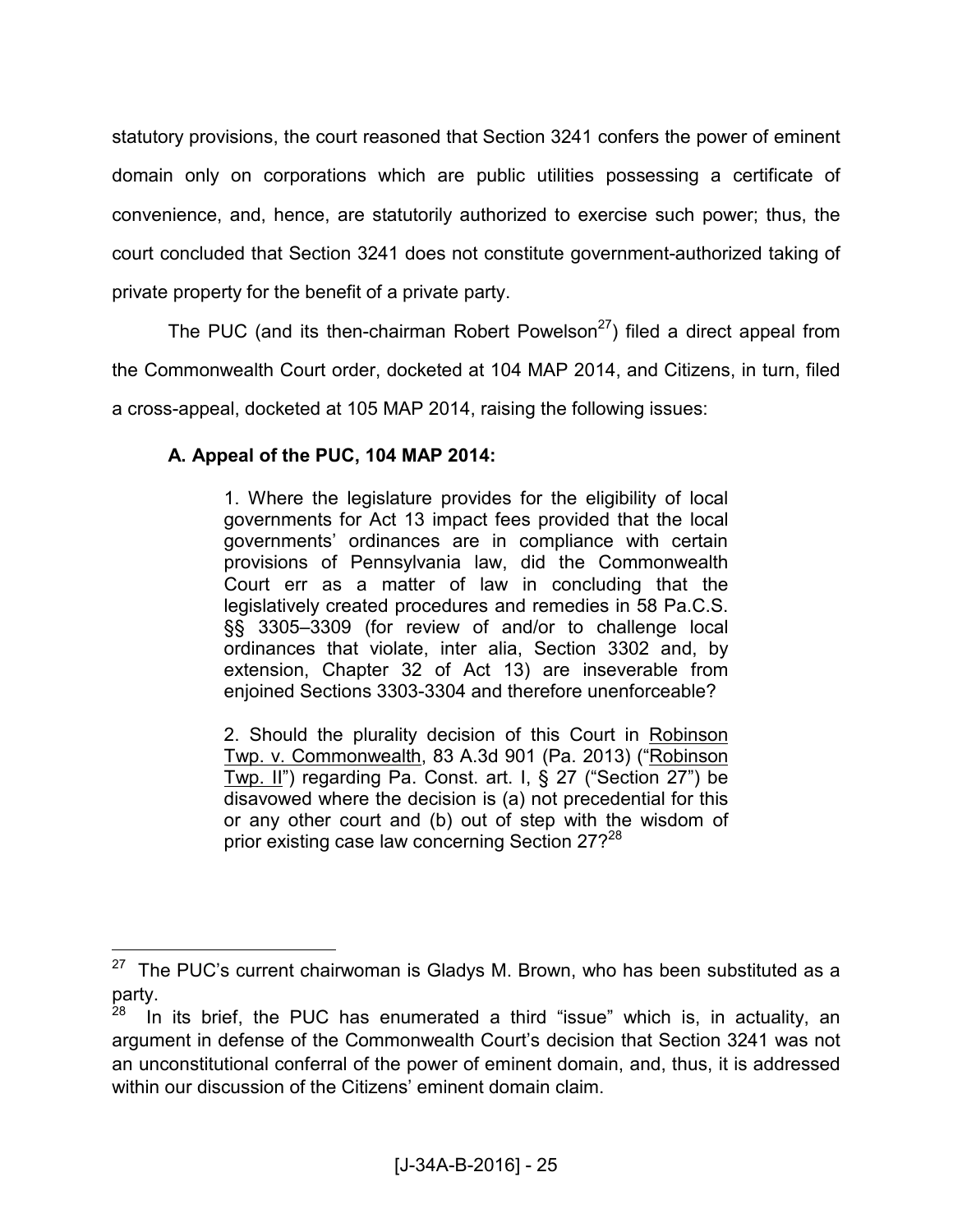PUC's Brief at 4-5.  $^{29}$ 

### **B. Citizens' Appeal, 105 MAP 2014:**

1. [Did the Commonwealth Court err in . . . not finding that Sections 3222.1(b)(10) and (b)(11) are unconstitutional because they were enacted in violation of] the single-subject rule in Article III, Section 3 of the Pennsylvania Constitution?

2. Did the Commonwealth Court err in . . . not finding that Sections 3222.1(b)(10) and (b)(11) are unconstitutional to the extent that their prohibitions on what information health professionals may disclose constitutes a special law and/or violates constitutional equal protection guarantees in Article III, Section 32 of the Pennsylvania Constitution?

3. Did the Commonwealth Court err in . . . not finding that Section 3218.1 of Act 13 is unconstitutional to the extent that it requires notice to only public drinking water systems following an oil or gas related spill, but not private water suppliers, and is therefore a "special law" and/or violates equal protection in violation of Article III, Section 32 of the Pennsylvania Constitution?

4. Did the Commonwealth Court err in . . . not finding that Section 3241 of Act 13 is unconstitutional to the extent that it confers the power of eminent domain upon a corporation empowered to transport, sell, or store natural gas in this Commonwealth to take property of others for its operations, therefore permitting a taking for private purpose in violation of the Fifth Amendment of the United States Constitution and Article I, Sections 1 and 10 of the Pennsylvania Constitution?

Citizens' Initial Brief at 4-5<sup>30</sup>

-

<sup>&</sup>lt;sup>29</sup> The other Commonwealth parties have filed separate briefs addressing a different aspect of the Commonwealth Court decision. The DEP's brief defends the Commonwealth Court's determination that Section 3218.1 does not violate Article III, Section 32 of the Pennsylvania Constitution as a special law; whereas, the brief of the Attorney General defends the Commonwealth Court's holding that Sections 3222.1(b)(10) and (11) do not constitute special laws, and do not violate the single subject rule of the Pennsylvania Constitution, and that tribunal's holding that Section 3241 does not allow an unconstitutional taking of private property for private purposes.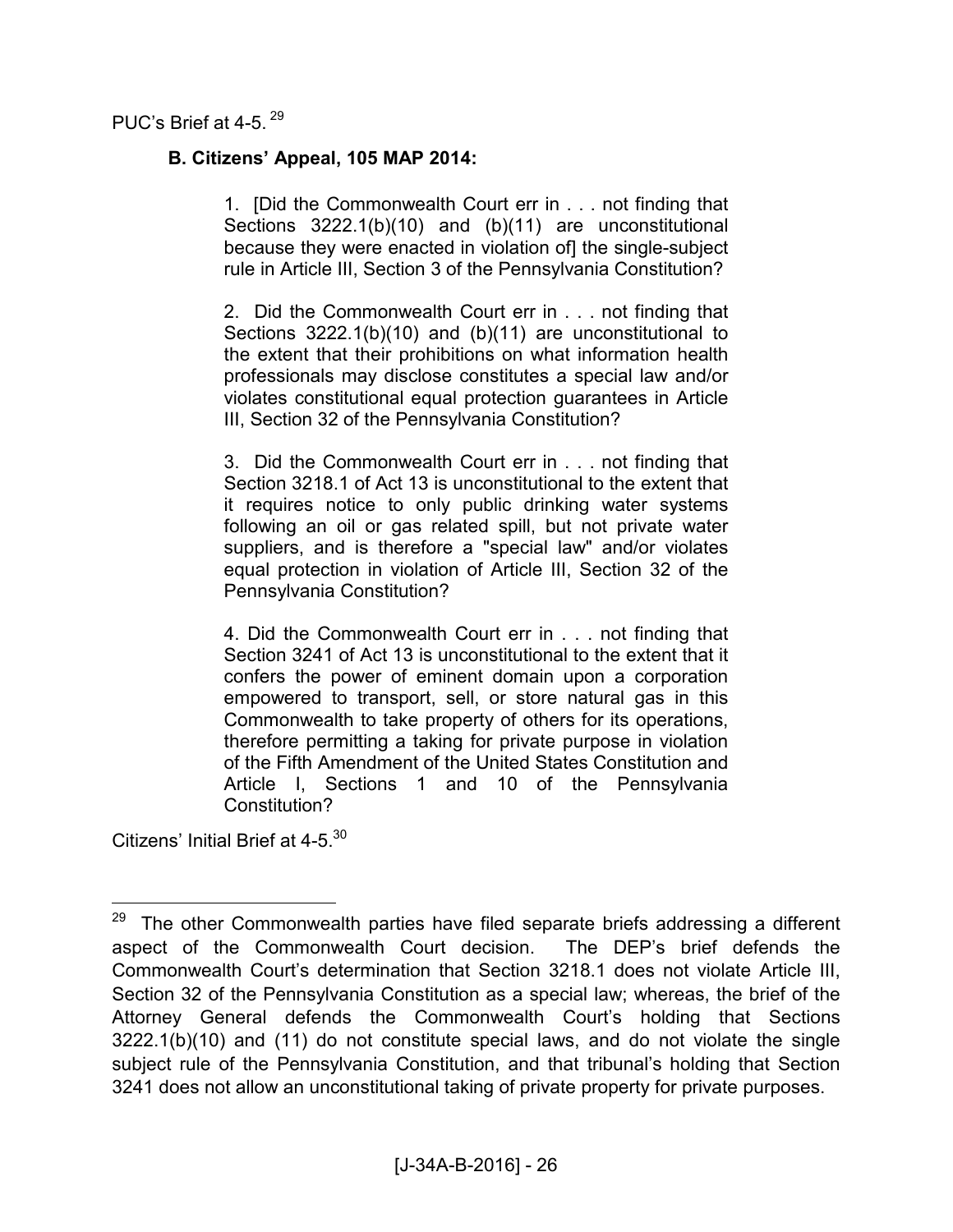Our Court granted oral argument with respect to the PUC's first issue, and Citizens' issues 2, 3, and 4, which was held on March 9, 2016.

### **II. Discussion**

# *A. PUC's Appeal at 104 MAP 2014*

# **1. Severability of Sections 3305-3309**

 The PUC argues that Sections 3305 to 3309 may be severed from Sections 3303 and 3304. With respect to Section 3305, the PUC argues that the remaining provisions of Section 3305(a) can and should be enforced since the PUC claims that, under that section, it retains the authority to review local ordinances, and the attendant power to issue advisory opinions regarding whether such ordinances comply with the MPC, or with the remaining valid portions of Chapters 32 and 33 of Act 13. In the view of the PUC, such a construction would comport with our Court's statement in Robinson II that only those portions of Sections 3305 through 3309 which implement or enforce unconstitutional Sections 3303 and 3304 should be deemed invalid.

 The PUC maintains that Section 3306 should also be severable since, from its perspective, that section merely extends the jurisdiction of the Commonwealth Court to permit a person aggrieved by a local ordinance which violates the MPC, or the remaining valid portions of Chapters 32 and 33, to bring an action directly in that tribunal without first having to obtain PUC review. With respect to Section 3308, the PUC points out that this section is the only means of enforcing the requirement of Act 13 that impact fees may be distributed only to municipalities whose ordinances do not violate the MPC,

<sup>(...</sup>continued)

<sup>30</sup> For ease of discussion, we have re-ordered Citizens' issues, and divided into two issues their third issue, which embodied two discrete challenges: a challenge to Act 13, as a whole, under Article III, Section 3 of the Pennsylvania Constitution, which is now enumerated as issue 1, and a challenge to Sections 3222.1(b)(10) and (b)(11) under Article III, Section 32, which is listed as issue 3.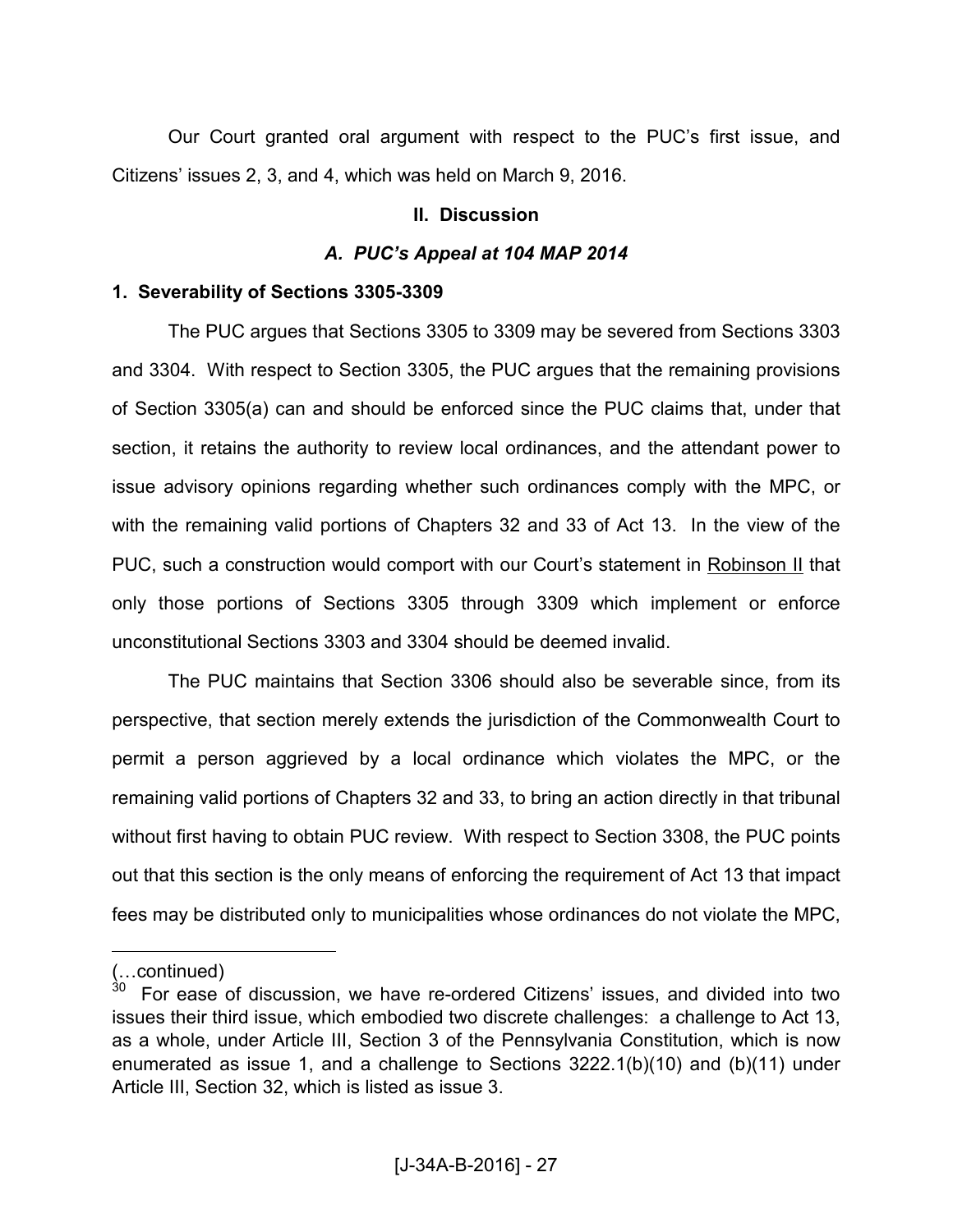or Chapters 32 and 33, because the MPC does not address the impact fees authorized by Act 13. The PUC argues that this provision was recognized by our Court as being "relatively independent of other parts of Act 13," and, thus, contends it still retains validity in situations where the PUC, the Commonwealth Court, or our Court issues an order finding that a local ordinance violates the MPC or the remaining valid portions of Chapters 32 and 33. PUC's Brief at 18 (quoting Robinson II, 83 A.3d at 998). The PUC also cites the fact that the legislature did not include a non-severability clause in Act 13; hence, it reasons that this is evidence of the General Assembly's intent that its various provisions are able to operate independently.

 Citizens respond by delineating what they consider the effect of Act 13, as well as our decision in Robinson II, on the operation and framework of local land use regulation via municipal zoning ordinances. Citizens note that, prior to Act 13, municipalities could regulate, via ordinance, areas where drilling could take place within a municipality, as the 1984 Act did not preclude such regulation, but, conversely, municipalities could not enact ordinances which purported to set standards for the operation of such wells to the extent that such standards conflicted with those set forth in the Oil and Gas Act.<sup>31</sup> Citizens' Initial Brief at 18 (citing Huntley & Huntley v. Borough Council of Oakmont, 964 A.2d 855 (Pa. 2009)). Citizens view the effect of our decision in Robinson II, as reestablishing this duality of regulatory authority between state and

 $31$  Citizens also challenge the standing of the PUC to litigate this issue, contending that it is not adversely affected by the Commonwealth Court's disposition. The PUC responds that this issue was not raised by Citizens below. Our review of the record indicates that Citizens did not preserve this objection in the proceeding below, and, indeed, joined the PUC in the initial litigation. Consequently, Citizens' standing challenge is waived in this appeal. See Brayman Construction Corporation v. Commonwealth Department of Transportation, 13 A.3d 925, 931 (Pa. 2011) (failure to raise issue of party's standing in lower court results in waiver of question before our Court under Pa.R.A.P. 302(a)).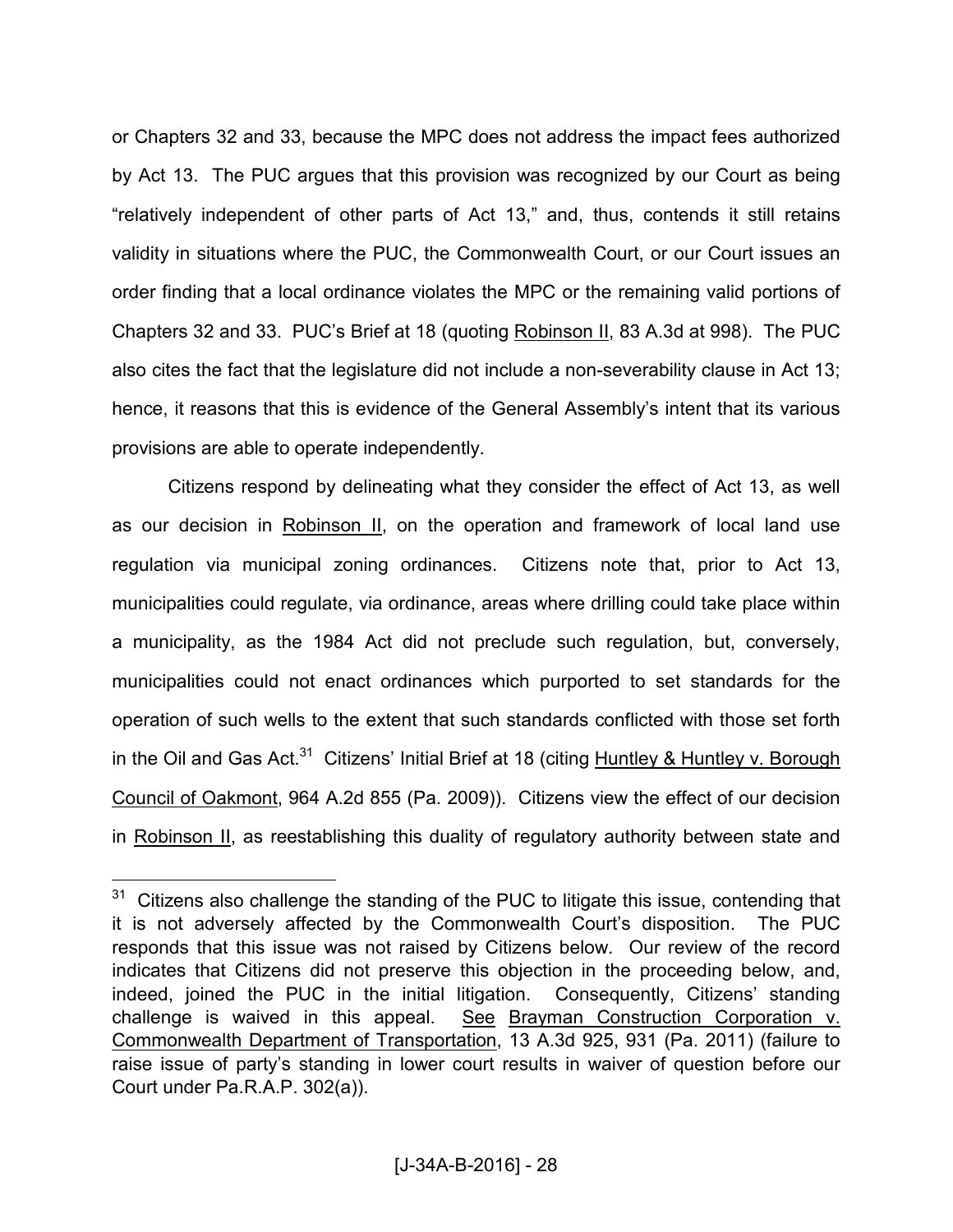local government such that, under the procedures established by the MPC, local zoning boards and governing bodies are, again, given the primary responsibility of resolving substantive challenges to zoning ordinances, which, by their nature, require the presentation and consideration by those bodies of large amounts of evidence and the balancing of multiple competing factors including the use and enjoyment of property, the quality of its residents' life, the residents' health, safety and welfare, and the conservation of natural resources. Citizens also have the ability under the MPC to have questions regarding the constitutionality of ordinances resolved by the courts of common pleas. Additionally, under the MPC, citizens of a particular municipality are allowed to intervene in any challenge to a zoning ordinance and to have their views heard.

 Citizens argue that the framework established by Sections 3303 through 3309 was erected specifically for the purpose of changing this paradigm by deliberately creating a uniform statewide regulatory land use framework governing oil and gas operations and eliminating local governmental control of such matters. Citizens note that Sections 3303 and 3304 established a uniform maximum ceiling for land use protections which local municipalities were prohibited from exceeding through passage of ordinances. Citizens point out that Sections 3305 through 3309 achieve the goal of maintaining this ceiling for all municipal ordinances regarding oil and gas operations by setting up a statewide review mechanism which eliminated local involvement in such decisions.

 Citizens contend that Section 3305, which gives the PUC the power to issue orders regarding the compatibility of local ordinances with the uniform zoning framework established in Section 3304, or with other non-zoning regulations pertaining to oil and gas operations, and Section 3306, which gives the Commonwealth Court original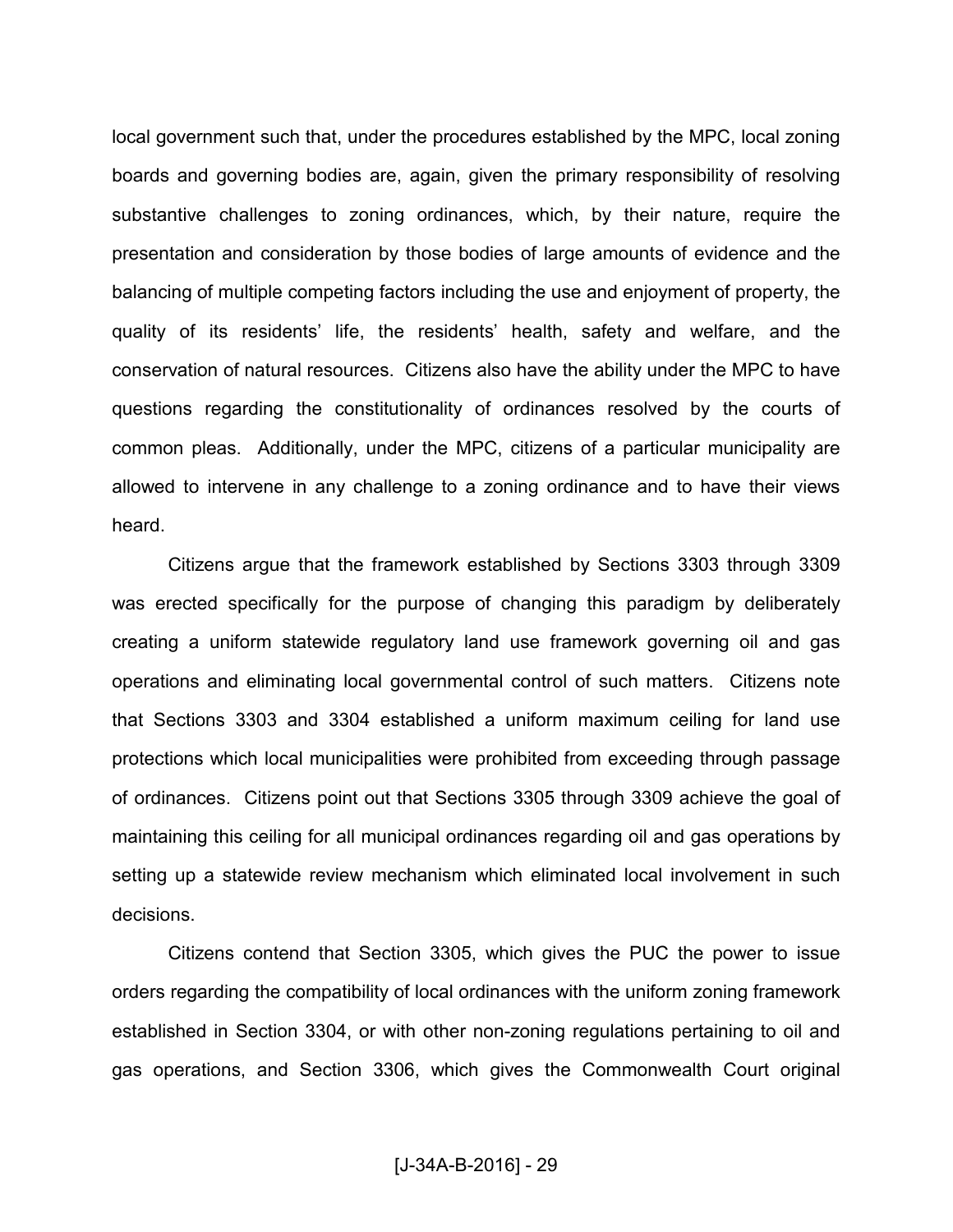jurisdiction over civil actions by parties claiming to be aggrieved by the enactment or operation of municipal ordinances, established what Citizens describe as "relatively straightforward legal reviews" by both bodies. Citizens' Second Brief at 27. According to Citizens, this process was intended to be a quick facial examination of the terms of the ordinances by either the PUC or the Commonwealth Court to see if they comported with Section 3304, but it was not intended to be the typical type of ordinance review that local governing bodies engage in, which is characterized by deliberative fact finding with significant input from local citizens who are afforded maximum opportunity to participate. Indeed, Citizens assert, the fact that this ordinance review was restricted under these sections to only taking place in exclusively statewide forums is evidence of Act 13's intent to purposefully exclude local citizens from meaningful participation in the process. Likewise, Citizens contend the imposition of counsel fees and financial penalties provided in Sections 3307 and 3308 was done for the purpose of enforcing statewide conformity in local ordinances governing oil and gas operations set by Sections 3304 and 3305.

 Citizens add that, since Sections 3304 and 3305 are now enjoined, there is no longer a uniform state ceiling on local ordinances governing the siting of wells, which was the entire objective of Act 13; thus, the enforcement framework of Sections 3303 through 3309, which Citizens contend serves to ensure such uniformity, is no longer necessary. Instead, Citizens argue, the pre-Act 13 framework governing challenges to local ordinances established by the MPC will, once again, govern, with challenges to ordinances concerning the siting of wells brought before local governing bodies, or the courts of common pleas.

 Citizens aver that, if Sections 3305 through 3309 are permitted to remain operable, however, then there is a danger that the PUC and the drilling industry will use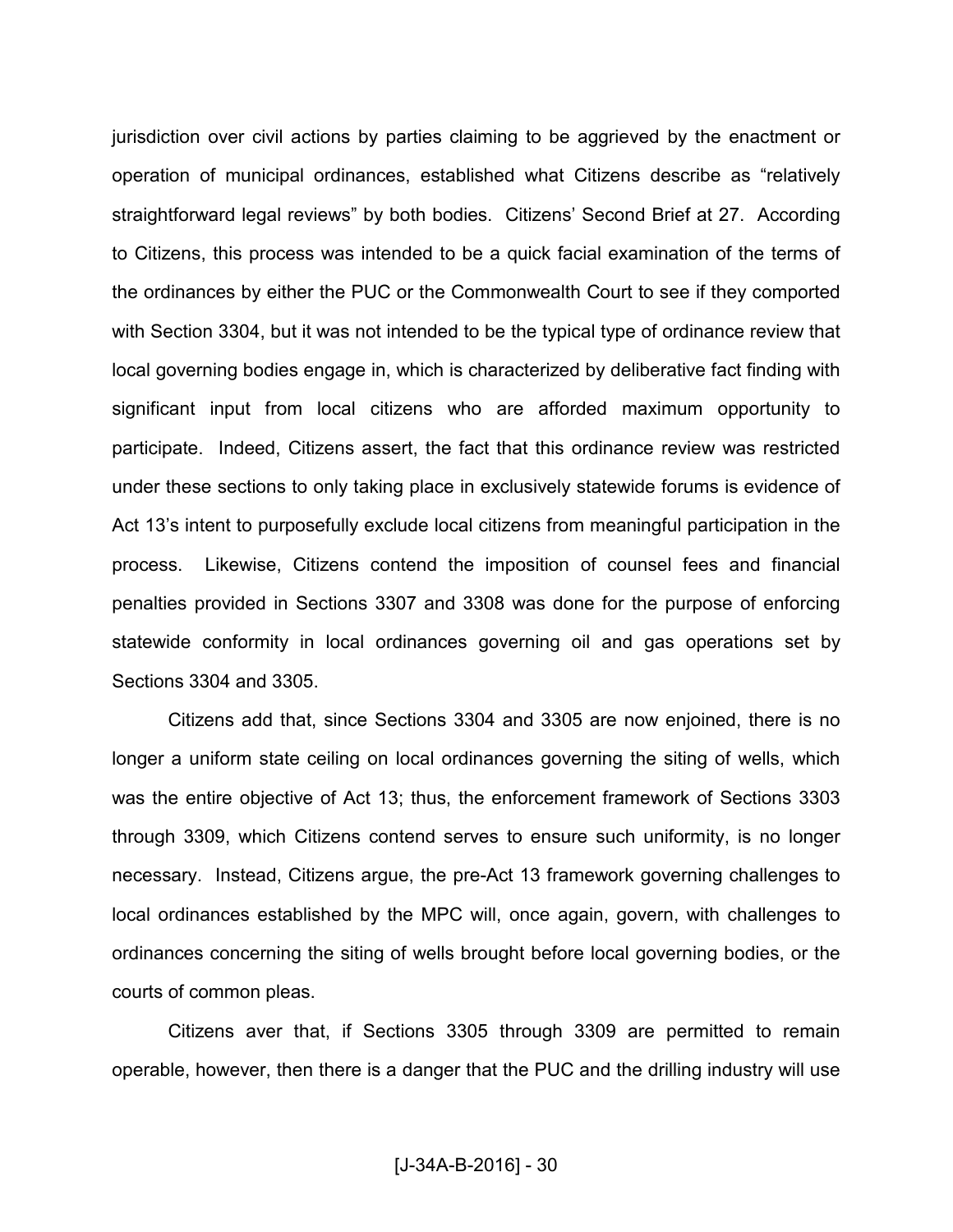them to enforce the remaining setback provisions of the act contained in Section  $3215(a)$ ,<sup>32</sup> which our Court did not invalidate in Robinson II, but nevertheless viewed as "constitutionally suspect," id. 83 A.3d at 973 n.55, in order to make them the maximum allowable setback distances everywhere in the Commonwealth. In Citizens' view, this would, once again, establish a statewide ceiling on setback distances, which no local ordinance could exceed, and, hence, constitutes the same type of action our Court found unconstitutional in Robinson II. According to Citizens, such an interpretation would allow Robinson II to be circumvented.

 Citizens further highlight what they perceive as significant difficulties and disruption to the well settled processes established by the MPC governing the manner in which a challenge to an ordinance is to proceed, as well as substantial financial costs to municipalities and participatory burdens on our citizenry if Sections 3303 to 3309 are allowed to stand. Citizens note that, if these provisions remain, then any challenge to a local ordinance may now be brought to the PUC for review and an opinion which may result in serious financial consequences to a municipality. Citizens additionally contend that the PUC has no experience acting in the role of fact finder, like a local zoning hearing board, and it possesses insufficient staff to handle the multiplicity of such challenges which would ensue from around the state. Additionally, Citizens maintain that, if such challenges are brought before the Commonwealth Court, this will also entail a significant burden on that court in the form of a vastly increased caseload, and, in any event, Citizens view that tribunal to be ill-equipped to perform fact finding functions.

 Citizens argue that these prospects demonstrate that Sections 3305 to 3309 can no longer function in accordance with their original legislative purpose. Citizens aver that, to allow Sections 3305 to 3309 to continue to be executed with respect to all local

<sup>&</sup>lt;sup>32</sup> See supra at note 4.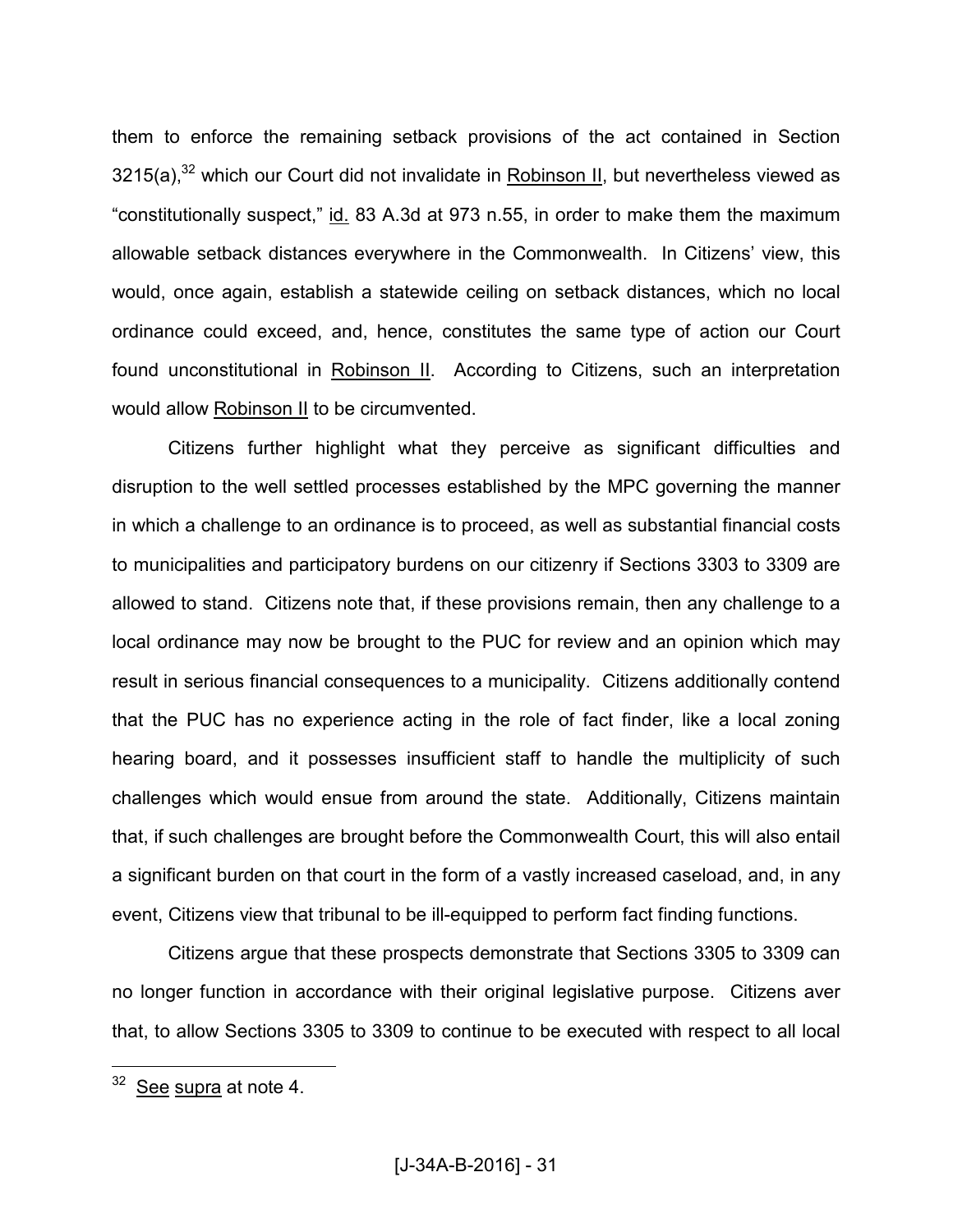ordinances would lead to an unreasonable result, inasmuch as both the PUC and the Commonwealth Court would then have to determine whether each challenged local ordinance governs oil and unconventional gas well operations, which are the only type of ordinances they are still empowered to review in the wake of Robinson II, or, rather, is a zoning provision, challenges to which now must be brought, as required by the MPC, before the local governing body or the court of common pleas.

 Citizens highlight the fact that, even if a local ordinance governs oil and gas well operations, and is challengeable before the PUC or the Commonwealth Court on constitutional or other grounds, those bodies would then be required to balance the concerns of a municipality's local residents — i.e., whether the ordinance properly protects their constitutional rights to use and enjoyment of their property — against the rights of the holders of interests in oil and gas to utilize those interests. Again, Citizens stress this is a fact-intensive process which requires development of a hearing record, and, thus, is not the speedy process contemplated by the legislature for ordinance reviews by these bodies under Sections 3303 and 3304; it is also a process that, because the relevant tribunals who conduct it are situated in Harrisburg, discourages the involvement of the municipality's residents. $^{33}$ 

<sup>&</sup>lt;sup>33</sup> The Pennsylvania State Association of Township Supervisors has filed an *amicus* brief, in which it advances the same basic contentions as Citizens regarding the purported inoperability of Sections 3305-3309 in the absence of Sections 3304 and 3305.

The Clean Air Council, Clean Water Action, the Natural Resources Defense Council, and the Sierra Club have jointly filed a brief detailing policy reasons why review of land use decisions made by local government concerning oil and gas drilling should, once again, proceed under the MPC. They emphasize the traditional and vital historical role of local zoning laws enacted by municipalities in protecting these interests, and the long-standing recognition that municipalities can use these laws to restrict the permissible situs of industrial activity, such as fracking, occurring within their borders, in order to protect, in other areas of the community, residents' quality of life and their ability to use and enjoy property. They point out that the various provisions of the MPC,  $(continued...)$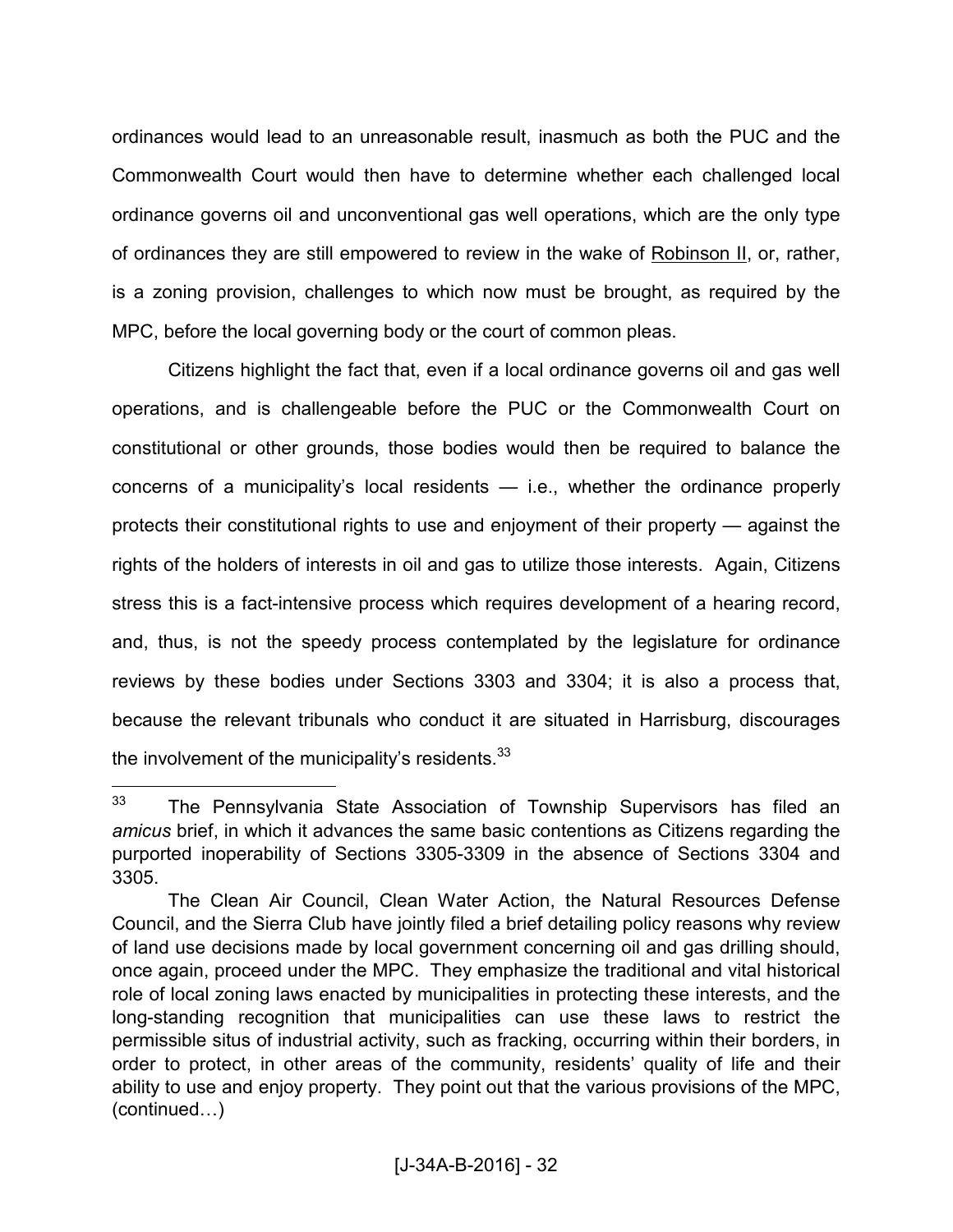The question of whether unconstitutional portions of a statutory enactment may be severed from the remainder is a pure question of law; thus, our standard of review is *de novo* and our scope of review is plenary. Commonwealth v. Hopkins, 117 A.3d 247, 255 (Pa. 2015). As we noted in Robinson II, Act 13 does not contain a severability provision; $34$  thus, our analysis of this question is guided by Section 1925 of the Statutory Construction Act, 1 Pa.C.S. § 1501 *et seq.* which provides:

 $\overline{a}$ 

*Amici* further highlight that the PUC has no experience in municipal land use matters, as it is a state level administrative agency tasked with a variety of diverse regulatory functions — primarily the setting of rates for utility service, but, also, enforcing rules governing motor carriers and the telecommunications industry, as well as the inspection of energy facilities. Indeed, according to *amici*, the lack of experience and knowledge in this area was evidenced by the fact that, after the passage of Act 13, the PUC was forced to hire outside counsel to advise it on zoning matters. *Amici* assert that the PUC's already thin resources and expertise in this area would be even more severely strained if Sections 3305 through 3309 were permitted to stay in effect.

 The Pennsylvania Independent Oil and Gas Association, the Marcellus Shale Coalition, and the American Petroleum Institute have filed a joint *amicus* brief largely tracking the argument of the PUC that Sections 3305 through 3309 can be severed from Sections 3303 and 3304. In their view, Sections 3305 through 3309 retain continued viability in that they can be used whenever a municipality passes a local ordinance that violates any of the remaining provisions of Chapters 32 and 33 that have not been stricken as unconstitutional, as well as in situations where a municipality passes a local ordinance that violates the MPC.

Our Court has previously opined that the inclusion by the General Assembly of a provision concerning severability in a particular enactment is not dispositive of our analysis; rather, such clauses are to be given appropriate weight as a tool of statutory construction. Stilp v. Commonwealth, 903 A.2d 918, 972 (Pa. 2006); Saulsbury v. Bethlehem Steel Company, 196 A.2d 664, 667 (Pa. 1964).

<sup>(...</sup>continued)

such as those which require development of a comprehensive land use plan and allow coordinated planning between municipalities and other local governmental bodies like counties, reflect the fact that the MPC, as a whole, constitutes a well-established and deliberate policy choice that land use decisions be made at the local level by elected officials who live in the community, because they best understand the community's special character and the unique needs of its residents. Thus in *amici'*s view, such governmental officials are best suited to evaluate the suitability of certain types of land use activities.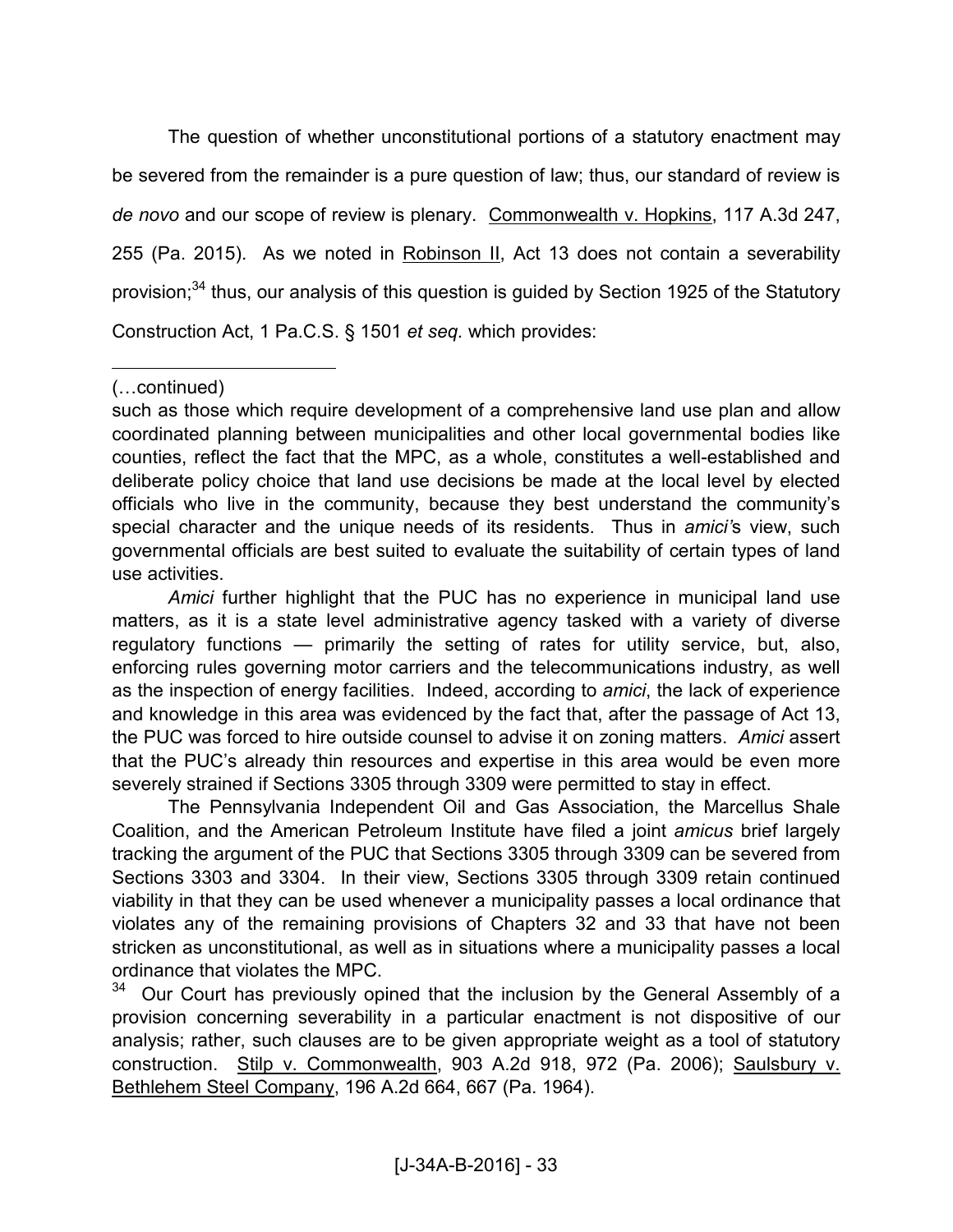#### **§ 1925. Constitutional construction of statutes**

The provisions of every statute shall be severable. If any provision of any statute or the application thereof to any person or circumstance is held invalid, the remainder of the statute, and the application of such provision to other persons or circumstances, shall not be affected thereby, unless the court finds that the valid provisions of the statute are so essentially and inseparably connected with, and so depend upon, the void provision or application, that it cannot be presumed the General Assembly would have enacted the remaining valid provisions without the void one; or unless the court finds that the remaining valid provisions, standing alone, are incomplete and are incapable of being executed in accordance with the legislative intent.

#### 1 Pa.C.S. § 1925.

 By its terms, Section 1925 creates a general presumption of severability for every legislative enactment; however, this presumption is not unassailable, as Section 1925 establishes two circumstances under which the presumption is overcome: (1) if "the valid provisions are so essentially and inseparably connected with, and so depend upon, the void provision or application, that it cannot be presumed the General Assembly would have enacted the remaining valid provisions without the void one," or (2) if "the remaining valid provisions, standing alone, are incomplete and incapable of being executed in accordance with the legislative intent." Id.; see also PAGE, 877 A.2d at 403 (quoting 1 Pa.C.S. § 1925). The determination of whether either of these two exceptions are applicable to a particular statute is a question of statutory construction, with legislative intent being our Court's guiding consideration. Hopkins, 117 A.3d at 259; Saulsbury, 196 A.2d at 667. Thus, our Court must necessarily consider whether, if the void provisions are stricken, the statute will continue to effectuate the original legislative purpose behind its enactment.

As our Court observed in Robinson II, Act 13, which was the first significant overhaul of state statutes governing oil and gas drilling in 30 years, constituted a "land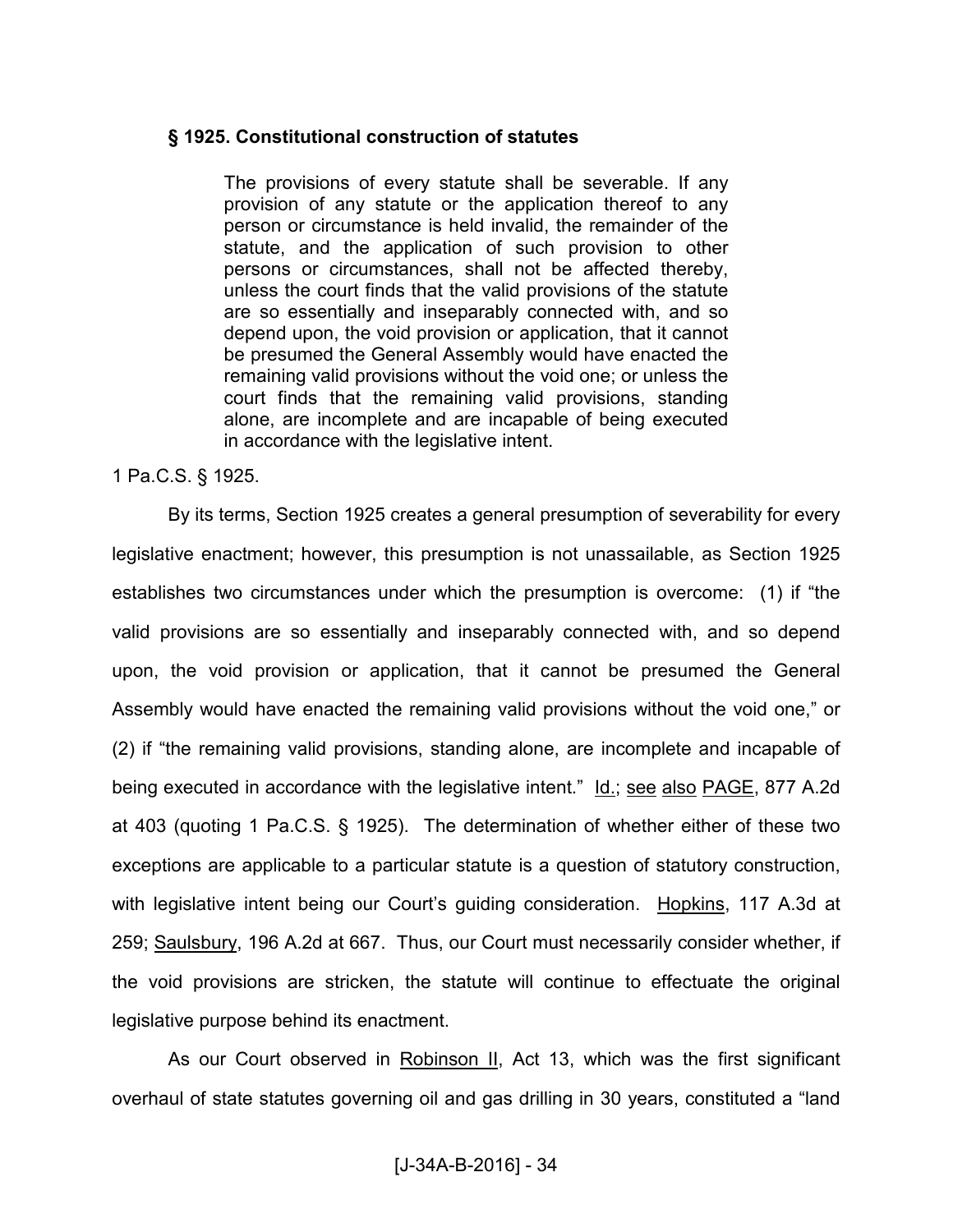use revolution respecting oil and gas operations" within this Commonwealth. Robinson II, 83 A.3d. at 974. In that opinion, our Court recognized that the primary purpose of Act 13 was "to provide a maximally favorable environment for industry operators to exploit Pennsylvania's oil and natural gas resources, including those in the Marcellus Shale Formation." Id. at 975 (citing 58 Pa.C.S. § 3202). Act 13 endeavored to accomplish this purpose by effectuating a fundamental transformation of the division and scope of regulatory authority over oil and gas extraction activities between the Commonwealth and its municipal governments.

 As noted above, Act 13 amended and revised the 1984 Act, Section 601.602 of which forbade municipalities from enacting, pursuant to their general police powers, local ordinances that regulated "oil and gas operations," or from enacting local ordinances under the MPC or the Flood Plain Management Act "which impose conditions, requirements or limitations on the same features of oil and gas operations regulated by this act or that accomplish the same purposes as set forth in this act." 58 P.S. § 601.602 (repealed April 12, 2012). Our Court interpreted this language as preempting only the power of municipalities to regulate, via ordinance, the features of well operations which were otherwise governed by the 1984 Act; however, we concluded that it did not bar municipalities from enacting, pursuant to the MPC, traditional zoning regulations which established zoning districts within municipal boundaries, and specifying which property uses were permitted therein, even if such zoning regulations completely prohibited oil and gas drilling within certain districts, such as agricultural or residential ones. Huntley & Huntley v. Borough Council of Oakmont, 964 A.2d 855 (Pa. 2009); Range Resources v. Salem Township, 964 A.2d 869 (Pa. 2009). Likewise, the 1984 Act did not purport to abrogate the duty of municipalities in enacting local ordinances — as part of the global responsibility placed on them by the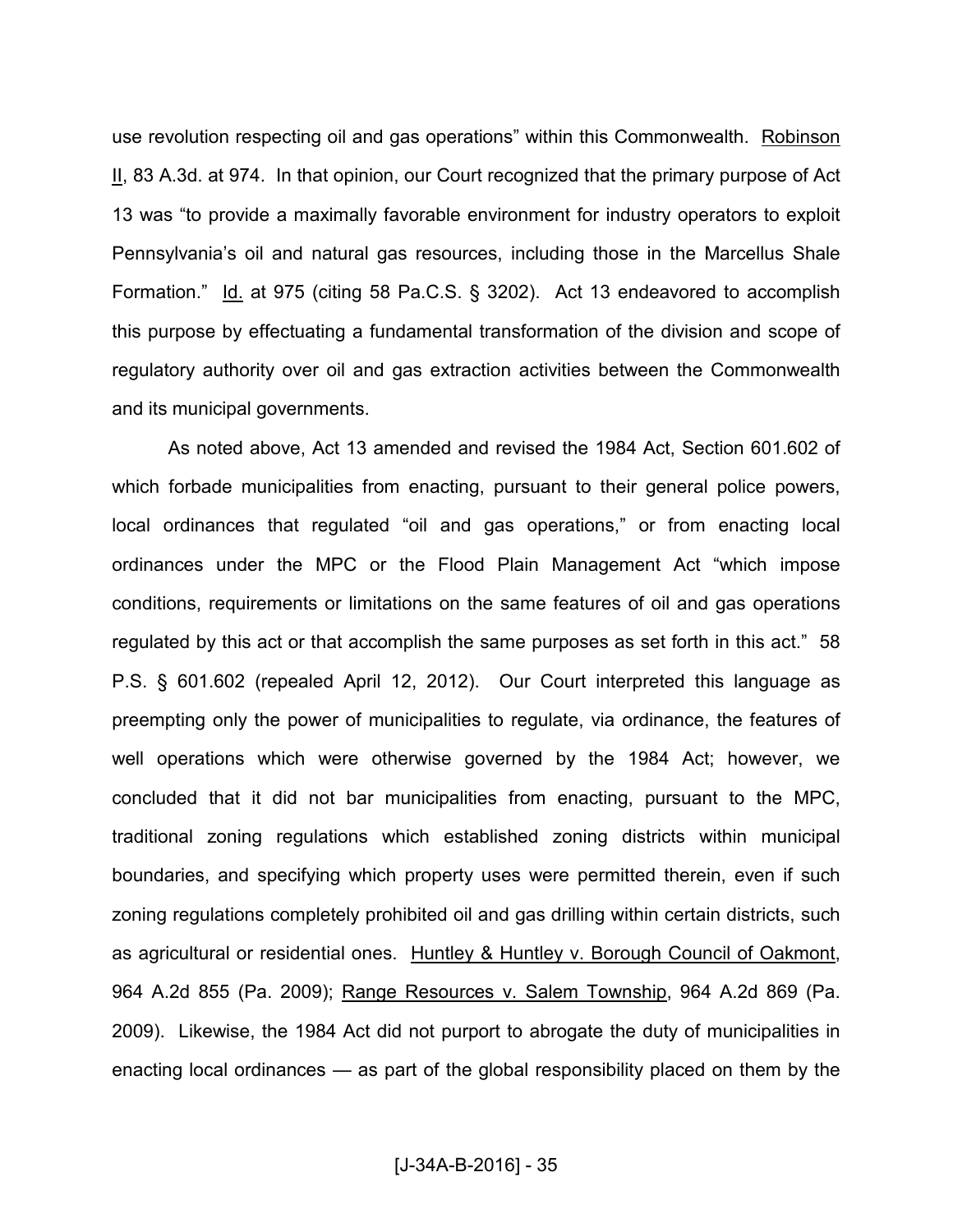MPC to protect and promote the health, safety, morals, and general welfare of their residents<sup>35</sup>— to protect and preserve, generally, the natural, scenic and historic values of the environment within their communities, and to specifically protect and preserve sensitive areas therein such as forests, wetlands, aquifers and floodplains. See 58 Pa.C.S. § 10604(1) ("The provisions of zoning ordinances shall be designed: (1) To promote, protect, and facilitate . . . the public health, safety, morals, and the general welfare . . . preservation of the natural, scenic and historic values in the environment and preservation of forests, wetlands, aquifers and floodplains.").

 Section 3302, as enacted by Act 13, while retaining the limited preemption language of former Section 601.602, contains an additional final sentence, which the Commonwealth Court struck in this case, indicating that this section, working in conjunction with the remainder of Chapter 33, preempted the established regulatory authority of municipalities discussed above: "[t]he Commonwealth, by this section, preempts and supersedes the regulation of oil and gas operations as provided in this chapter." 58 Pa.C.S. § 3302. Chapter 33 achieved this preemption of local ordinances through now-enjoined Sections  $3303^{36}$  and  $3304$ , <sup>37</sup> which had no analogous predecessors in the 1984 Act.

 $35$  As a plurality of our Court recognized in Robinson II, a municipality's duty to protect the environment for the benefit of its residents is not merely a creation of statute, but rather an affirmative obligation placed on these entities by Article I, Section 27 of our Commonwealth's Constitution. Robinson II, 83 A.3d at 977-78.

<sup>&</sup>lt;sup>36</sup> Section 3303 provides:

Notwithstanding any other law to the contrary, environmental acts are of Statewide concern and, to the extent that they regulate oil and gas operations, occupy the entire field of regulation, to the exclusion of all local ordinances. The Commonwealth by this section, preempts and supersedes the local regulation of oil and gas operations regulated by the environmental acts, as provided in this chapter.

<sup>58</sup> Pa.C.S. § 3303.

<sup>&</sup>lt;sup>37</sup> Section 3304 provides:  $(continued...)$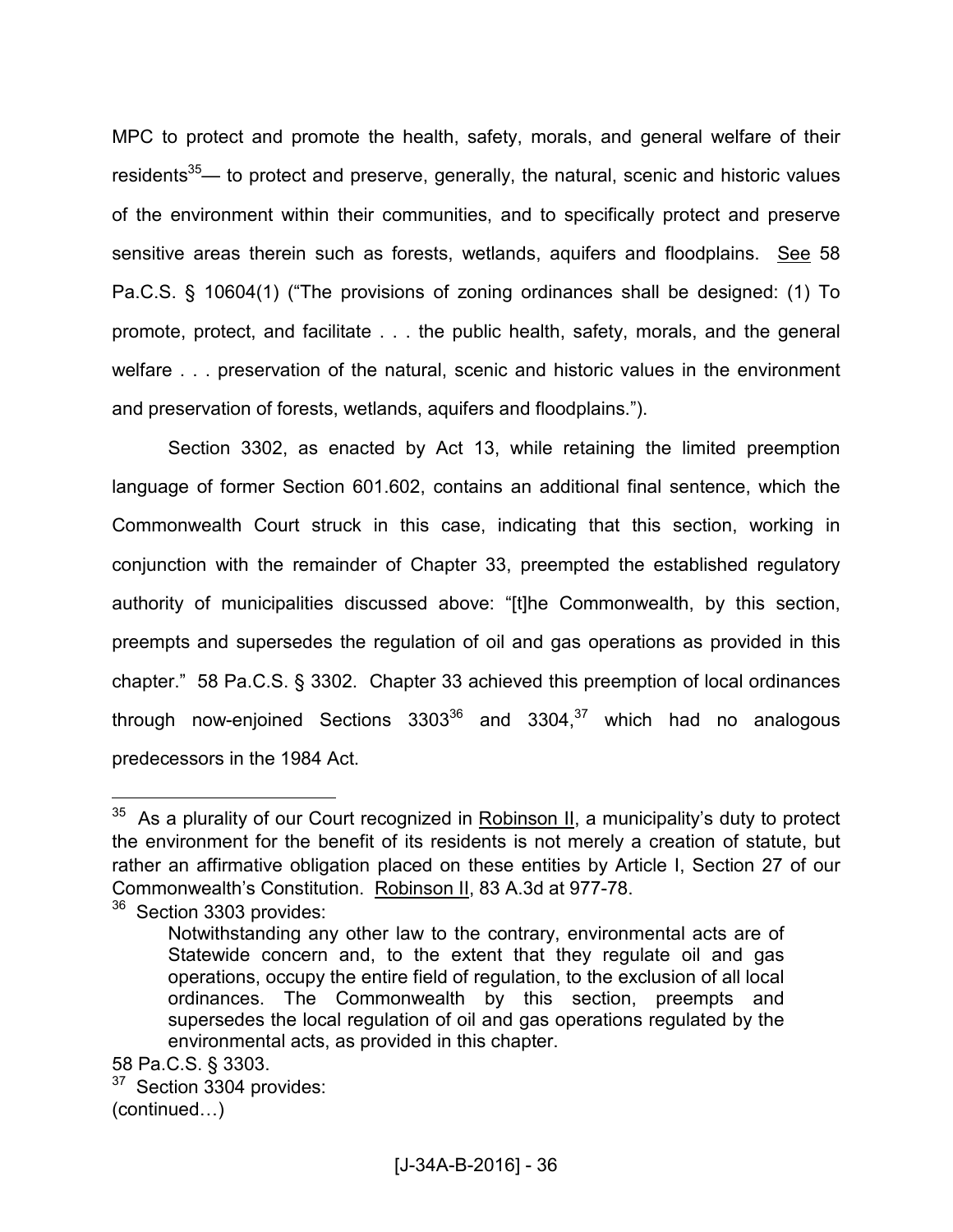(...continued)

 $\overline{a}$ 

#### **§ 3304. Uniformity of local ordinances**

**(a) General rule**.—In addition to the restrictions contained in sections 3302 (relating to oil and gas operations regulated pursuant to Chapter 32) and 3303 (relating to oil and gas operations regulated by environmental acts), all local ordinances regulating oil and gas operations shall allow for the reasonable development of oil and gas resources.

(b) Reasonable development of oil and gas resources.--In order to allow the for the reasonable development of oil and gas resources, a local ordinance:

 (1) Shall allow well and pipeline location assessment operations, including seismic operations and related activities conducted in accordance with all applicable Federal and State laws and regulations relating to the storage and use of explosives throughout every local government.

 (2) May not impose conditions, requirements or limitations on the construction of oil and gas operations that are more stringent than conditions, requirements or limitations imposed on construction activities for other industrial uses within the geographic boundaries of the local government.

 (3) May not impose conditions, requirements or limitations on the heights of structures, screening and fencing, lighting or noise relating to permanent oil and gas operations that are more stringent than the conditions, requirements or limitations imposed on other industrial uses or other land development within the particular zoning district where the oil and gas operations are situated within the local government.

 (4) Shall have a review period for permitted uses that does not exceed 30 days for complete submissions or that does not exceed 120 days for conditional uses.

 (5) Shall authorize oil and gas operations, other than activities at impoundment areas, compressor stations and processing plants, as a permitted use in all zoning districts.

 (5.1) Notwithstanding section 3215 (relating to well location restrictions), may prohibit, or permit only as a conditional use, wells or well sites otherwise permitted under paragraph (5) within a residential district if the well site cannot be placed so that the wellhead is at least 500 feet from any existing building. In a residential district, all of the following apply:

 (i) A well site may not be located so that the outer edge of the well pad is closer than 300 feet from an existing building.

 (ii) Except as set forth in paragraph (5) and this paragraph, oil and gas operations, other than the placement, use and repair of oil and gas pipelines, water pipelines, access roads or security facilities, may not take place within 300 feet of an existing building.

 $(continued...)$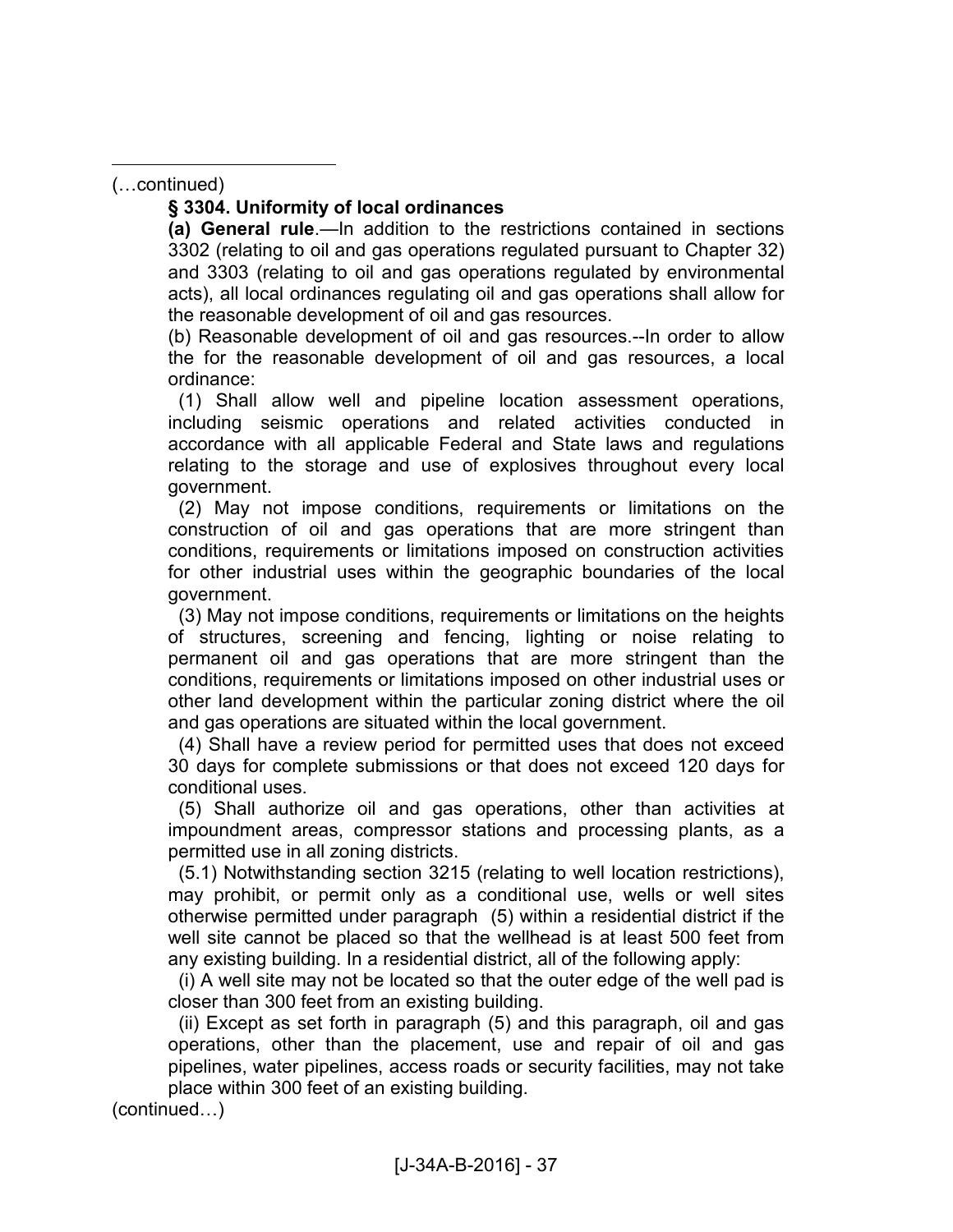As we recognized in Robinson II, the legislature, through the inclusion of Section

3303, attempted to entirely foreclose the ability of municipalities to afford their residents

environmental protections, via the enactment of any zoning ordinances tailored to

(...continued)

 $\overline{a}$ 

 (6) Shall authorize impoundment areas used for oil and gas operations as a permitted use in all zoning districts, provided that the edge of any impoundment area shall not be located closer than 300 feet from an existing building.

 (7) Shall authorize natural gas compressor stations as a permitted use in agricultural and industrial zoning districts and as a conditional use in all other zoning districts, if the natural gas compressor building meets the following standards:

 (i) is located 750 feet or more from the nearest existing building or 200 feet from the nearest lot line, whichever is greater, unless waived by the owner of the building or adjoining lot; and

 (ii) the noise level does not exceed a noise standard of 60dbA at the nearest property line or the applicable standard imposed by Federal law, whichever is less.

 (8) Shall authorize a natural gas processing plant as a permitted use in an industrial zoning district and as conditional uses in agricultural zoning districts if all of the following apply:

 (i) The natural gas processing plant building is located at the greater of at least 750 feet from the nearest existing building or at least 200 feet from the nearest lot line unless waived by the owner of the building or adjoining lot.

 (ii) The noise level of the natural gas processing plant building does not exceed a noise standard of 60dbA at the nearest property line or the applicable standard imposed by Federal law, whichever is less.

 (9) Shall impose restrictions on vehicular access routes for overweight vehicles only as authorized under 75 Pa.C.S. (relating to vehicles) or the MPC.

 (10) May not impose limits or conditions on subterranean operations or hours of operation of compressor stations and processing plants or hours of operation for the drilling of oil and gas wells or the assembly and disassembly of drilling rigs.

 (11) May not increase setback distances set forth in Chapter 32 (relating to development) or this chapter. A local ordinance may impose setback distances that are not regulated by or set forth in Chapter 32 or this chapter if the setbacks are no more stringent than those for other industrial uses within the geographic boundaries of the local government.

58 Pa.C.S. § 3304.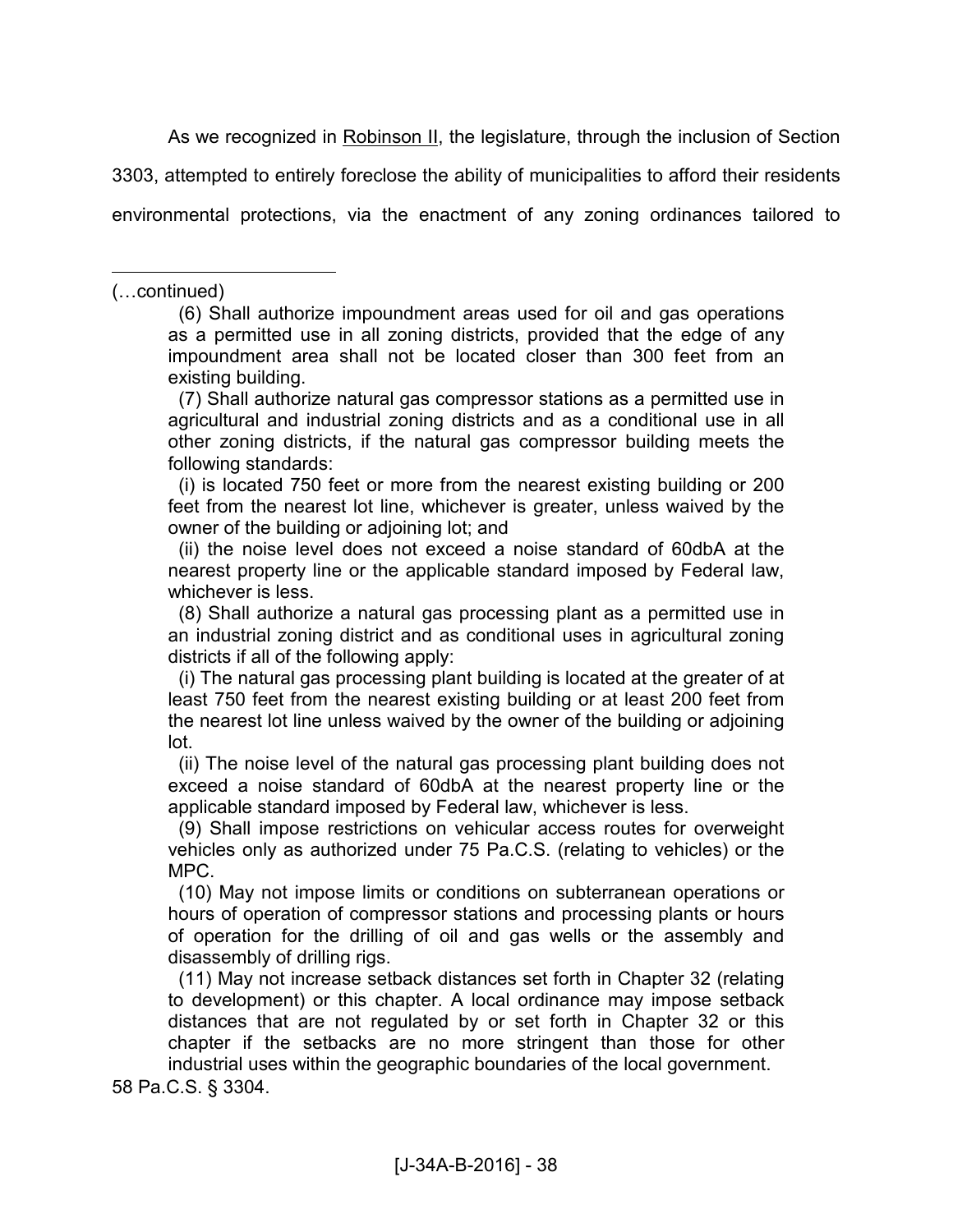address unique local environmental needs and conditions, whenever those ordinances "might be perceived as affecting oil and gas operations." Robinson II, 83 A.3d 978. Instead, municipalities were mandated by this section to conform any new ordinance, or existing ordinance, to extant state laws and regulations that set minimum statewide environmental protections related to oil and gas production activities. State laws and regulations were, thus, intended to be, as Citizens have characterized them, statewide "ceilings" or limits on environmental protections, applicable in every municipality in the Commonwealth, which no local ordinance could exceed, nor deviate from, to address a distinctive local environmental issue of importance to the residents of the municipality. The state environmental standards for oil and gas drilling thus became the *de facto* local standards for every municipality.

 The purpose of Section 3304 was to prohibit municipalities from enacting any local ordinance under which they were able to: designate the specific locations in their communities where the drilling of oil and unconventional gas wells would be allowed; designate where production facilities used in the oil and gas extraction process would be permitted to operate; regulate the construction and size of the physical equipment and facilities used in the oil and gas extraction and production process; limit the noise, hours of operation of oil and gas drilling, and production equipment and facilities; or place other restrictions or conditions on their subterranean operations. Id. at 971-72.

 Additionally, municipalities were not previously precluded by the 1984 Act from adopting ordinances, pursuant to their authority to regulate the siting of oil and unconventional gas wells, see Huntley, Range, supra, which furnished additional protections to residents' property, water, supplies, bodies of water, and wetlands by specifying setback restrictions for oil and unconventional gas wells which were in excess of those required for a driller to obtain a DEP permit. Section 3304(b)(11),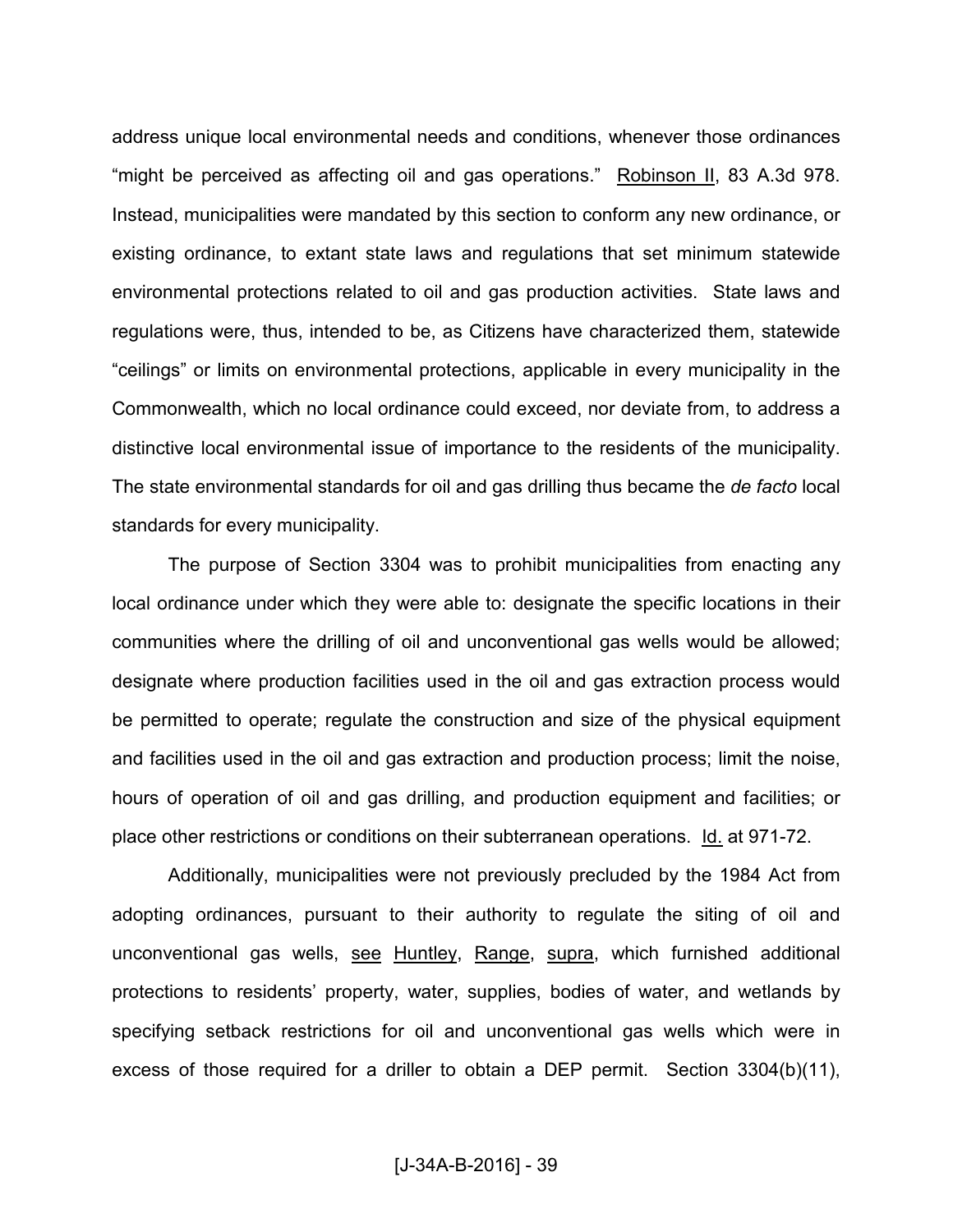however, expressly deprived municipalities of their ability to do so. It specified that a local ordinance: "[m]ay not increase setback distances set forth in Chapter 32 (relating to development) or this chapter." 58 Pa.C.S. § 3304(b)(11). Once more, then, Section 3304, as a whole, substituted statewide standards in every municipality across the Commonwealth for matters that previously could be regulated by municipal governments through the enactment of local ordinances as part of their regular zoning processes.

 Certain other provisions of Chapter 32 were designed to work in tandem with Section 3304 to reinforce the restriction on the authority of municipalities to regulate the siting of oil and gas wells within their communities in relation to the prescribed distances for such wells from buildings, water wells, bodies of water, and wetlands. Section 3215(a) establishes a horizontal setback distance of 200 feet for conventional oil and gas wells from existing buildings or water wells, and 500 feet for an unconventional well from the same entities. 58 Pa.C.S. § 3215(a). However, this provision allows those setback distances to be overridden, and requires the DEP to grant a permit for drilling at closer distances, without the property owners' consent, if the "distance restriction would deprive the owner of the oil and gas rights of the right to produce or share in the oil and gas underlying the surface tract" upon submitting a plan to take unspecified measures to "ensure safety and protection of affected persons and property." Id.

 Also under this section, unconventional wells cannot be drilled within 1,000 feet of "any existing water well, surface water intake, reservoir or other water supply extraction point used by a water purveyor" without the purveyor's consent. Id. Again, in the event the purveyor withholds his or her consent, and enforcement of the distance restriction "would deprive the owner of the oil and gas rights of the right to produce or share in the oil or gas underlying the surface tract," the DEP is required to grant a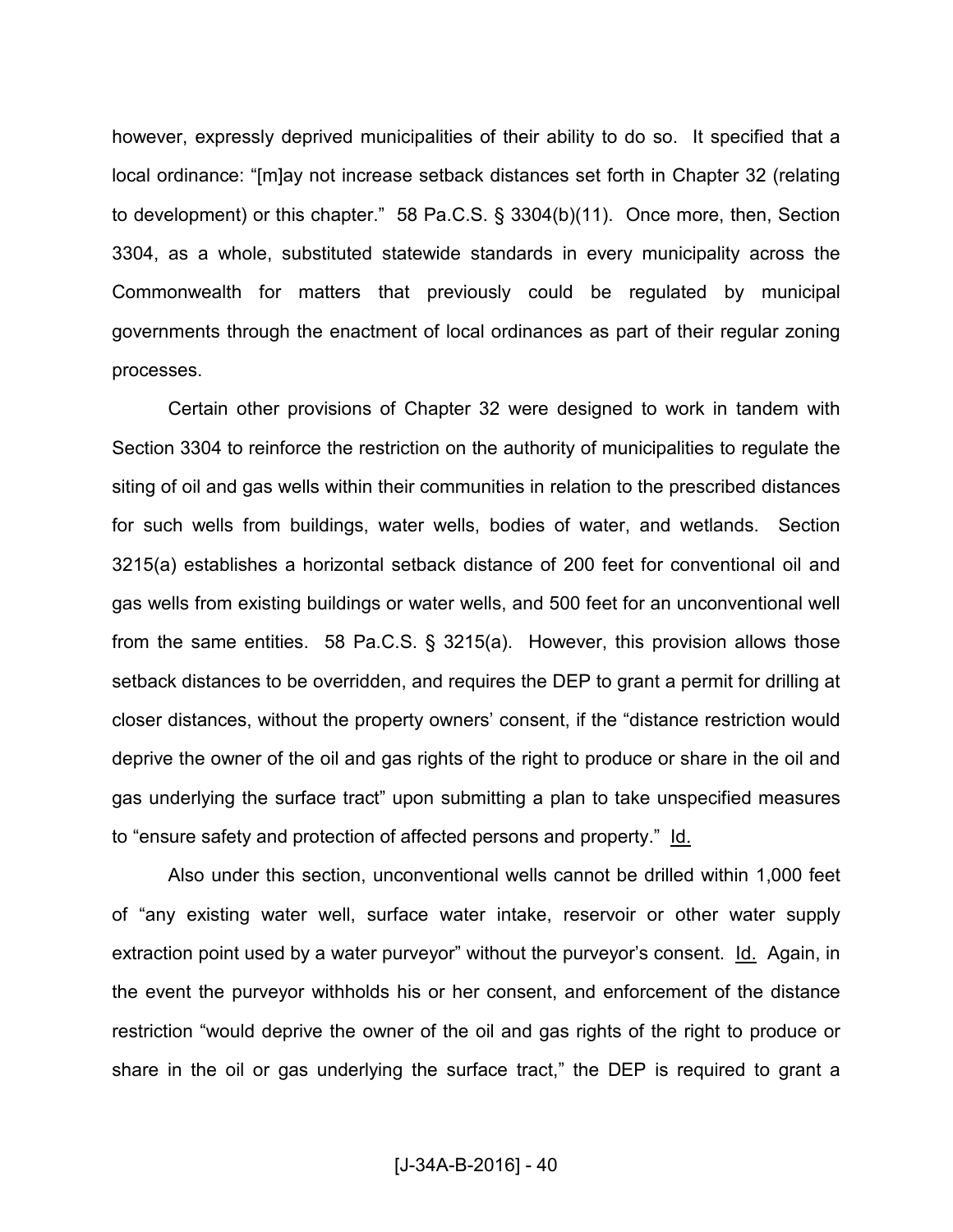variance from the distance restriction upon "submission of a plan identifying the additional measures, facilities or practices as prescribed by the [DEP] to be employed during well site construction, drilling and operations." Id. Notably, under the 1984 Act, the DEP had discretion to grant such a variance and was not compelled to do so as under Act 13.<sup>38</sup>

 Section 3215(b), which our Court enjoined in Robinson II, imposed minimum setback distances that oil and unconventional gas wells, and areas disturbed by drilling of such wells, were required to remain from streams, springs, bodies of water and wetlands, in order for their owners to obtain a drilling permit from the DEP. However, once more, unlike under the 1984 Act, $39$  the granting of waivers by the DEP of such minimum setback distance restrictions was made mandatory by Act 13. The DEP was required to grant a waiver "upon submission of a plan identifying additional measures, facilities or practices to be employed during well site constriction, drilling and operations necessary to protect the waters of this Commonwealth." 58 Pa.C.S. §§ 3215(b)(4).

 Section 3215(d), likewise enjoined by our Court, precluded municipalities from having any meaningful opportunity to alter the outcome of the DEP's permitting decision based on the specific concerns and needs of the residents of the municipality. Although municipalities are allowed by Section 3212.1 to submit comments to the DEP about a proposed unconventional gas well to be drilled within its borders regarding "local conditions or circumstances which the municipality has determined should be considered" by the DEP in making its permit decision, Section 3215(d) did not obligate the DEP to consider those comments in making its final decision. Id. §§ 3212.1, 3215(d). Further, municipalities were barred by Section 3215(d) from obtaining further

See 58 P.S. § 601.205(a) (repealed April 12, 2012).

<sup>39</sup> See 58 P.S. § 601.205(b) (repealed April 12, 2012).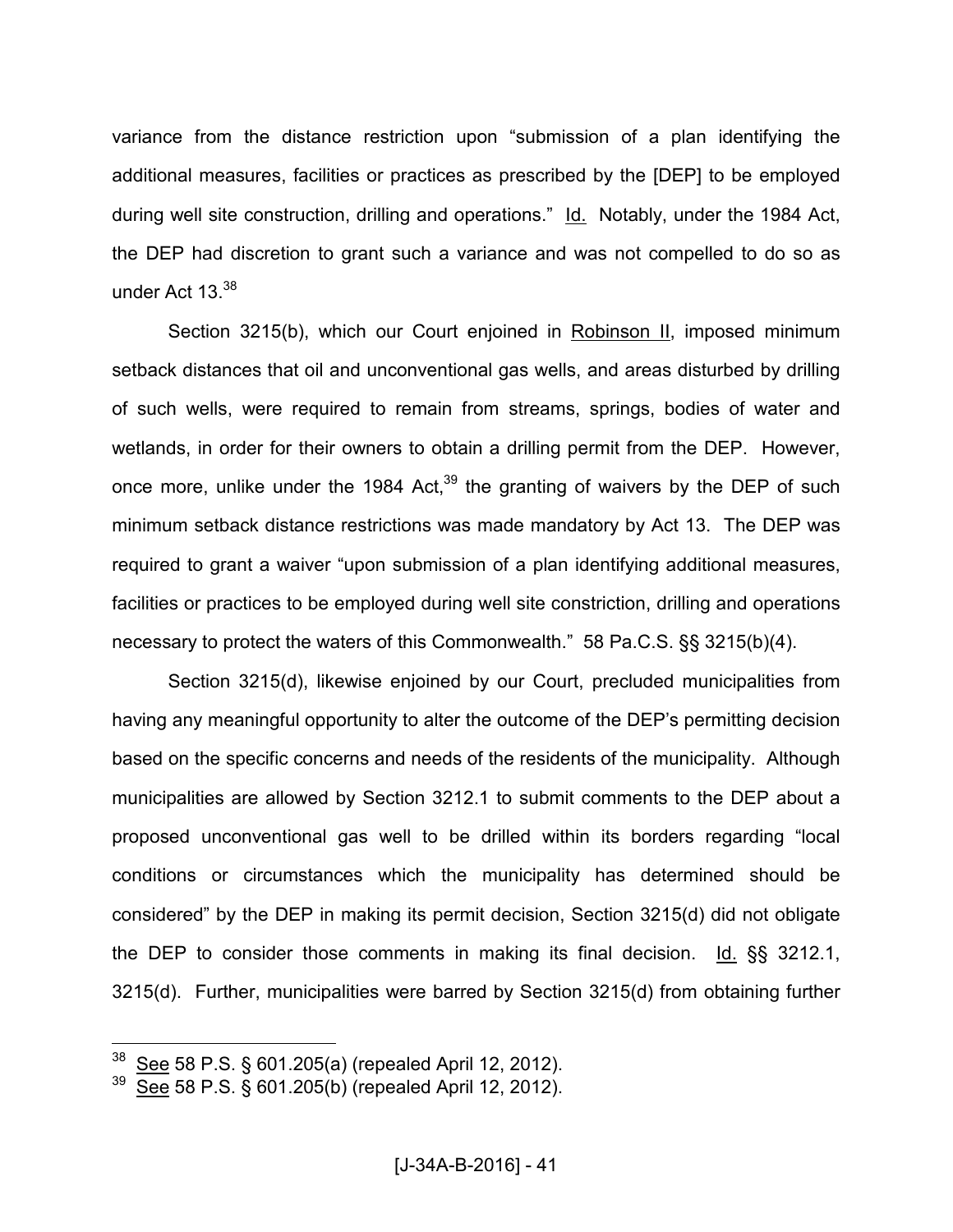review of the DEP's ultimate permit decision. Consequently, these provisions, viewed together, indicate that Section 3215 was structured to effectively give to the DEP final decisional authority on where oil and gas wells would be placed within a municipality's borders. Inasmuch as the DEP was constrained to apply the setback distances that such wells were required to remain from residents' property and water supplies as set forth in Section 3215(a) and (b), and could only grant downward variances therefrom, and as municipalities were precluded by Section 3304(b)(11) from enhancing these setback distances via local ordinance, such distances were obviously intended to be the setback standards applicable for oil and gas wells within every municipality in the Commonwealth.

 These statutory provisions, when viewed in conjunction with the remaining provisions of Act 32 that govern other operational aspects of oil and gas well development, evidence the legislature's overarching objective to have Act 13 provide a singular statewide zoning and permitting process for all oil and gas wells effective throughout the Commonwealth, which utilized a regulatory framework comprised of one set of uniform standards and guidelines governing the siting and operation of such wells. See Robinson II, 83 A.3d at 915 ("Chapter 32 . . . defines statewide limitations on oil and gas development. Chapter 33 . . . prohibits any local regulation of oil and gas operations, including via environmental legislation, and requires statewide uniformity among local zoning ordinances with respect to the development of oil and gas resources."); id. at 931 (observing that "Section 3304 . . . implements a uniform and statewide regulatory regime of the oil and gas industry by articulating narrow parameters within which local government may adopt ordinances that impinge upon the development of these resources"); id. at 973 ("Section 3215(d) limits the ability of local government to have any meaningful say respecting drilling permits and well locations in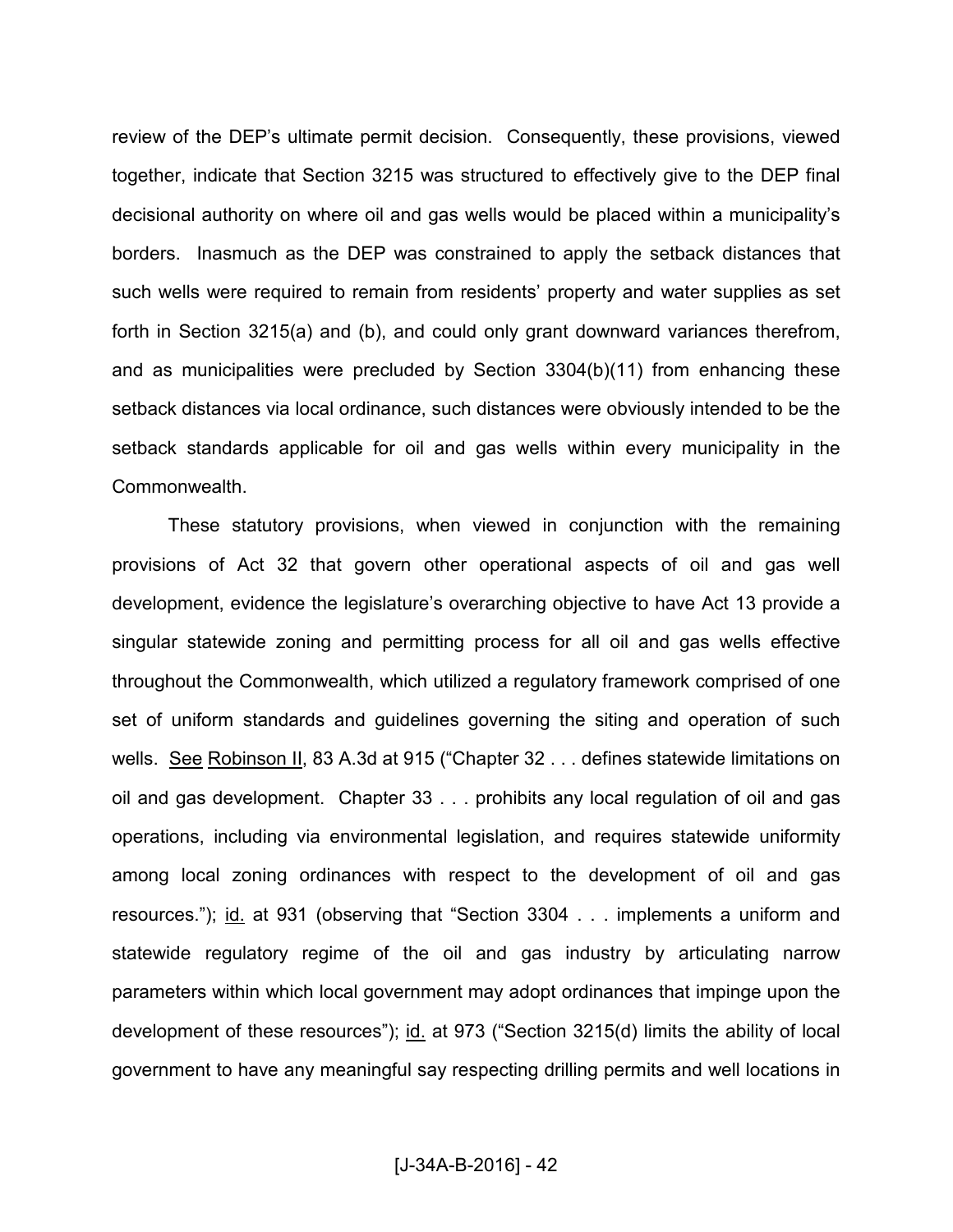their jurisdictions"); id. at 980 (Act 13 "offer[s] minimal statewide protections while disabling local government from mitigating the impact of oil and gas development at a local level"); see also Robinson II, 83 A.3d at 1000 n.1 (Baer J. concurring) ("[T]he thrust of Act 13 is to establish a uniform, statewide oil and gas well permitting and zoning regimen, and to repudiate the ability of political subdivisions to enact or enforce land-use planning and zoning ordinances not in conformance therewith."); Robinson III, 96 A.3d at 1121 ("Apparently acceding to the oil and gas industry's claims that local ordinances tailored to local conditions were purportedly impeding their oil and gas development and that a uniform law was necessary, the General Assembly enacted Act 13 which contained a number of provisions requiring local governments to enact uniform zoning provisions and preempted them from enacting any other laws that dealt directly with oil and gas operations.").

 Sections 3305 through 3309, which our Court has described as the "enforcement mechanism" of Act 13, Robinson II, 83 A.3d at 972, further the legislative goal of maintaining this statewide regulatory uniformity, as well as promote Act 13's primary objective of optimizing oil and gas development, by providing an expedited and unitary review process for all local ordinances to ensure that they do not run afoul of any of the statewide standards for oil and gas wells established by Act 13. As discussed previously, Section 3305 vests the PUC with the authority to review any local ordinance upon petition of an aggrieved "owner or operator of an oil or gas operation," or "person residing within the geographic boundaries of a local government" in order to determine whether it violates any of the provisions of "the MPC, [Chapter 33] or Chapter 32." 58 Pa.C.S. § 3305. Section 3306 additionally allows "any person who is aggrieved by the enactment or enforcement of a local ordinance that violates the MPC, [Chapter 33] or Chapter 32" to bring "an action in Commonwealth Court to invalidate the ordinance or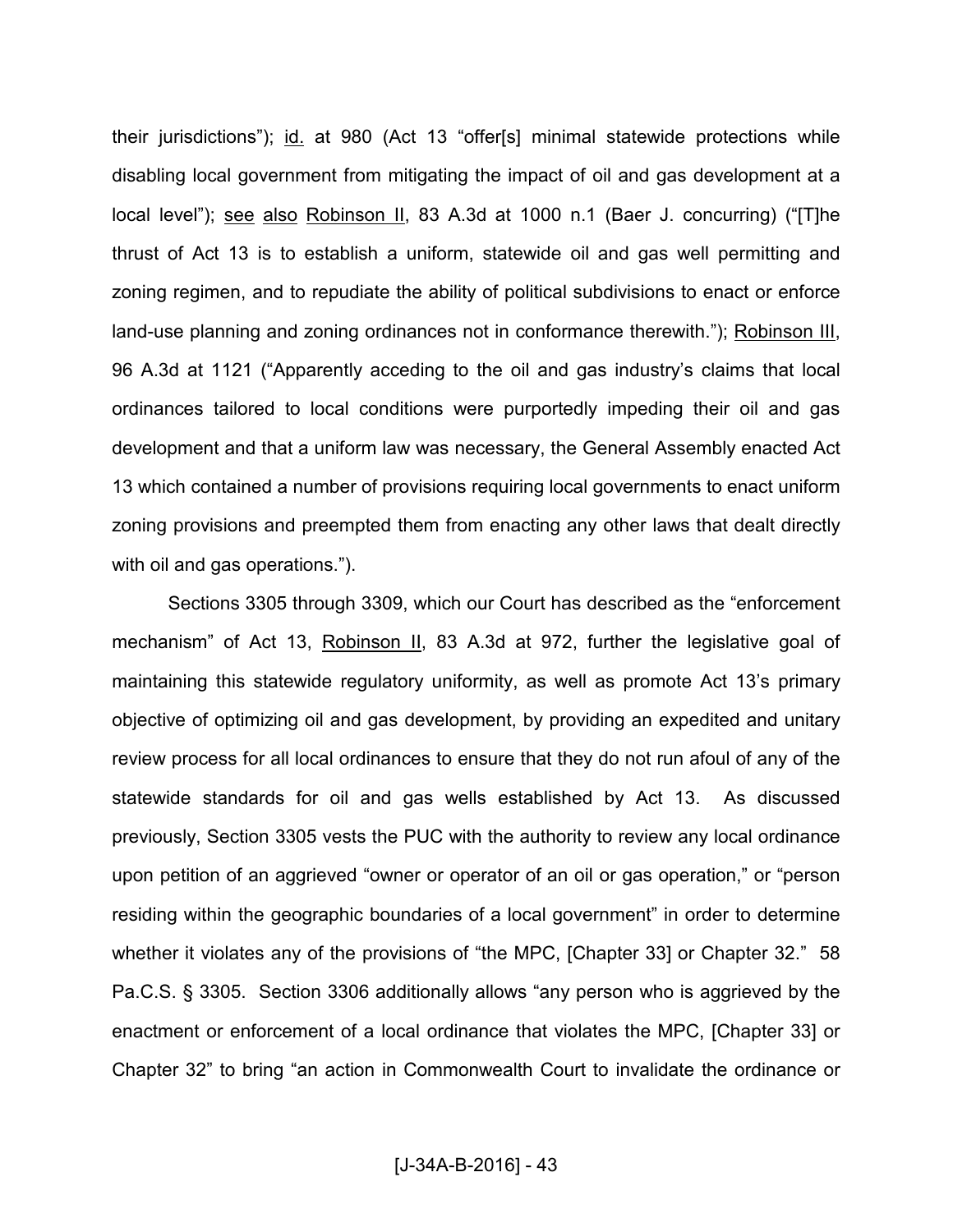enjoin its enforcement." Id. § 3306. These review procedures were intended to facilitate the drilling of new oil and gas wells as quickly as possible, by removing what the Commonwealth viewed as potential regulatory impediments to such development posed by local ordinances. See Robinson II, 83 A.3d at 981 (discussing the Commonwealth's admission that the procedures established by Act 13 were intended to address what it perceived would be "local efforts to derail industry development" and to prevent "a 'balkanization' of legal regimes with which the industry would have to comply."). Consequently, the procedures established by Sections 3305 and 3306 purposely bypass the well-established ordinance review procedures of the MPC, which, necessarily, involve the deliberative and adjudicative processes of the municipal government which enacted the local ordinance, and the right of review of the official municipal government action regarding the ordinance in the courts of common pleas where the municipality is situated. See generally 53 P.S. § 10916.1(a)(1), (2) (requiring that substantive challenges to the validity of a local ordinance by a landowner be brought before the zoning hearing board of a municipality, or the municipality's governing body, "together with a request for a curative amendment"); § 10916.1(b) (requiring "[p]ersons aggrieved by a use or development permitted on the land of another by an ordinance" to bring a substantive challenge to the ordinance before the zoning hearing board); 53 Pa.C.S. § 11002-A(a) (providing for appeal of a land use decision by local governing body to "court of common pleas of the judicial district wherein the land is located.").

 As Citizens and their *amici* have argued, the ordinance review procedures provided by the MPC are, by their nature, fact-intensive processes in which the zoning hearing board or local governing body, when confronted with a substantive challenge to a local land use decision, takes evidence and considers, factually, how an ordinance or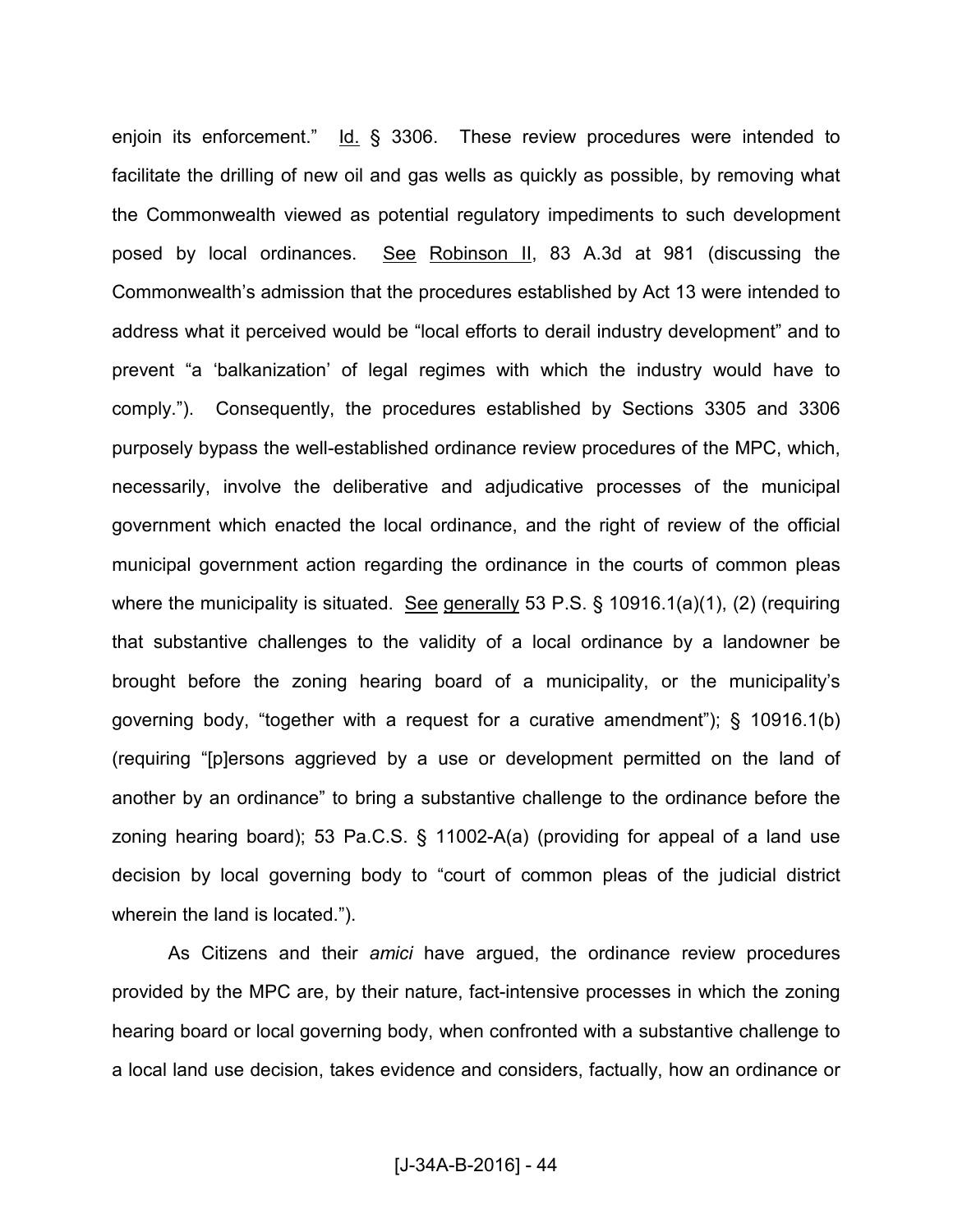ordinances which govern a proposed land use affects the aggrieved party's right to use and enjoyment of his or her property. As part of this process, these local governmental entities must, necessarily, consider evidence relating to whether the proposed use of property is consistent with both the terms of the ordinance and its locally tailored policy goals, which take into account "the character of the municipality, the needs of the citizens and the suitabilities and special nature of particular parts of the municipality." 53 P.S. § 10603; see also id. § 10916.1 (enumerating procedures for challenge to ordinances before zoning hearing board and governing body).

 If an ordinance excludes a proposed use entirely, such as oil and gas well drilling, then the zoning hearing board or governing body may be asked to consider whether remedial action such as a variance, conditional use exception, or curative amendment is warranted to allow for the excluded use. In making this determination, the zoning hearing board or governing body again considers evidence relating to uniquely local factors, such as the physical characteristics of the land, the character of the neighborhood, the use and development of neighboring property, as well as the overall purpose of the MPC and the ordinance itself. See generally 53 P.S. §§ 10910.2, 10912.1, 10913.2 (enumerating specific factors which zoning hearing board or governing body is required to consider in making determination as to whether granting of a variance, special exception or conditional use is warranted).

 The zoning hearing board or governing body, thus, function in the capacity of triers of fact with respect to the weighing and balancing of these considerations. For instance, the zoning hearing board conducts hearings at which evidence is presented by the witnesses of the respective parties who are the municipality, all persons affected by the application, and any civic and community organizations which have been granted permission to appear by the board, and the board is required to make findings of fact.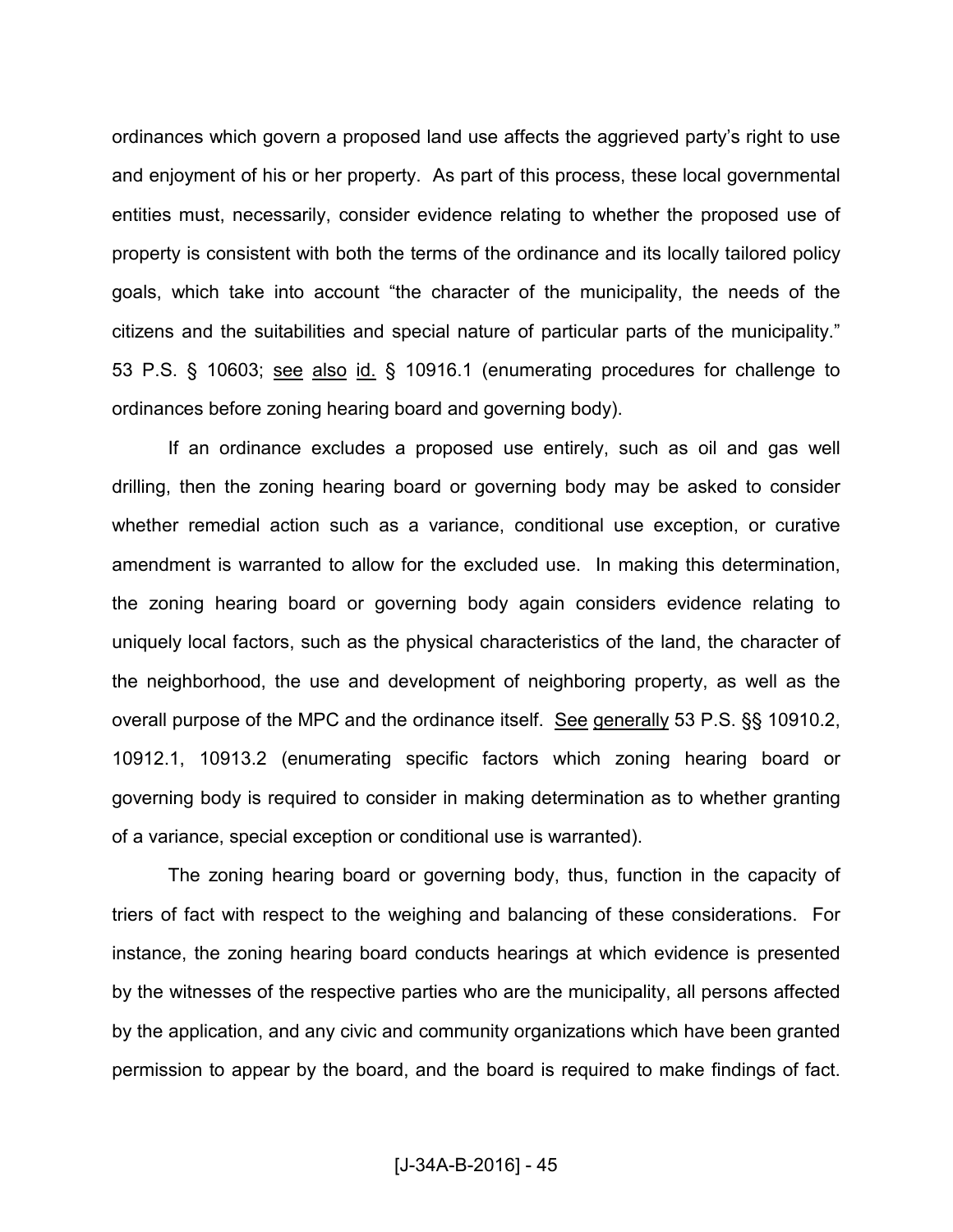See id. § 10908. The governing body, or its designee, likewise conducts similar hearings on conditional use applications, and is also specifically charged with making findings of fact. See id. § 10913.2. Consequently, both entities develop an extensive factual record in support of their decisions which is then utilized by the courts of common pleas in which the municipality is located to conduct judicial review. See id. § 11003-A. The trial court is prohibited from disturbing the factual findings made by the local agencies if they are supported by substantial evidence; however, it too may receive additional factual evidence from witnesses relating to the above-enumerated factors, if necessary, to augment the previously developed record. See id. § 11005-A.

By contrast, as we recognized in Robinson II, under Act 13, in its original form, the zoning role of local government was "reduced to *pro forma* accommodation," 83 A.3d at 972, of the statewide standards established by Act 13, inasmuch as all local ordinances were required to conform to those standards and could not exceed the regulatory ceilings set by them, no matter what unique local conditions or needs existed in a particular municipality. Thus, given these explicit constraints on the extent to which local ordinances could regulate the siting and environmental impacts of oil and gas drilling activities, the type of review of a local ordinance that the PUC or the Commonwealth Court was envisioned to conduct under Sections 3305 and 3306, was, accordingly, a purely legal review in which the specific terms of a local ordinance would be examined by those bodies to see whether or not those terms comported with the uniform statewide standards provided by Act 13.

 Our Court's striking of Sections 3215(b) and (d), and Sections 3303 and 3304, as well as the Commonwealth Court's striking of the last sentence of Section 3302, has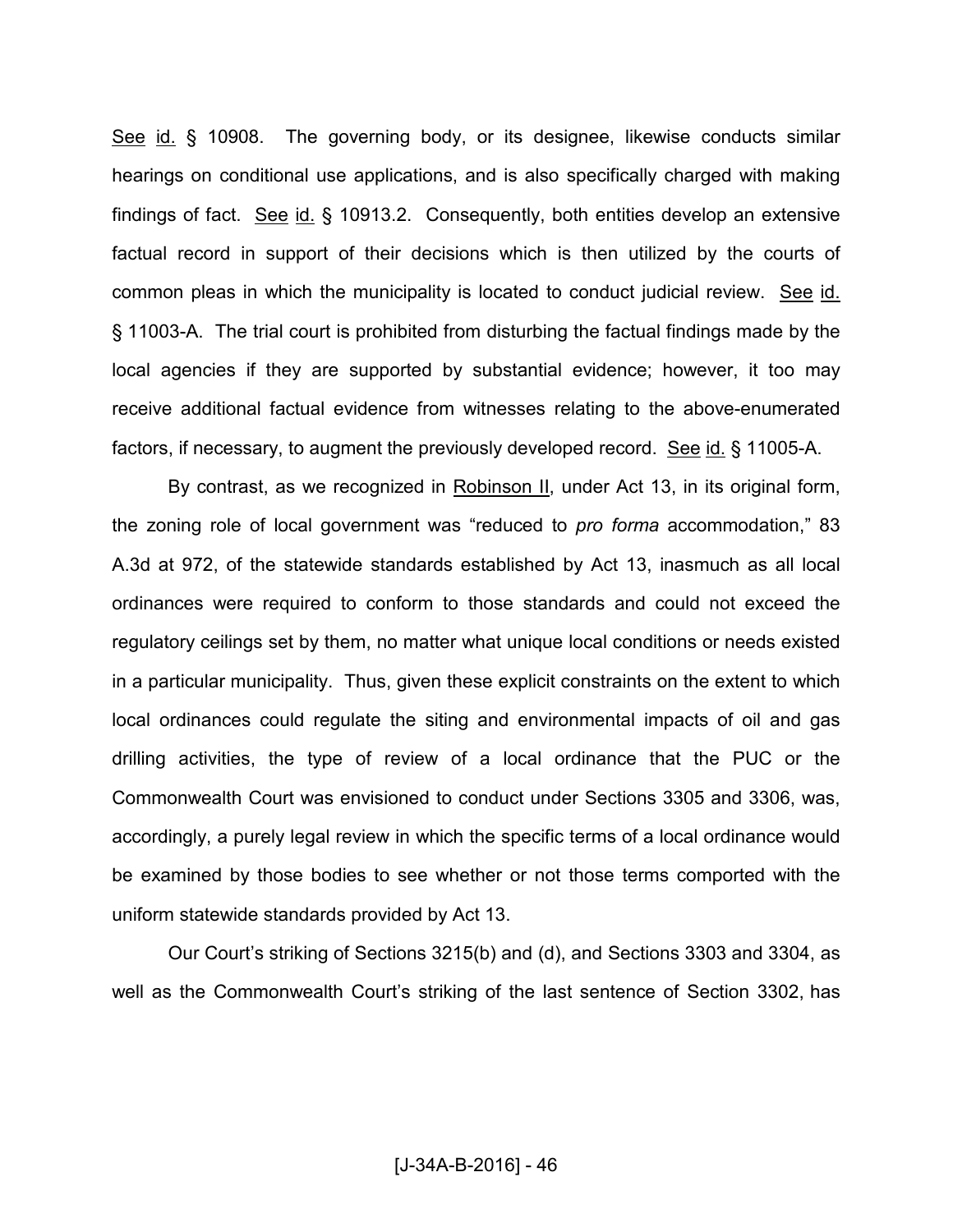now irrevocably altered the nature of this review. $40$  Given the absence of those statutory provisions, municipalities may again, as they did prior to the passage of Act 13, regulate the environmental impact, setback distances, and the siting of oil and gas wells in land use districts through local ordinances enacted in accordance with the provisions of the MPC or the Flood Plain Management Act, provided that such ordinances do not impose conditions on the features of well operations which the remaining valid provisions of Act 13 regulate. Huntley, 964 A.2d at 866 n.11. As a result, municipalities are once more empowered to enact zoning ordinances relating to those matters pursuant to their responsibility to secure the health, safety, or general welfare of the residents of their community. Hoffman Min. Company v. Zoning Hearing Board of Adams Township Cambria Cty., 32 A.3d 587, 605 (Pa. 2011). In so doing, they will, as before, be required to give "consideration to the character of the municipality, the needs of the citizens and the suitabilities and special nature of particular parts of the municipality." Id. (quoting 53 P.S. § 10603(a)). As these factors will necessarily vary from municipality to municipality depending on local conditions and needs of residents, there will not be the statewide uniformity in local ordinances governing these subjects which Act 13 sought to achieve. Correspondingly, review of local ordinances by the PUC and Commonwealth Court under Sections 3305 and 3306 will no longer involve the comparison of a local ordinance against a single set of uniform, statewide legal standards, as contemplated by Act 13 in its original form. Rather, absent the stricken provisions of Act 13, the PUC or the Commonwealth Court, when reviewing local ordinances, will now have to function, in essence, as a statewide zoning hearing board, and conduct the type of fact-intensive inquiry traditionally

 $40$  As previously indicated, this portion of the Commonwealth Court's order has not been appealed. See supra note 23.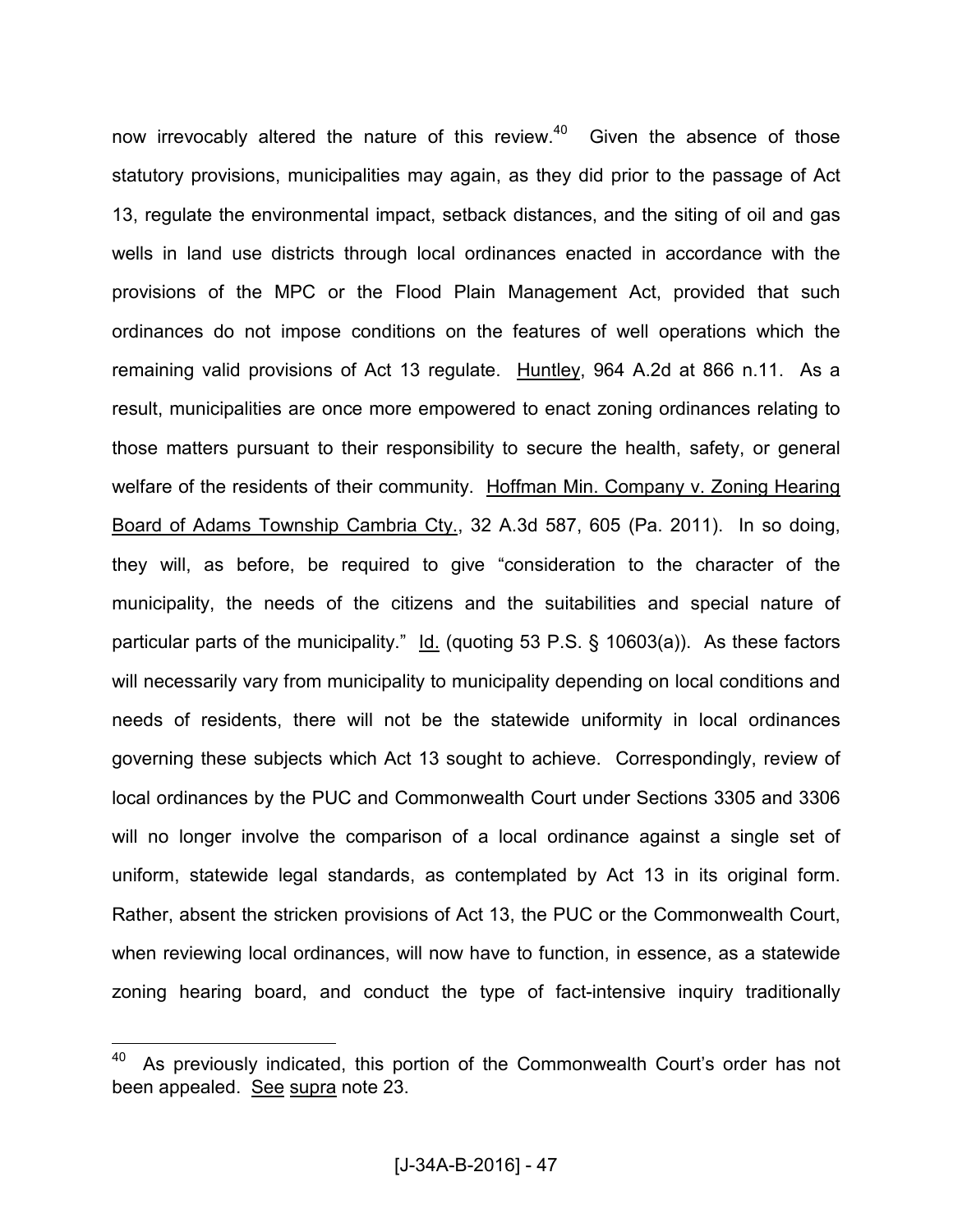performed by local zoning hearing boards or local governments under the MPC detailed above.

 It is, thus, reasonable to conclude, in light of the aforementioned legislative objectives behind the enactment of Sections 3305 and 3306 — i.e. to speed and simplify the local ordinance review process — that, absent the invalidated portions of Act 13, the legislature would not have passed these sections into law merely to have the PUC and the Commonwealth Court engage in the same type of measured and deliberative review process for local ordinances which the MPC already provides. Consequently, we hold that, absent the stricken provisions of Act 13, Sections 3305 and 3306 are no longer capable of being executed in accordance with the original intent of the General Assembly, and, thus, they cannot be severed. 1 Pa.C.S. § 1925; PAGE, supra.

 With respect to Sections 3307 to 3309, these statutory provisions impose specific financial penalties on municipalities if, as the result of the review process set forth in Sections 3305 through 3306, it is determined that they enacted an ordinance which contravened the statewide standards set by Act 13. They are, thus, inextricably linked to the review provisions of those sections and, likewise, cannot be severed. See Heller v. Frankston, 475 A.2d 1291, 1296 (Pa. 1984) (statutory provisions are not severable if they are so interwoven with other void provisions as to be inseparable). The order of the Commonwealth Court is, therefore, affirmed as to this issue.

#### **2. Whether our Court should disavow the Article I, Section 27 analysis utilized by the plurality in our Robinson II, decision.**

We turn now to the PUC's contention that Citizens, below, and in their crossappeal, have predicated their challenge to Section 3218.1 on the argument that the General Assembly breached its fiduciary obligations as trustee of the environment imposed by Article I, Section 27 of the Pennsylvania Constitution, and that, in so doing,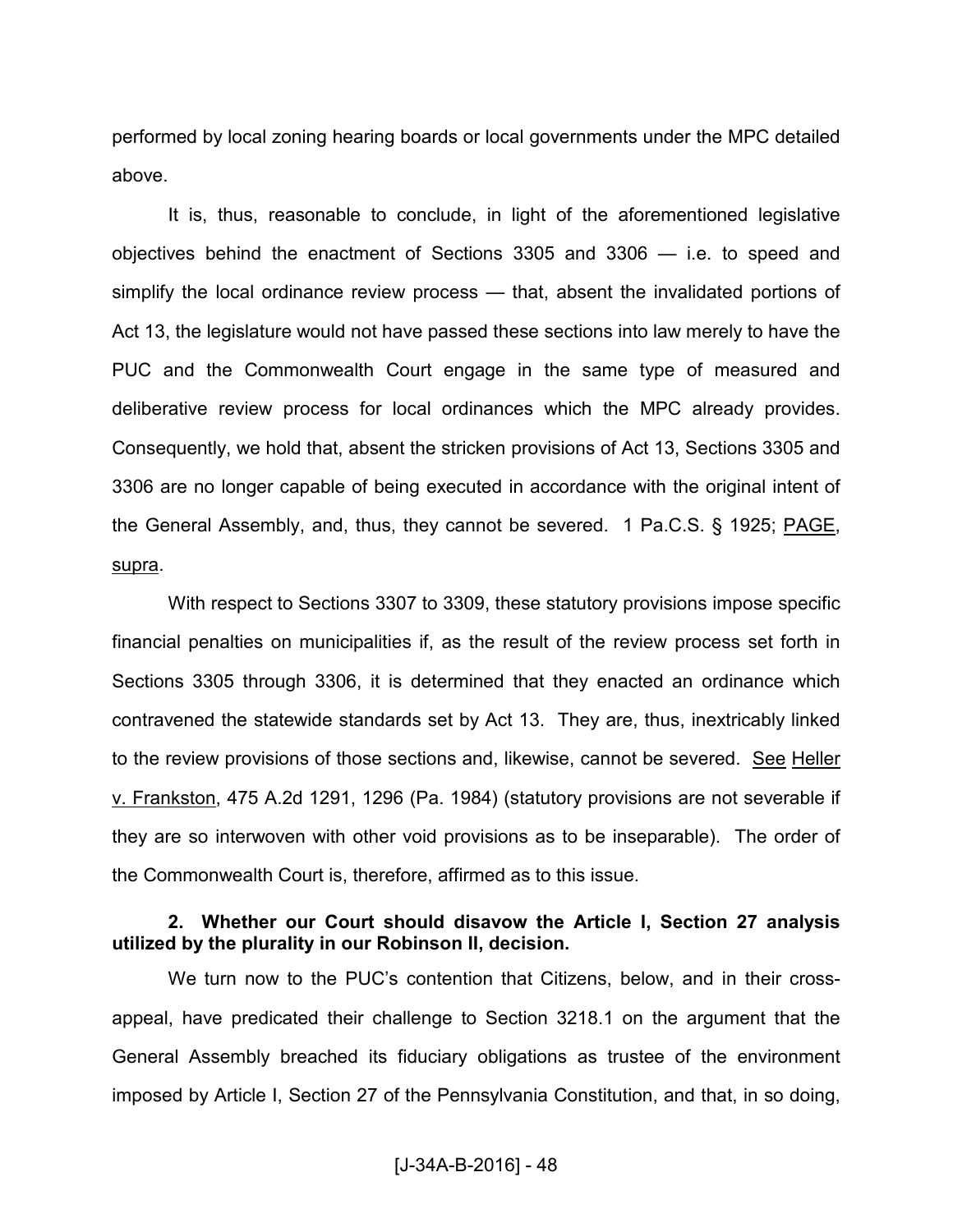they have improperly relied on former Chief Justice Castille's plurality opinion in Robinson II as the precedential foundation for this contention. The PUC then bootstraps this interpretation of Citizens' argument into a general attack on the rationale of that plurality opinion, characterizing its Article I, Section 27 analysis as "unworkable," and urges that our Court "disavow any further reliance on it." PUC's Brief at 20. The PUC further requests that our Court return to our prior jurisprudence under Article I, Section 27 which, in the PUC's view, did not recognize an individual right of action to enforce this amendment, but, instead, vested in the legislature the exclusive right to balance environmental and social concerns in enacting laws, which process sufficiently ensured that the mandates of Article I, Section 27 were fulfilled.<sup>41</sup> In response, Citizens expressly aver that they are not presently challenging Section 3218.1 under Article I, Section 27, nor did they raise and preserve such a challenge in the proceedings below.

 Our review of the certified record in this matter, and the parties' briefs, confirms Citizens' assertion that they have not raised, preserved, nor do they presently advance a discrete challenge to the constitutionality of Section 3218.1 based on Article I, Section 27; thus, we need not consider the applicability of former Chief Justice Castille's plurality decision in this appeal. $42$ 

<sup>41</sup> The Chamber of Commerce has filed an *amicus* brief in which it echoes the PUC's assertion that the Article I, Section 27 analysis articulated in Chief Justice Castille's plurality opinion is an unworkable standard, and it additionally claims that the plurality opinion is generating confusion for lower courts, administrative tribunals, and local governmental bodies, since it is being relied on by litigants and citizens, generally, in advancing arguments before those entities.

<sup>&</sup>lt;sup>42</sup> Citizens do refer to Chief Justice Castille's plurality opinion in footnote 3 of their brief, filed in 105 MAP 2014 ("Citizens' Second Brief") for the general proposition that the Commonwealth has a duty, as trustee of the public's natural resources, to treat public and private water suppliers equally in furtherance of this trust duty. However, in light of Citizens' express disavowal of any reliance on Article I, Section 27 in their challenge to Section 3218.1, and failure to preserve this claim in the proceedings below, we will not consider this argument.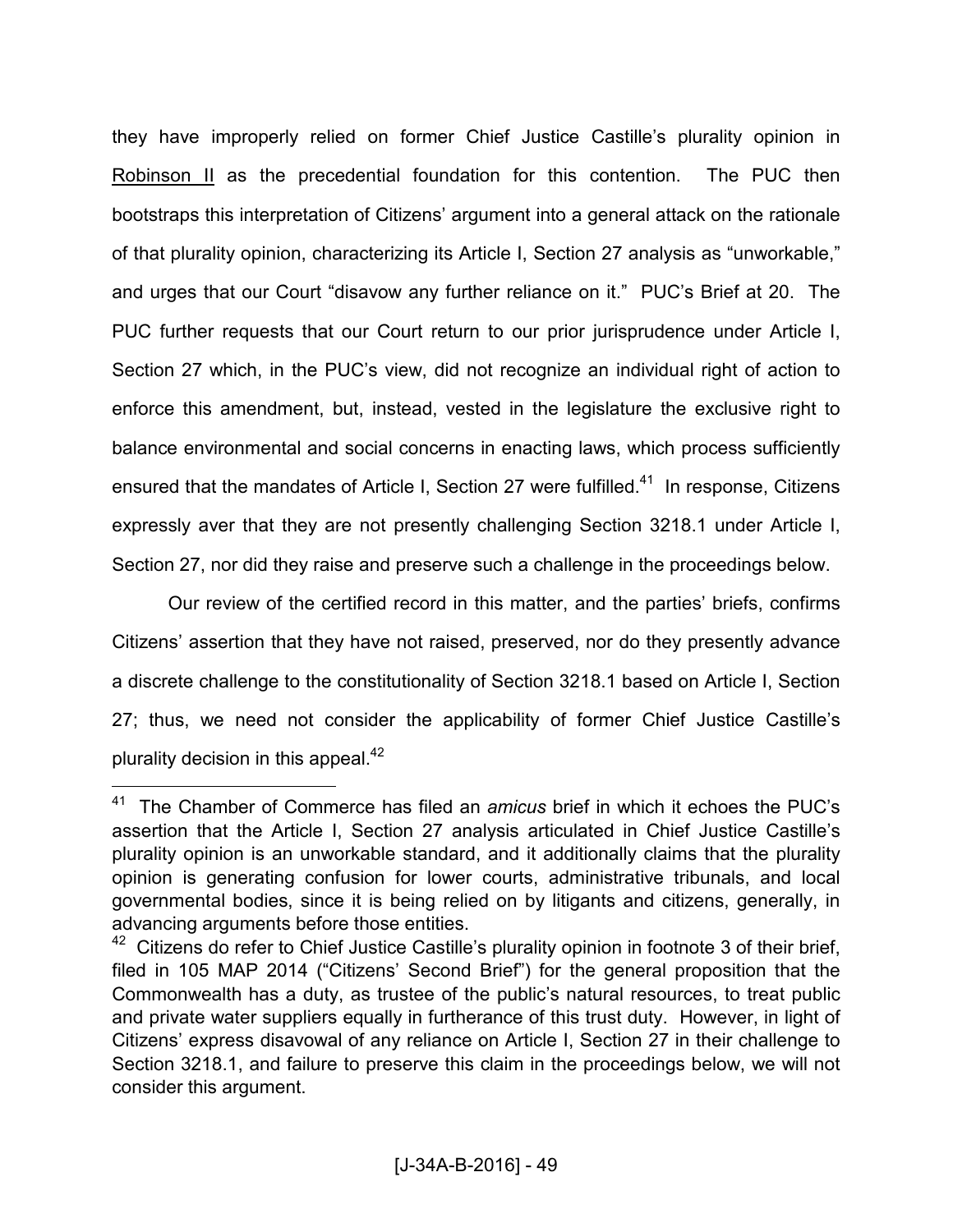# *B. Citizens' Appeal at 105 MAP 2014*

# **1. Whether Act 13's inclusion of Sections 3222.1(b)(10) and (b)(11) causes Act 13 to violate the single subject mandate of Article I, Section III of the Pennsylvania Constitution.**

 We begin our discussion of Citizens' claims with their broadest challenge under the Pennsylvania Constitution, which is that Act 13 violates the "single subject rule" of Article III, Section 3 of that charter, because of its inclusion of Sections 3222.1(b)(10) and (b)(11).<sup>43</sup> Citizens argue that the inclusion of Sections 3222.1(b)(10) and (b)(11) in Act 13 renders the entire act violative of the clear mandates of Article III, Section 3, which specifies:

# **§ 3. Form of bills**

No bill shall be passed containing more than one subject, which shall be clearly expressed in its title, except a general appropriation bill or a bill codifying or compiling the law or a part thereof.

Pa. Const., art. III, § 3.

 $\overline{a}$ 

 Citizens aver that Act 13, in its original form, dealt only with the regulation of the oil and gas industry, and that these provisions dealing with the duty of oil and gas operators to disclose chemicals used in the fracking process were inserted by a conference committee just prior to its final passage. Citizens argue these provisions go well beyond the regulation of the oil and gas industry, and, instead, are medical and public health regulations which change the way physicians and other public health professionals approach their legal and ethical obligations while performing their duties.

 $43$  The text of these sections is discussed at greater length in regards to Citizens' claim that they are special laws which were enacted in violation of Article III, Section 32 of our Constitution. See infra Part II.B.2.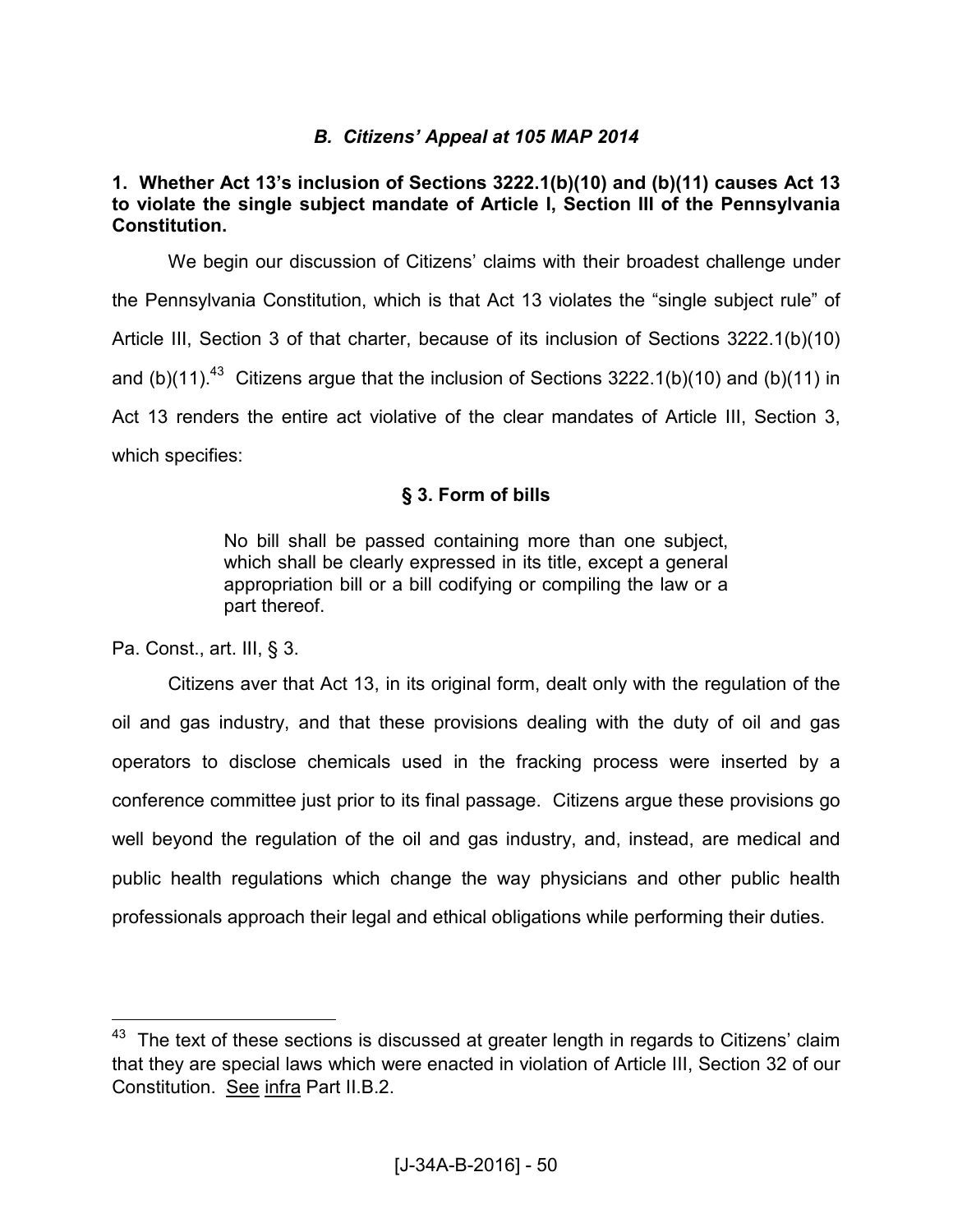Citizens contend that the presence of these provisions renders Act 13 akin to the legislation we invalidated in City of Philadelphia v. Commonwealth, 838 A.2d 566, 585 (Pa. 2003) (holding that multiplicity of disparate provisions of 127-page bill relating to diverse matters such as governance of the Philadelphia Convention Center, alteration of the statutorily mandated decisional process of a joint state and municipal authority, and changing the bond requirements for contractors performing municipal contracts could not be unified under the broad subject of "municipalities"), and Pennsylvania State Association of Jury Commissioners v. Commonwealth, 64 A.3d 611, 619 (Pa. 2011) (finding legislation which allowed certain counties to abolish the office of jury commissioner, and created procedures for commissioners of counties of the third through eighth class to sell personal property and surplus farm products electronically, violated the single subject rule of Article III, Section 3 since these disparate provisions could not be unified under the broad subject of "powers of county commissioners").

 The Attorney General responds by characterizing Sections 3222.1(b)(10) and (b)(11) as restrictions on the oil and gas industry, not restrictions on health care practitioners. The Attorney General observes that the purpose of these sections is to set reporting requirements for those in the oil and gas industry regarding the chemicals they use. Hence, the Attorney General argues such requirements are germane to the subject of the regulation of the oil and gas industry.

 The law governing Article III, Section 3 claims is well settled: A bill will not violate the mandates of Article III, Section 3, even though it pertains to multiple topics, provided that those topics are "germane" to a single subject. Commonwealth v. Neiman, 84 A.3d 603, 612 (Pa. 2013); see also Leach v. Commonwealth, 2016 WL 3388388 (Pa. June 20, 2016). In accordance with the principle of deference to the General Assembly's constitutional prerogative to address complex matters in a single legislative enactment,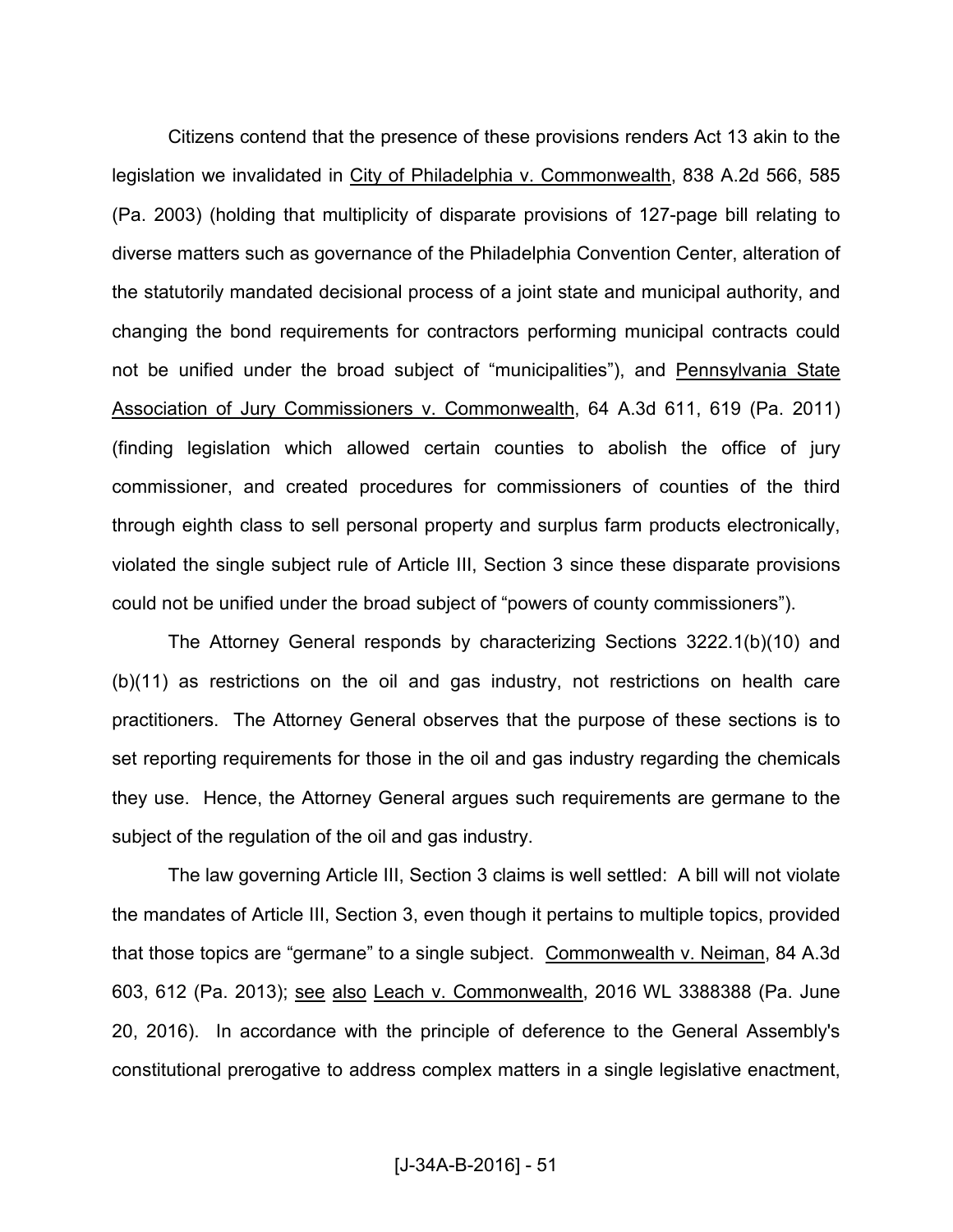our Court has deemed it appropriate, in addressing a single subject challenge, for a court to hypothesize a "reasonably broad topic" which would unify the various provisions of a final bill as enacted, provided such topic is not too expansive. Neiman, 84 A.3d at 612. In order to ascertain whether the hypothesized topic is sufficiently narrow, the various subjects contained within a legislative enactment must be examined to "determine whether they have a nexus to a common purpose." Id.

 Presently, as discussed *supra*, the Commonwealth Court hypothesized the topic of Act 13 to be the "regulation of the oil and gas industry." Robinson III, 96 A.3d at 1119. Inasmuch as it considered the restrictions on disclosure of chemicals used in the fracking process established by Sections 3222.1(b)(10) and (11) germane to that objective, it upheld the provision as not violative of Article III, Section 3. This conclusion is in accord with our prior decisional law in this area. See generally Leach, 2016 WL 3388388 at \*3-5 (summarizing our Court's jurisprudence regarding Article III, Section 3).

 While, as detailed infra, Sections 3222.1(b)(10) and (b)(11) unquestionably impact physicians and other health professionals in carrying out the duties of their professions, the primary purpose of these sections does not appear to be the regulation of the health care professions. Rather, the primary purpose of these provisions, and the others contained within Section 3222.1, appears to be the maintenance of trade secret protections for the chemicals used in the fracking process by placing limits on disclosures of their identity by those in possession of such information. As a result, the Commonwealth Court's conclusion that Sections 3222.1(b)(10) and (11) were germane to Act 13's overall purpose of regulating the oil and gas industry is reasonable, and, thus, Act 13 is not unconstitutional on this basis. We, therefore, affirm this portion of the Commonwealth Court order.

## **2. Whether Sections 3222.1(b)(10) and (b)(11) constitute a special law which violates Article III, Section 32.**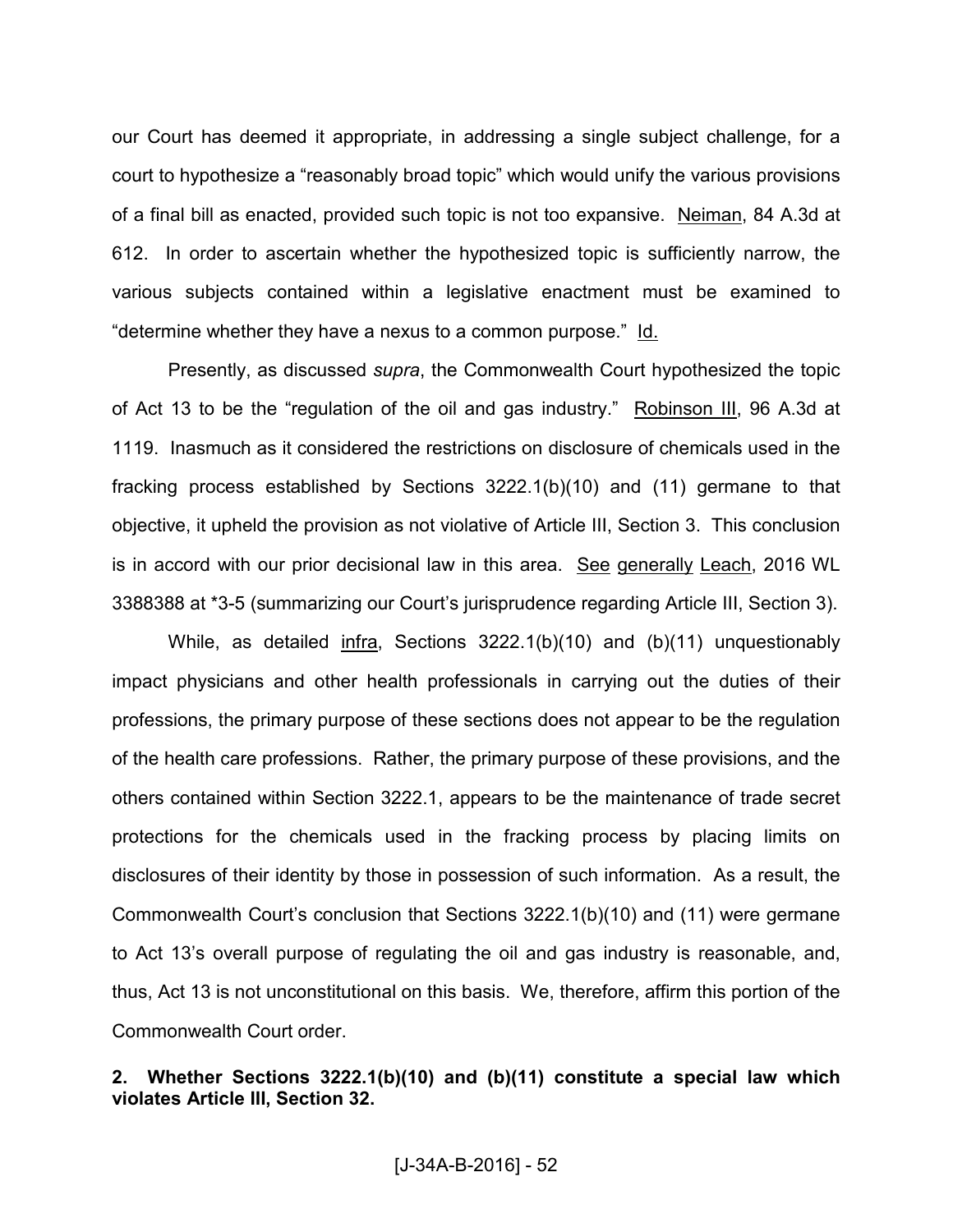Citizens next challenge Sections 3222.1(b)(10) and (b)(11) on the grounds that,

together, they constitute a special law which violates Article I, Section 32 of the

Pennsylvania Constitution, which provides:

### **§ 32. Certain local and special laws**.

The General Assembly shall pass no local or special law in any case which has been or can be provided for by general law and specifically the General Assembly shall not pass any local or special law:

1. Regulating the affairs of counties, cities, townships, wards, boroughs or school districts:

2. Vacating roads, town plats, streets or alleys:

3. Locating or changing county seats, erecting new counties or changing county lines:

4. Erecting new townships or boroughs, changing township lines, borough limits or school districts:

5. Remitting fines, penalties and forfeitures, or refunding moneys legally paid into the treasury:

6. Exempting property from taxation:

7. Regulating labor, trade, mining or manufacturing:

8. Creating corporations, or amending, renewing or extending the charters thereof.

Nor shall the General Assembly indirectly enact any special or local law by the partial repeal of a general law; but laws repealing local or special acts may be passed.

Pa. Const., art. III, § 32.

Sections 3222.1(b)(10) and (b)(11) impose restrictions on health professionals'

access to information about chemicals used in the fracking process, which a vendor,

service company or well operator claim to be trade secrets or confidential proprietary

information. Specifically, they provide:

(10) A vendor, service company or operator shall identify the specific identity and amount of any chemicals claimed to be a trade secret or confidential proprietary information to any health professional who requests the information in writing if the health professional executes a confidentiality agreement and provides a written statement of need for the information indicating all of the following: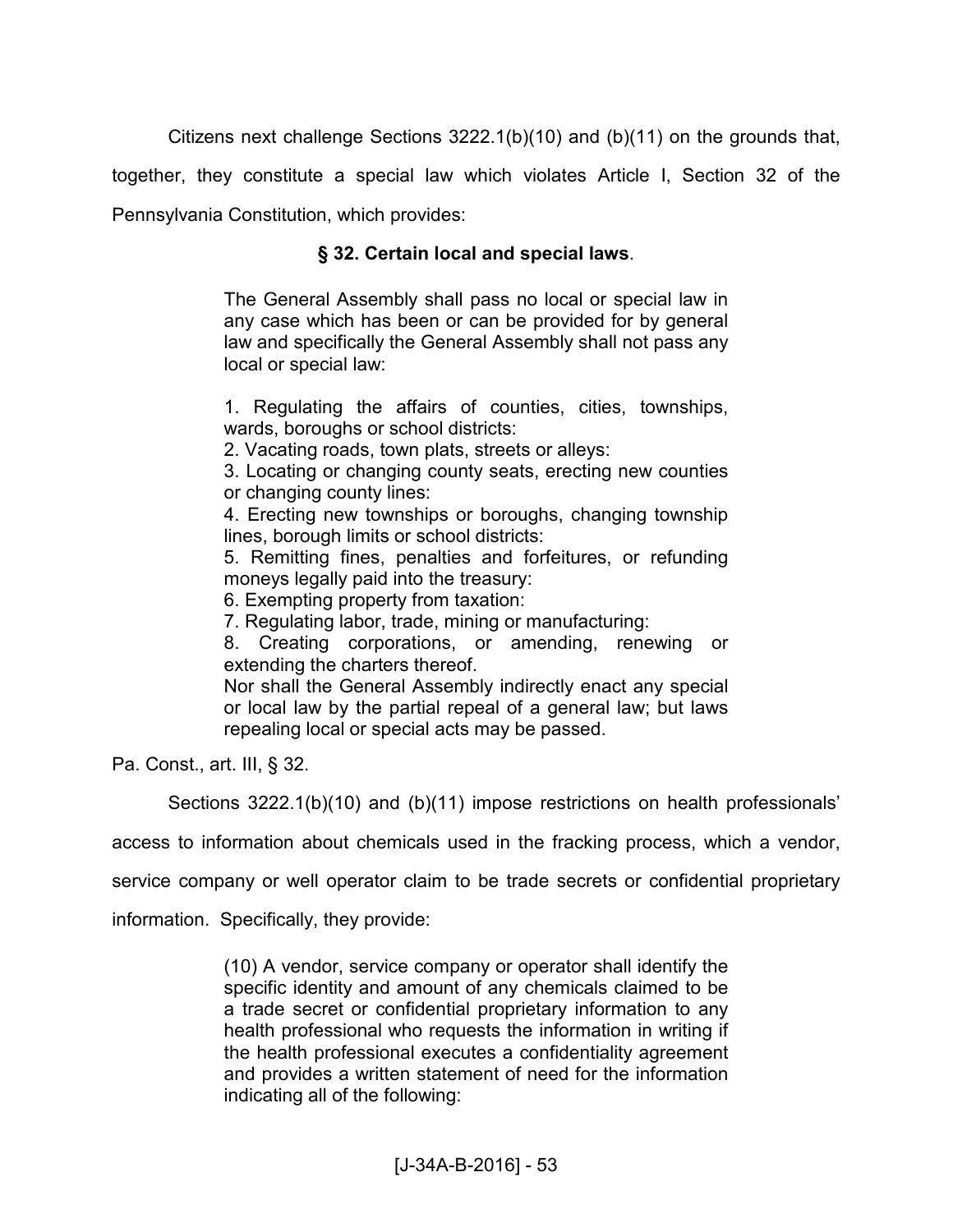(i) The information is needed for the purpose of diagnosis or treatment of an individual.

(ii) The individual being diagnosed or treated may have been exposed to a hazardous chemical.

(iii) Knowledge of information will assist in the diagnosis or treatment of an individual.

(11) If a health professional determines that a medical emergency exists and the specific identity and amount of any chemicals claimed to be a trade secret or confidential proprietary information are necessary for emergency treatment, the vendor, service provider or operator shall immediately disclose the information to the health professional upon a verbal acknowledgment by the health professional that the information may not be used for purposes other than the health needs asserted and that the health professional shall maintain the information as confidential. The vendor, service provider or operator may request, and the health professional shall provide upon request, a written statement of need and a confidentiality agreement from the health professional as soon as circumstances permit, in conformance with regulations promulgated under this chapter.

58 Pa.C.S. § 3222.1(b)(10), (11).

 Citizens first argue that the severe restrictions these statutory provisions place on physicians' access to, and ability to share, information regarding chemicals the natural gas industry deems to be trade secrets or confidential proprietary information, something it characterizes as a "physician gag rule," serve no legitimate state purpose, as they interfere with physicians' ability both to treat patients, and to contribute to the development of public health knowledge. Citizens' Second Brief at 54. Citizens note that, for a physician to properly treat his or her patient, the physician must engage in a process known as "differential diagnosis" whereby the physician rules in or out various prospective causes of a patient's illness, and that this process requires the physician to consider, *inter alia*, the patient's occupational and environmental exposure to disease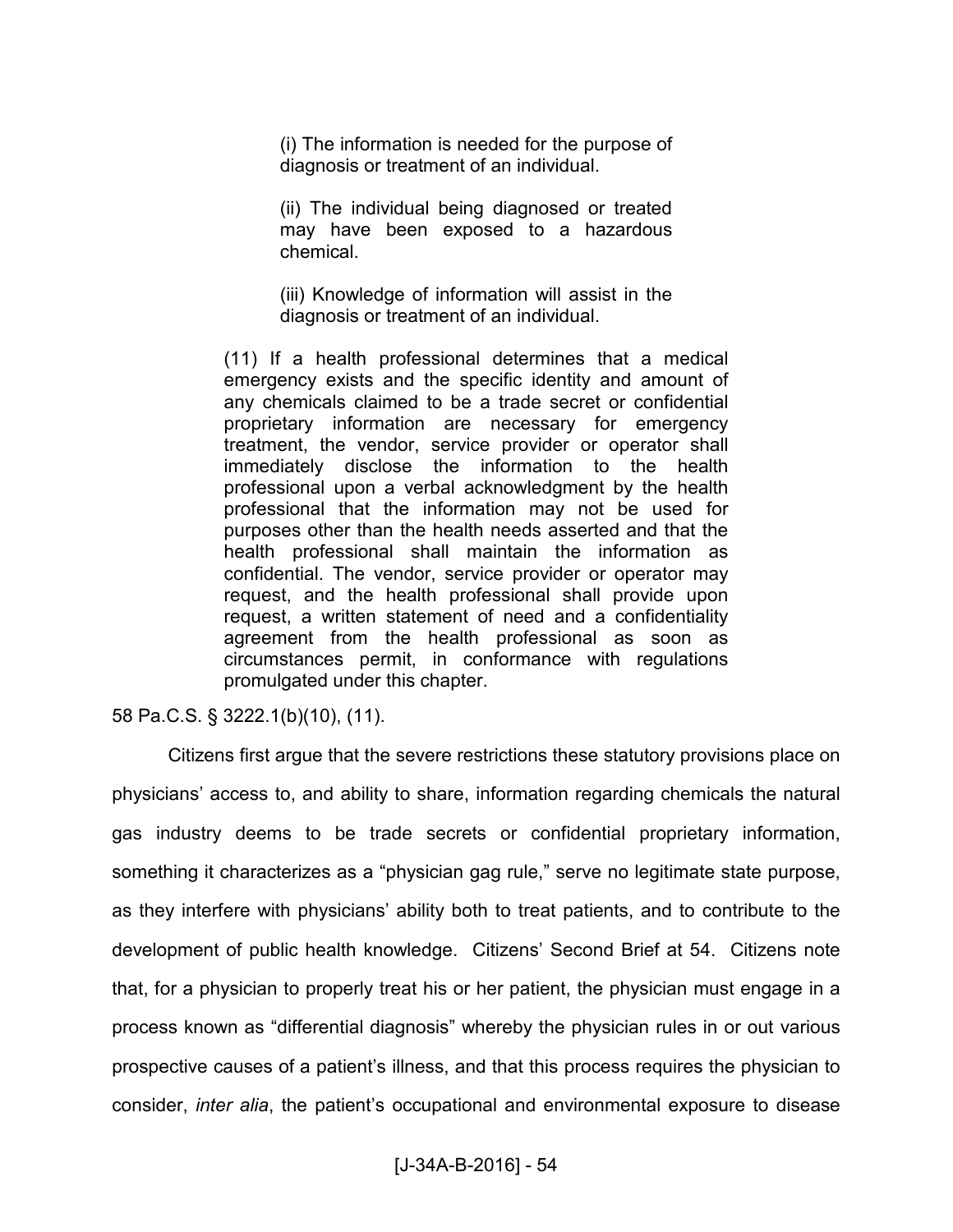causing agents. Id. at 42. Citizens argue Sections 3222.1(b)(10) and (b)(11) interfere with this diagnostic process.

 Citizens also propound that physicians are required by law to make written records of their diagnoses and findings with respect to the cause of a patient's illness or disease, Id. at 44 (citing 49 Pa. Code § 16.95). Although such recordation would include the identity of any chemical a physician determines is the source of the patient's illness, Citizens suggest the plain language of Sections 3222.1(b)(10) and (b)(11) would prevent the physician from recording such information. Citizens argue that, unlike other federal and state laws which require disclosure of industrial chemicals to medical professionals for purposes of treatment, while allowing for the protection of confidential or proprietary information, Sections 3222.1(b)(10) and (b)(11) contain no provisions which preserve the ability of physicians to meet their legal and ethical obligations to patients. Citizens claim that, as a result, these sections fundamentally interfere with physicians' ability to treat their patients, since, under their terms, even if physicians obtain information about a particular chemical to which a patient has been exposed, they are, nevertheless, prohibited from sharing that information with their patients.

 Further, according to Citizens, these sections offer no guidance as to what may or may not be contained in the confidentiality agreements which physicians are required to execute. Moreover, other provisions of Act 13, such as Section 3274 (58 Pa.C.S. § 3274), which vests the Environmental Quality Board — an agency with no prior expertise regulating public health matters — with exclusive rulemaking authority over these agreements, are likewise silent on the permissible parameters of such agreements. Citizens maintain that this uncertainty as to what physicians may legally disclose to their patients or other medical providers places the physician in the untenable position of having to risk liability for improper disclosure of the identity of a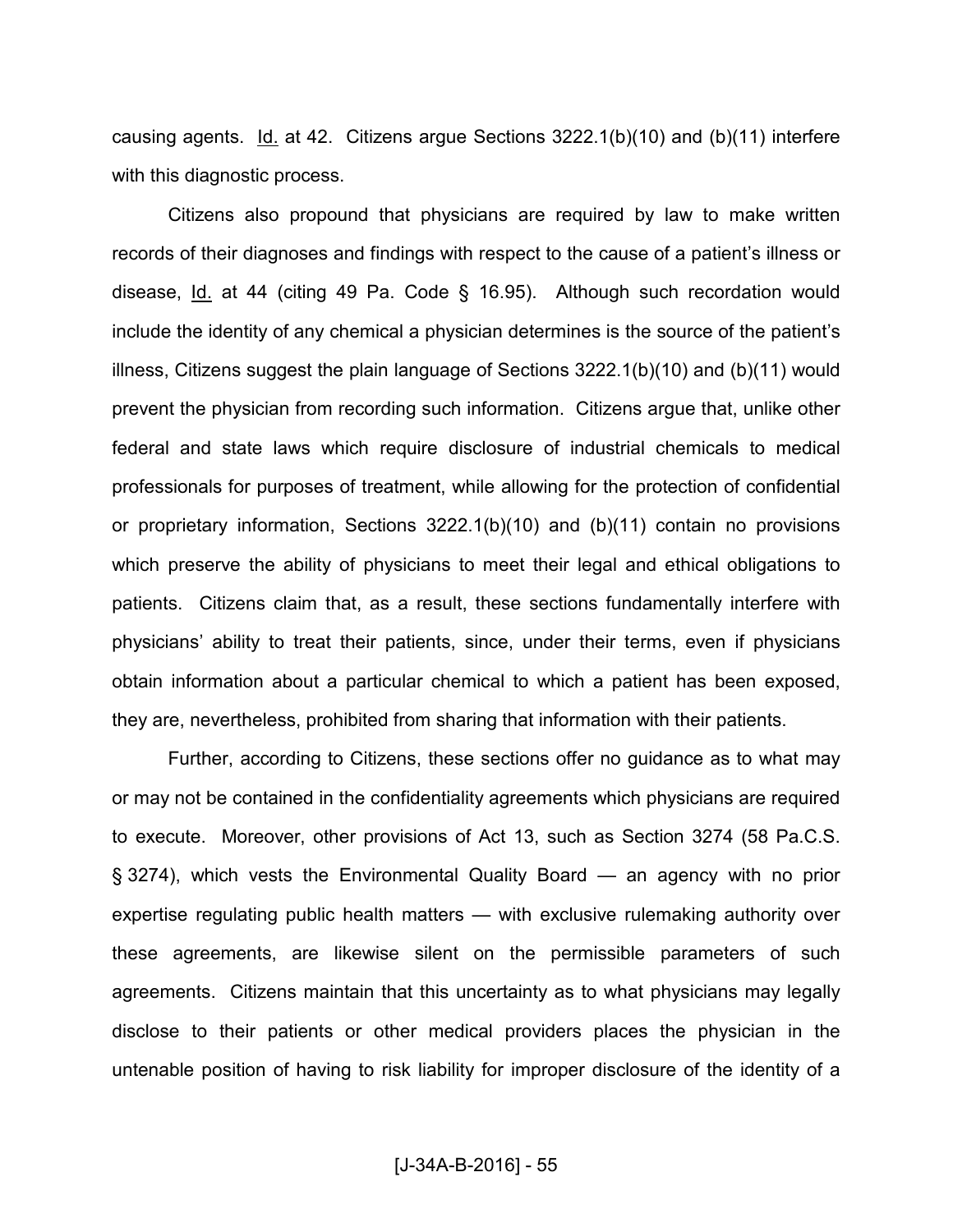chemical to a patient or fellow health care provider. In this regard, Citizens reject the Commonwealth Court's interpretation of these sections as permitting physicians to share with other treatment providers trade secrets they regard as necessary to diagnosing and treating individuals. They point out there is nothing in the plain language of these sections that provides this type of exception, which they observe has been expressly provided for in other federal and state right-to-know laws.

 Citizens additionally note that these sections bar access by physicians, epidemiologists, and toxicologists to trade secrets and proprietary information which can be used for conducting public health assessments and studies. They aver that this lack of access will have the deleterious effect of hindering the long-term development of health policies and protocols to quickly identify illness, which would protect natural gas industry workers and members of communities in which drilling occurs. Citizens argue that identifying the medical conditions caused by the effects of chemicals on the human body has been a historical part of the duties of all health professionals, and the recording and sharing of information among such professionals is a necessary part of the process of developing the body of public health knowledge, which they claim these sections now inhibit.

 Citizens assert that the net effect of these provisions is to grant the gas industry preferential treatment under the law in the protection of its proprietary information and trade secrets which has not been afforded to any other industry. They claim that the Commonwealth has not offered any legitimate reasons to justify why the gas industry needs such special protections. Citizens observe that the Commonwealth has, in fact, admitted that the purpose of these sections was solely to "protect the economic interests of the oil and gas industry," and, thus, in their view, such special and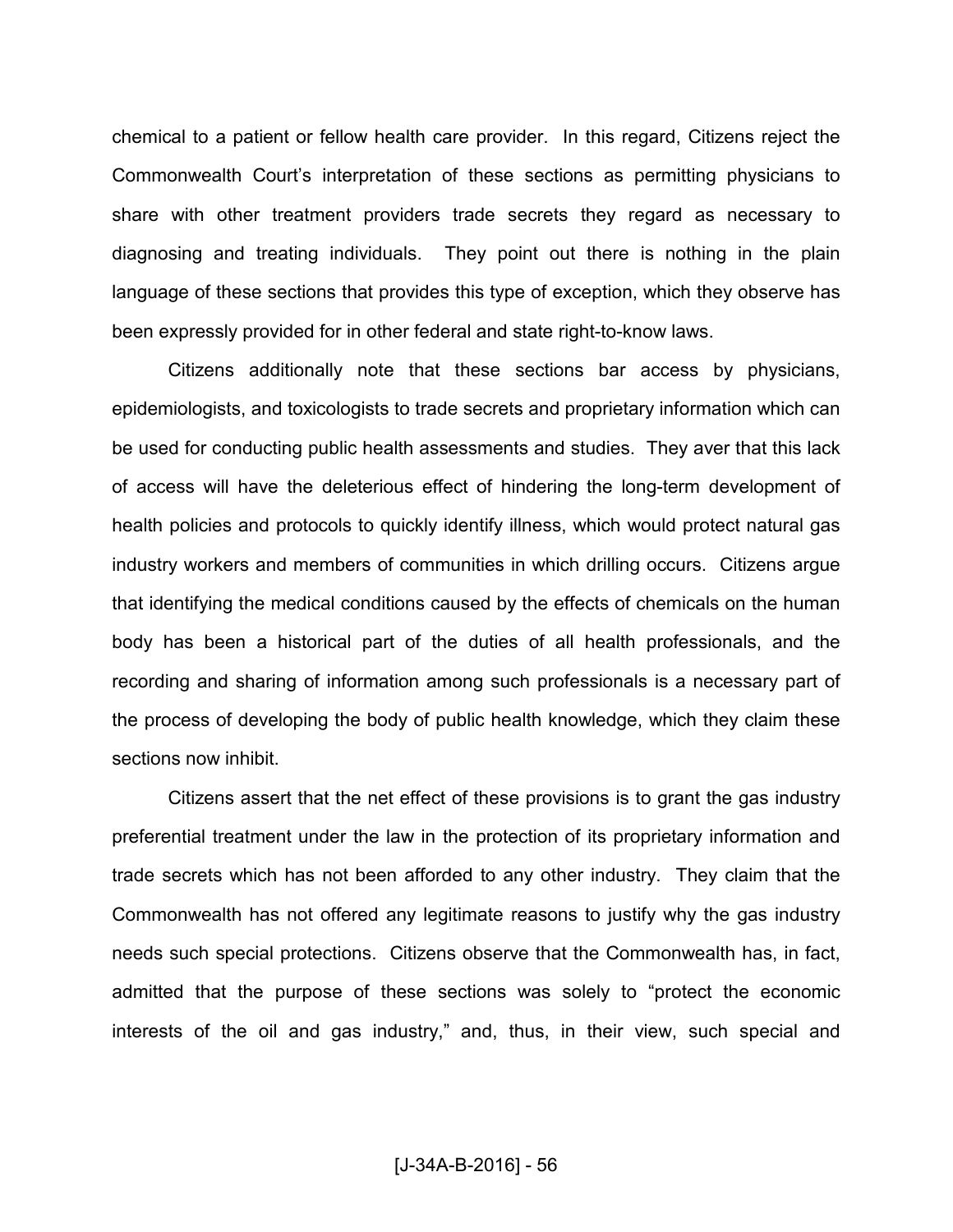preferential treatment contravenes Article III, Section 32. Citizens' Second Brief at 57 (citing Attorney General's Brief in Robinson II).

 In response, the Attorney General, on behalf of the Commonwealth, first offers a global defense of the *entirety* of Act 13, but in a highly abbreviated argument. The Attorney General contends that the law, as a whole, does not constitute a special law since it establishes protections for landowners, and that it "furthers the economic and environmental interests of the Commonwealth rather than benefiting a single group or entity." Attorney General's Brief at 27. Regarding Appellants' specific contentions involving Sections 3222.1(b)(10) and (b)(11), the Attorney General offers a twosentence argument, contending that "there is a rational basis for putting some limitations on the dissemination of trade secrets in the oil and gas industry," and that, because these restrictions "are uniform across the entire industry," they do not constitute a special law. Id. at 27-28.

 A challenge to the constitutionality of legislation under Article III, Section 32 is a question of law; hence, our standard of review is plenary and non-deferential. Pennsylvania Turnpike Commission, 899 A.2d at 1094. As a general matter, statutes which are duly enacted by the legislature enjoy a presumption of validity and will not be found unconstitutional unless they "clearly, palpably and plainly violates the constitution." Id. Where, as here, the legislature has codified legislative findings in support of the statutory framework it has enacted, we accord "due regard" to those findings in our interpretation and analysis of the statute or statutes under review. Harrisburg School District v. Zogby, 828 A.2d 1079, 1087 (Pa. 2003).

 As our Court has recognized, consideration of the historical circumstances surrounding the enactment of Article III, Section 32 is instructive, as they evidence its framers' intent to restrict legislative favoritism of particular industries or persons —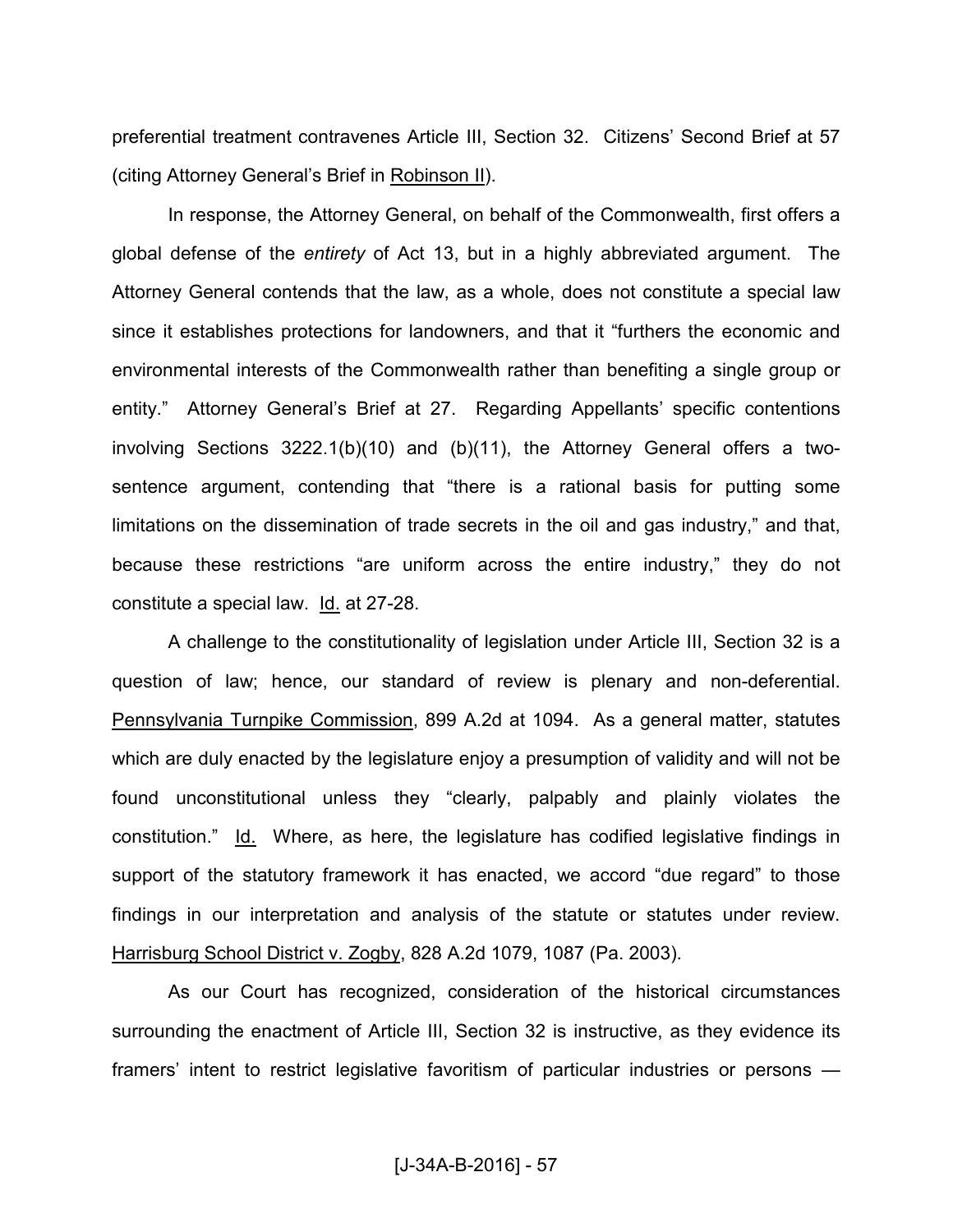practices which they considered to be harmful to the general welfare of our populace. Id. at 1088. By the late 1800's, our nation had endured significant economic and social upheavals caused by state defaults on debts incurred in providing direct economic assistance to particular privileged and well-connected industries, and, in the immediate aftermath of the Civil War, the railroad and other industries, fueled by wartime profits, gained considerable influence over the passage of legislation. Anthony Schutz, State Constitutional Restrictions on Special-Legislation as Structural Restraints, 49 Journal of Legislation 39, 45 (2013-2014). These factors contributed to a general popular revulsion across the country at special treatment being afforded certain corporations or individuals by state legislative bodies. Id. This sentiment, coupled with the widespread and deeply rooted belief of our nation's populace that government was obligated in its official actions to pursue ends which were beneficial to the common good, were the impetus for the enactment of state constitutional provisions to restrain state legislatures from granting special privileges or treatment to select industries, groups, or individuals which did not serve to promote the general welfare of the public. Id. at 45-46.

 Pennsylvania was among those states in which popular clamor for reform of such legislative practices was widespread, resulting in the Constitutional Convention of 1872 and 1873, which was requested by an overwhelming majority of Pennsylvania voters in a statewide referendum. As a leading Pennsylvania constitutional historian, Professor Robert Woodside, recounted:

> In the seven years preceding the Constitutional Convention of 1873, 8755 local and special acts, and only 475 general laws, were passed. The extensive use of local and special acts, most of them conferring a direct benefit on an individual or corporation, constituted open invitations to bribery, log rolling and flagrant favoritism. It was a governmental development that demanded reform.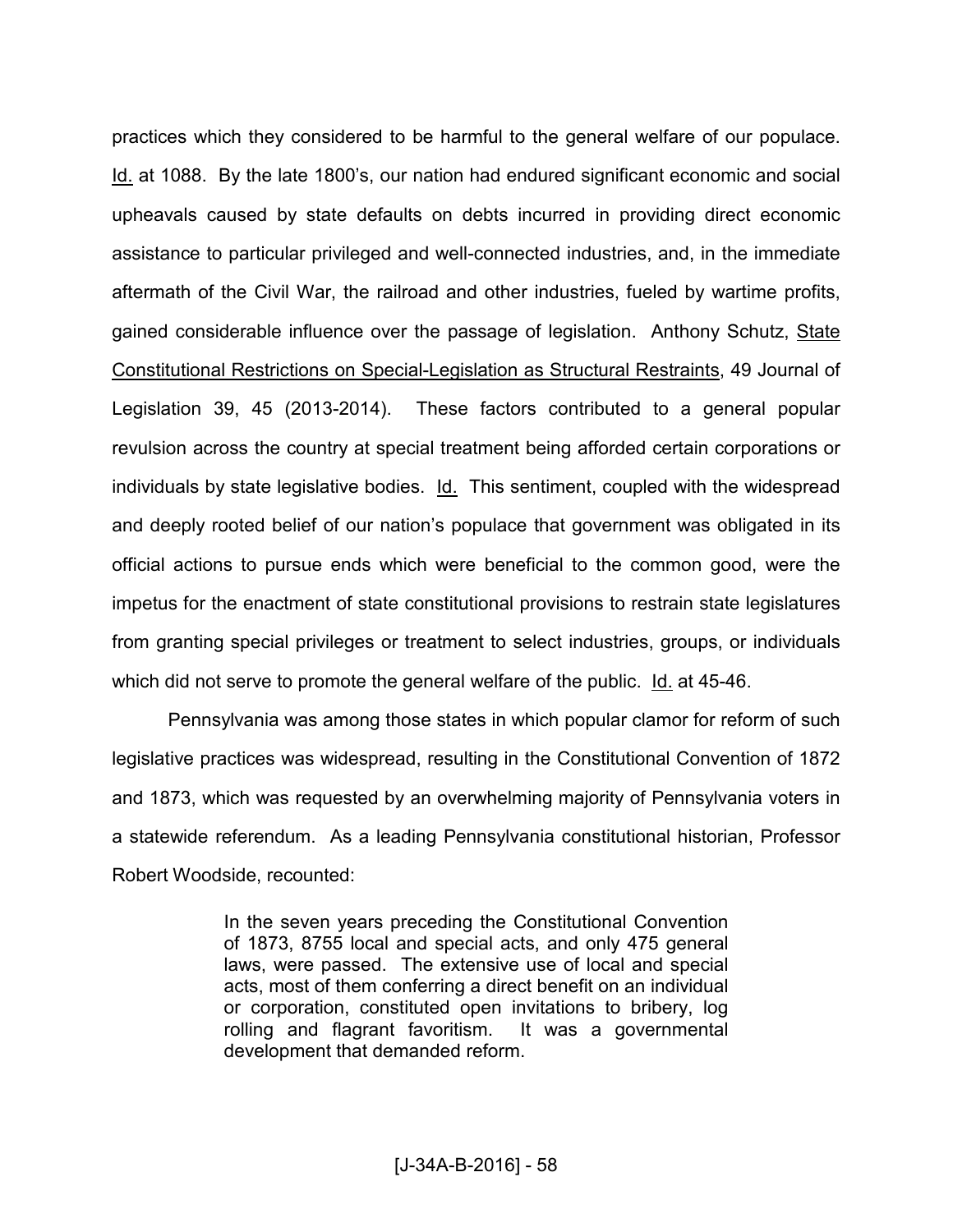Robert E. Woodside, Pennsylvania Constitutional Law 576 (1985); see also, Gary E. French, Home Rule in Pennsylvania*,* 81 Dick. L. Rev. 265, 267 n.20 (1977) (observing that, during the period after the Civil War in Pennsylvania, "the General Assembly was so occupied with dispensing special favors that there was little time left to deal with problems of state-wide concern." (citation omitted)). Article III, Section 32 was, thus, adopted by the 1872-73 Convention and approved by the electorate in order to bring a halt to these practices. See Zogby, 828 A.2d at 1088 ("[T]he underlying purpose of Section 32's prohibition on special legislation was not so much to prohibit the General Assembly from undertaking limited, remedial measures as part of a long-term strategy to fulfill its duties connected with the public interest, but to end the practice of favoritism.").

 In the years since Article III, Section 32's inclusion in our organic charter of governance, our Court has come to view its fundamental purpose to be the same as that served by the Fourteenth Amendment to the United States Constitution, in that they both enshrine the common constitutional principle that "like persons in like circumstances should be treated similarly by the sovereign." Pennsylvania Turnpike Commission*,* 899 A.2d at 1094. Even so, Article III, Section 32 does not deprive the legislature of its power to make classifications, or to treat persons differently who have different needs, which derives from its general power to enact laws that affect the health, safety, and welfare of the people of the Commonwealth. **Zogby**, 828 A.2d at 1088.

As our Court elaborated in Robinson II, when reviewing a legislative enactment to determine if it violates Article III, Section 32:

> Our constitutionally mandated concerns are to ensure that the challenged legislation promotes a legitimate state interest, and that a classification is reasonable rather than arbitrary and rest[s] upon some ground of difference, which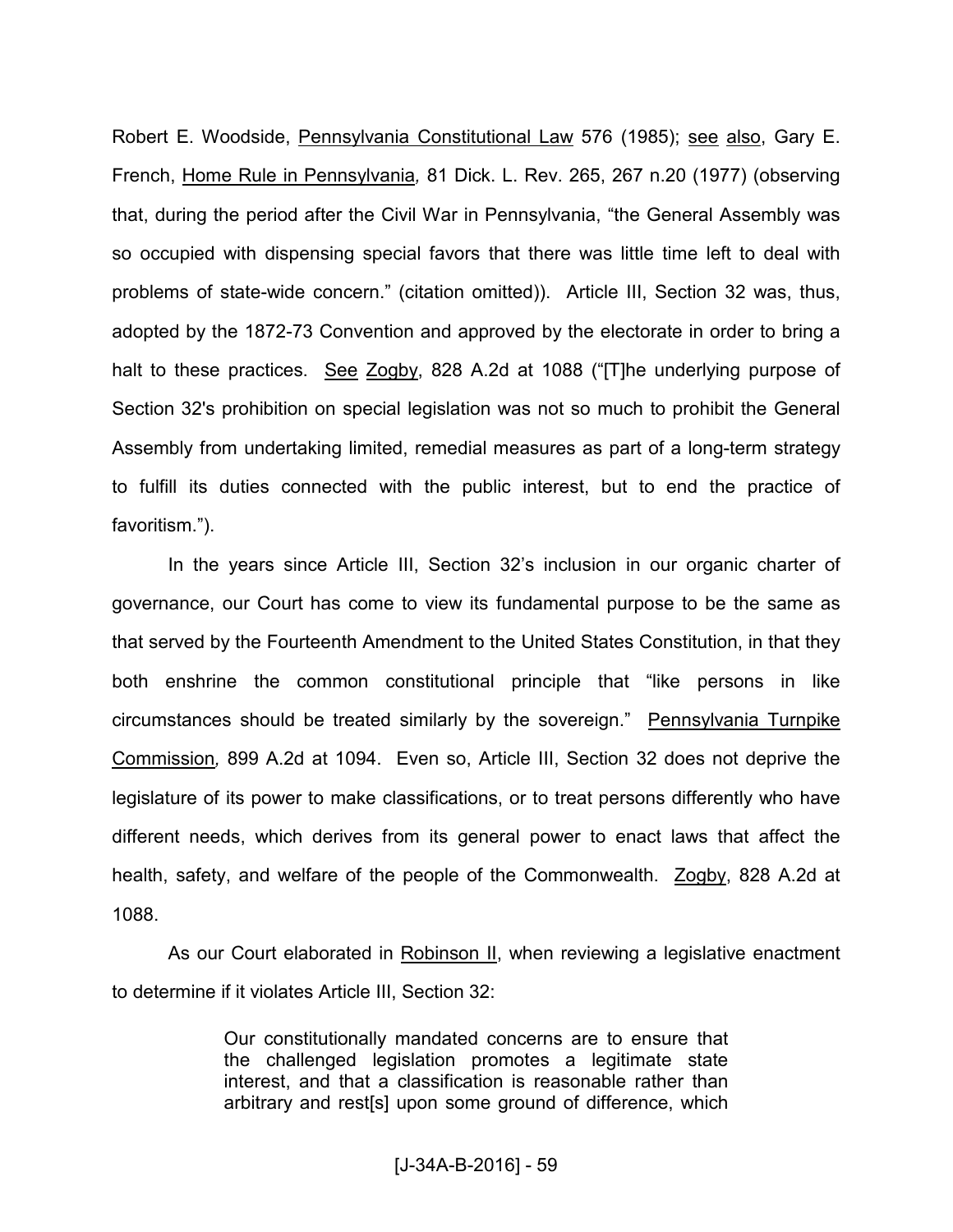justifies the classification and has a fair and substantial relationship to the object of the legislation. A legislative classification must be based on real distinctions in the subjects classified and not on artificial or irrelevant ones used for the purpose of evading the constitutional prohibition. In its review, a court may hypothesize regarding the reasons why the General Assembly created the classifications.

Robinson II, 83 A.3d at 987 (internal citations and quotation marks omitted).<sup>44</sup> A classification will, therefore, not violate Article III, Section 32, if it is one based on "necessity . . . springing from manifest peculiarities clearly distinguishing those of one class from each of the other classes and imperatively demanding legislation for each class separately that would be useless and detrimental to the others." Allegheny County v. Monzo, 500 A.2d 1096, 1105 (Pa. 1985) (quoting Commonwealth v. Gumbert, 256 Pa. 531, 534 (Pa. 1917)).

 As a preliminary matter, we address Citizens' contention that the Commonwealth Court erred in its interpretation of the scope of disclosure permitted under Sections 3222.1(b)(10) and (b)(11) by health professionals of the identity and amount of chemicals used in the fracking process by a service provider, vendor, or operator who has claimed, under Section 3222.1(b)(3), that such chemicals are protected from public disclosure as a trade secret or confidential proprietary information. The Commonwealth Court determined that "there is no indication in the statute that such agreement precludes a physician from sharing the disclosed confidential and proprietary information with another physician . . . or from including such information in a patient's medical records." Robinson III, 96 A.3d at 1117. The court, relying on language in Section 3222.1(b)(11), which obligates a health professional who receives confidential information in an emergency situation to "maintain the information as confidential," 58

<sup>&</sup>lt;sup>44</sup> This portion of the Court's decision was joined by four Justices and, hence, is precedential.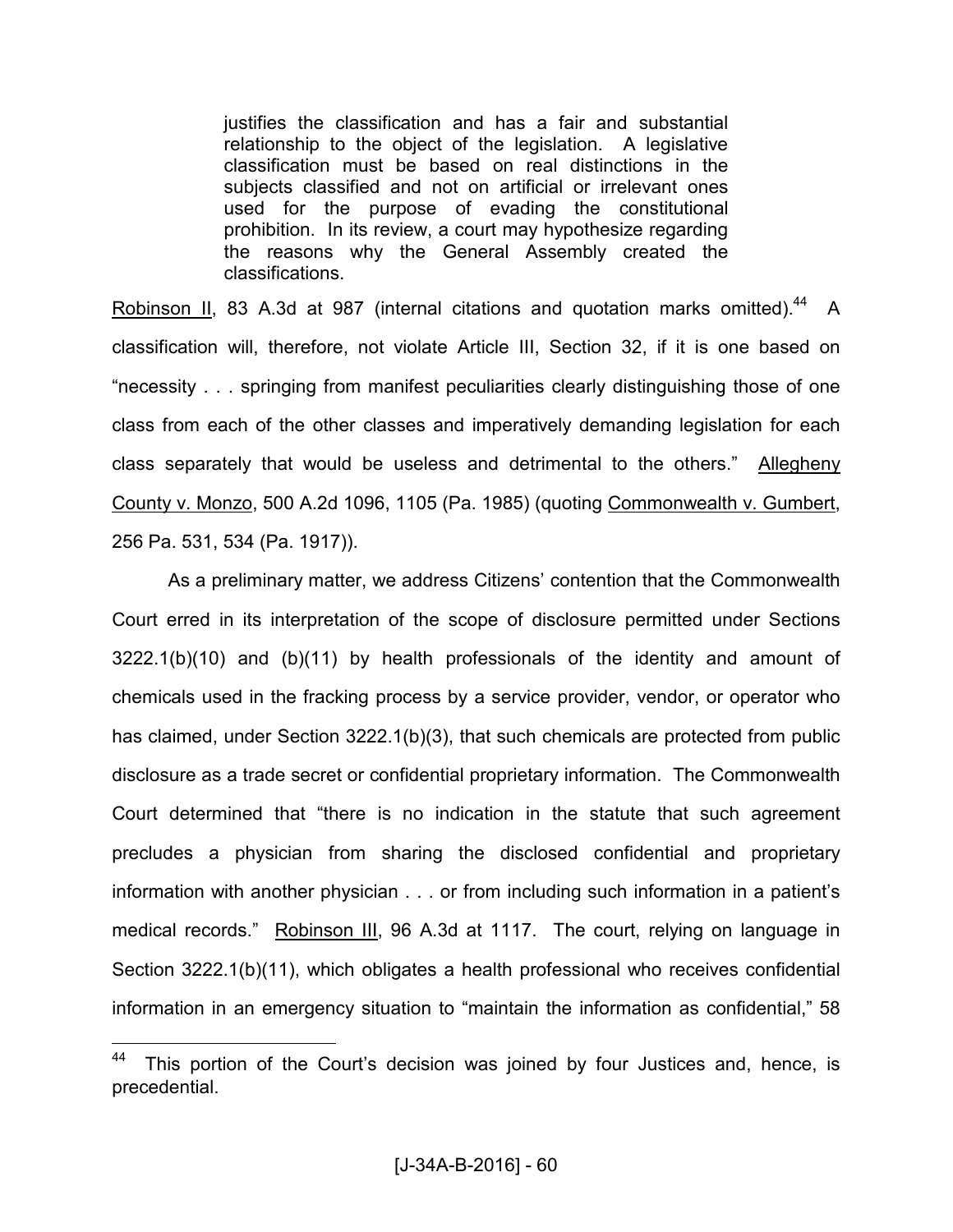Pa.C.S. § 3222.1(b)(11), concluded that physicians were not precluded, generally, from sharing such information with other physicians or including it in a patient's medical records. The court reasoned that, since physicians have a duty to maintain confidentiality of patient information and are required to keep patient medical records which are specifically protected as confidential information, such disclosures as part of that process would maintain the required confidentiality. Respectfully, we do not find the Commonwealth Court's interpretation to be persuasive.

 Although courts should interpret statutes so as to avoid constitutional questions when possible, they cannot ignore the plain meaning of a statute to do so. Housing Authority of the County of Chester v. Pennsylvania State Civil Service Commission, 730 A.2d 935, 948 (Pa. 1999). Quite simply, the plain text of Sections 3222.1(b)(10) and (b)(11), quoted above, is silent as to this issue, inasmuch as both subsections refer only to the conditions under which the identity of chemicals claimed to be trade secrets or proprietary information may be disclosed by a vendor, service provider, or well operator in the oil and gas industry *to the health professional*. Neither subsection provides any guidance to a health care professional who comes into possession of such information as to whether he or she may then permissibly disclose it to other health professionals as part of the treatment of a patient.

 First, the conditions set forth in Section 3222.1(b)(11), by their terms, do not apply to all medical treatment situations; rather they apply only when a medical emergency exists. Therefore Section 3222.1(b)(11)'s provisions may not be relied on to interpret Section 3222.1(b)(10) as did the Commonwealth Court. Section 3222.1(b)(10) governs a health professional's right of access to confidential and proprietary information in the normal course of treatment of a patient in non-emergency situations. Under this section, a health professional, in order to gain access to this information,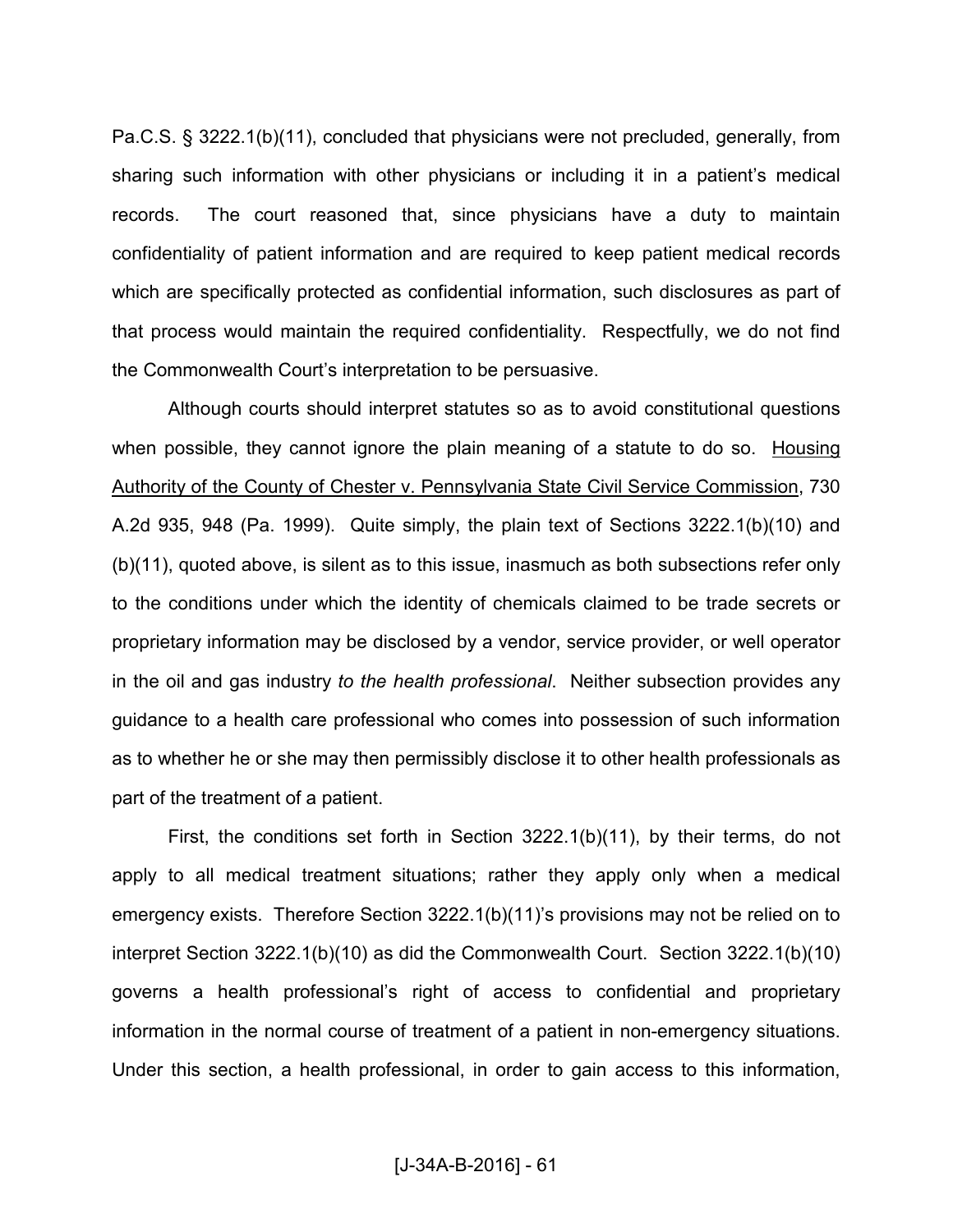must execute a written confidentiality agreement, rules for which have yet to be written by the Environmental Quality Board, even though Section 3241 of Act 13 mandated that it promulgate such rules. Thus, even if a health professional obtains access to this information, because he or she, in the exercise of his or her professional judgment, has deemed it necessary to effectively treat a patient for a medical condition, the health professional does not know whether he or she will be able to further disclose that information to other health professionals until he or she receives and executes a confidentiality agreement drafted by the vendor, service provider, or operator. Even then, the health professional may be restricted by that agreement from disclosing it further to other health professionals, or even directly to the patient being treated, since nothing in this statute prohibits the imposition of such restrictions. Section 3222.1(b)(10), facially then, does not permit the uninhibited disclosure of medical information between health professionals, or from health professionals to their patients, in non-emergency medical treatment situations as the Commonwealth Court found.

 Even in medical emergency situations governed by Section 3222.1(b)(11), in order to obtain this confidential or proprietary information, health professionals must make a verbal assertion of specific "health needs" in order to obtain the information, a term which is not otherwise defined anywhere in Chapter 58. 58 Pa.C.S. § 3222.1(b)(11). The health professional is also obligated to pledge that he or she will not then use the information for other purposes. Id. Once again, this language provides no assurance to a health professional that he or she may permissibly disclose the information to other health professionals as part of the emergency medical treatment process, especially if there are unforeseen medical issues that arise in the treatment of a patient which are arguably outside of the scope of the original "health needs" articulated by the health professional at the time of the request.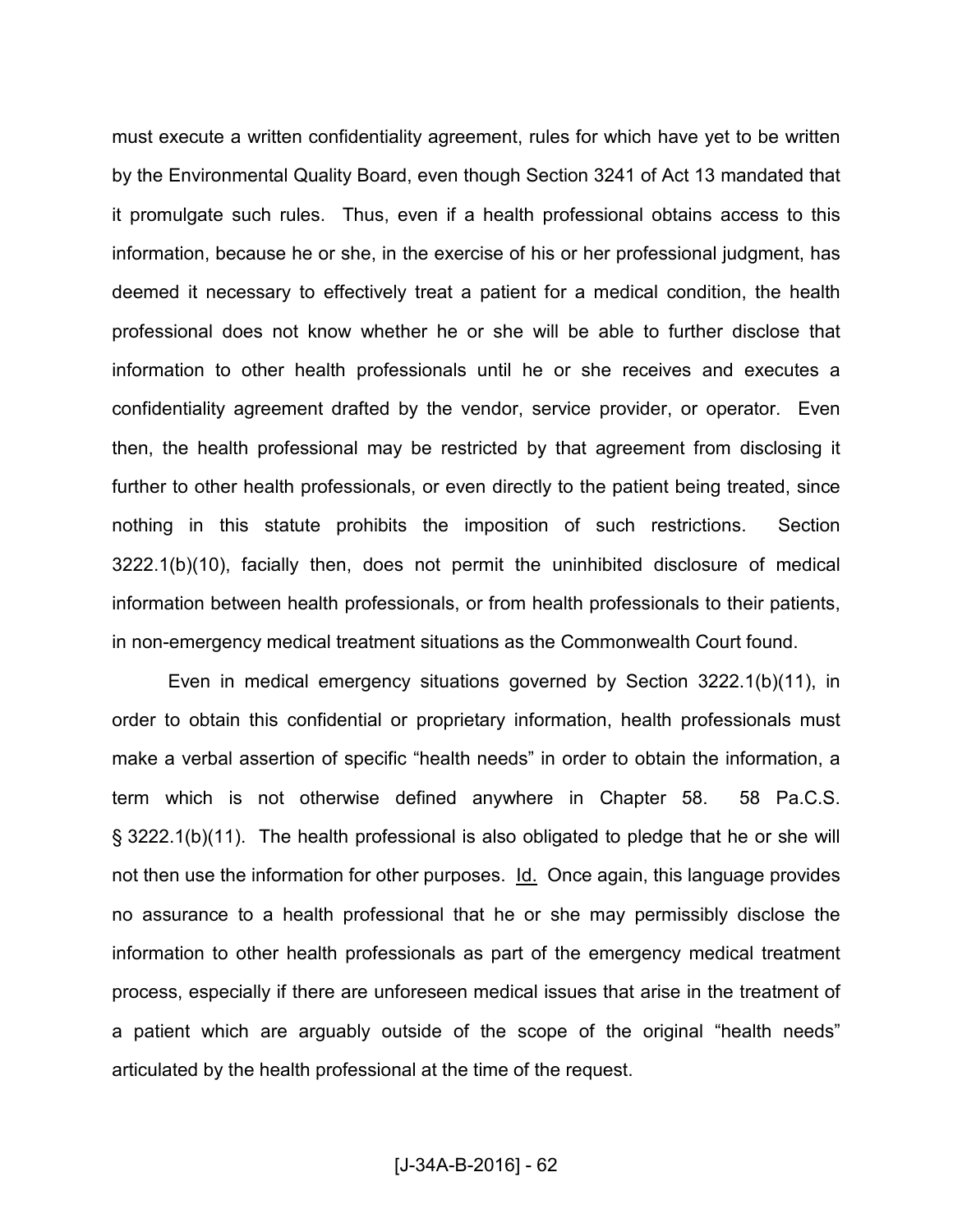Moreover, and in any event, the plain language of these statutory provisions permits disclosure of this information to health professionals in non-emergency situations only "for the purpose of diagnosis or treatment of an individual," Id. § 3222.1(b)(10), and in emergency situations only if disclosure is "necessary for emergency treatment." Id. § 3222.1(b)(11). Thus, Citizens' assertion that further disclosure and sharing of this information by health professionals for other legitimate public health purposes — such as epidemiological studies assessing what health effects, if any, are being experienced by workers in the natural gas industry, or by groups of individuals in a community who have been exposed to chemicals used in the fracking process — are prohibited by these statutes, appears well founded. Additionally, as Judge McCullough cogently discerned in her dissenting opinion below, these narrow restrictions would also seemingly foreclose health professionals from disclosing to other health care professionals any clinical findings they make during the course of treating a patient who has been exposed to these chemicals, or from publishing such findings in medical journals, in order to facilitate the development of effective future treatment plans for such exposures. See Robinson III, 96 A.3d at 1126 (McCullough J. dissenting) (observing that these statutory provisions have "the effect of severely curtailing the medical community's ability to share and discuss solutions concerning chemical toxicity cases and symptomatic presentations that they may never have encountered.").

 Our independent interpretation of the operation of these statutory provisions confirms Citizens' assertions regarding the sweeping breadth of the restrictions imposed by Sections 3222.1(b)(10) and (11) on health professionals' ability to obtain, utilize, or further disclose confidential or proprietary information regarding chemicals used by the oil and gas industry in the fracking process. In considering the question of whether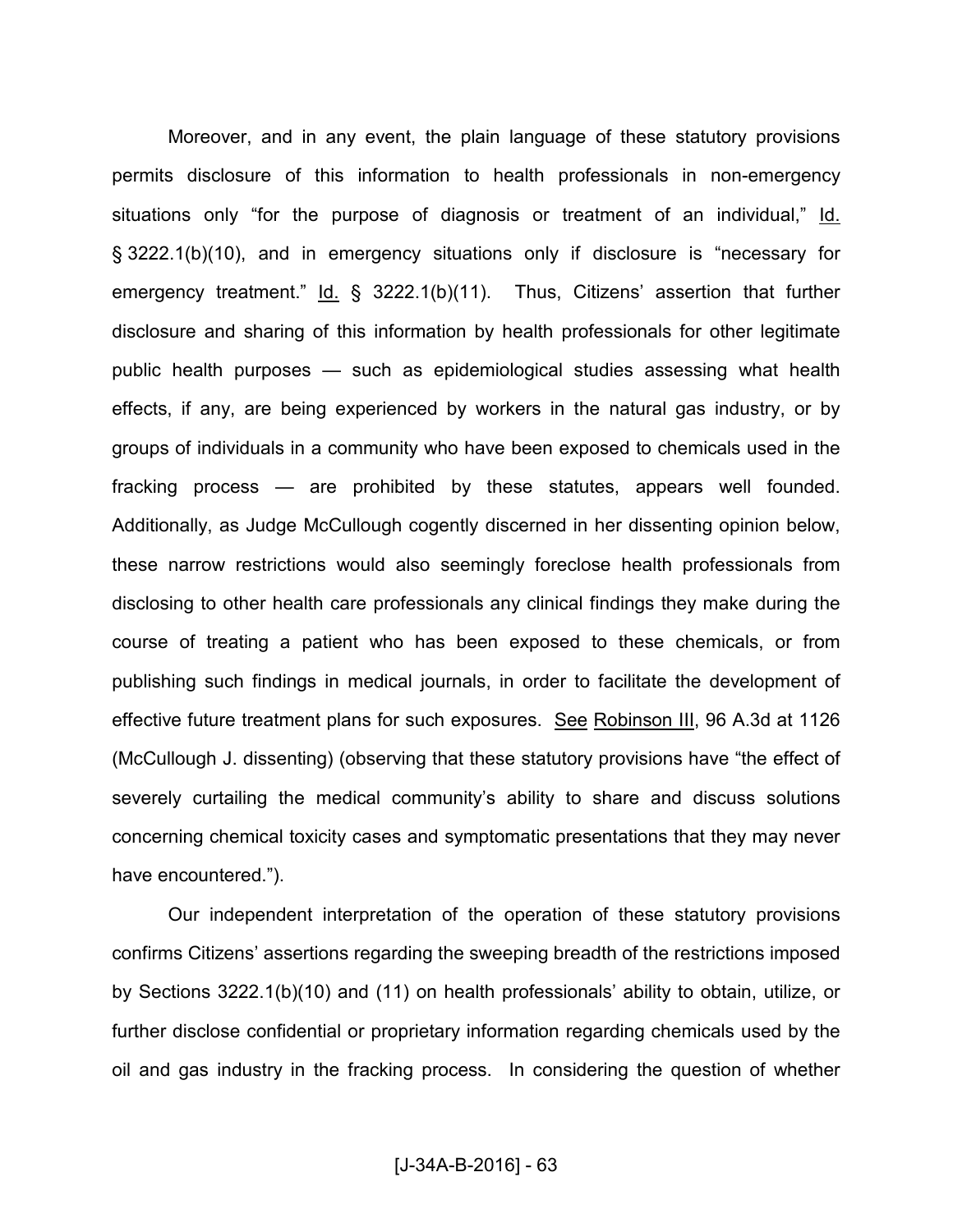these statutes violate Article III, Section 32, the salient constitutional inquiry is not whether these restrictions apply uniformly to the entire oil and gas industry, or to all health professionals, as a class, which was found by the Commonwealth Court, and presently endorsed in this appeal by the Attorney General. Rather, the pivotal consideration is whether these sections confer on the oil and gas industry, as a class, special treatment not afforded to any other class of industry, and whether this special treatment "rest[s] upon some ground of difference, which justifies the classification and has a fair and substantial relationship to the object of the legislation." Robinson II, 83 A.3d at 987; Pennsylvania Turnpike Commission, 899 A.2d at 1095.

 Citizens' assertions that these restrictions are unique, which are not disputed by the Commonwealth, are accurate: it appears no other industry in the Commonwealth has been statutorily shielded in this manner by the imposition of stringent limitations and conditions on the access to, and use by, health professionals of information pertaining to chemicals, substances, or materials used in its operations claimed to be trade secrets or confidential proprietary information. Thus, Sections 3222.1(b)(10) and (11) grant the oil and gas industry, as a class, special protections for its trade secrets and confidential proprietary information which is enjoyed by no other class of industry. Unquestionably, the legislature's interest in permitting "optimal development of oil and gas resources of this Commonwealth," codified in Section 3202(1), is a legitimate one, and, in furtherance of that reasonable state interest, the legislature may afford the oil and gas industry statutory protections for its trade secrets and confidential proprietary information. However, the Commonwealth has not identified any difference between the oil and gas industry and the myriad of other industries operating within our Commonwealth, many of which use chemicals in their manufacturing processes, which justify these heavy constraints on health professionals' access to, and ability to use or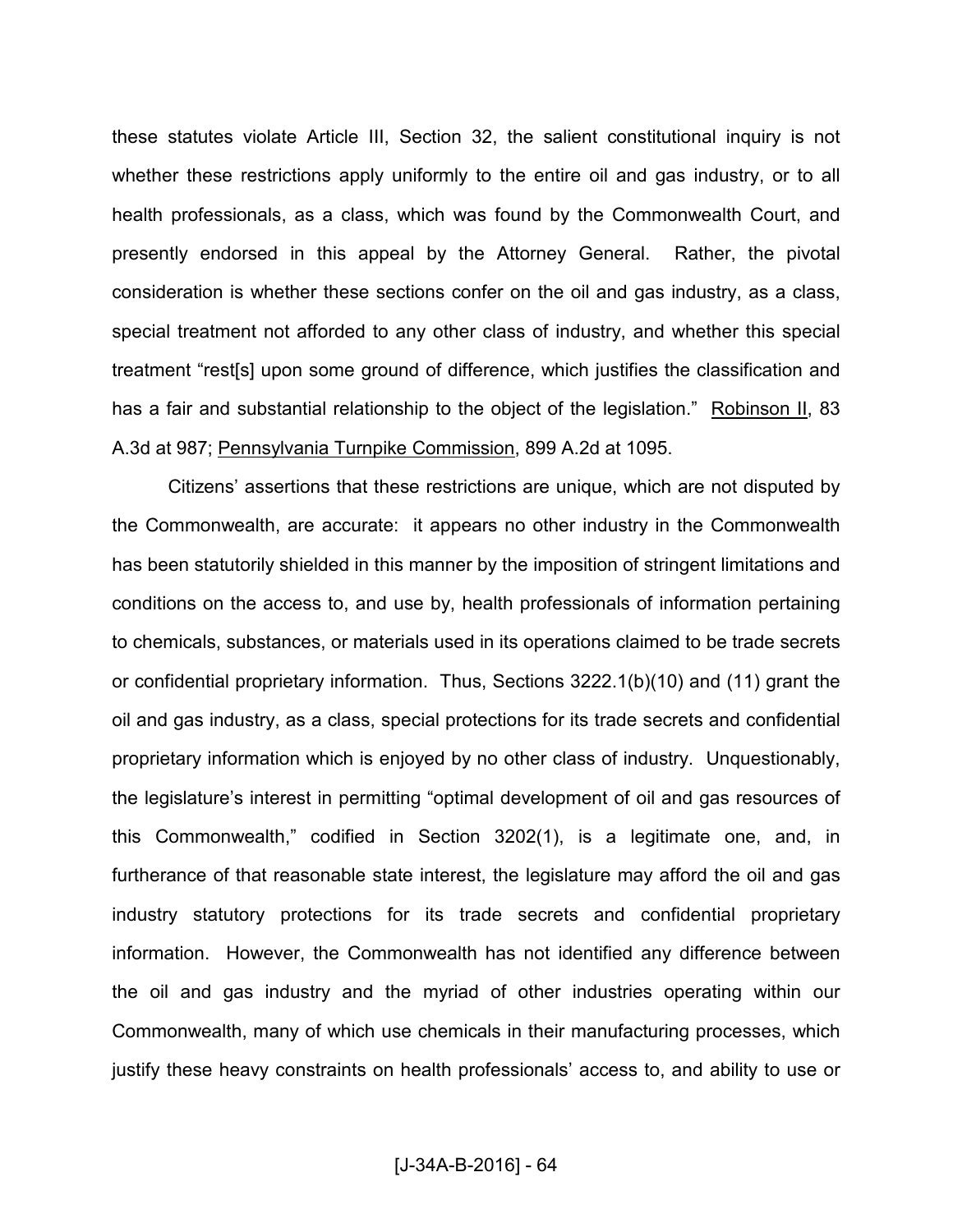further disclose, this type of information while carrying out the vital responsibilities of their vocation, and we cannot reasonably hypothesize any such justification. In sum, then, we discern no manifest peculiarity of the oil and gas industry which warrants granting it the special treatment conferred by Sections 3222.1(b)(10) and (b)(11), and so we hold that these statutory provisions violate Article III, Section 32's prohibition against the enactment of special laws. Accordingly, we reverse the order of the Commonwealth Court on this issue, declare these provisions to be void, and enjoin them from further application and enforcement. Monzo, 500 A.2d at 1105.

# **3. Whether Section 3218.1 constitutes a special law which violates Article III, Section 32.**

 Next we consider Citizens' claim that Section 3218.1 is a special law because it requires the DEP, in the event of a spill of chemicals, waste, or other substances associated with the fracking process, to notify only public drinking water facilities that could be affected, but imposes no requirement for that agency to notify owners of private wells which supply drinking water. Section 3218.1 states:

> Upon receiving notification of a spill, the [DEP] shall, after investigating the incident, notify any public drinking water facility that could be affected by the event that the event occurred. The notification shall contain a brief description of the event and any expected impact on water quality

58 Pa.C.S. § 3218.1.

 $\overline{a}$ 

 In its decision, the Commonwealth Court concluded that Section 3218.1 was not a special law. The court observed that Act 13 furnishes no definition of what constitutes a "public drinking water facility," but apparently regarded it as consistent with the definition of "public water system" contained in the Safe Drinking Water Act, $45$  which

 $45$  See 35 P.S. § 721.3 (defining a public water agency as "[a] system for the provision to the public of water for human consumption which has at least 15 service connections  $(continued...)$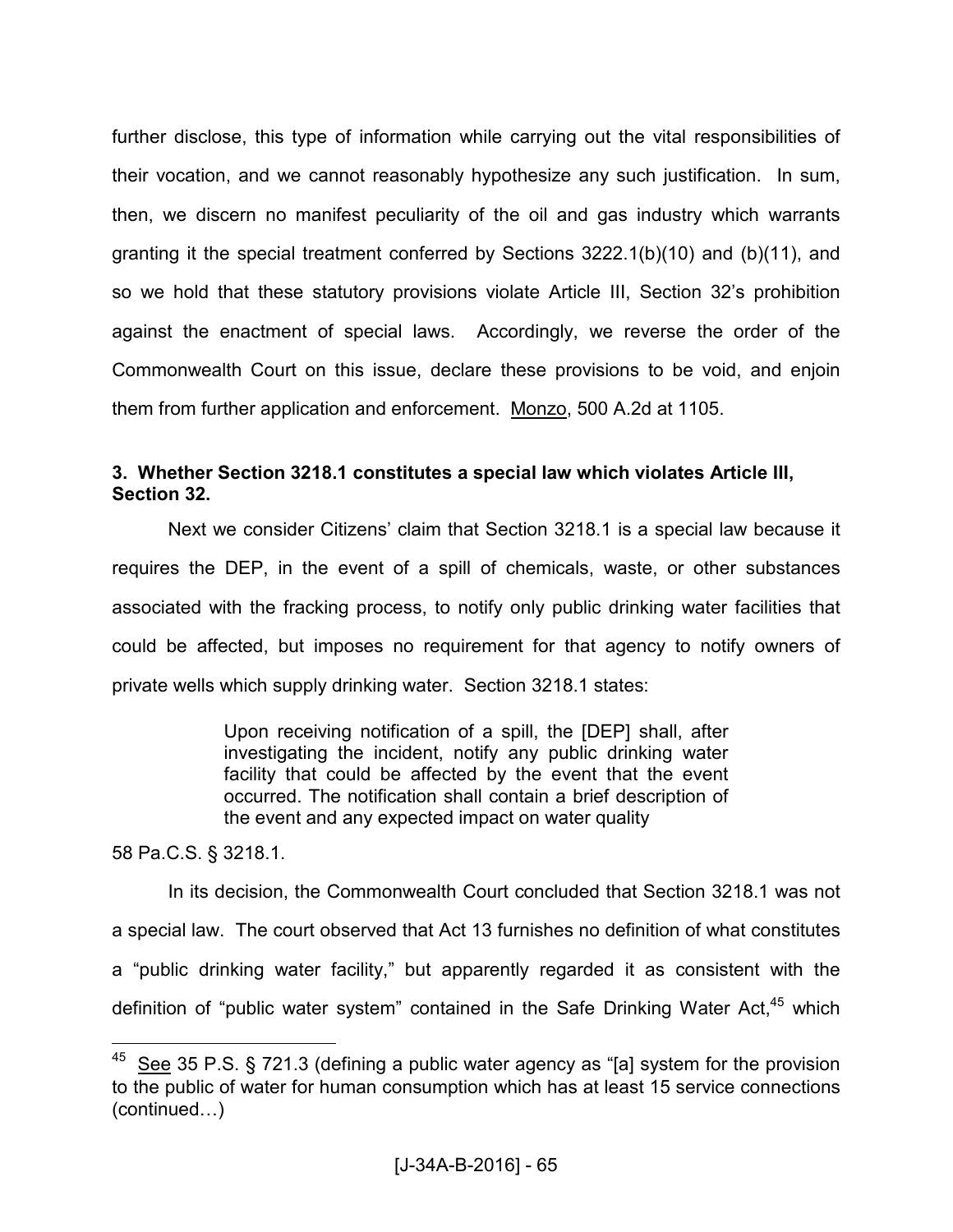requires such a system to serve an average of 25 or more people daily for 60 or more days a year, and the definition of "public water supply agency" contained in the Water Rights Act,<sup>46</sup> which encompasses entities such as municipal authorities and corporations with the legal right to provide drinking water to the public within a given municipality. By reciting and referencing these definitions, the court implicitly relied on them in accepting Citizens' assertion that the term "public drinking water facility," as it is used in Section 3218.1, does not encompass private wells.<sup>47</sup>

 The court next proceeded to determine whether Section 3218.1's disparate treatment of public and private sources of drinking water comports with Article III, Section 32, utilizing the criteria set forth in Robinson II: does the challenged legislation promote "a legitimate state interest," and do classifications established therein have a "fair and substantial relationship to the object of the legislation[?]" Robinson II, 83 A.3d at 987. The court viewed Section 3218.1 as promoting "the Commonwealth's legitimate interest in protecting the public water supply by ensuring that any public drinking water facilities that could be affected by a spill or contamination are notified of the event and any expected impact on water quality." Robinson III, 96 A.3d at 1112. The court conceded that the bulk of drilling for oil and gas occurs in rural areas, that a greater number of residents from those areas get their water from wells and other private suppliers, and that such water is not routinely monitored or tested as is that furnished

<sup>(...</sup>continued)

or regularly serves an average of at least 25 individuals daily at least 60 days out of the year").

See 32 P.S. § 631(b) (defining a public water supply system as "any corporation or any municipal or quasi-municipal corporation, district, or authority, now existing or hereafter incorporated under the laws of the Commonwealth of Pennsylvania and vested with the power, authority, right, or franchise to supply water to the public in all or part of any municipal or political subdivision of the Commonwealth of Pennsylvania.").

<sup>&</sup>lt;sup>47</sup> No party challenges this interpretation.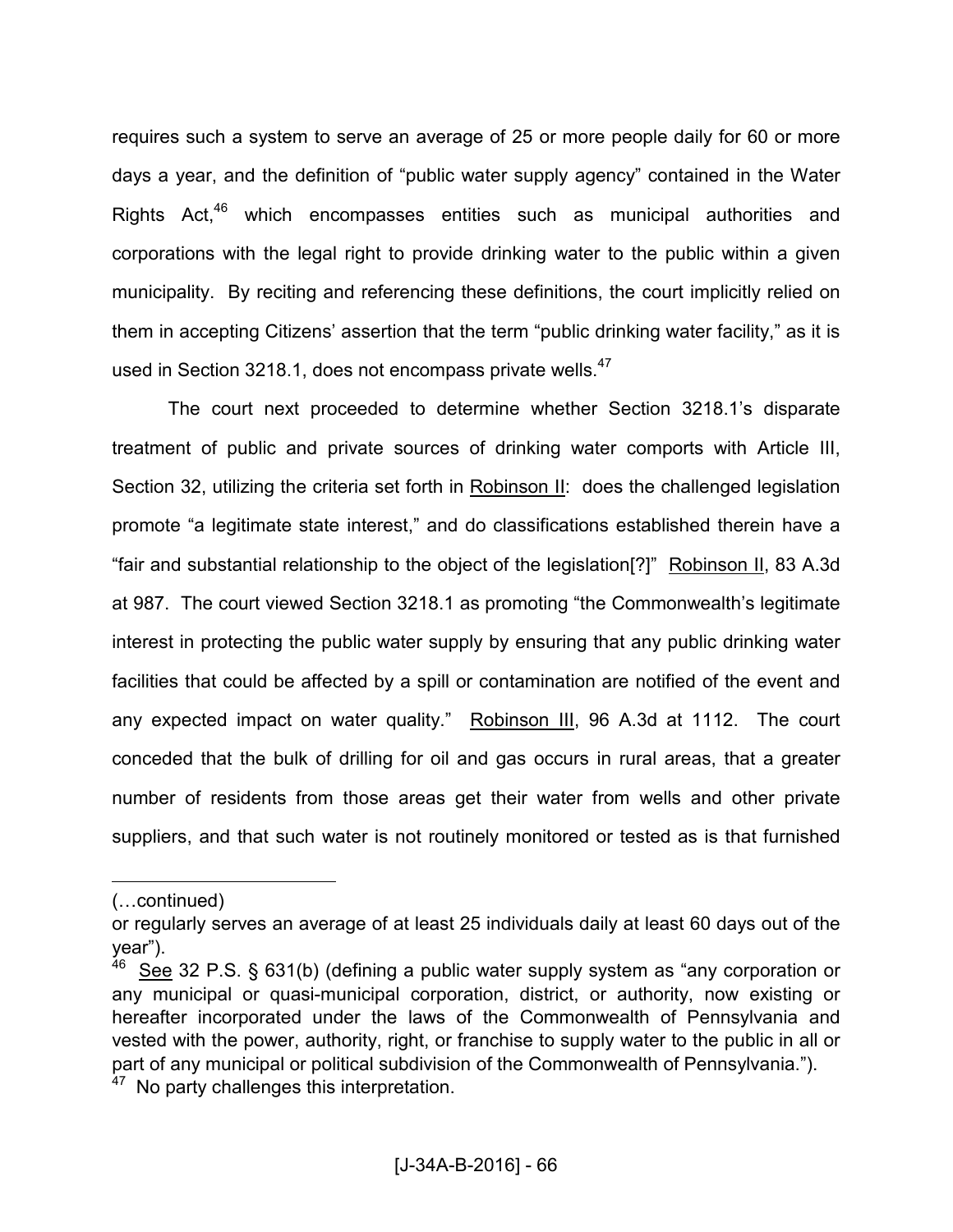through public health systems; nevertheless, it found valid reasons for Section 3218.1's dissimilar notice requirements.

 The court observed that private wells are not subject to regulation under the Safe Drinking Water Act, the Water Rights Act, or other DEP regulations. Further, the majority observed that the DEP does not keep track of the location of private wells, or private well owners, even though it acknowledged that Section 4(a) of the Water Well Drillers License Act<sup>48</sup> ("WWDLA") requires all licensed well drillers<sup>49</sup> to keep official records of the location of every private water well they drill, on forms prescribed by the Department of Conservation and Natural Resources ("DCNR").<sup>50</sup> Given what it perceived as the DEP's lack of knowledge of the location of private wells, the court reasoned it was unfeasible for that agency to warn private well owners in the event of a spill. This conclusion, coupled with the court's estimation that water supplies furnished by public facilities cannot be easily or quickly replaced because of the number of customers those facilities serve (unlike a private well with only a limited number of users), led the court to hold that Section 3218.1's warning requirements for only public drinking water facilities, but not private well owners, was reasonable and related to the legitimate state interest furthered by the statute.

 $48$  See 32 P.S. § 645.10(a).

<sup>&</sup>lt;sup>49</sup> Under Section 4(b) of the WWDLA, all water well drillers must be licensed, except for farmers or other individuals seeking to drill on property they own or lease, and which is used by them as a farm or residence.

 $50$  Although Section 4(a) of the WWDLA does not require these reports to be submitted to the DCNR by drillers, a separate provision thereof  $-$  Section  $4(c)$   $-$  requires drillers to file a "statement of intention to drill" with the DCNR, within 24 hours of signing a contract to drill a water well, informing the agency of the name and address of the well owner and the township and county where it will be located. See 32 P.S. § 645.10(c).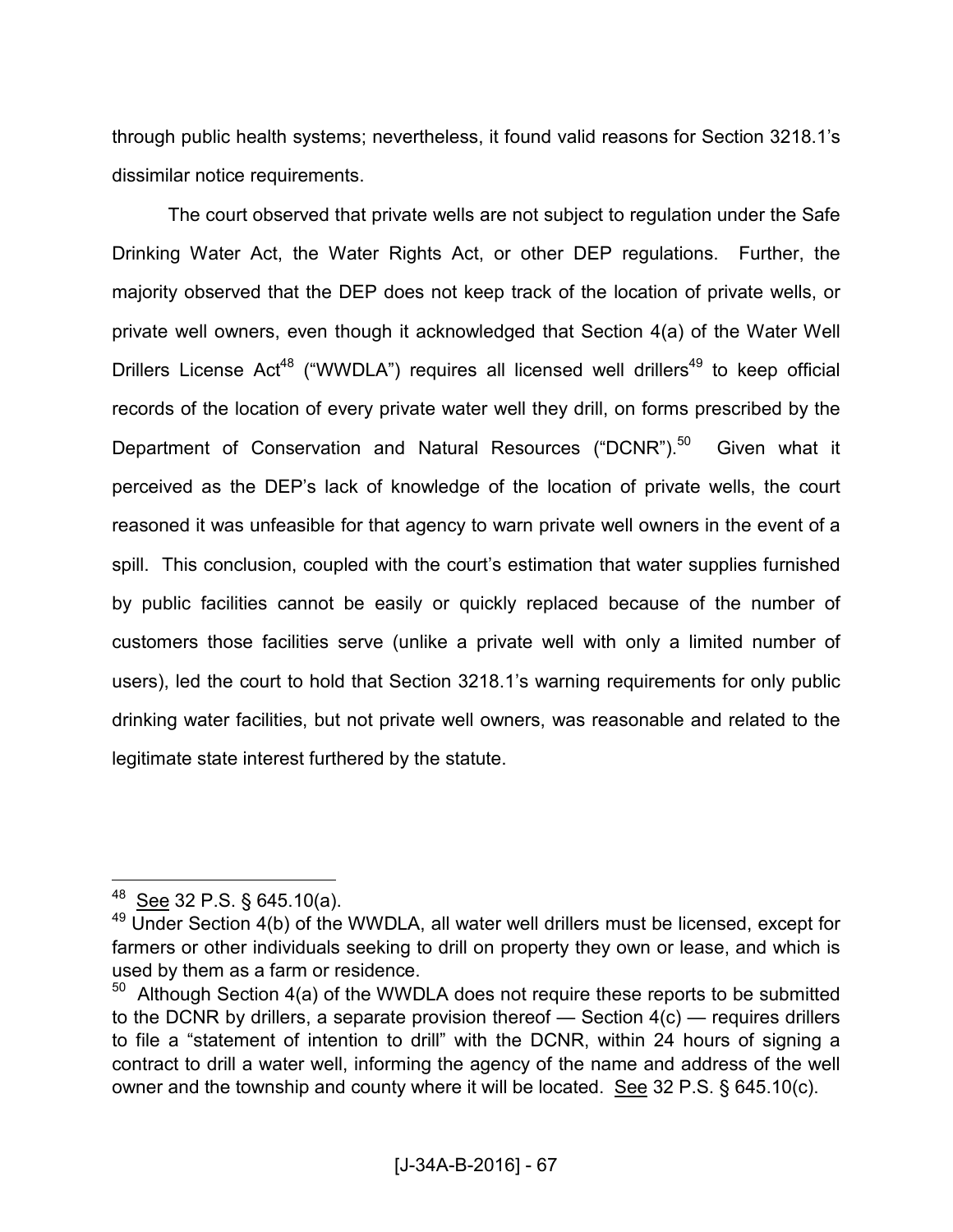Even so, the court went on, in sweeping aspirational commentary*,* to recognize a salutary value in warning owners of private water supplies of threats to those supplies from a spill:

> [T]hough we dismiss Count IV of the petition for review, that does not mean that in the event of a spill that either the DEP or the drilling company should not or will not use its best efforts to notify the affected community, even though it is not required to do so. Just as there is no affirmative requirement to notify individuals of an oncoming flood or fire, public entities as of course notify those in the path of danger. Even though it is not required to do so, in the event of a spill, the DEP will, in all likelihood, canvas the areas to identify individuals served by private wells and notify them of the spill and aid them in getting alternative water supplies to protect the public which it is charged to protect. Likewise, drilling companies should make similar undertakings as good corporate citizens, not to mention that it is their actions that necessitate the warning.

Robinson III, 96 A.3d at 1114.

 In challenging the Commonwealth Court's determination, Citizens argue that Section 3218.1 is the very type of special legislation which Article III, Section 32 was designed to prevent. They first maintain that its distinction between notification requirements in the event of a spill between the owners and operators of public and private sources of drinking water is not reasonably related to a legitimate state purpose. Citizens note that owners and operators of both such water sources have the same need to be made aware, in the event of a spill, of its potential impact on drinking water due to its potential to affect the health of those who use the affected water supplies. Indeed, Citizens aver, owners of private wells who rely on them for drinking water have an even greater need for such notification since public water supplies are routinely and regularly tested, thereby making it likely that a spill would be detected even absent such notification, whereas private wells do not undergo such a regular testing regimen. Relying on official United States Census Bureau data, Citizens contend that over three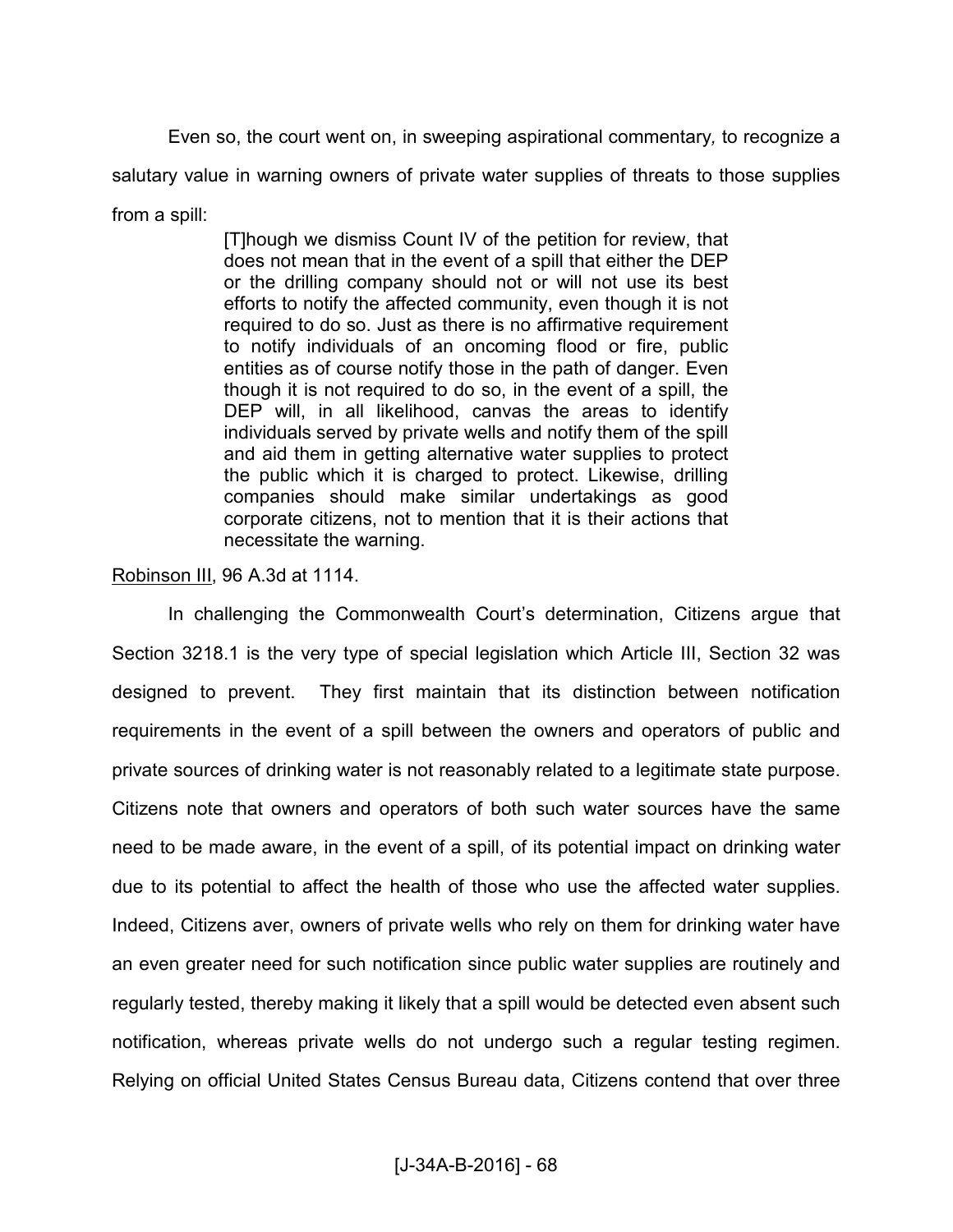million Pennsylvania residents, most of whom live in rural areas, are dependent on private wells for their drinking water and for agricultural purposes, and, because of the great amount of oil and gas drilling occurring in these areas, they could be affected by a spill of chemicals or other water contaminants. Citizens' Second Brief at 19. Yet, despite the need for this large number of Pennsylvania residents to be made aware of a spill so that they may take action to mitigate the spill's effect on their drinking water and health, they are expressly excluded by this legislation from the category of individuals the DEP must notify in the event of a spill. Indeed, according to Citizens, private well owners may never receive notice of the existence of a spill until their water supply has been adversely affected, even though oil and gas well operators must "restore or replace" water supplies to a nearby well owner, who draws from the same aquifer and has been adversely affected. 58 Pa.C.S. § 3218. Citizens claim that, in such circumstances, the DEP does not issue a public notice of violation against the well operator, nor a formal determination that contamination has occurred, and this lack of warning exposes the users of an affected well, who are unaware of its condition, to the significant risk that they would use the contaminated water.

 Citizens maintain that there are no qualities or concerns unique to the public water supply justifying such disparate treatment. Citizens concede that, while there is a legitimate interest in protecting public water supplies through imposing a notice requirement, there is no legitimate interest in excluding similar notice to owners of private water sources.

 Citizens dismiss as unpersuasive the Commonwealth Court's rationale that this disparate classification is justified because private drinking wells are not regulated by the Safe Drinking Water Act and the Water Rights Act. Citizens assert that Act 13 *does*  attempt to regulate private water supplies by addressing and attempting to rectify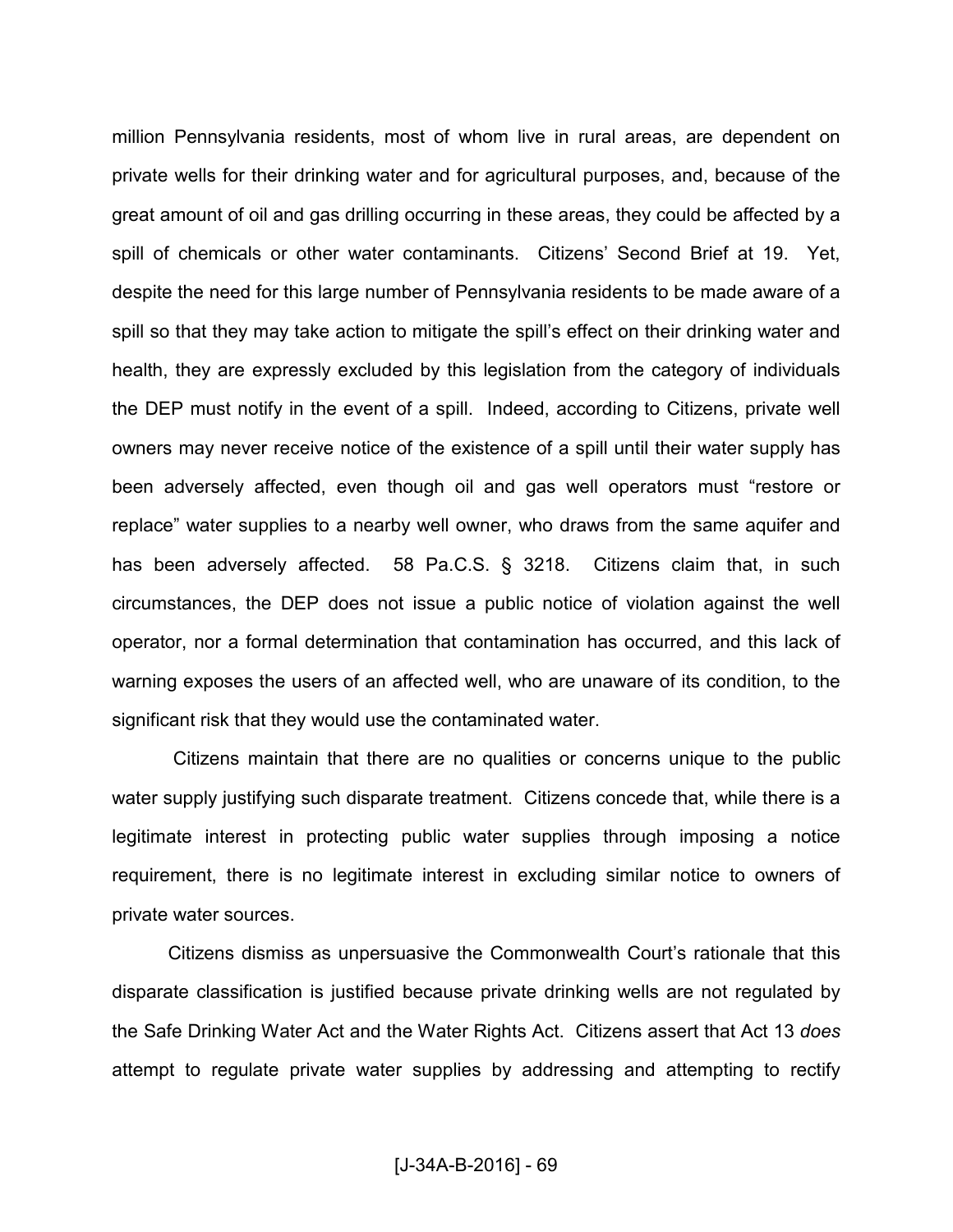hazards to private water supplies caused by oil and gas activities since Section 3218(a) imposes a duty on all operators of oil and gas wells to remediate any degradation of water quality or volume to *both* public and private sources of drinking water they have caused through their activities. Yet, Citizens contend, because of its disparate notice requirements, Section 3218.1 incongruously does not extend the equivalent safeguards to owners and operators of private water supplies.

 Citizens also reject the Commonwealth Court's justification for the distinction based on the alleged difficulty the DEP would have in locating affected well owners. Citizens highlight that Section 3218.1's obligation to warn extends only to those water supplies within the vicinity that "could be affected," 58 Pa.C.S. § 3218.1; thus, the obligation to warn extends to a finite, ascertainable number of well owners. Citizens submit that the DEP could readily locate the affected residents since well drillers are required under Section 3211 of Act 13 to list on a permit application filed with the DEP the name of a surface landowner whose water supply is within 1,000 feet of a proposed conventional well location or, for an unconventional well, within 3,000 feet of the vertical well bore. 58 Pa.C.S. § 3211. Indeed, according to Citizens, the Commonwealth Court acknowledged the feasibility of finding private well owners by describing a hypothetical canvassing process the DEP would engage in after a spill. See Robinson III, 96 A.3d at 1114.

 Citizens argue that, rather than serving a legitimate state purpose, this distinction in notification requirements was made to benefit the narrow interests of the oil and gas industry. Citizens aver that not requiring notification of owners of private wells minimizes the likelihood that the owners of the affected wells will demand the remediation required by Section 3218 and request additional testing of water supplies to ensure their safety, both of which would be costly to the industry. Thus, Citizens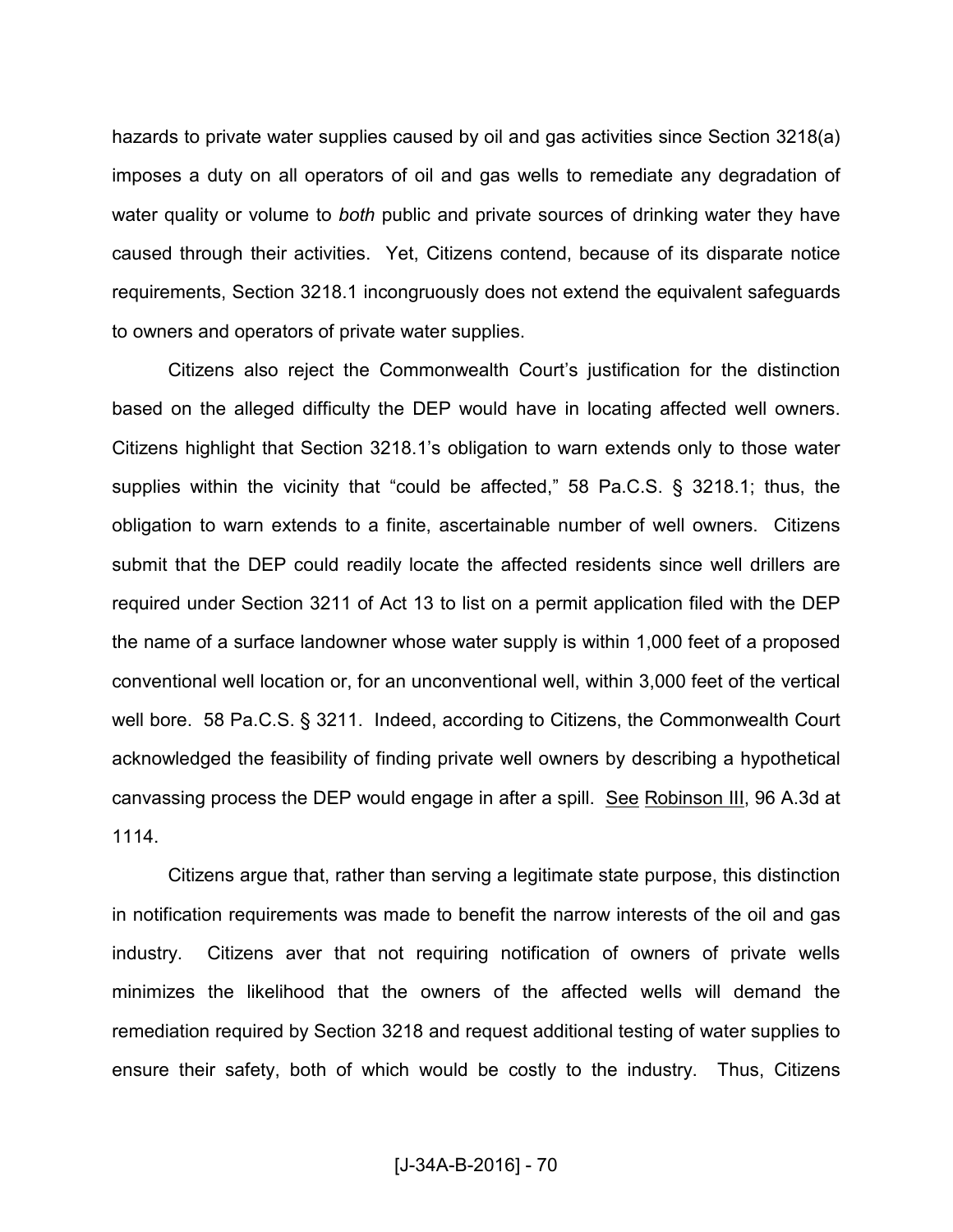reason, the apparent intent of this statutory provision was to lessen the potential financial impact to the oil and gas industry and, consequently, evidences favoritism to a particular industry at the potential expense of the health and welfare of the millions of citizens who obtain their water from private sources. Therefore, Citizens request that our Court reverse the Commonwealth Court, and find Section 3218.1 to be violative of Article III, Section 32.

 In response, the DEP denies that Section 3218.1 constitutes a special law, and, in support thereof, adopts the Commonwealth Court's conclusion that the notification requirements of Section 3218.1 seek to promote the legitimate state interest of "protecting the public water supply." DEP's Brief at 15 (quoting Robinson III, 96 A.3d at 1112). The DEP proffers that there exist "real distinctions between public drinking water facilities and private drinking water wells," as reflected by the differing treatment of both under the myriad statutes which the agency enforces, which justify the classification found in Section 3218.1. Id. at 19.

 First, the DEP stresses that it has never regulated private drinking wells, as it is not authorized to do so under state law. The DEP highlights that, as the Commonwealth Court found, neither the Pennsylvania Safe Drinking Water Act, nor the Water Rights Act, regulate such wells. The DEP also notes that other statutes which contain reporting requirements from operators of private wells to the DEP, such as the Water Resources Planning  $Act<sub>0</sub><sup>51</sup>$  similarly make distinctions between private and public water sources by requiring only those private operators who meet certain threshold volume requirements to make reports to the DEP, while uniformly mandating that public agencies report all withdrawals. The DEP points out that other statutes, such as the Well Water Drillers Act, do not uniformly require reporting of the location of wells drilled

<sup>51</sup> 35 P.S. §§ 721.1-721.17.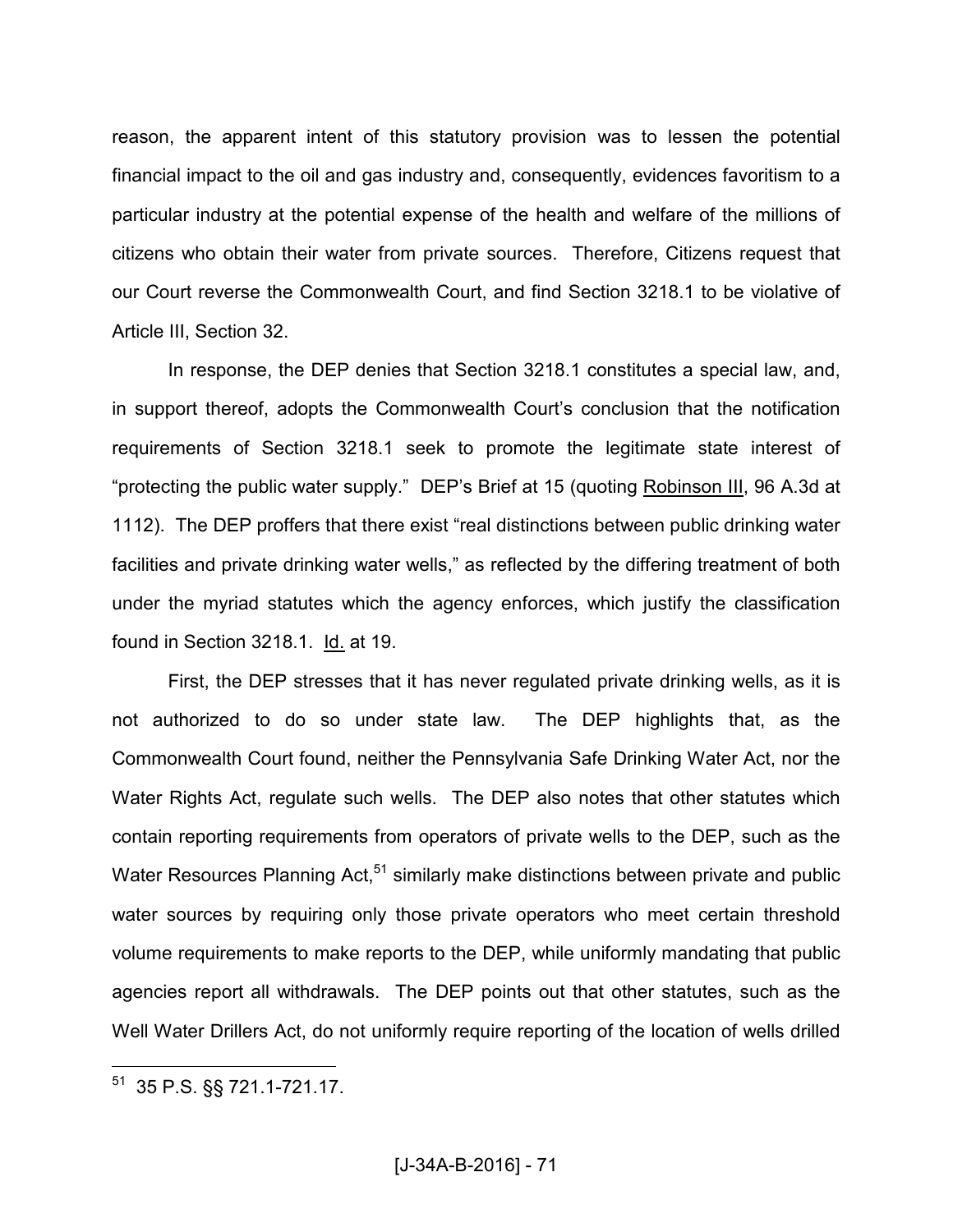by a property owner for his or her own use, or those drilled by a farmer. The DEP likewise points out that it is not required by other environmental laws such as the Clean Streams Law<sup>52</sup> or the Storage Tank and Spill Prevention Act<sup>53</sup> to provide notice to private well owners, but rather, those laws impose such notification requirements on those responsible for the spill.

 The DEP claims that Section 3218, cited by Citizens, does not establish a new regulatory regime for private water supplies since this provision does not regulate the construction or oversight of private water wells as do other statutes which apply to public water systems. While the DEP acknowledges that this section places on well operators a duty to protect waters in the Commonwealth by restoring or replacing such waters if they are harmed by activities connected to the drilling and operation of an oil and gas well, it, nevertheless, summarily rejects the contention that this establishes any sort of regulatory relationship between it and the well operators.

 The DEP further maintains that Section 3218.1's notice distinction between private and public water suppliers is justified by the fact that public drinking water supplies serve a greater number of residents than do private wells; hence, a spill that impacts sources of public drinking water would negatively impact a larger number of people than would a spill which affects a private well. According to the DEP, it would be more difficult to provide replacement sources of water to the customers of a public water supplier, because of the sheer number of affected individuals; thus, expedited notice is crucial to avoid this consequence.

 The DEP also argues that it does not have a reliable inventory of the locations or owners of private wells because of the lack of reporting requirements for well drillers

<sup>52</sup> 35 P.S. §§ 691.1 *et. seq*.

<sup>53</sup> 35 P.S. §§ 6021.101 *et. seq*.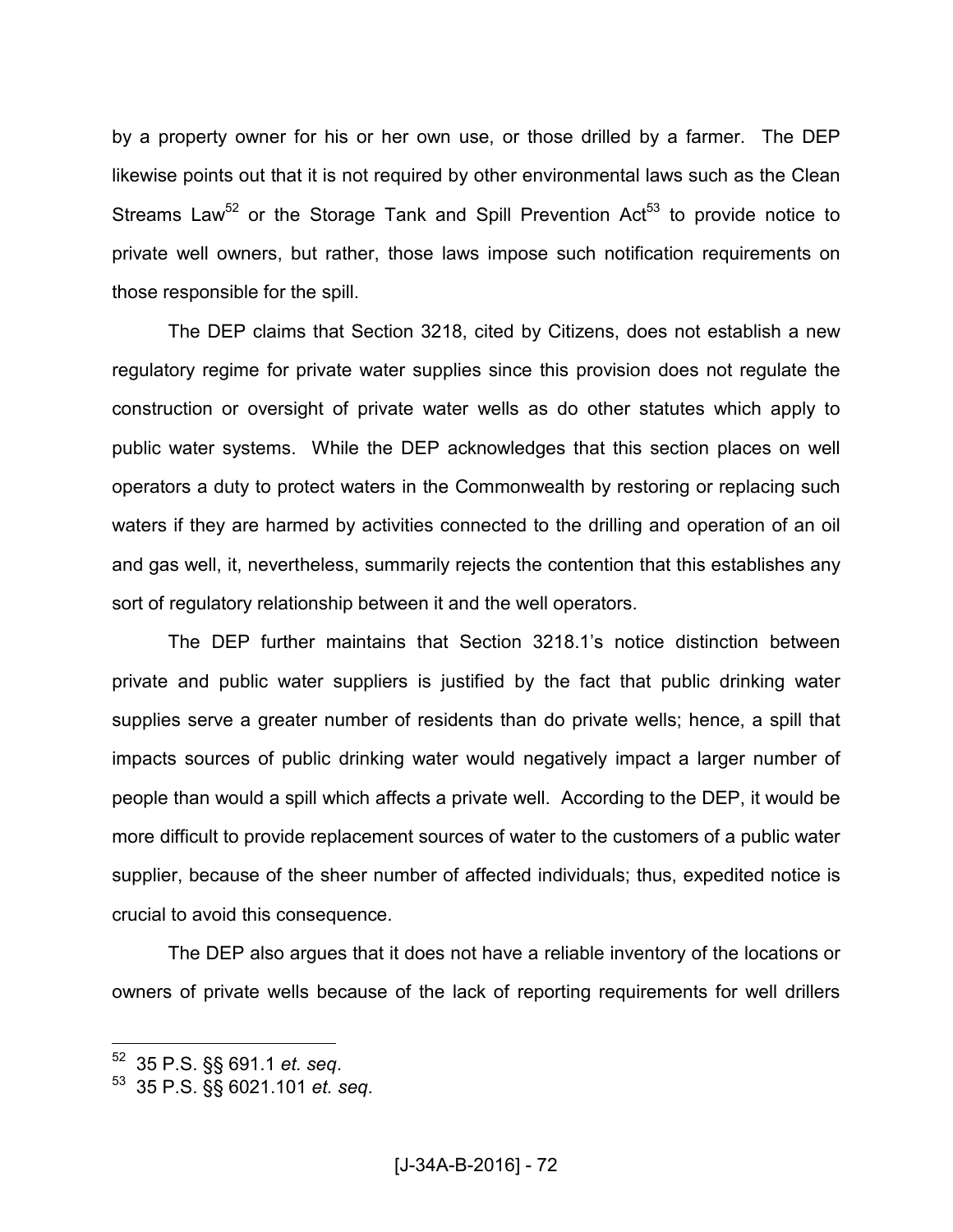regarding agricultural wells, or those drilled by a landowner, which are only provided upon the request of the DEP. The DEP acknowledges the permitting requirements of Section 3211(b), but it avers that this information is of diminished value with respect to the notification requirements of Section 3218.1, inasmuch as the latter section requires notification no matter where the spill takes place, which could be outside of these boundaries, and, hence, the DEP would have no information regarding the identity of well owners in such areas.

 The DEP attests that it "administers a robust program designed to prevent and respond to spills associated with oil and gas activities." DEP's Brief at 33. The DEP outlines the required steps that existing environmental laws require a party responsible for a spill to take, which include notifying the DEP. Id. at 33-37. After the DEP is so notified by the responsible party, or through other means such as public reports, the DEP asserts it undertakes an evaluation of the spill and then, if it concludes that the spill may affect a private water supply, it "routinely provides notice to those persons potentially impacted," and conducts additional investigation, including testing, if warranted. Id. at 37. The DEP further points out that it requires remediation of areas affected by a spill or release at an oil or gas site. In the DEP's view, all of these factors demonstrate that it carries out its legal obligation to protect private water supplies and that Act 13 does not interfere with its ability to do so.

 Our analysis of this Article III, Section 32 claim is, as the parties and the Commonwealth Court have recognized, governed by the standard articulated in Robinson II and our prior caselaw, discussed above, which requires consideration of whether "the challenged legislation promotes a legitimate state interest, and that a classification is reasonable rather than arbitrary and rests upon some ground of difference, which justifies the classification *and* has a fair and substantial relationship to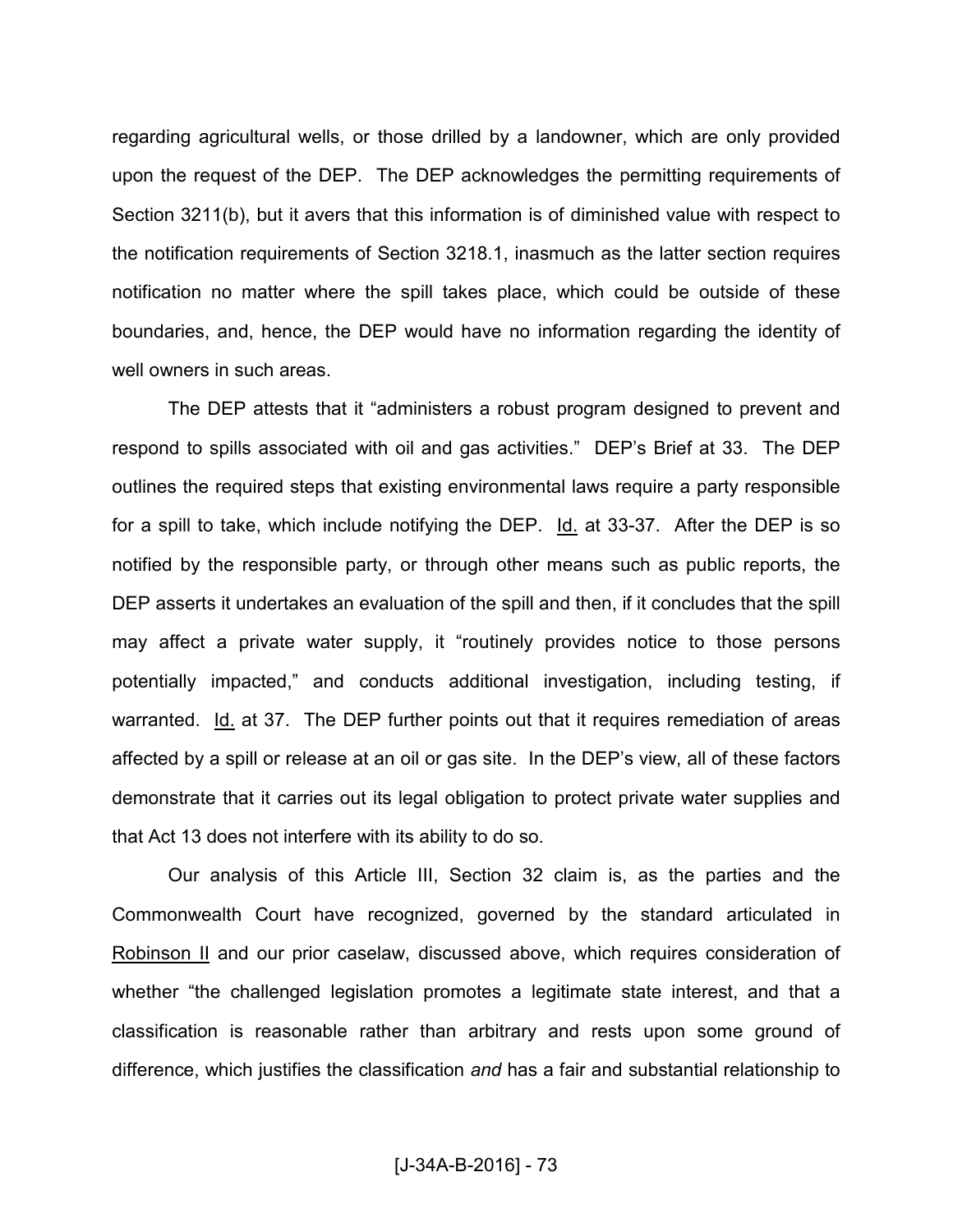the object of the legislation." Robinson II, 83 A.3d at 901 (emphasis added); Pennsylvania Turnpike Commission, 899 A.2d at 1095. Thus, in order for Section 3218.1 to withstand Citizens' challenge: (1) it must promote a legitimate state interest; (2) its disparate notification requirements for public water suppliers and private well owners must be reasonable and based upon some difference between these two classes of water users that justifies this dissimilar treatment, and (3) these contrasting notice requirements must have a fair and substantial relationship to the overall objectives the General Assembly's sought to achieve through its enactment of Act 13. The Commonwealth Court, in its opinion, and the DEP, in its arguments to our Court, have focused on the first two of these considerations.

 Both proffer that notification to public water suppliers promotes a legitimate public interest — ensuring that customers of those suppliers have safe drinking water. We wholly agree with this proposition, as it is beyond cavil that those Commonwealth residents who rely on water supplies provided through their city, town or municipal governments, either directly or through a contract with a private supplier, have the right to expect that the water they drink or bathe in will not cause them deleterious health effects.

 However, the Commonwealth Court ultimately rejected Citizens' claim on the basis of the DEP's arguments, which the DEP renews to our Court, that its claimed absence of any regulatory duty over private water wells, coupled with its alleged lack of a reliable body of knowledge about where such private water wells are situated in relation to oil and gas wells, provide reasonable justification for not requiring it to provide notice to private well owners in the event of a spill. Even assuming, *arguendo*, the truth of the DEP's assertions, which we accept are made by it in good faith, the existence of such alleged administrative burdens with respect to the notification of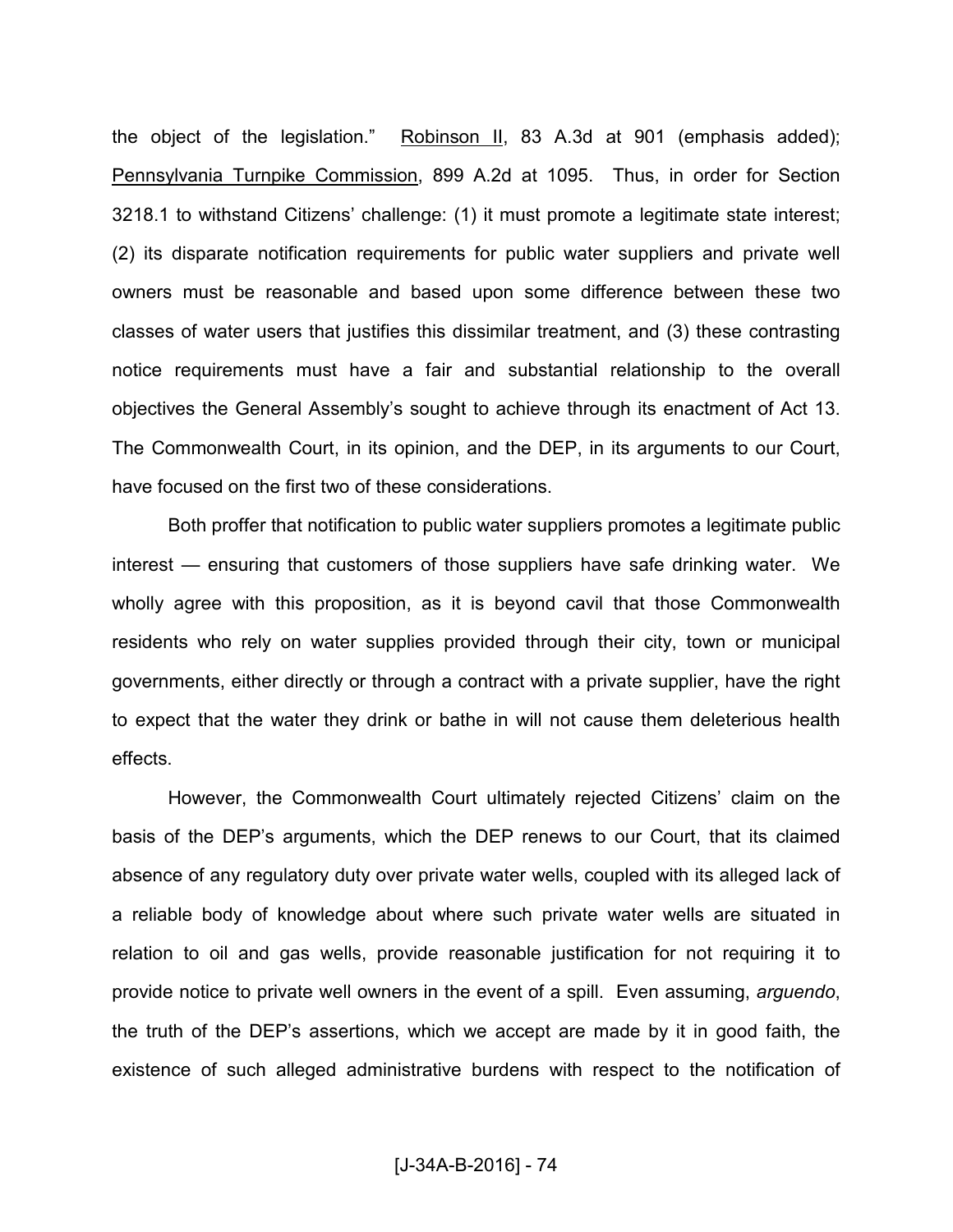owners of private water supplies, in and of themselves, does not establish that Section 3218.1 comports with Article III, Section 32; rather, the circumscribed notice requirements of Section 3218.1 must also have a fair and substantial relationship to the legislative objectives of Act 13, a factor which we find the Commonwealth has not established.

 Two of the express purposes of Act 13, as statutorily codified, are: to protect "the health, safety, environment and property of Pennsylvania citizens," and to "[p]rotect the safety and property rights of persons residing in areas where mining, exploration, development, storage or production occurs." 58 Pa.C.S. § 3202(1), (3). These provisions evidence the legislature's intent to have each of the provisions of Act 13 operate to secure the health, safety, and property rights for *all* Pennsylvania residents during the oil and gas extraction process, without exception. Consequently, we do not conceive how Section 3218.1's exclusion of notice to over three million of our Commonwealth's residents who receive their drinking water from wells — roughly a quarter of our population<sup>54</sup> — that their health, or even their property, may be at risk as the result of a spill that has potentially jeopardized the safety of the water they consume, bears any fair and substantial relationship to this objective. The residents of the Commonwealth who receive their water from private wells depend on the safety of the water they draw from those wells to the very same extent as individuals who receive their water from public water facilities; yet, this vital safety interest is left wholly

<sup>&</sup>lt;sup>54</sup> See Bryan R. Swistock, "Drinking Water Quality in Rural Pennsylvania and the Effect of Management Practices," The Center for Rural Pennsylvania (January 2009), at 5 (estimating, based on the last available United States Census Department data, that over three million Pennsylvania residents get their drinking water from private wells); [www.census.gov](http://www.census.gov/) (estimating population of Pennsylvania in 2015 at 12,802,503). (The Center for Rural Pennsylvania is a bipartisan, bicameral legislative agency that serves as a resource for rural policy within the Pennsylvania General Assembly.).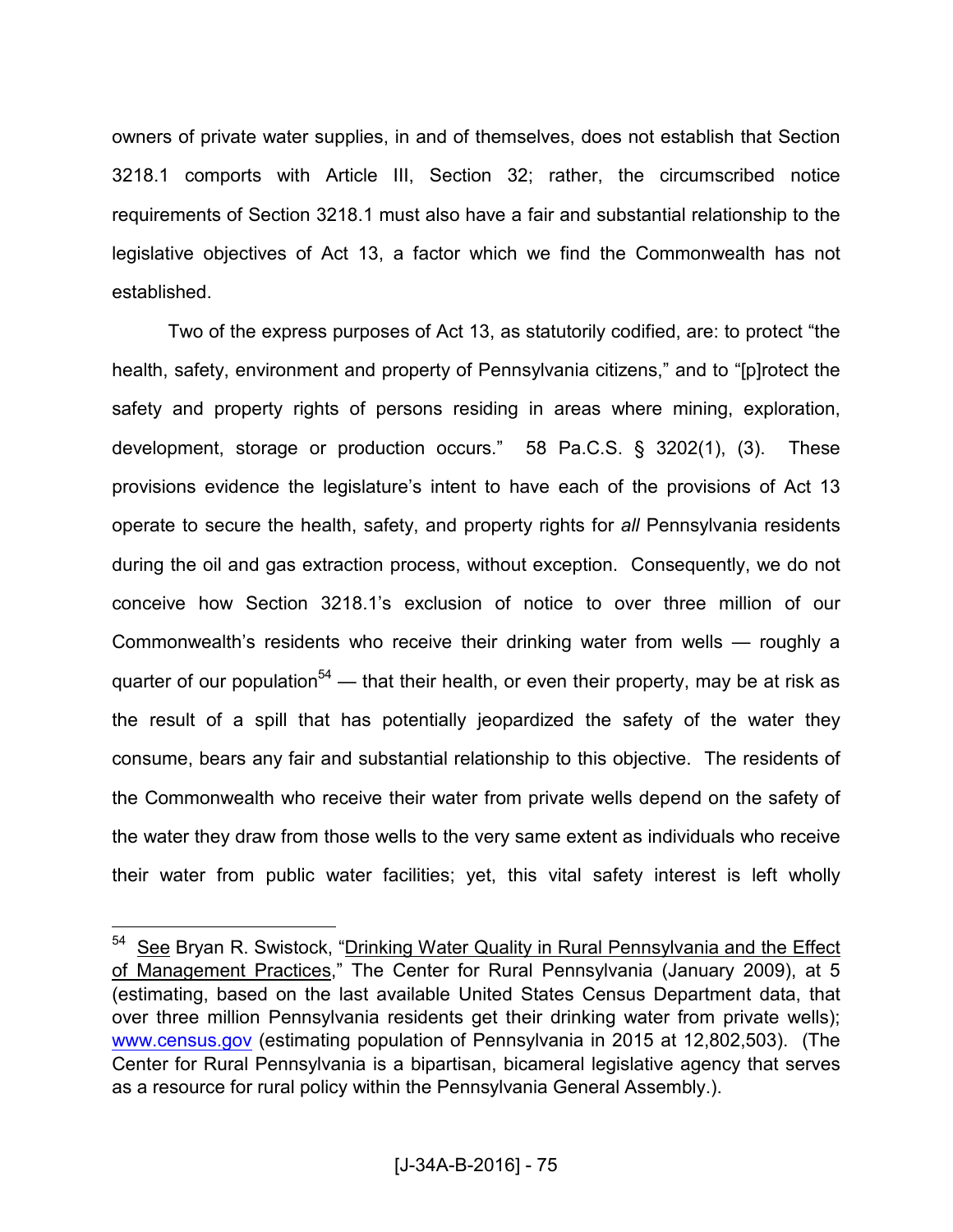unprotected by Section 3218.1's exclusion of this large class of Commonwealth residents from receiving mandatory warnings of a serious public health danger posed by the potential contamination of their water. Their need for warning in such circumstances is no less than those who receive their water from public water facilities.

 Further, as Citizens have highlighted, the legislature, through its inclusion of Section 3218 in Act 13, has additionally demonstrated its specific intent to provide private well owners the unqualified right to restoration or replacement of any water from their wells in the event it becomes polluted or depleted as the result of oil and gas operations. See 58 Pa.C.S. § 3218(a) ("[A] well operator who affects a public or private water supply by pollution or diminution shall restore or replace the affected supply with an alternate source of water adequate in quantity or quality for the purposes served by the supply."). Once more, we fail to see how this clear legislative purpose is fulfilled by the exclusion of private well owners from receiving notice of a spill. Such notice is an integral predicate to private well owners requesting, and ultimately obtaining, the remedial relief guaranteed to them by this statute, as, absent such notice, they are unlikely to become independently aware of any damage done to their well water from a spill, given that such harm is often not visibly apparent and can only be definitively ascertained through specific testing for such contaminants. As the Commonwealth Court acknowledged, such testing is not routinely undertaken for private water supplies.

 Additionally, as Citizens have highlighted, there is no other mandate for the DEP to provide such notice, nor are oil and gas well operators required to give such notice, to private well owners once a spill occurs. Indeed, information the DEP comes into possession of regarding the identity of spilled chemicals used in the fracking process, which are claimed to be trade secrets or confidential or proprietary information, is specifically *exempted* from being generally accessible as a public record. Id.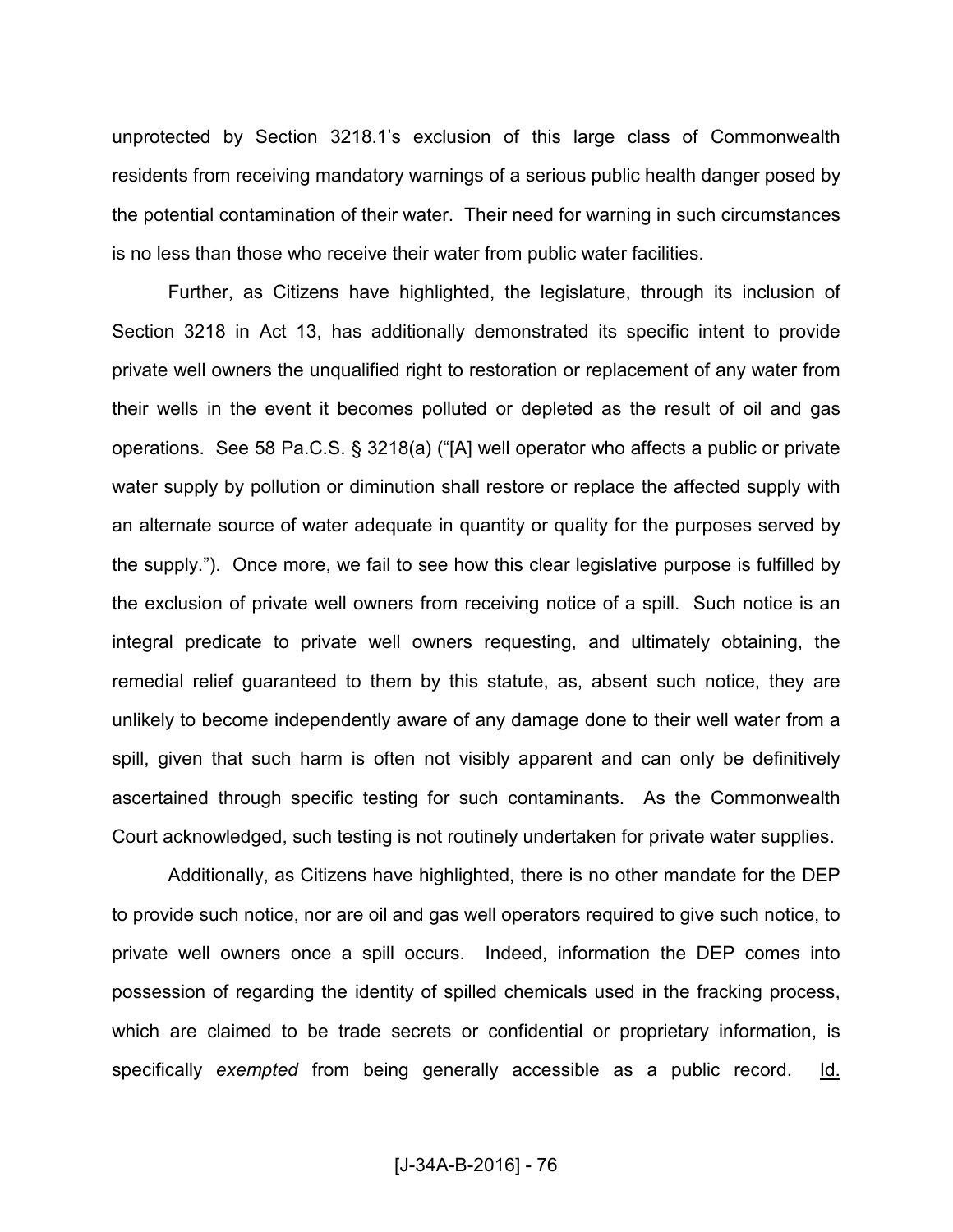§ 3222.1(d). In short, Section 3218.1's exclusion of mandatory notice by the DEP to these well owners does not further the legislative goal of ensuring they may exercise their right to have the integrity of their water supply secured in the event it is threatened by pollution from a spill; to the contrary, this exclusion serves to undermine that goal. For these reasons, we conclude that Section 3218.1's requirement that only public water facilities must be informed in the event of a spill is unsupportable under Article III, Section 32 of our Constitution.

 Having made this determination, we must necessarily consider the appropriate remedy. Citizens argue that our Court should "enter an order striking from Section 3218,1 the unconstitutional classification that provides notice of a spill only to public water facilities." Citizens' Brief at 35. We decline to do so, as such a course of action is unfeasible, given that there is no language which can be stricken from this section, as it is currently written, which could rectify its unequal treatment of private well owners and public water suppliers. To the contrary, our Court would have to *add* language to the statute extending its notification requirements to private well owners in order to achieve this result. It is not our Court's role under our tripartite system of governance to rewrite a statute once we have fulfilled our constitutional duty of judicial review; that is a function reserved to the policymaking branch. Heller, 475 A.2d at 1296 ("Where a legislative scheme is determined to have run afoul of constitutional mandate, it is not the role of this Court to design an alternative scheme which may pass constitutional muster."); accord Hopkins, 117 A.3d at 262 (refusing to "judicially usurp the legislative function" by rewriting a criminal statute after portions of that statute, which were not severable, were stricken as violative of the Sixth Amendment). We are, therefore, obligated to strike Section 3218.1 in its entirety and enjoin its further application and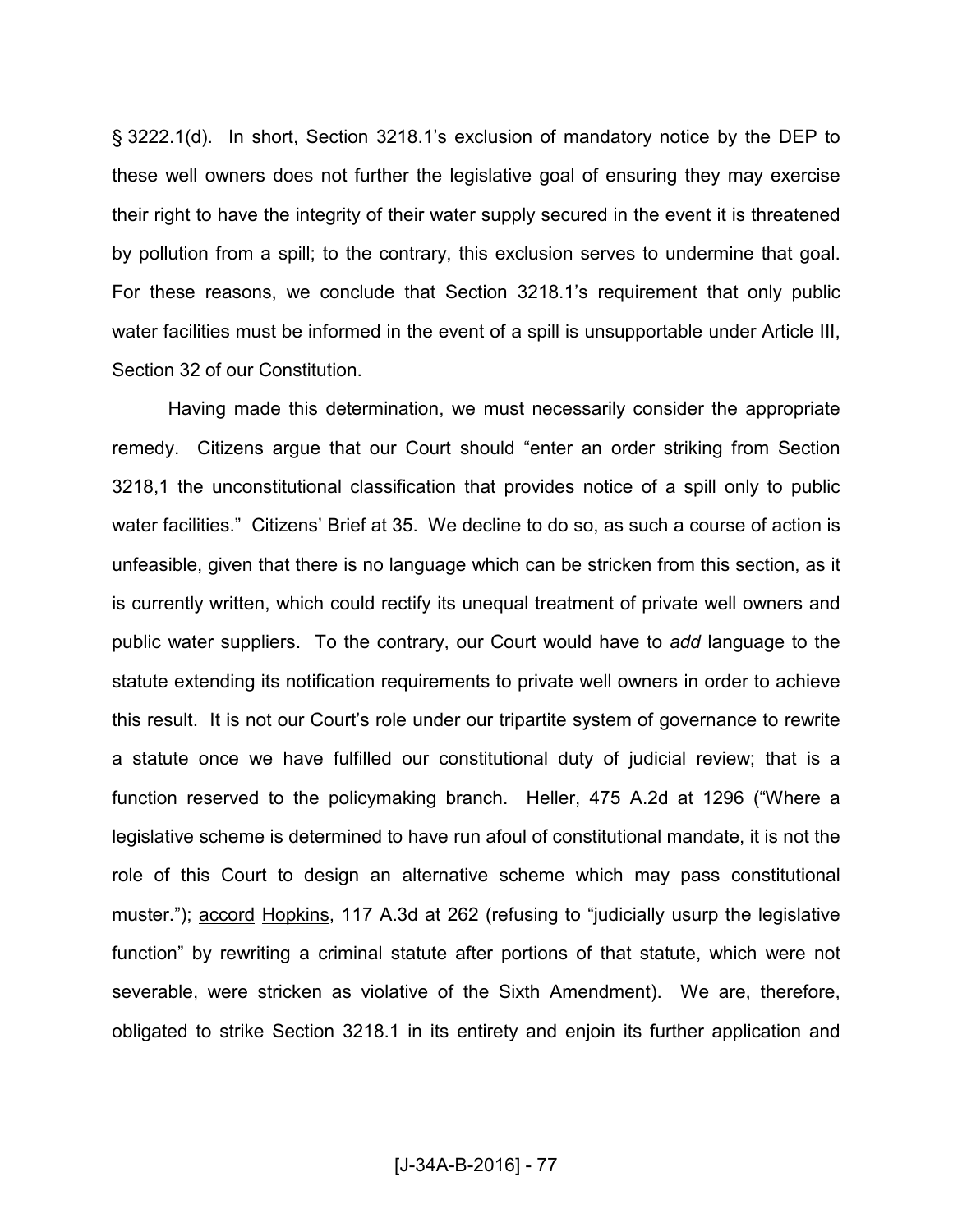enforcement, and, accordingly, we reverse the Commonwealth Court's order in this regard.

 Nevertheless, we are sensitive to the DEP's concern that, as a practical matter, the striking of this statute, in its entirety, will mean that it no longer has a formal statutory obligation to provide notice to a public water supplier in the event of a spill. Given the significant public health ramifications of striking this mandate, we will stay our mandate as to this section for 180 days in order to allow the General Assembly sufficient time to devise a legislative solution. Neiman; PAGE. Thus, the DEP must continue to provide notice, as before, to public water suppliers during the pendency of this stay.

## **4. Whether Section 3241 is unconstitutional because it confers power on a private corporation to take private property in violation of the Fifth Amendment of the United States Constitution and Article I, Sections 1 and 10 of the Pennsylvania Constitution.**

Finally, we consider Citizens' claim that Act 13 allows a taking of private property by a private corporation in violation of the Pennsylvania and United States Constitutions. The relevant portion of Section 3241 which authorizes the taking of real property for the storage of natural or manufactured gas specifies:

## **§ 3241. Appropriation of interest in real property**

 $\overline{a}$ 

**(a) General rule.--**Except as provided in this subsection, a corporation empowered to transport, sell or store natural gas or manufactured gas<sup>55</sup> in this Commonwealth may appropriate an interest in real property located in a storage

 $55$  Manufactured gas, which is not specifically defined by Act 13, is generally defined to be "a combustible gaseous mixture (as carbureted water gas or producer gas) made from coal, coke, or petroleum products for use as a fuel, illuminant, or raw material for synthesis." Webster's Dictionary (2016), http://www.merriamwebster.com/dictionary/manufactured%20gas.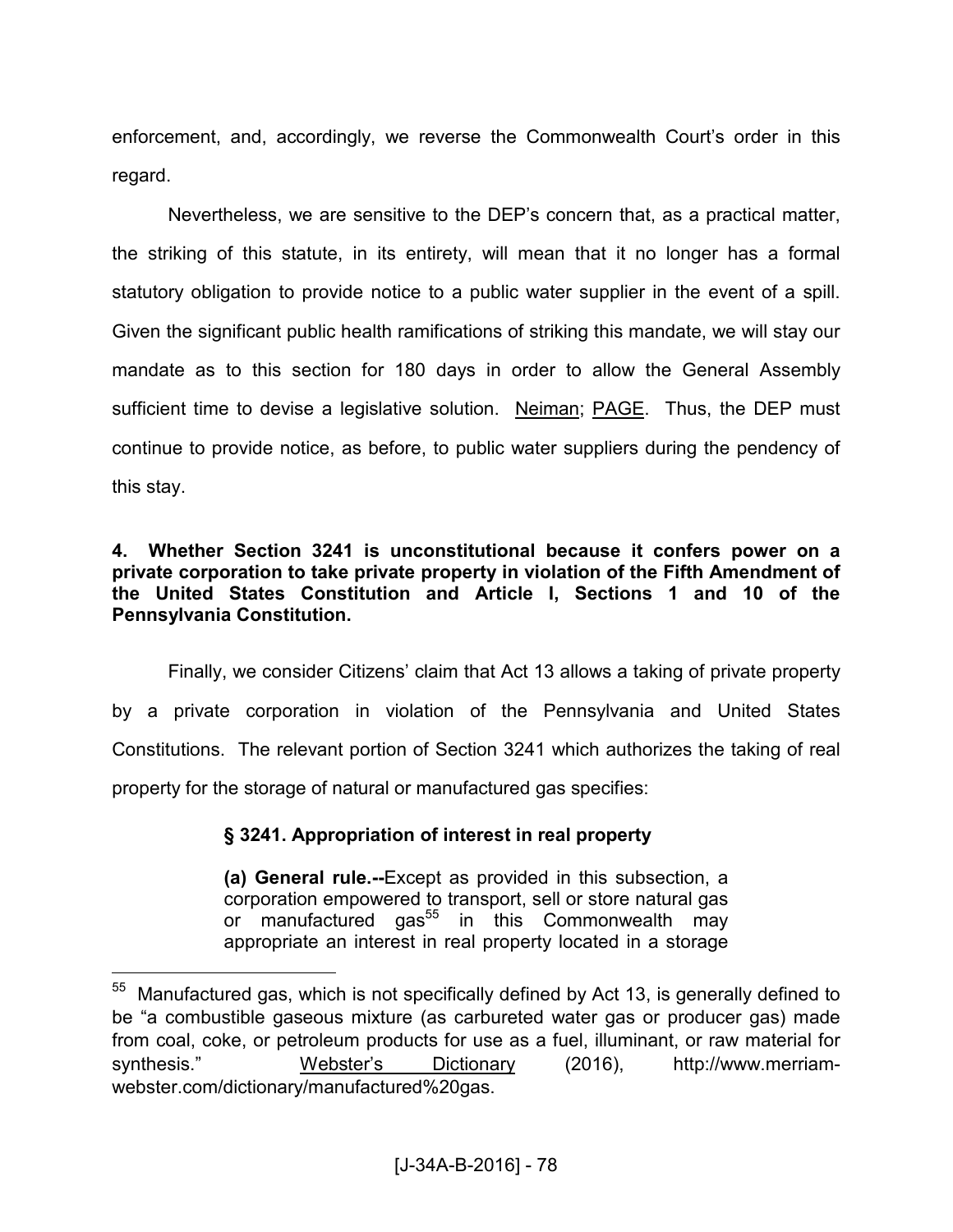reservoir or reservoir protective area for injection, storage and removal from storage of natural gas or manufactured gas in a stratum which is or previously has been commercially productive of natural gas. The right granted by this subsection shall not be exercised to acquire any of the following for the purpose of gas storage:

> (1) An interest in a geological stratum within the area of a proposed storage reservoir or reservoir protective area:

 (i) unless the original recoverable oil or gas reserves in the proposed storage reservoir have been depleted or exhausted by at least 80%; and

 (ii) until the condemnor has acquired the right, by grant, lease or other agreement, to store gas in the geological stratum underlying at least 75% of the area of the proposed storage reservoir.

(2) An interest in a geological stratum within the area of a proposed storage reservoir or reservoir protective area owned directly or indirectly by a gas company or other person engaged in local distribution of natural gas, if the interest to be acquired is presently being used by the gas company or other person for storage of gas in performance of service to customers in its service area.

58 Pa.C.S. § 3241(a).

 $\overline{a}$ 

In ruling on Citizens' claim that Section 3241 violates the Fifth Amendment to the

United States Constitution and Article I, Section 10 of the Pennsylvania Constitution<sup>56</sup>

by permitting a private corporation to appropriate a landowner's interest in real property

 $56$  Both constitutional provisions prohibit the taking of private property for "public use," "without just compensation." U.S. Const., amend. V; Pa. Const., art. I, § 10. Article I Section 10 of our Constitution also explicitly forbids such taking unless done under "authority of law." As neither party in this matter has argued that Article I, Section 10 provides greater protections against unlawful takings we assume these provisions are coextensive for purposes of our analysis.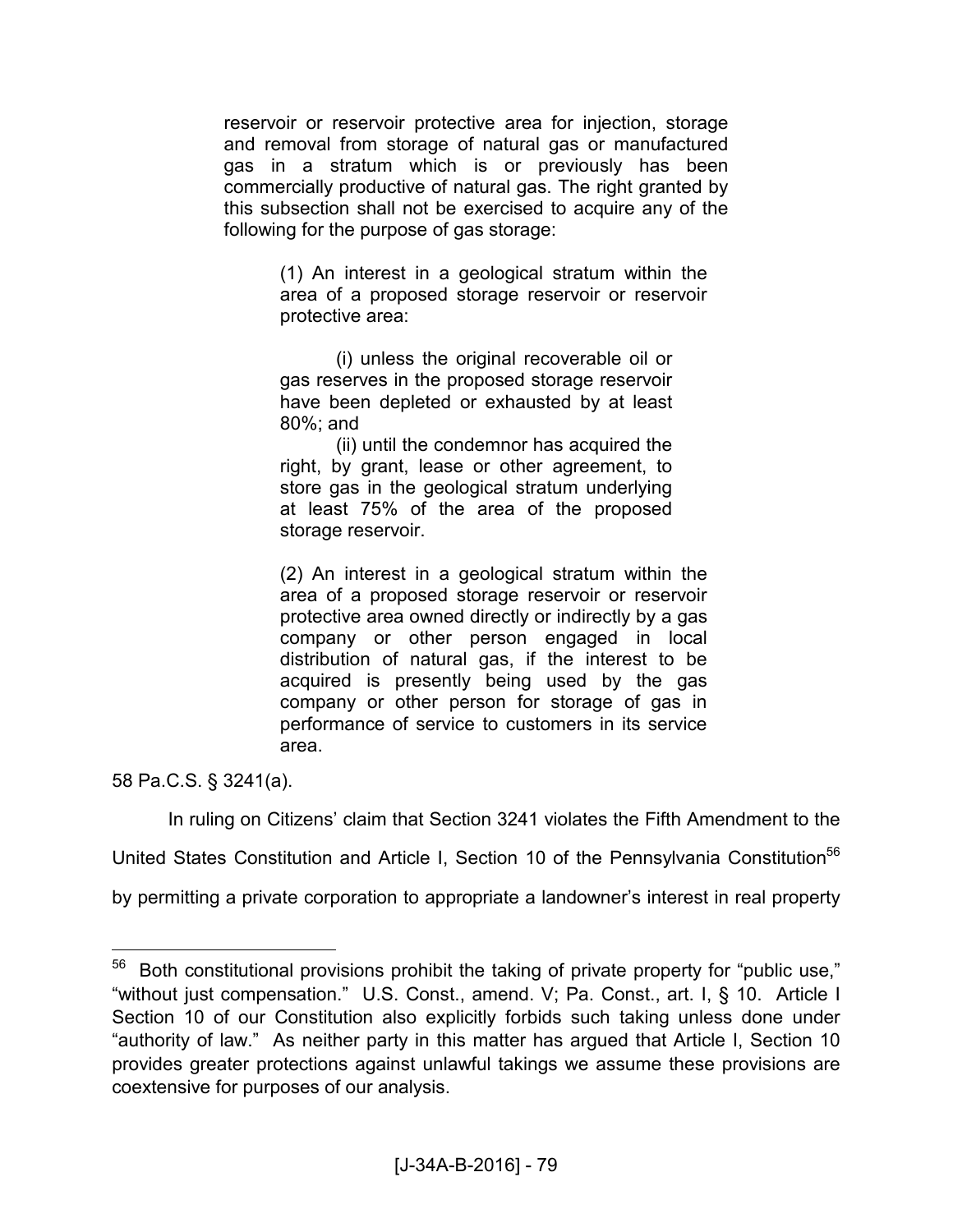for storage of natural or manufactured gas, the Commonwealth Court reasoned that this section grants this power only to a corporation that is "empowered to transport, sell or store natural gas in this Commonwealth." Robinson III, 96 A.3d at 1114 (quoting 58 Pa.C.S. § 3241(a)). The court observed that this definition is consistent with the definition of "public utility" as set forth in Section 102 of the Public Utility Code,<sup>57</sup> and the definition of a "public utility" as defined by the  $BCL$ ,<sup>58</sup> as well as relevant PUC regulations. The court also, without elaboration, referenced Section 1102(a)(1)(i) of the Public Utility Code, which allows a public utility to obtain a certificate of public convenience from the PUC. Viewing these statutory provisions *in toto*, the court reasoned that Section 3241 confers the power of eminent domain only on corporations which are public utilities possessing a certificate of convenience, and, hence, are statutorily authorized to exercise such power;<sup>59</sup> thus, the court concluded that Section 3241 does not violate the federal and state constitutional prohibitions against government-authorized taking of private property for the benefit of a private party.

Citizens argue that the Commonwealth Court erred in concluding that Section 3241 confers the powers of eminent domain only on corporations which are public utilities and which have obtained a certificate of convenience, inasmuch as its language appears to apply to certain non-public utility corporations as well. Citizens highlight the fact that Section 102 of the Public Utility Code provides that the definition of public utility

<sup>57</sup> 66 Pa.C.S. § 102.

 $58$  The BCL classifies a domestic or foreign corporation as a public utility if it (1) is subject to regulation as a public utility by the PUC or an officer or agency of the United States; or (2) was subject to such regulation on December 31, 1980, or would have been so subject if it had been then existing. 15 Pa.C.S. § 1103.

See 15 Pa.C.S. § 1511(a)(3) (authorizing a public utility corporation to exercise the power of eminent domain to take property for "[t]he production, generation, manufacture, transmission, storage, distribution or furnishing of natural or artificial gas . . . to or for the public.").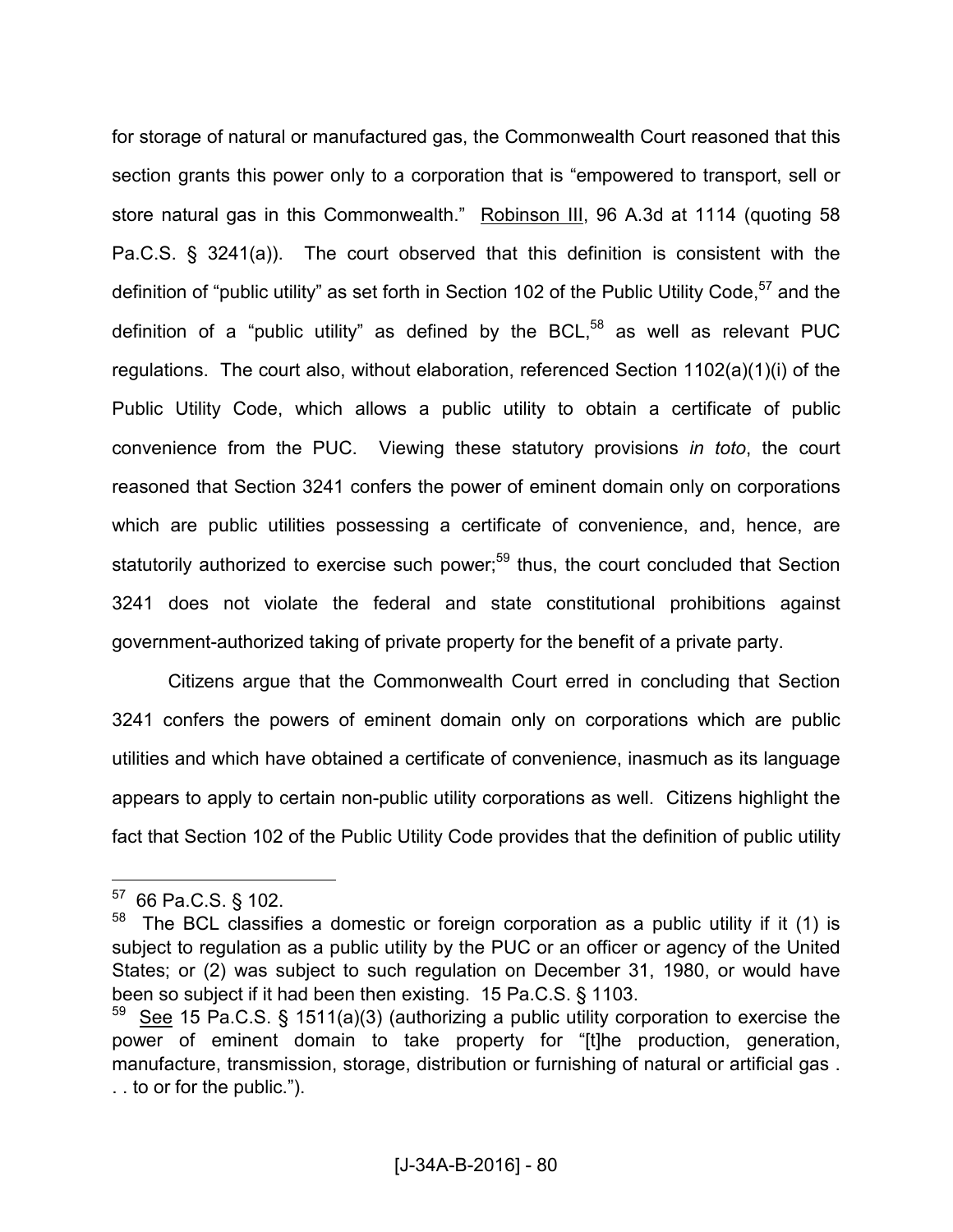"does not include: . . . [a]ny producer of natural gas not engaged in distributing such gas directly to the public for compensation." 66 Pa.C.S. § 102(2)(iii). Citizens additionally note that, in order for a company or entity to achieve the legal status of public utility, the Public Utility Code requires the company or entity to demonstrate to the PUC, via an application and review process, why they are qualified to receive that designation, as it is not automatically conferred. Citizens observe that, under the Commonwealth Court's interpretation, some natural gas companies, which do not meet the statutory criteria for classification as a public utility, or which elect not to seek a public certificate of convenience because they do not want to be subject to regulations governing public utilities, are, nevertheless, seemingly authorized by the language of Section 3241 to condemn private property in order to store natural gas purely for their own benefit.

 Citizens contend that conferring such broad powers on private corporations violates the constitutional prohibitions against such takings contained within the Fifth Amendment to the United States Constitution and Article I, Section 10 of the Pennsylvania Constitution.<sup>60</sup> Citizens aver that the United State Supreme Court in Kelo v. City of New London, 545 U.S. 469 (2005), reaffirmed that the Fifth Amendment bars a taking of private property for purely private purposes, as it violates the public use requirement of that Amendment, and that our Court, in the case of In re Opening Private

 $60$  Citizens raised in the Commonwealth Court an additional issue of whether Section 3241 violated 26 Pa.C.S. § 204(a) (statutorily prohibiting the use of the power of eminent domain by private businesses except in limited enumerated circumstances). However, before our Court, Citizens did not preserve a discrete claim based on Section 204(a) in their statement of the questions involved in their brief, nor pursue it in their argument; hence, we deem the question of the applicability of Section 204(a) waived for purposes of this appeal. See Pa.R.A.P. 2116(a) ("No question will be considered unless it is stated in the statement of questions involved or is fairly suggested thereby."); Wirth v. Commonwealth, 95 A.3d 822 (Pa. 2014) (failure to develop argument in brief constitutes waiver of issue for our Court's review).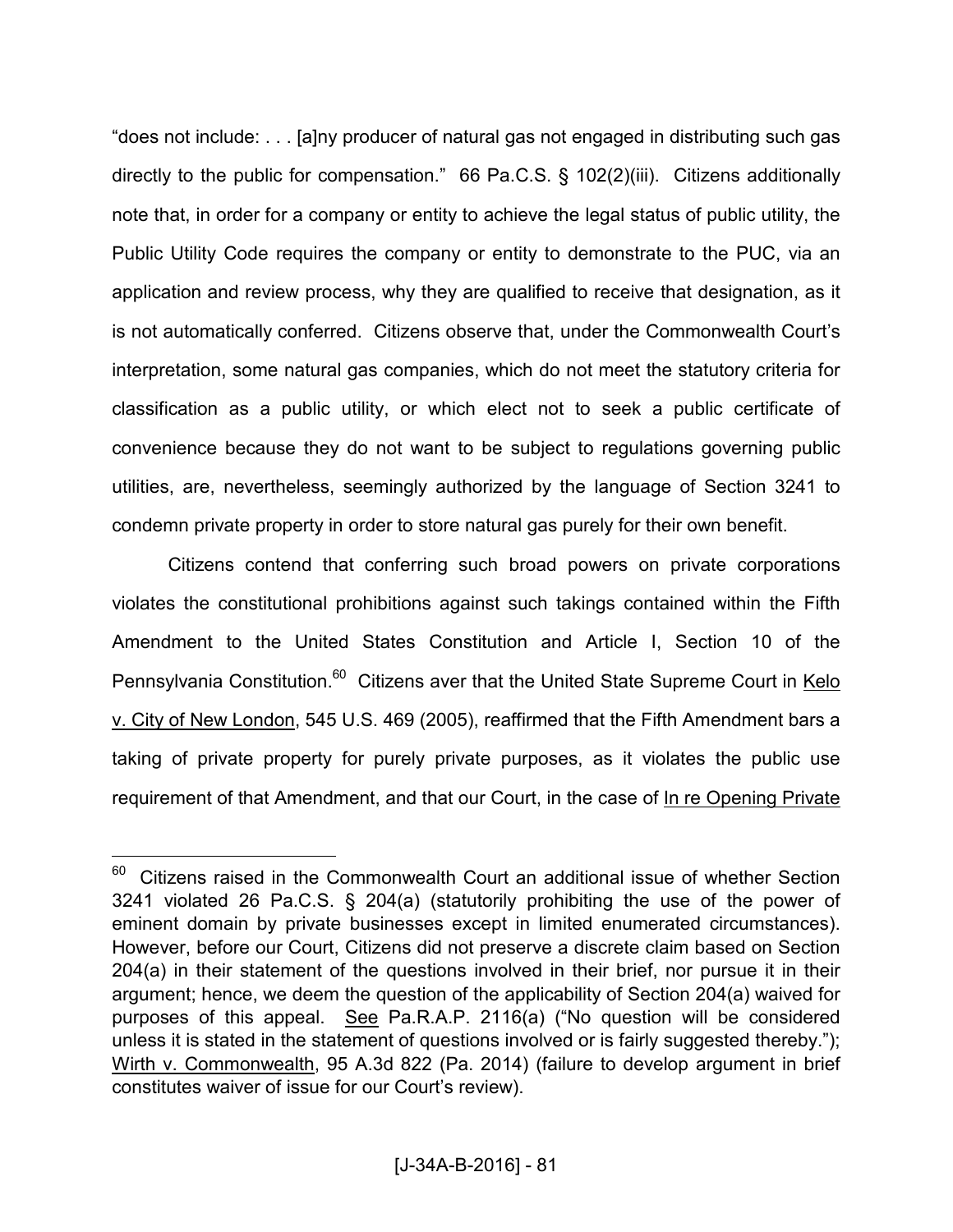Road for Benefit of O'Reilly, 5 A.3d 246 (Pa. 2010), stressed that, in order for a taking to be considered a public purpose under both the state and federal constitutions, the public must be the "primary and paramount beneficiary of the taking." Id. at 258. The mere conferral of an indirect or incidental benefit to the public is insufficient to constitutionally justify such a taking of private property. Id.

 The Attorney General defends Section 3241 by endorsing the Commonwealth Court's interpretation that it authorizes only public utilities to condemn a property owner's land for storage of natural gas. The Attorney General argues that Sections 102 and  $1101^{61}$  of the Public Utility Code establish that the only corporate entities which are permitted by those statutory provisions to "transport, sell or store natural gas or manufactured gas" are public utilities. The Attorney General additionally proffers that, even if a corporation does not directly supply oil or natural gas to consumers as required by Section 102 of the Public Utility Code, its authority to seize property would serve a public purpose by allowing the "establishment of an infrastructure to facilitate the development of oil and gas resources in Pennsylvania," which the Attorney General claims would benefit the public. Attorney General's Brief at 25. $62$ 

<sup>&</sup>lt;sup>61</sup> Section 1101 provides:

Upon the application of any proposed public utility and the approval of such application by the commission evidenced by its certificate of public convenience first had and obtained, it shall be lawful for any such proposed public utility to begin to offer, render, furnish, or supply service within this Commonwealth. The commission's certificate of public convenience granted under the authority of this section shall include a description of the nature of the service and of the territory in which it may be offered, rendered, furnished or supplied.

<sup>66</sup> Pa.C.S. § 1101.

The Attorney General also asserts that a facial challenge to Section 3241 is premature and that resolution of this question would have to await a situation where a non-public utility attempts to seize property; whereupon a challenge to that taking could  $(continued...)$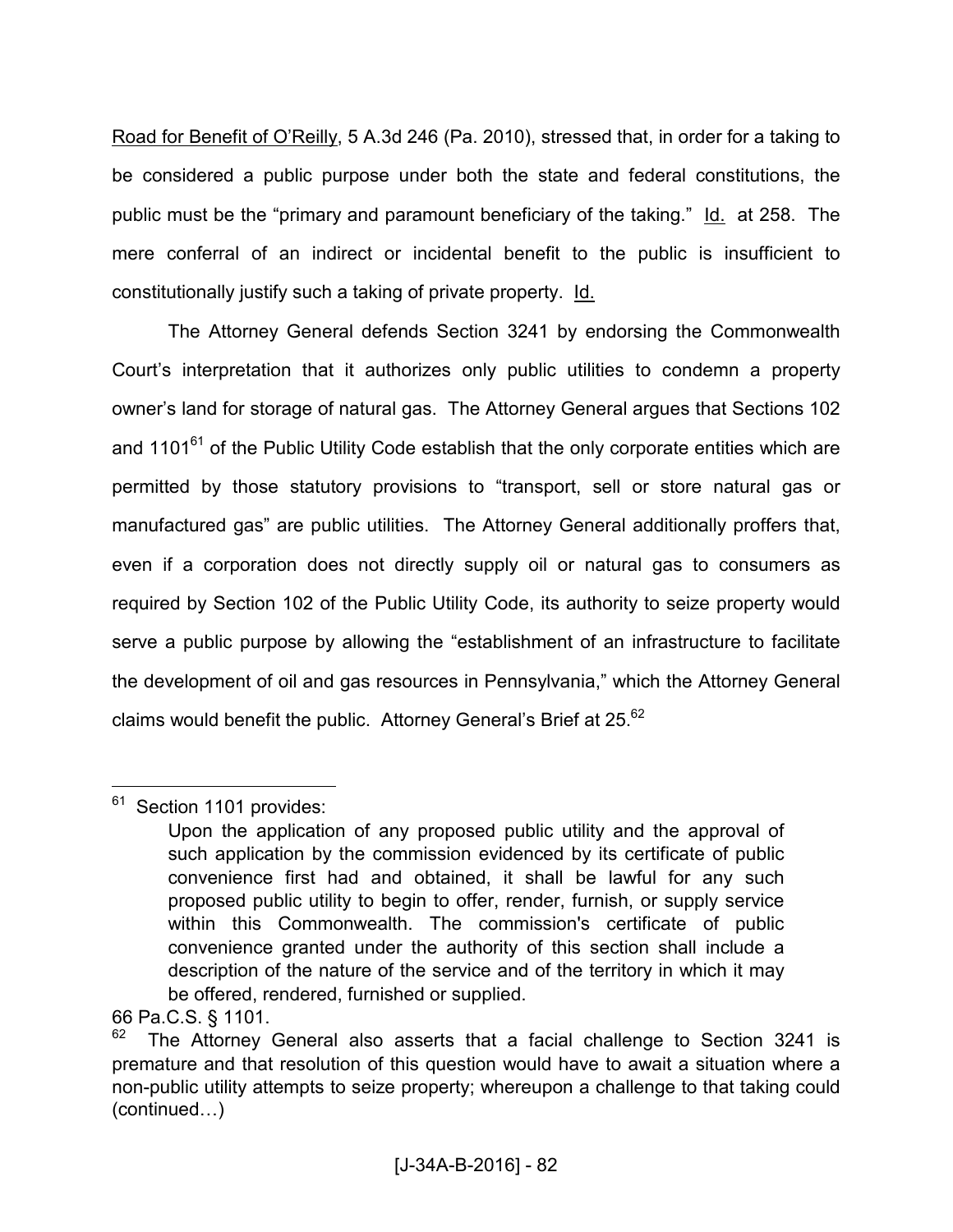The PUC also argues in defense of the Commonwealth Court decision. The PUC echoes the Commonwealth Court's and the Attorney General's interpretation of the relevant statutes as conferring the power of eminent domain only on oil and gas companies which are public utilities and have obtained a certificate of convenience. The PUC also suggests, however, that this power would similarly extend to other entities so long as they are "certified and regulated . . . [and] possessing all necessary permits." PUC's Brief at 23. The PUC argues that, even if Section 3241 is susceptible to a broader interpretation encompassing corporations other than public utilities, our Court would be constrained to reject it, since the canons of statutory construction require us to presume that the legislature does not intend to violate the constitution, 1 Pa.C.S. § 1922(3), and that the public interest is favored over any private interest, Id. § 1922(5).

 As our Court has described, the power of eminent domain is an inherent one possessed by the Commonwealth, as sovereign, which permits it to take private property for a public use if the landowner receives just compensation for the taking. Reading Area Water Authority v. Schuylkill Greenway Association, 100 A.3d 572, 578 (Pa. 2014). Although the Commonwealth may choose to delegate such power to other entities, the Commonwealth's power of delegation is not plenary, as it is restrained by our federal and state Constitutions, and may be further limited by statute. Id. at 579. The primary federal and state constitutional limitation imposed on the exercise of this power by the Commonwealth, or by any entity to which the Commonwealth has delegated such power, is that private property may only be taken to serve a public purpose. O'Reilly, 5 A.3d at 258; Philadelphia Clay Co. v. York Clay Co. 88 A. 487,

<sup>(...</sup>continued)

be lodged. As discussed supra, in Robinson II, we expressly rejected a similar argument.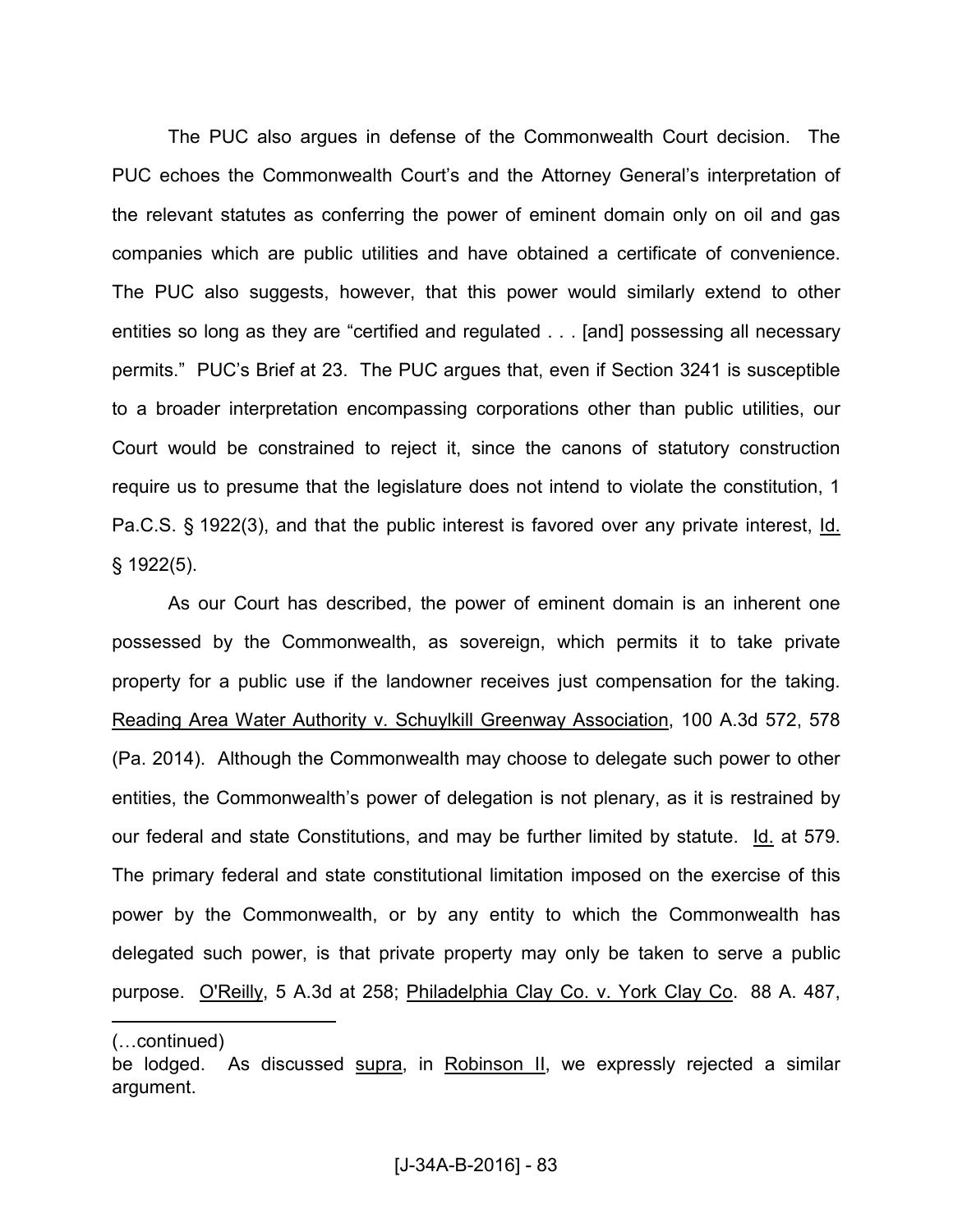488 (Pa. 1913) ("[T]he power of the Legislature to invest individuals or corporations with the right of eminent domain has its limitations, the most important of which is that the property taken must be for a public use."). In order to satisfy this public purpose requirement, "the public must be the primary and paramount beneficiary of the taking." O'Reilly, 5 A.3d at 258. A mere incidental benefit to the public from the taking is insufficient to render it lawful under both the United States and Pennsylvania Constitutions. Id. Further, because the exercise of eminent domain power is in derogation of private property rights, any statute that authorizes its use will be strictly construed in favor of landowners. Reading Area Water Authority, 100 A.3d at 578.

 In considering whether Section 3241 is a lawful delegation of the Commonwealth's power of eminent domain, we must necessarily examine its terms, and we do so in accordance with the principle that we give those terms their ordinary and plain meaning. 1 Pa.C.S. § 1921(a); Penn Jersey Advance v. Grim, 962 A.2d 632, 636 (Pa. 2009). The plain language of Section 3241(a) permits "a corporation empowered to transport, sell or store natural gas or manufactured gas in this Commonwealth" to use the subsurface real property of another landowner in order to store natural or manufactured gas. 58 Pa.C.S. § 3241. This type of forced use of another landowner's property unquestionably deprives that landowner of the use and enjoyment of the subterranean portion of his property, given that natural gas is now physically occupying it; hence, it constitutes a *de facto* taking by the corporation. McElwee v. SEPTA, 948 A.2d 762, 765, n.2 (Pa. 2008) (a *de facto* taking "occurs when the entity clothed with the power of eminent domain substantially deprives an owner of the use and enjoyment of his property").

 The Commonwealth Court and Appellees strive mightily to read the language of Section 3241(a) as restricting this taking power to only those corporations which qualify,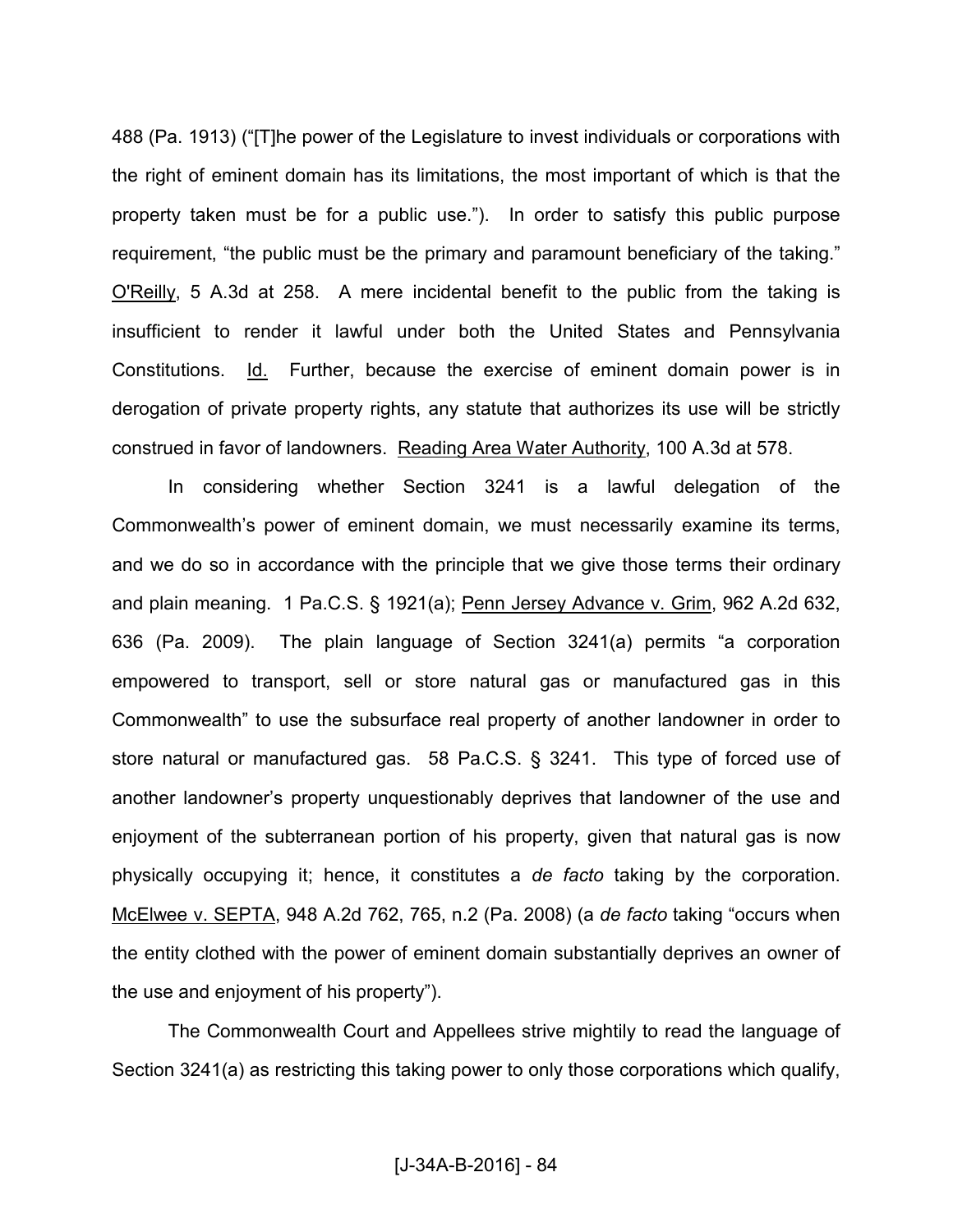statutorily, to be public utilities. Ostensibly they do so to establish that the conferral of this power should then be considered beyond constitutional challenge, because public utilities have long been permitted the right to exercise powers of eminent domain conferred on them by the Commonwealth in furtherance of the overall public good. See Appeal of Independence Township School District, 194 A.2d 437, 440 (Pa. 1963) ("The conferring upon a corporation by the state of the power of eminent domain is an official recognition of the fact that the corporation receiving this grant of power is engaged in a business so vital to the public welfare that it is really engaged in the administration of a public trust, and therefore it is entitled to the classification of a quasi public corporation."). However, the text of Section 3241(a) simply does not allow for such a narrow reading. It allows *any* corporation "empowered to transport, sell, or store natural gas or manufactured gas in this Commonwealth" to exercise the power of eminent domain over the private lands of another. As developed by Citizens, under the Public Utility Code, those activities involving natural gas do not, alone, qualify a corporation to be considered a public utility; rather, the Code specifies that only corporations "owning or operating in this Commonwealth equipment or facilities for: [p]roducing, generating, transmitting, distributing or furnishing natural . . . gas . . . for the production of light, heat, or power *to or for the public for compensation*; . . . [t]ransporting or conveying natural . . . gas . . . by pipeline or conduit, *for the public for compensation*" qualify for classification as a public utility. 66 Pa.C.S. § 102(1)(i); (v) (emphasis added). Further, the legislature has specifically directed that those producers of natural gas which do not sell gas "directly to the public for compensation" are excluded from classification as public utilities. 66 Pa.C.S. § 102(2)(iii). Critically, then, Section 3241(a), by its terms, does not restrict the type of corporation eligible to take the subterranean lands of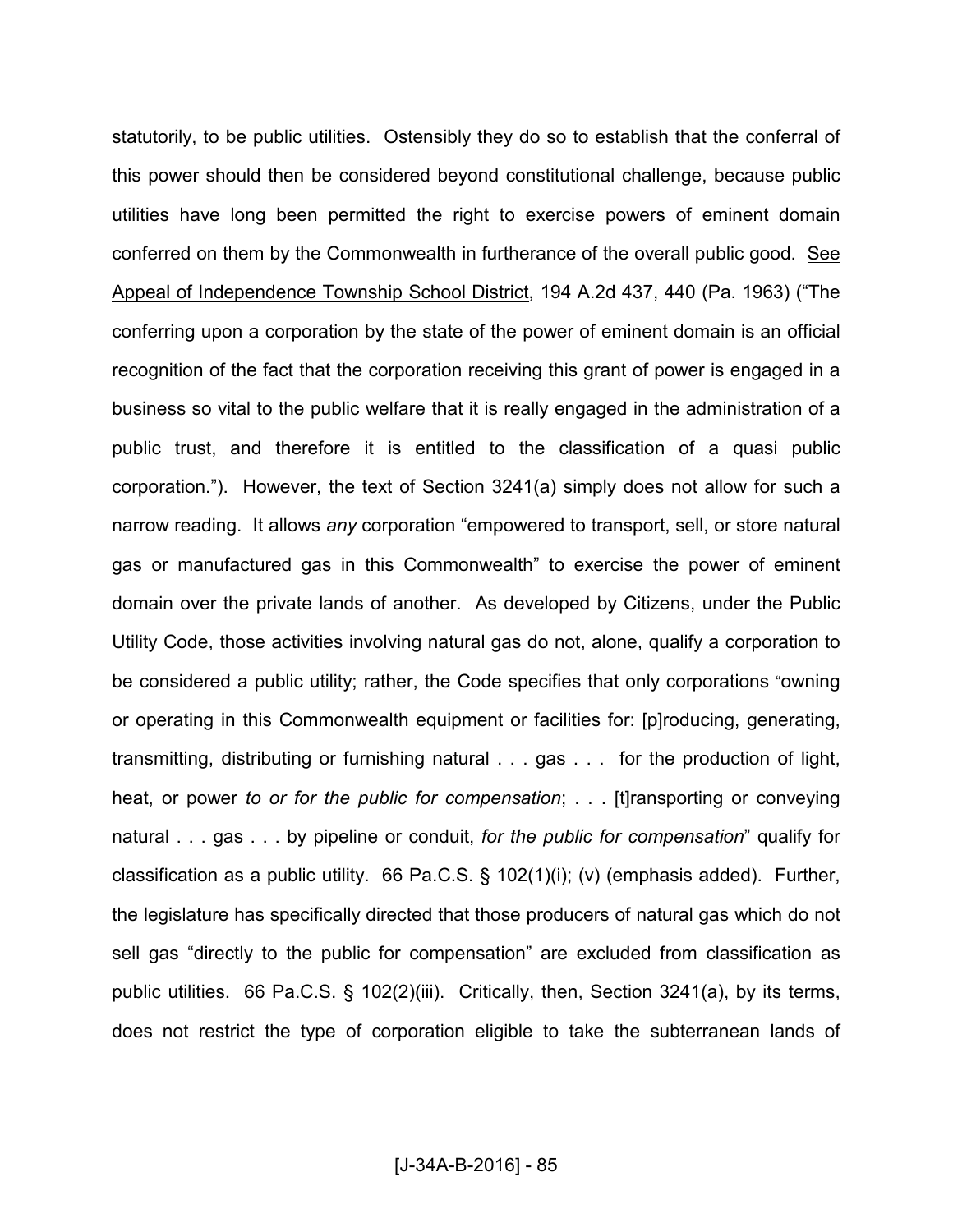another property owner to only corporations that meet these specific legislatively imposed conditions for them to qualify for classification as public utilities. $^{63}$ 

 Consequently, Section 3241(a), facially, confers a broad power on private corporations to take private property of other landowners to store natural gas therein. Indeed, the breadth of the scope of this power is underscored by the fact that Section 3241(a) places only two limited types of property outside of its reach: (1) property which still has more than 20 percent of its recoverable oil and gas reserves, and (2) subsurface areas already owned by other gas companies, or persons engaged in the distribution of natural gas, if those areas are presently being used by those companies for storing gas as part of providing service to customers. 58 Pa.C.S. § 3241(a)(1), (2). The Commonwealth does not claim, nor can it do so reasonably, that the public is the "primary and paramount" beneficiary when private property is taken in this manner. Instead, it advances the proposition that allowing such takings would somehow advance the development of infrastructure in the Commonwealth. Such a projected benefit is speculative, and, in any event, would be merely an incidental one and not the primary purpose for allowing these type of takings. We therefore conclude that Section 3241(a) is repugnant to both the Fifth Amendment to the United States Constitution and Article I, Section 10 of the Pennsylvania Constitution, and we enjoin it from further application and enforcement. Correspondingly, we reverse the portion of the Commonwealth Court's order upholding its validity.

## **III. Conclusion.**

The Commonwealth Court's reference to the BCL's definition of public utilities is unavailing for this reason as well, because private corporations attain the status of a public utility under that law only if they are "subject to regulation as a public utility by the Pennsylvania Public Utility Commission." 15 Pa.C.S. § 1103.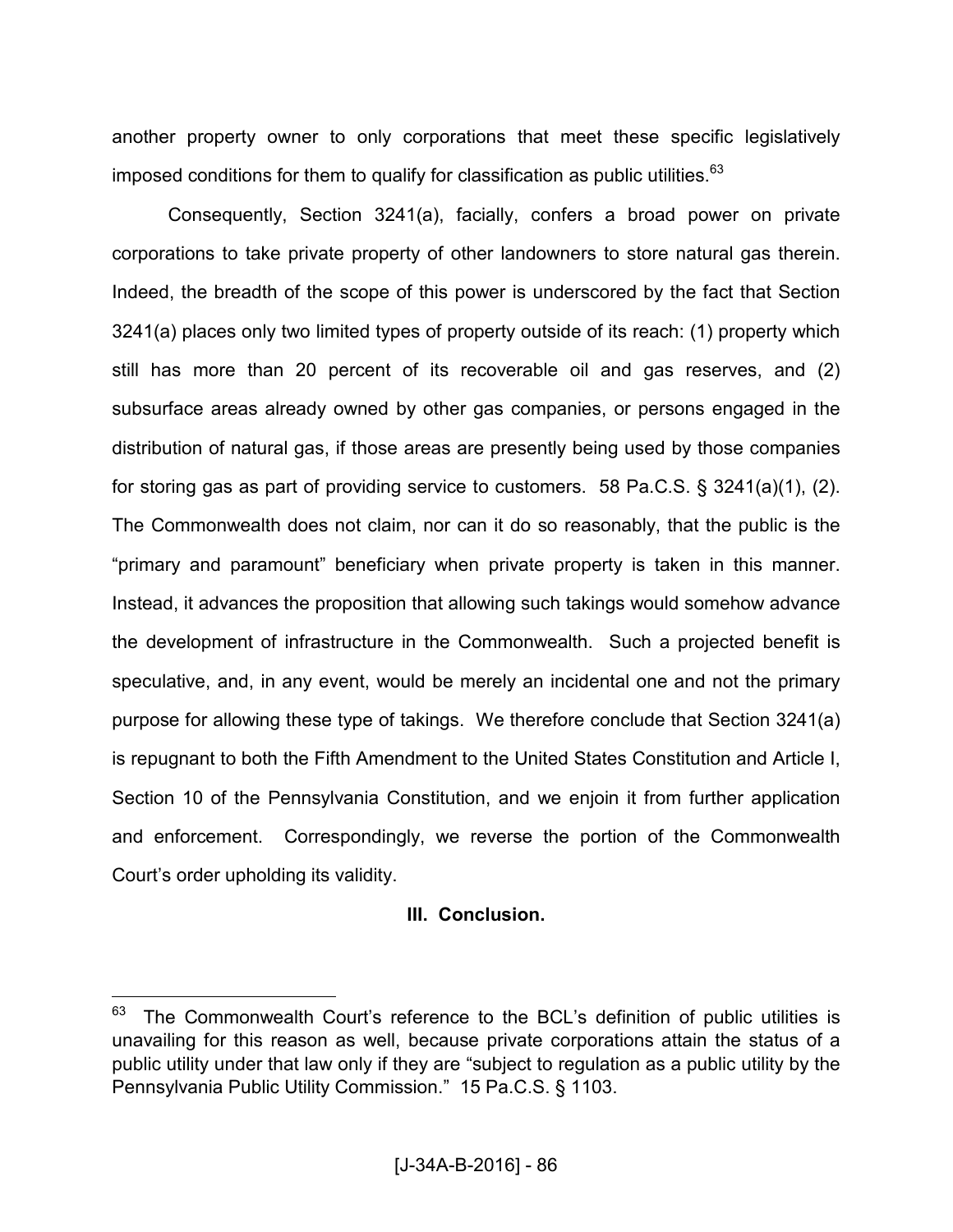For the foregoing reasons, we affirm the Commonwealth Court's order in part, and we reverse it in part, as follows:

> A. Sections 3305-3309 of Act 13 are not severable from Sections 3304 and Sections 3303 of Act 13, which our Court held unconstitutional in Robinson II, nor severable from Section 3302 of Act 13, as modified by the Commonwealth Court below in Robinson III, through its striking of the last sentence of that section. Accordingly, application and enforcement of Sections 3305 through 3309 are hereby enjoined. The Commonwealth Court's order is affirmed with respect to this question.

> B. Act 13 does not violate the single subject rule of Article III, Section 3 of the Pennsylvania Constitution with its inclusion of Sections 3222.1(b)(10) and 3222.1(b)(11), since those provisions are germane to the overall subject of Act 13, regulation of the oil and gas industry in Pennsylvania. The order of the Commonwealth Court is affirmed with respect to this question.

> C. Sections 3222.1(b)(10) and 3222.1(b)(11) of Act 13 which limit health professionals' access to, and use of, information regarding chemicals used in the hydraulic fracturing process, which has been designated confidential and proprietary information or trade secrets by a vendor, service provider, or well operator, violate the prohibitions in Article III, Section 32 of the Pennsylvania Constitution against the enactment of "special laws," and, hence, application and enforcement of those sections are hereby enjoined. The order of the Commonwealth Court is reversed in relevant part.

> D. Section 3218.1 of Act 13, which requires notice by the DEP in the event of a spill of chemicals or waste associated with the fracking process to public water facilities, but not to owners of private wells, violates the prohibition in Article III, Section 32 of the Pennsylvania Constitution against the enactment of "special laws," and, hence, application and enforcement of this section are hereby enjoined. The order of the Commonwealth Court is reversed in relevant part. This portion of our Court's mandate is stayed for 180 days to allow the General Assembly time to craft remedial legislation.